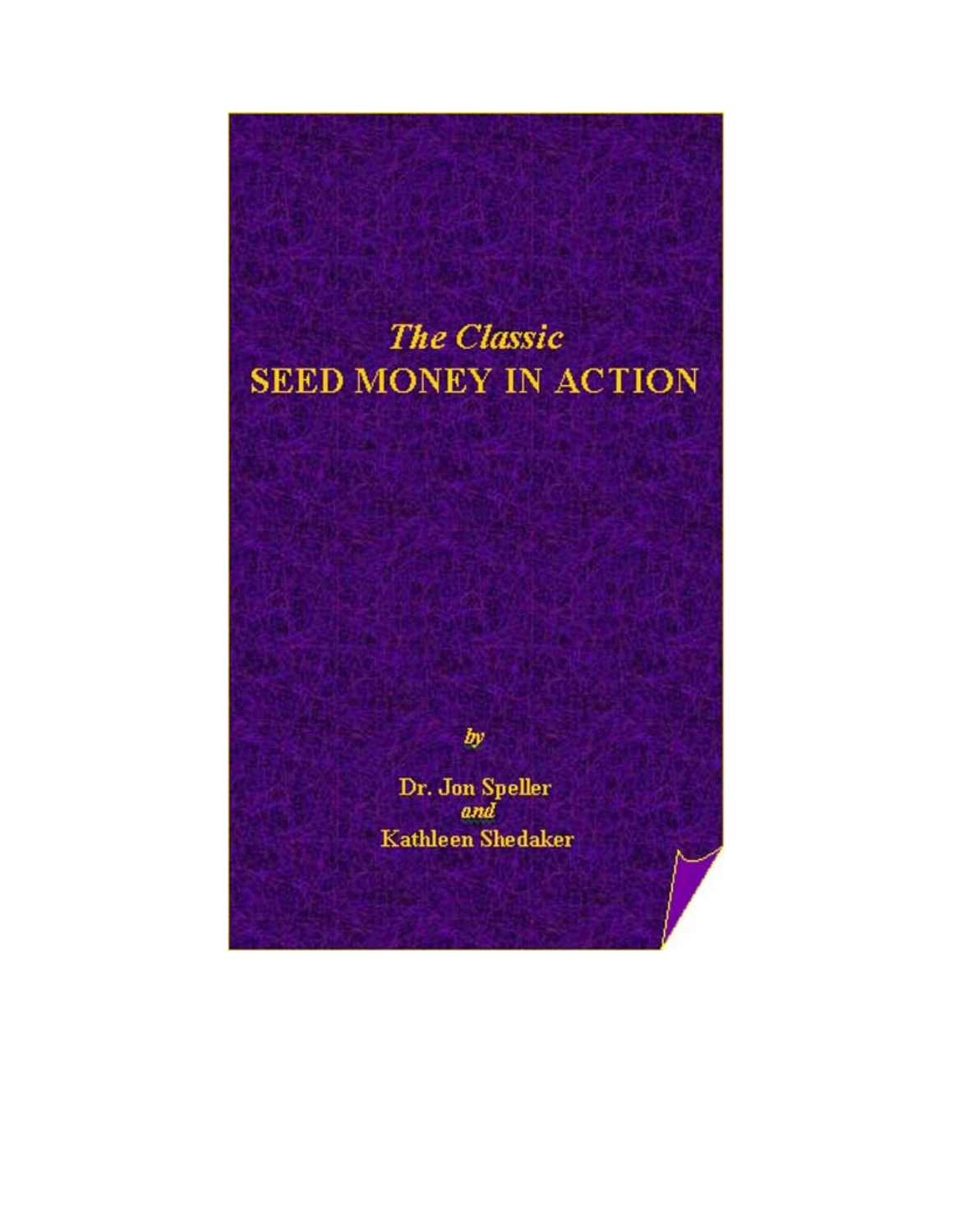## *Publisher:*

**Morning Star Press PO Box 1095 Grand Central Station New York NY 10163-1095** 

*Exclusive E-Book version distributor:*  **Joe Vitale Hypnotic Marketing, Inc. 121 Canyon Gap Rd. Wimberley TX 78676-6314 Website: [http://www.mrfire.com](http://www.mrfire.com/)**

**Copyright © 2002 by Jon Speller and Kathleen Shedaker** 

**All rights reserved.** 

**No part of this book may be reproduced, stored in a retrieval system, or transmitted by any means, electronic, mechanical, photocopying, recording, or otherwise, without written permission from the authors.** 

**Dedicated to our beloved son, Jon Speller, Jr.**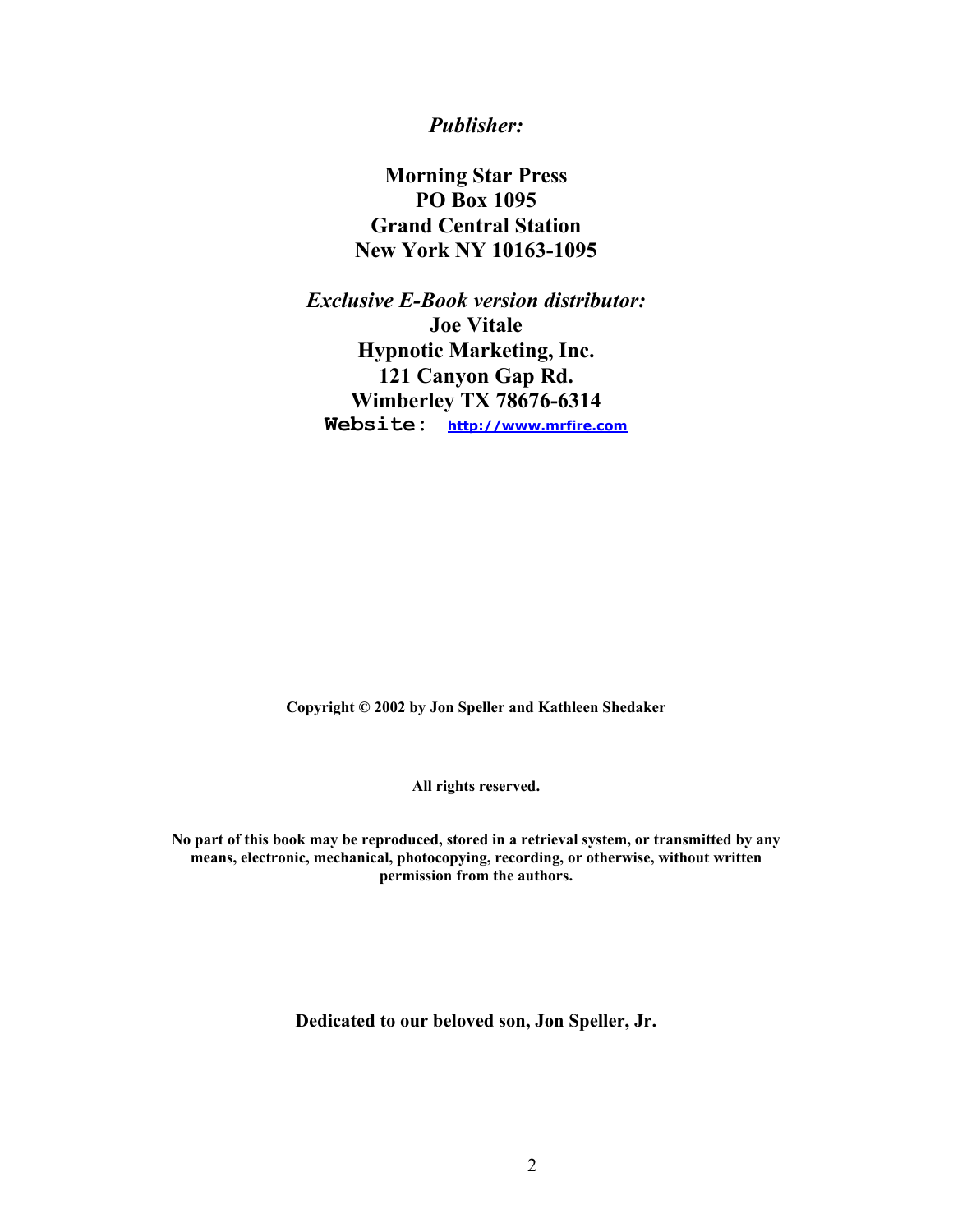## *The Classic*  **SEED MONEY IN ACTION**

**During the last four decades more than a million people have been helped by Dr. Jon Speller's spiritual classic, SEED MONEY IN ACTION. His teachings in the book about the Seed Money Principle have broadened the horizons, deepened the spirituality, and helped the prosperity consciousness of a host of people through two revisions. Now, we, Rev. Dr. Jon Speller and Rev. Kathleen Shedaker, are presenting this,** *The Classic* **SEED MONEY IN ACTION, to update, expand and share with still others what people have shared with us about their successful experiences with the Seed Money Principle. It is the third revision of this staple work on the Law of Tenfold Return, adding these important new insights; some gained from the real life experiences of some of the many people who have written to us about their Seed Money returns.** *The Classic* **SEED MONEY IN ACTION incorporates all the material from previous editions of Dr. Speller's SEED MONEY IN ACTION published over the last four decades that uniquely provides focus on the specific application of Divine Law in the Seed Money Principle, while also thoroughly documenting the Biblical passages supporting the Seed Money Principle.** 

 **Now, for the first time, the truths contained in** *The Classic* **SEED MONEY IN ACTION, are also available in E-Book form through the worldwide web. As the internet is the prime vehicle for shaping the new information age of humankind, it is a wonderful channel for spreading the prosperity principle**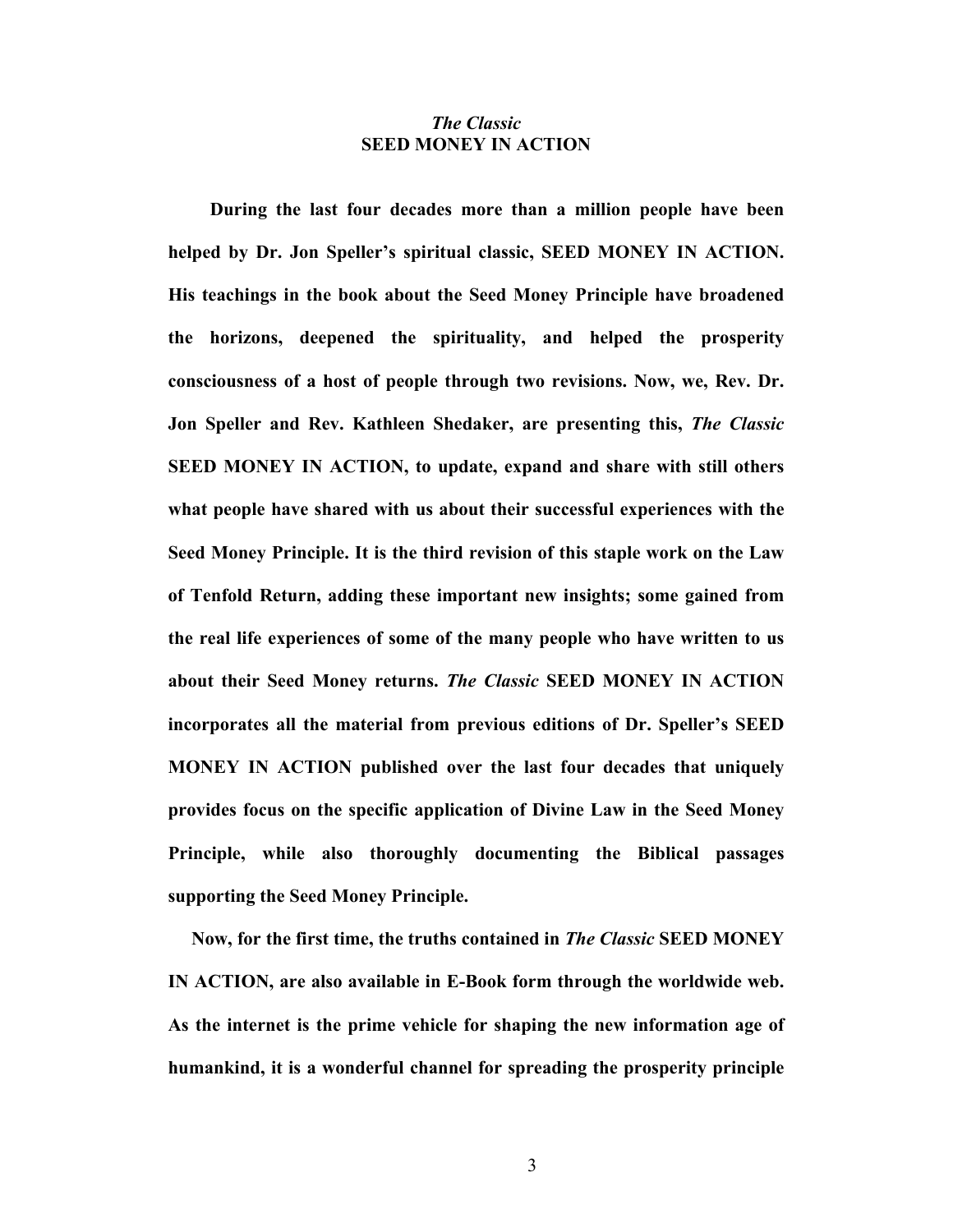**of The Law of Tenfold Return that Dr. Speller's book has performed through book form and that helped to make the phrase "Seed Money" a generic term in the English language.** 

 **The exclusive distributor of the E-Book version of our** *The Classic* **SEED MONEY IN ACTION is Joe Vitale, Hypnotic Marketing, Inc., Wimberley, Texas, whose marketing website is** [http://www.mrfire.com](http://www.mrfire.com/) 

 **Joe is a noted marketing and E-Book specialist whose pioneering work was covered in** *The New York Times* **on October 17, 2002. Joe will also include on his marketing team affiliates of his choosing. As an independent marketing specialist, Joe's books, talks, seminars and audiotape programs on sales and marketing have helped thousands of people around the globe to market their businesses successfully. His clients have also included major business firms, organizations and institutions.** 

**Joe Vitale is the author of ten important books. Especially noteworthy to us is his remarkable book, SPIRITUAL MARKETING, which is an indispensable and groundbreaking entrepreneurial aid. In that book Joe also imparts to the reader profound spiritual knowledge that relates to application of the Seed Money Principle.** 

 **For example, in SPIRITUAL MARKETING, Joe Vitale writes: "When I was in Australia in May, 1999 I learned that many seeds don't open up and grow unless they are first burned.** 

**"In the human body, you open your seeds of desire with the heat of emotion. Whenever you feel love or fear, two very strong emotions, you are**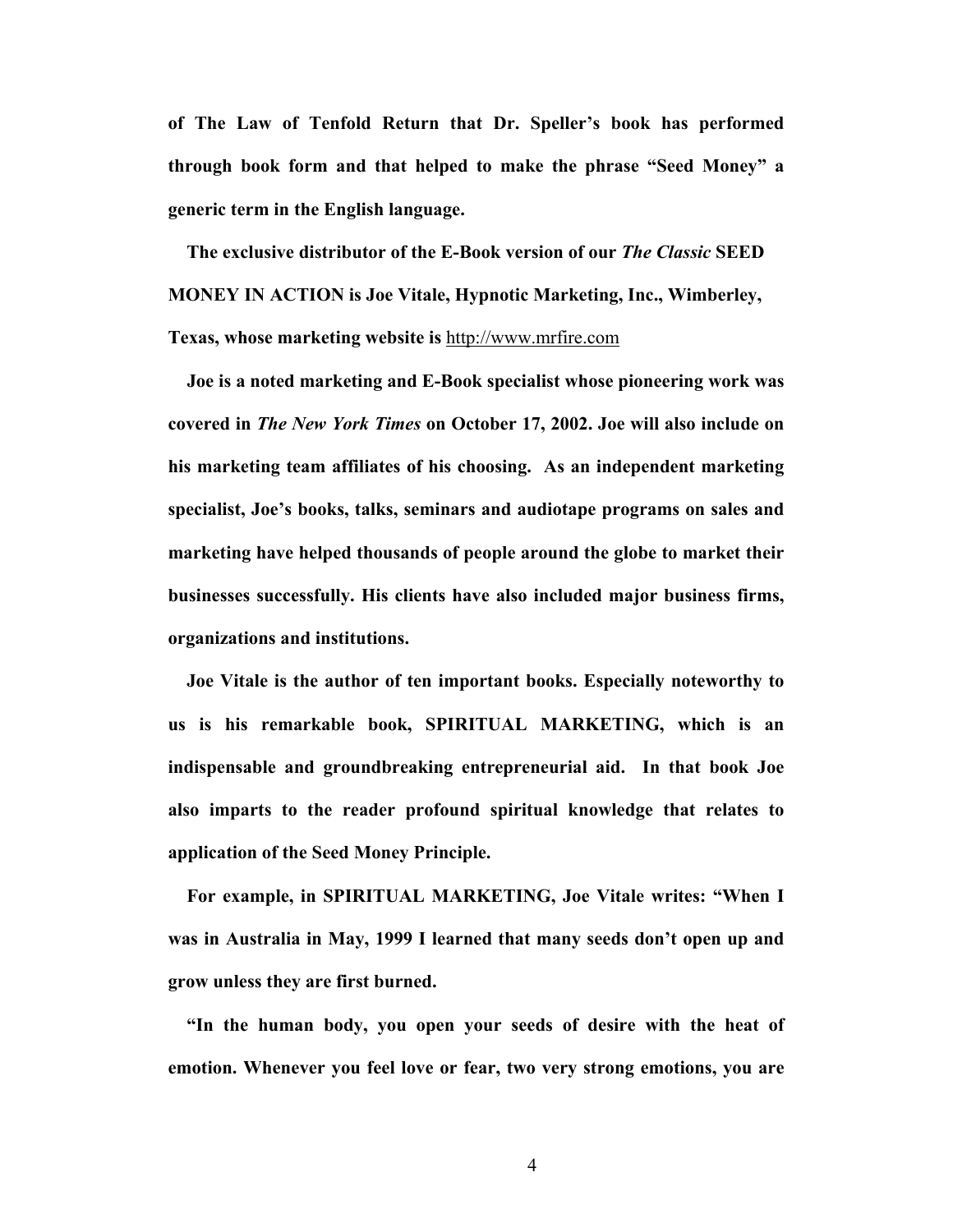**turning up the heat. That reaches your deeper mind and opens the seed, the image, of what you want. How you do that is through feeling."** 

 **Joe concludes this spiritually and psychologically valid analysis with the sound advice that "you must joyfully feel the energy of the thing you want to do, be or have."** 

**It is the spiritual awareness of marketing specialists such as Joe Vitale who are attuning the merits of the free market system to higher spiritual law, the only basis for sound economic growth.** 

**In 1986 Rev. Dr. Jon Speller and Rev. Kathleen Shedaker, the co-authors of** *The Classic* **SEED MONEY IN ACTION, became the co-founders of Morning Star Chapel & Press in order to help churches, organizations, businesses and individual people in the practice of the Seed Money Principle. In addition to making the little book available to all who want it, we provide guidance to those who desire to spread prosperity thinking and to those who wish assistance in practicing this spiritually and psychologically valid principle to enrich their lives. We have received a multitude of spontaneous, unsolicited testimonies on the practice of the Seed Money Principle and this reader feedback contributed importantly to the revision of this classic, now famous, spiritual book.** 

 **We are totally non-denominational and non-sectarian in our entire work, because the Seed Money Principle is in accord with the teachings of all major religions and all areas of a spiritually focused life in addition to prosperity teachings. Except for showing the commonality of prosperity**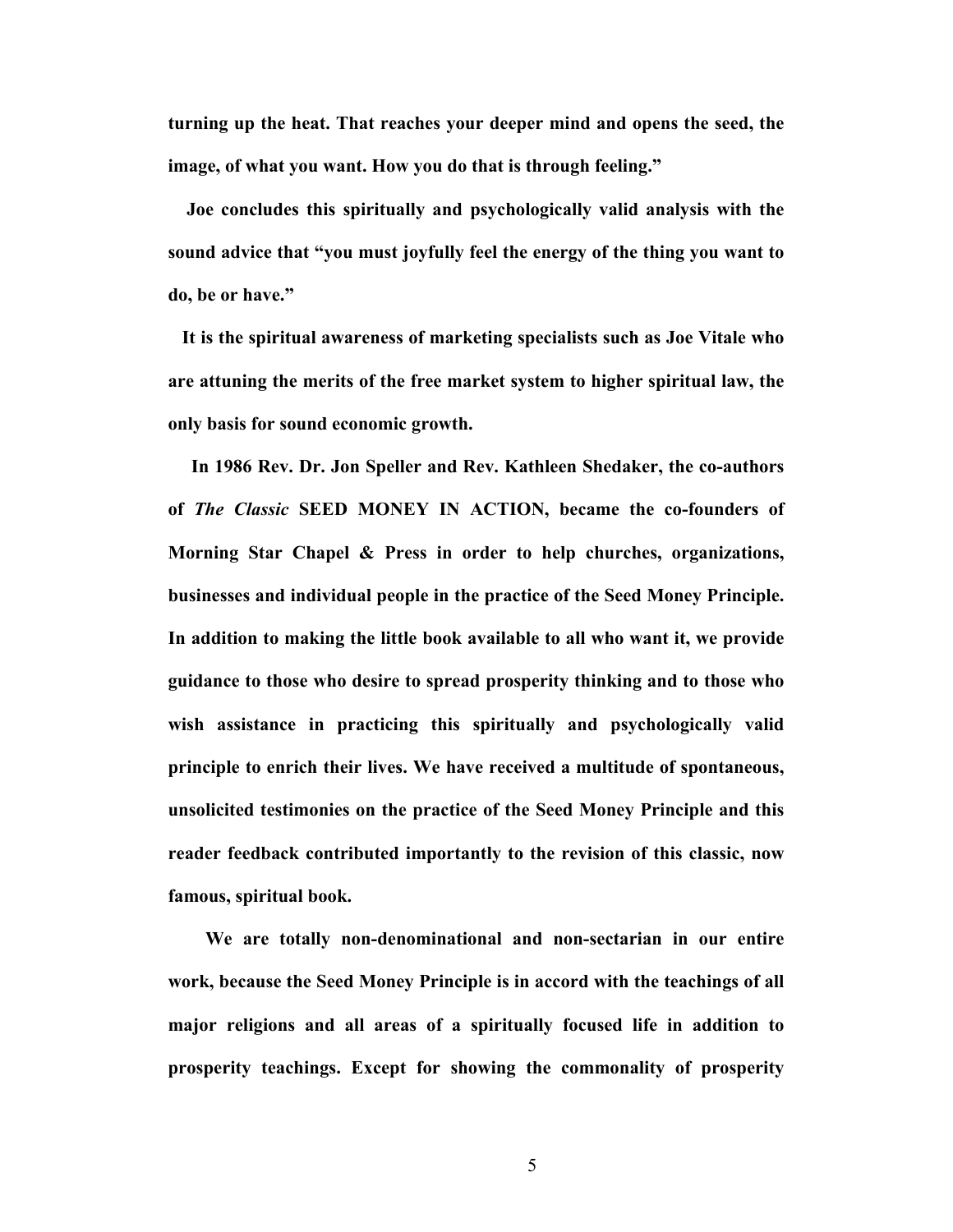**teachings in all religions, Morning Star Chapel does not take any theological positions, nor seek any followers, for our aim is to transcend diversity, not to create another one.** 

**Rev. Shedaker is a descendant of early New England Ministers and a blood cousin of essayist Ralph Waldo Emerson, and family tradition has it that Dr. Speller has ancestors among the translators of the King James Version of the Bible in England, but we believe that the spiritual basis of prosperity transcends all other issues for all people, regardless of an individual's religious heritage. The complexities of history and linguistics have resulted in a wide diversity of interpretations in Christianity and, indeed, within other religions as well, and we believe that the often disputatious theological questions that arise are not germane to our charge of specifically helping other people with the Seed Money Principle in the Unity in Diversity of humankind. When asked about the Second Coming of Christ, for example, we reply that, "in any case one should prepare for it, not try to preempt it."** 

*The Classic* **SEED MONEY IN ACTION continues to apply the technique of using Scriptural quotations to spiritually fortify the process of giving and receiving. This has been found to be helpful for people from many denominations, transcending any other doctrinal differences. The efficacy of prayer is something no spiritually oriented person disputes.** 

 **The concepts underlying the Seed Money Principle go back to the teachings of Christianity from the time of Christ, and even before that time. After the Dead Sea Scrolls were found, many concepts of praising God were**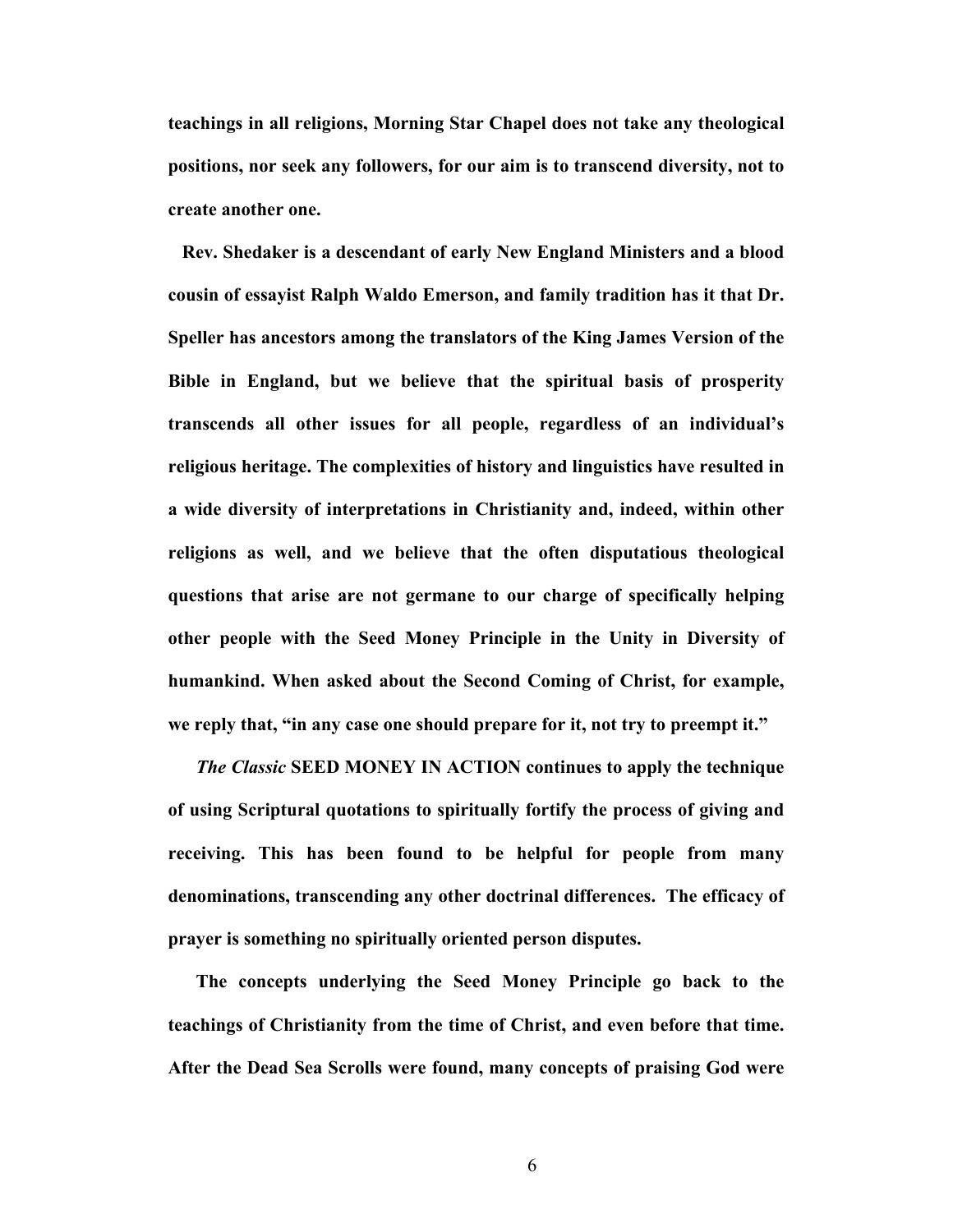**revealed to have had contemporaneous acceptance at the time of Christ. They, for example, contain the following, as directly translated:** 

**"My lips shall praise Him as I sit at the table which is set for all, and before I lift my hand to partake of any nourishment from the delicious fruits of the earth."** 

**Everyone is familiar with the custom of saying Grace before meals, giving thanks to the Creator in advance for what we are about to receive in partaking of His bounty. A fundamental part of the Seed Money Principle is giving thanks in advance for a tenfold return at the same time as the sowing of the seed. This does not replace the desirability of tithing, an eternal spiritual means for the maintenance of prosperity. The Seed Money Principle is designed to augment this maintenance through a process of expanding prosperity. Sowing Seed Money is thanksgiving in advance to establish a cycle of good.** 

**Thanksgiving is a unique holiday in our nation in that it is a secular, not a religious, national holiday dedicated to giving thanks to a Higher Power regardless of differences in visualizing that Higher Power and in varied personal belief structures. Although started by the Pilgrims, it, like the Seed Money Principle, transcends, and accords with, all religious diversities. It was jestingly asked, "If April showers bring May flowers, what do Mayflowers bring?" The correct answer to this question is "Pilgrims," and it was these Pilgrims who came on the good ship Mayflower who bequeathed to all Americans the custom of Thanksgiving Day, on which, and for which, we**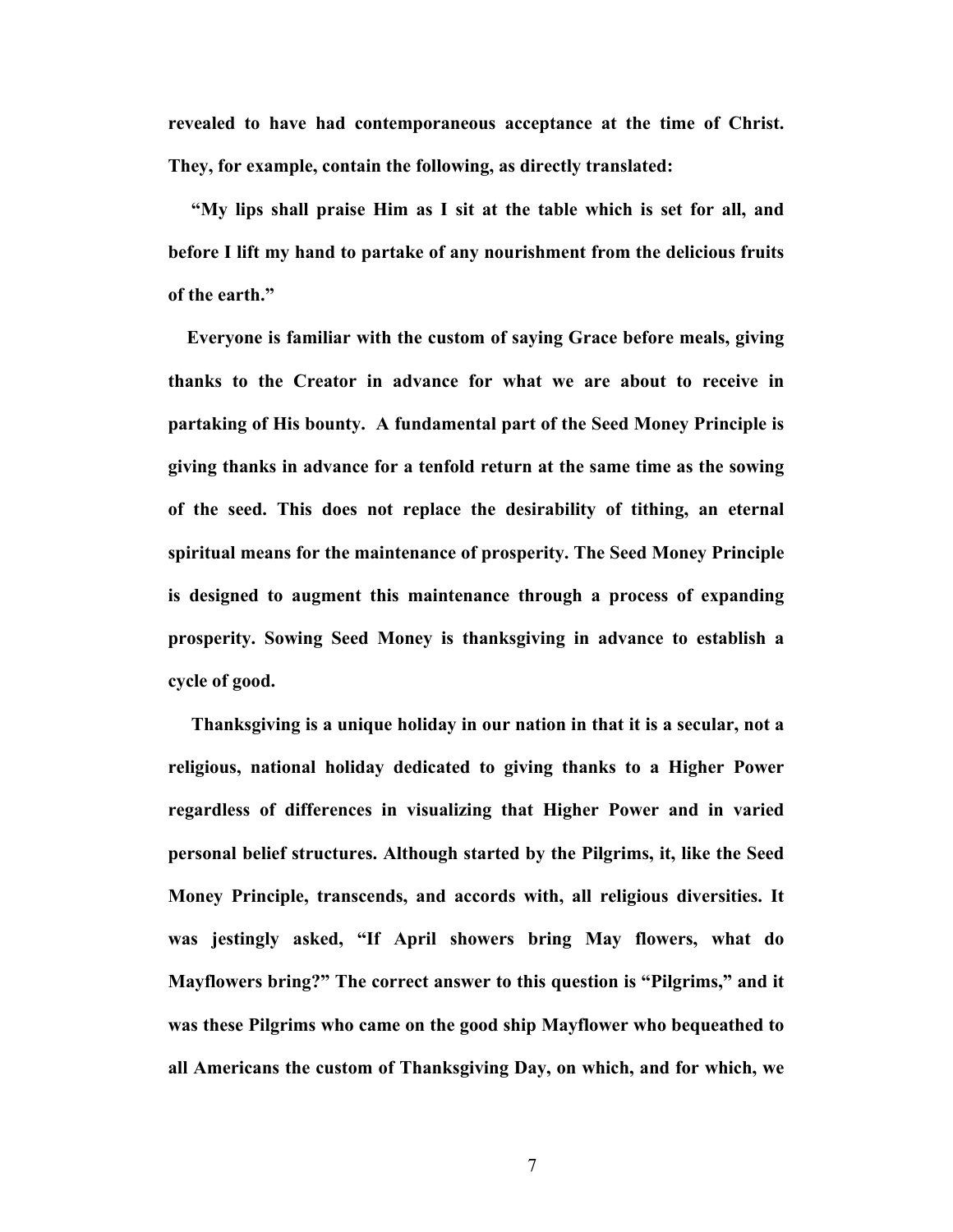**should be thankful.** 

 **In this little book,** *The Classic* **SEED MONEY IN ACTION, we have expounded on these concepts, relating them to modern day living, and providing real examples of real people in their working the Law of Tenfold Return in their everyday lives. As co-author Rev. Shedaker says: "Working the Law of Tenfold Return requires just that, 'working' it. The only place where success comes before work is in the dictionary, and the only way to fail is to quit."** 

**Many thousands of people have already grasped the spiritual and scientific principle behind the giving and receiving of Seed Money and have successfully applied it in their daily lives to end their money troubles. Others have not yet been able to fully use the Law of Tenfold Return effectively, for various reasons. Others have applied it successfully, but then have become lax in its practice. Human nature and the fast pace of life in our times sometimes make such lapses inevitable, but it is never too late to start again. The Law of Tenfold Return is a Divine Law, and it is always applicable, whether one has had a hiatus in its practice or not. Interruptions in the practice of the Seed Money Principle may be likened unto an Intermission in a show. The next Act follows the Intermission, and the show goes on. So it is with Seed Money sowing and reaping. The tool is always there to use, and since it is a Divine tool, it never tarnishes nor breaks down!** 

**At Morning Star Chapel we are frequently asked for help by people who have had interruptions in their practicing of the Seed Money Principle,**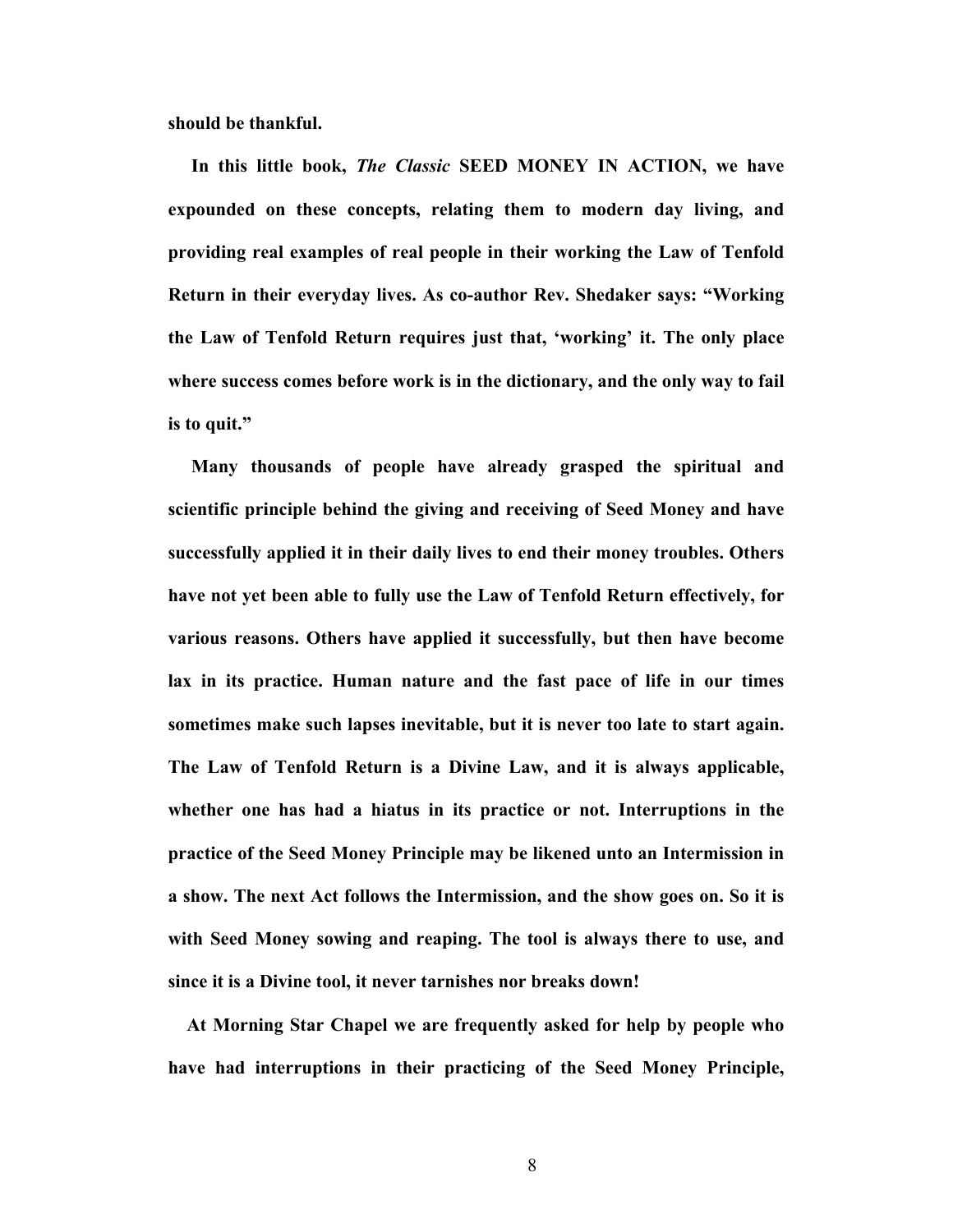**despite their having had success with it in the past, for example, in this letter from IF of Carson, California: "I need your blessing and your help in returning to the Seed Money Principle. I am now again applying this principle to my life. And I need your prayers and support. I know it works." Anyone's return to applying the Seed Money Principle in his or her life after any lapse of time is readily and easily done. There are no penalties for a time lapse in Divine Order, for any time lapse to God is but a "twinkling of an eye!"** 

*The Classic* **SEED MONEY IN ACTION is designed to help these, as well as new readers of the book, to achieve prosperity as a part of their path of spiritual fulfillment.** 

 **Let us imagine that we have \$100 in United States of America currency.** 

 **We could put the money in a Savings Bank and it might return even up to \$10 per year. Or we might use the money to buy a share, or, depending on the price, several shares, of a stock in some corporation, perhaps get dividends and, provided we bought at the right time and sold at the right time, make a profit on the transaction.** 

**Of course, we could also use the \$100 for food, rent, clothing, books, tools, or for other needs, or just for pleasure.** 

 **That is why money is called a medium of exchange. It can be used for many things. In itself it has no value except as it can be exchanged for other things. Of what value would money be to you if you could not obtain goods and services with it?**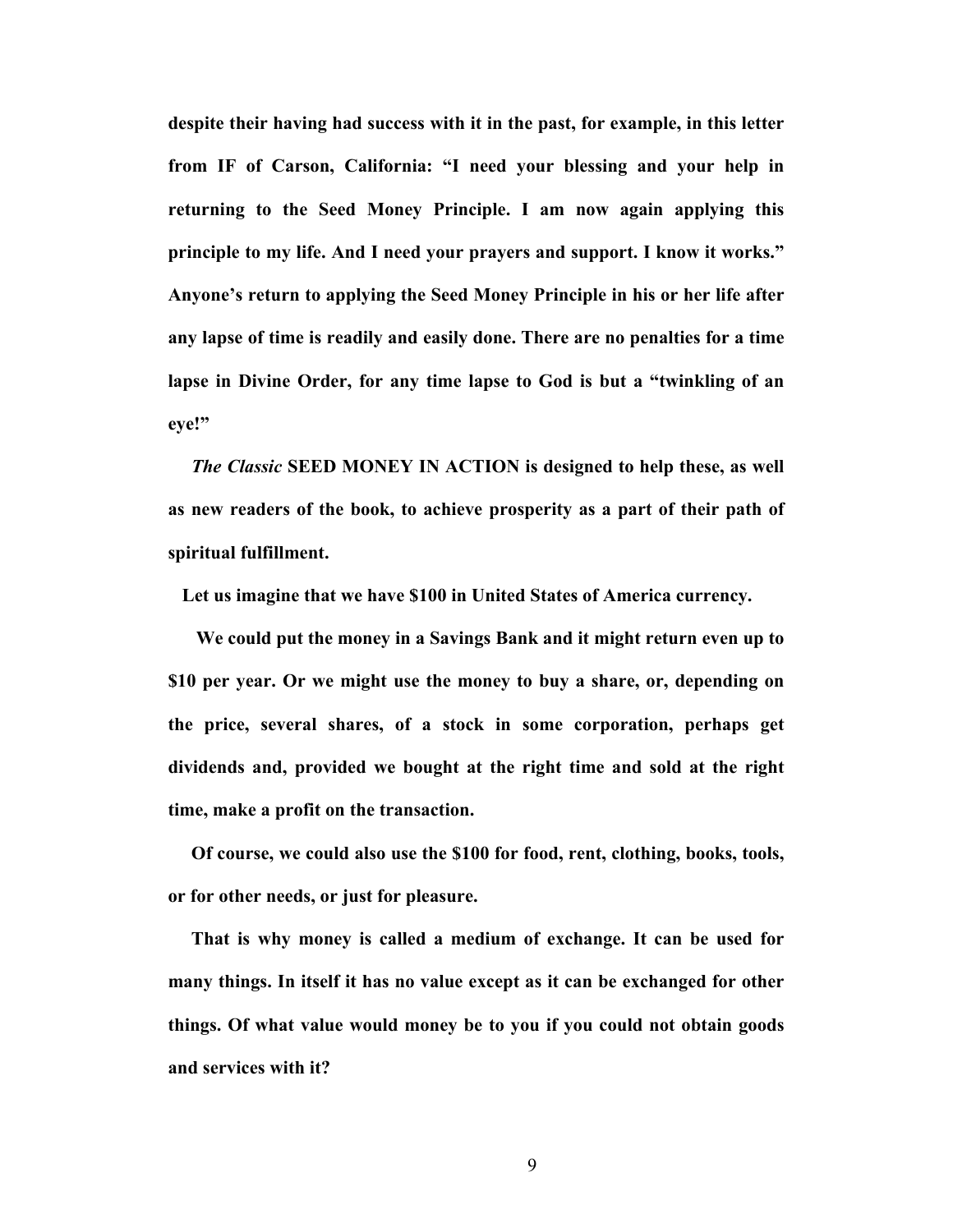**When functioning properly, money is "green energy," as a friend of ours called it. As energy it feeds the hungry, shelters the homeless, heals the sick, provides access to knowledge, opens the world to everyone through travel, and allows the comforts and pleasures desired by the whole human race. Only when money is used to exercise power over other people is that energy misdirected.** 

**Everyone can use more "green energy" in their life, for even if more "green energy" would not be necessary for someone in their daily life, more "green energy" always gives the capability of helping other people more. The purpose of "green energy" is not merely for self-satisfaction, but also for selfless satisfaction! Everyone can use more "dharma," or spiritual credits, in their soul journey!** 

**One of the things for which money can be used that at this writing is not as generally known as it should be is as Seed Money. This means that we can so use money that we reap a harvest of multiplied money and those things which can be purchased with money through what best-selling author and astrologer Linda Goodman called "the truth of the infallible Universal Law that the more that you give, the faster it multiplies." When some astrologers claim that astrology predetermines something they are then arrogating to the configurations of the stars God's functions, and astrology has been criticized for that reason. When astrologers claim that astrology may predispose towards something that is a different question, not imposing on God's Domain, and also possibly subject to scientific examination. If full scientific**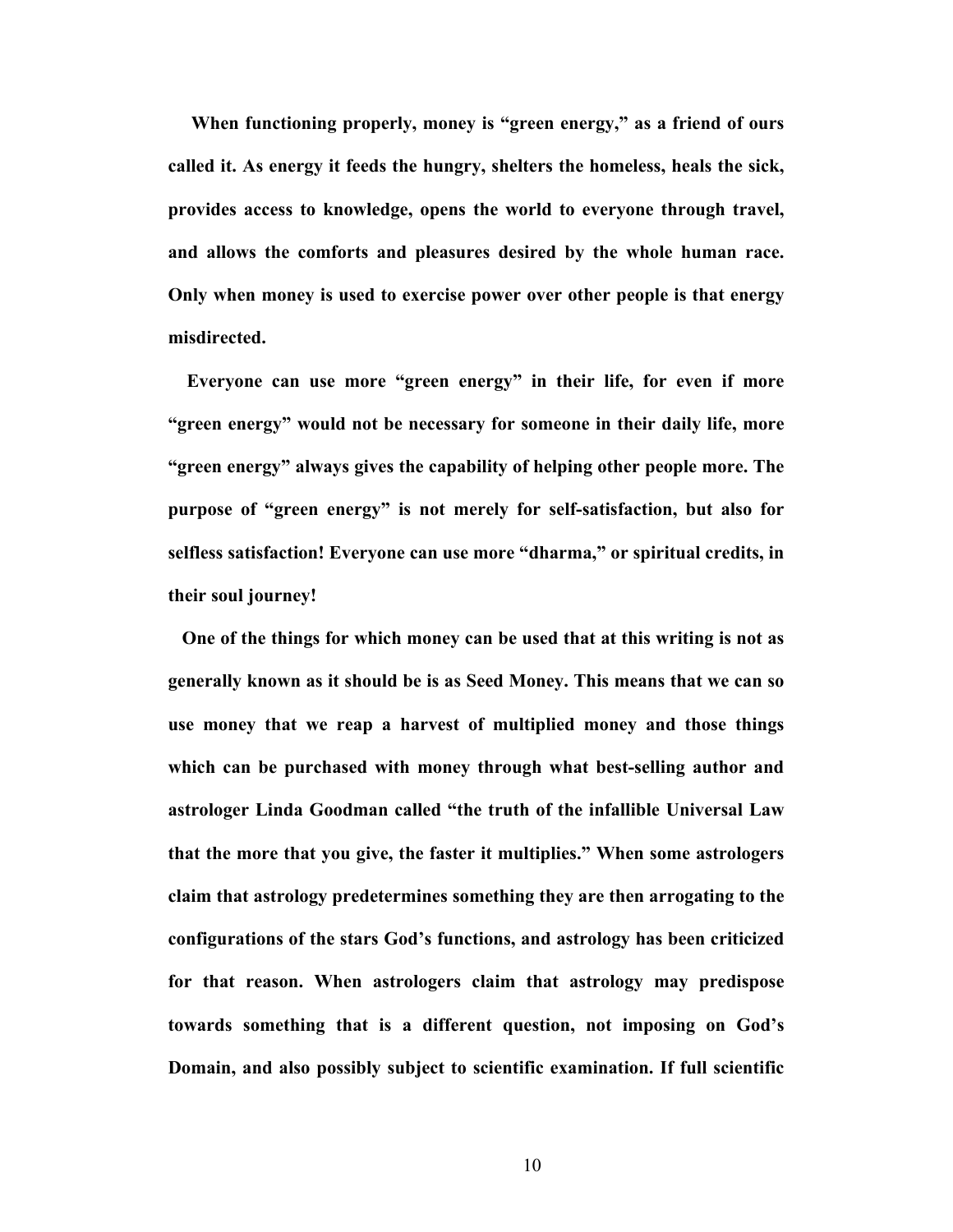**examination of astrology has not yet been done, there are many interesting correlations that we have seen that seem to be worthy of objective study. Astrology might or might not be helpful regarding the timing of sowing Seed Money, but intuitive timing is always in tune with the Universe!** 

**One of the first, and major, blocks that some people have found in using the Seed Money Principle is in the very concept that they hold of money itself.** 

**Many years ago, a retired man called Dr. Speller long distance from California. He said that he had read SEED MONEY IN ACTION, followed the technique faithfully, but could not get his return. It seemed that his greatest joy in retirement was driving his car through the beautiful California countryside. One day the old car just gave out. It couldn't go another mile and was towed to an auto graveyard.** 

**For two months the man tried to use the Seed Money Principle to receive enough money to buy a new car. He gave his Seed Money to his Church, believed that he would get his tenfold return, and nothing happened!** 

**He seemed to understand the principle clearly and to have complete faith in its working. He puzzled Dr. Speller for a while. Then he said, "I better hang up. The call costs too much filthy money."** 

 **Dr. Speller said, "Why do you say that money is filthy?"** 

 **His reply gave the answer to his failure to receive his tenfold return: "Isn't money the root of all evil?"** 

**Dr. Speller told him that there's an old saying in American folklore that**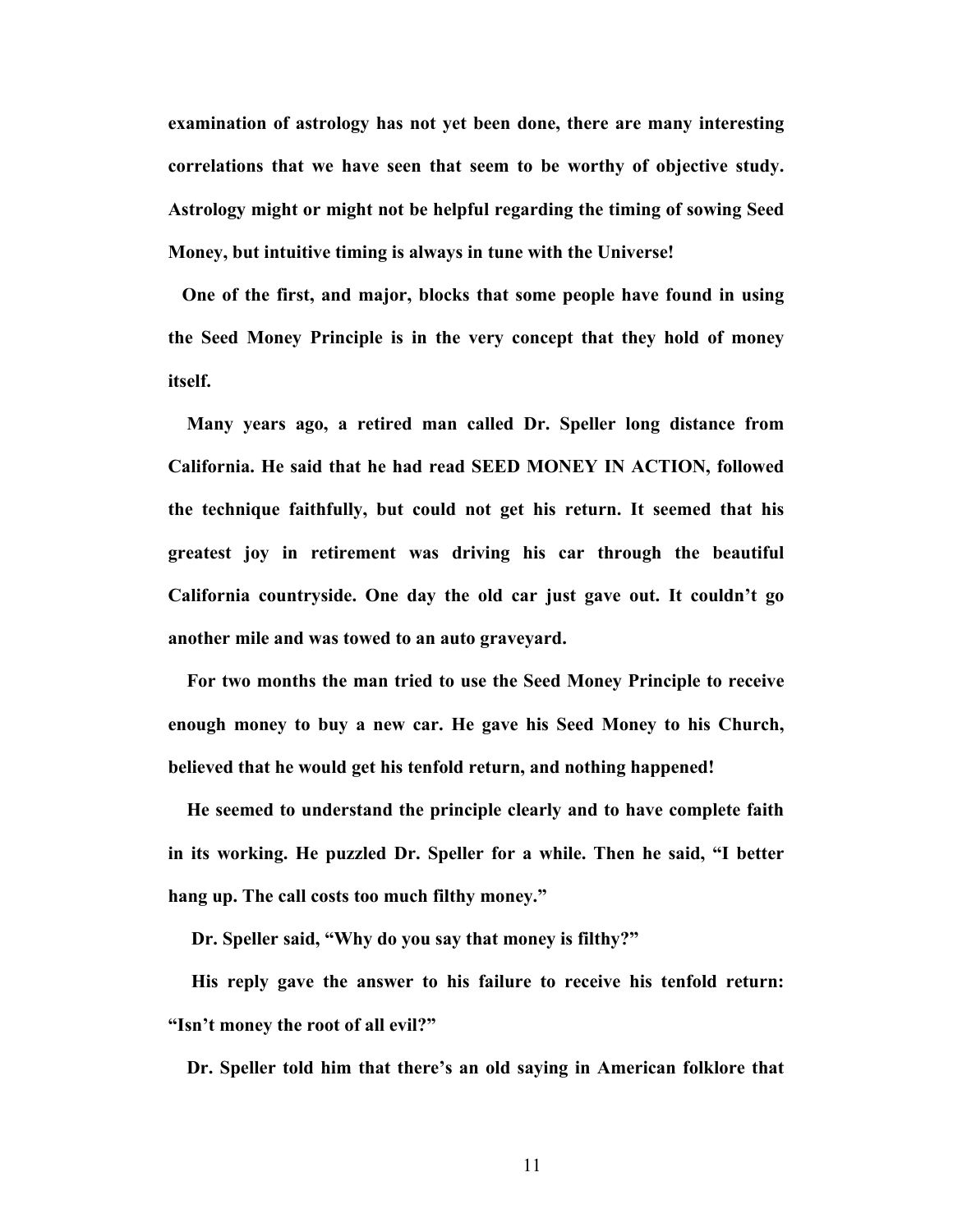**"troubles aren't cause by ignorance, but by the things we know that 'ain't' so."** 

**"The Bible doesn't say that 'money is the root of all evil.' It says that 'the love of money is the root of all evil' (I Timothy 6:10), and even that needs explanation.** 

 **"In Biblical days money as we know it today was very seldom used. Most exchanges were on the barter system. A carpenter would exchange a table for some bushels of grapes. A farmer would exchange grain for clothing, and so forth. Money, in gold and silver, was only used for large transactions.** 

 **"Today money is a universal medium of exchange for all goods and services. When we fix it firmly in our minds that when we love money today we aren't loving the money itself, but the good for the human race it represents in goods and services, we can, and should, actually love money."** 

**But it is important to note, as a friend of ours said, "We should love money, but we should not lust after it."** 

 **There is a tremendous difference between loving money and lusting after it. True love for money is love for the good it can do. Lust for money is simply greed. This attitude of considering money to be somehow "filthy" sometimes carries over in some people who may feel that the Seed Money Principle is somehow "using God." We wrote to one such lady, "It is very important in order for you to practice the Seed Money Principle successfully that you first erase the concept that giving and receiving is 'using God.' You must give in order to receive, but you must also receive in order to give. It is**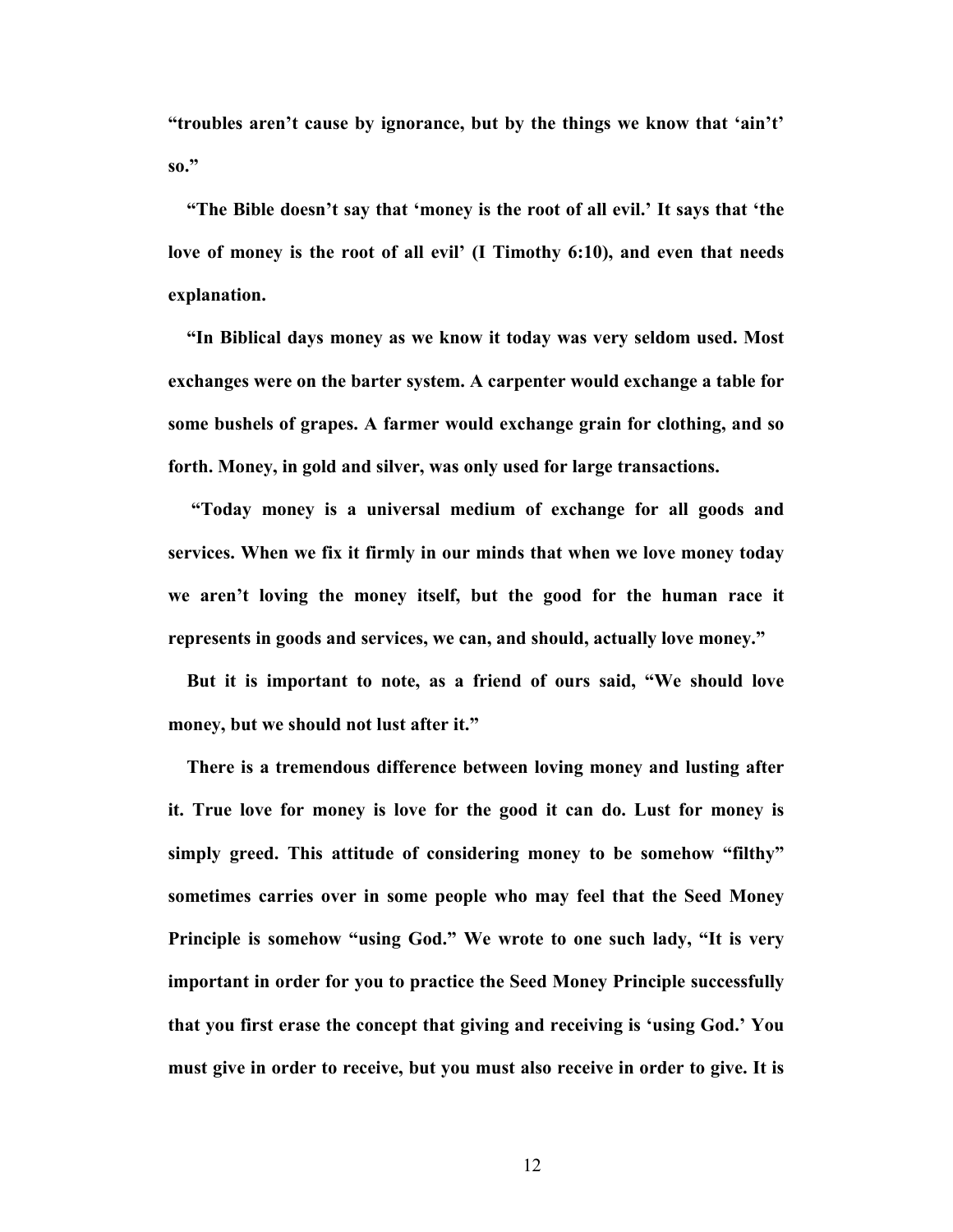**a cycle of Good, no way "using" God, but obeying God's Laws. We pray for your deep rooted acceptance and understanding of that fact, so that you can sow and reap larger and larger quantities."** 

 **Some people are also confused about money because of the words of Jesus that "It is easier for a camel to go through the eye of a needle, than for a rich man to enter the kingdom of God" (Matthew 19:24). These people think that the Scriptural passage indicates that having riches is not spiritual. But, as with all truths, clarification can clear up the confusion. The Gospels, before being transcribed, were mostly spread by verbal means in the Greek language. In Greek, the word pronounced "kamillos" was spelled differently in two different meanings (just as "red" and "read," or "blue" and "blew"), although pronounced the same in oral speech. The first spelling had the meaning of the animal, "camel"; the second spelling had the meaning of a "hawser, a thick rope connecting a boat to a dock." It is not logical that any camel would ever try "to go through the eye of a needle," but it is very logical that a thick rope, as opposed to a thin thread, would be very difficult to put through the eye of a needle. Thus the translators, not Jesus, selected the wrong meaning for the Greek word pronounced "kamillos." What Jesus obviously meant to convey was that a greedy man, too fat with riches that he did not circulate for the good of all concerned, could not metaphorically go through "the eye of a needle" with the proper ease that one who was properly attuned to the real, spiritual purpose of circulating money could do.** 

 **The Bible clearly says that you "cannot serve God and Mammon" (Luke**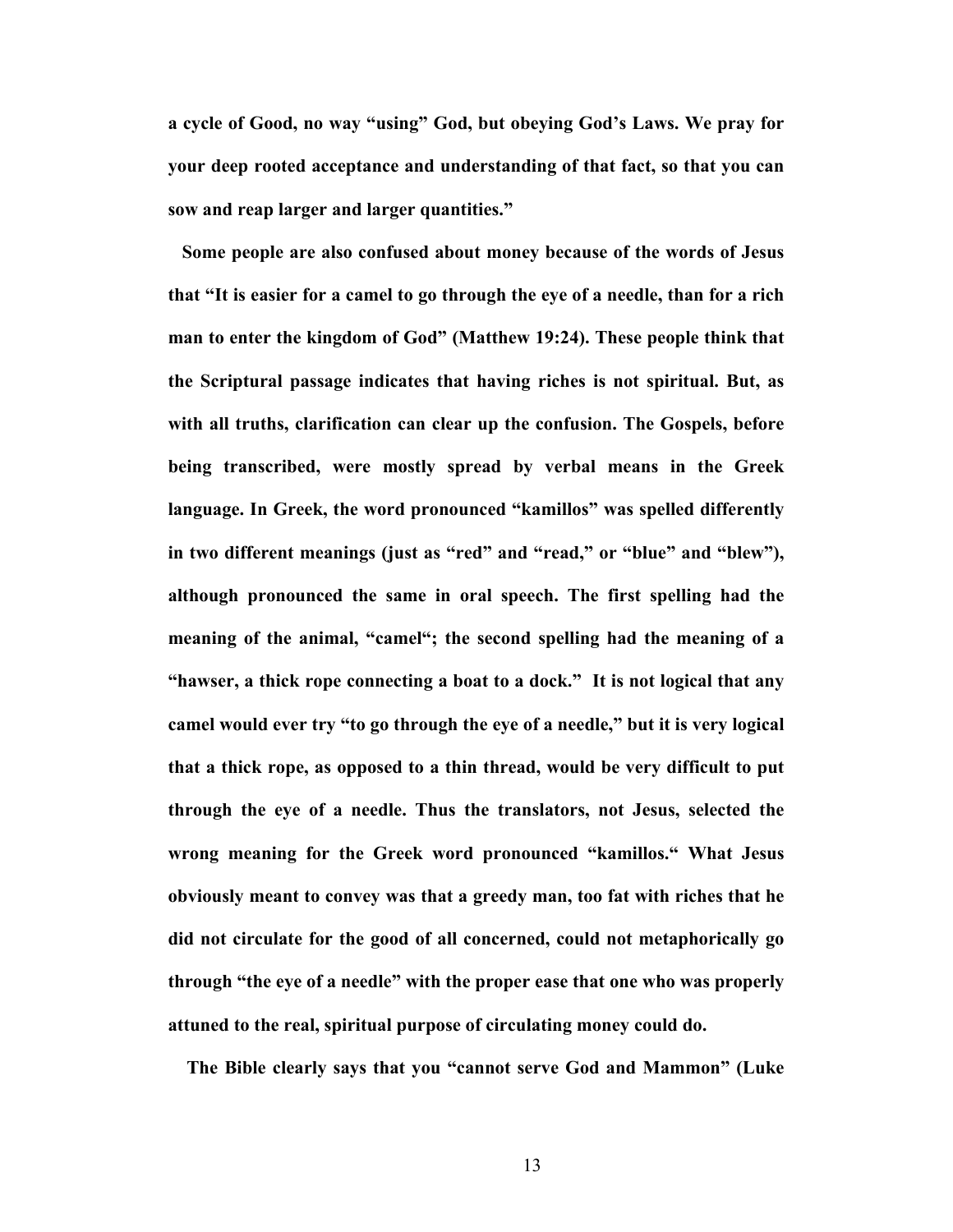**16:13). Mammon represents hoarded money, that which is not placed into circulation. Money that is hoarded is useless, for money is only a medium of exchange. The blood in your body must circulate for life to exist. Similarly, money that does not circulate is "dead."** 

**It is also true that money is also considered a "store of value," for it has the capability of retaining value. But value for what purpose? Value as a medium of exchange. Mammon symbolizes "buried treasure," and buried treasure is totally devoid of energy. Money as energy is God in action, a means of doing good. As buried treasure it is inert, serving no one, doing nothing.** 

**Energy, from the smallest particle of matter to galactic systems in the Universe, requires movement. One of the most important tools to use in practicing the Seed Money Principle is, as Rev. Kathleen Shedaker wisely advises in one of our Morning Star Chapel Prayer Letters, "Visualizing money as being in constant motion. Fossil fuels can be very sluggish, as you have witnessed if you have ever seen a pool of motor oil. But refined, fossil fuels become a more mobile liquid as the gasoline that powers your automobile! When you visualize the money you sow as being in motion, returning to you tenfold, you are adding your Divinely given energy to the process. If the energy surrounding any money you sow is ever even the slightest bit 'frozen' in your subconscious mind, you are thereby 'thawing' it so that you can more easily reap your tenfold return!"** 

**Anything that is static will never reproduce, and that includes money. Even**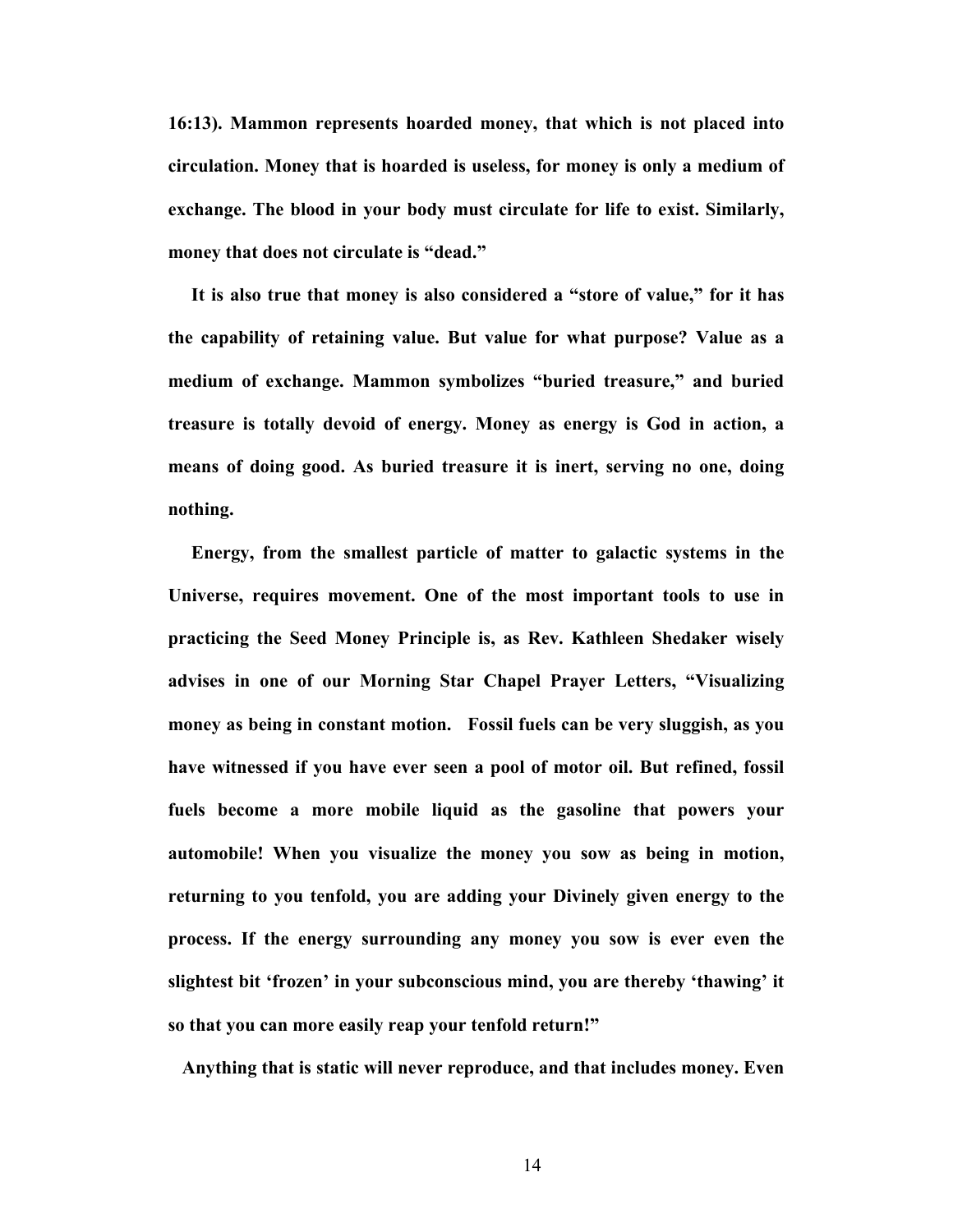**the chair you are sitting on is composed of moving molecules! Spiritual energy also requires movement, and the Seed Money Principle is a reaping and sowing of spiritual energy with money serving as a "unit of measure" in that flow of energy. The giving and receiving of money in some ways corresponds to the centripetal and centrifugal forces in physics. Without movement there can be no attraction, and thus, hoarded money actually repels the increase in your money supply.** 

 **Dr. Speller continued talking with the Californian: "You have a hatred of money because you thought that it was evil. For many centuries our ancestors' common sense told them that 'like attracts like.' Thus, through your hatred of money, you have been repelling it from your life.** 

 **"Don't think of money as a dead object of greed. Think of it as a living means of acquiring good for yourself and for everyone. For example, right now, it represents in your life a new car with which you will enjoy the beauties of God's countryside."** 

 **He thanked Dr. Speller and two weeks later he called again. "It's marvelous," he said with great joy in his voice, "I received my tenfold return. Yesterday my married daughter drove up from Los Angeles in her Volkswagen. She gave me the keys, telling me that her husband had just bought her a new station wagon so that they and their children could go on camping trips in the mountains. She knew that my old car had given out, so instead of selling the Volkswagen, she gave it to me."** 

 **"Wonderful," Dr. Speller said.**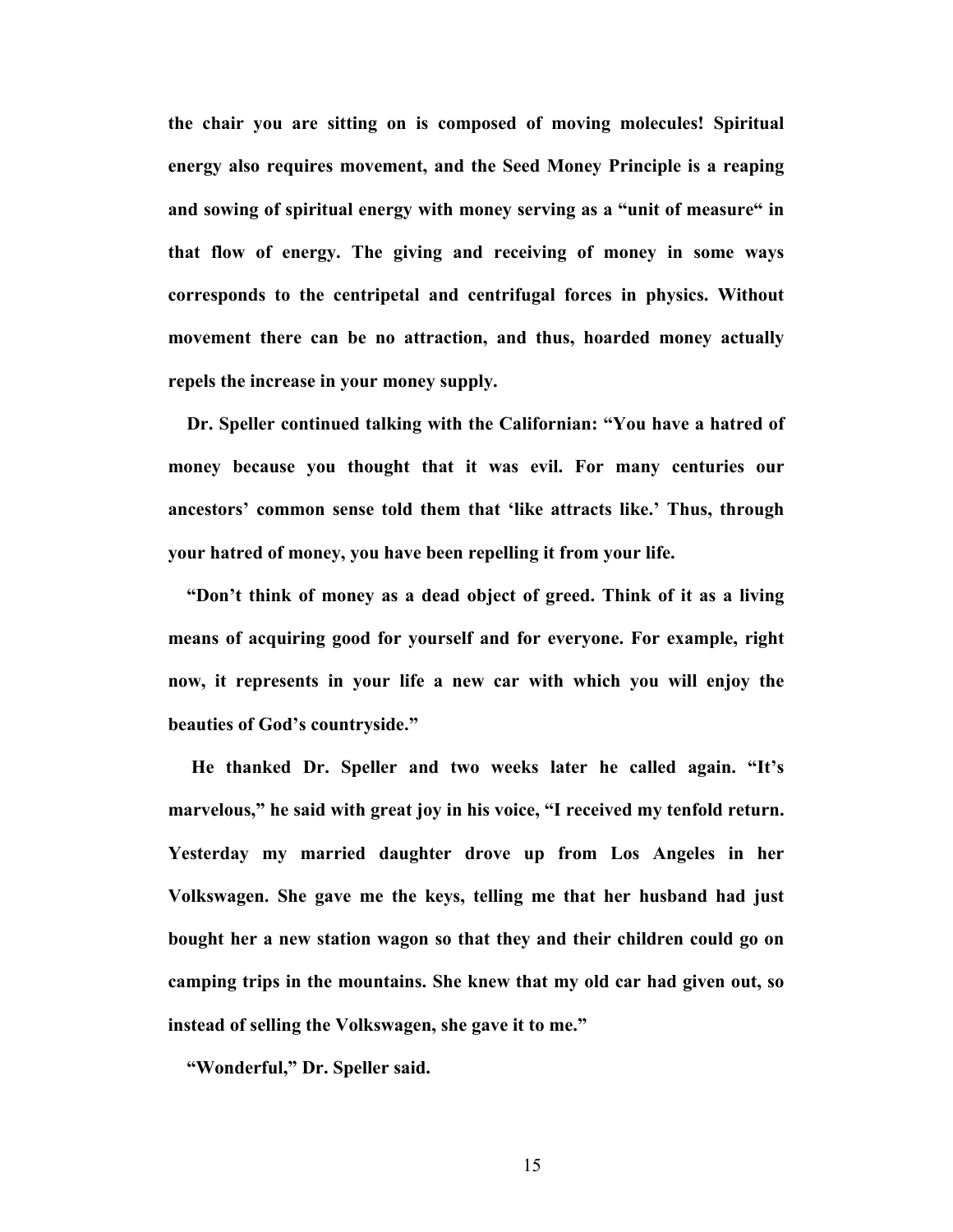**"You know," the Californian continued, "once I realized that it wasn't money for money's sake that I wanted through the Seed Money principle, but the good that I could buy with it, I overcame the mental block which had prevented me from receiving my tenfold return. The Volkswagen is worth even more than ten times my Seed Money, and on top of that it doesn't use as much gas as my old car. I can travel much farther for the same amount of money."** 

 **This is just one illustration of how a man's changing of his concept of money enabled him to use the Seed Money Principle effectively. Have you been thinking of money as evil? Or have you been thinking of money as the good it represents in your life?** 

**The gift of the car represented a real monetary value, and thus the Californian had his Seed Money return. Goods and services all have a monetary value that can be assigned for use in the circulation of good. In a monthly Morning Star Chapel Prayer Letter we reported the experience of Philip of Honolulu, Hawaii. Philip gave to his nephew a badly needed car. We recommended that he claim tenfold the book value of the used car. It is sometimes difficult to make claims for a tenfold return when one is unsure of a value. It is better to assign a lesser value - one in which all doubts as to the value in dollar terms are removed - when giving something in kind rather than in dollars. After making his claim, Philip maintained a constant conviction about receiving his return, and we daily fortified in our prayers the reaping of his tenfold return. Our Spirit Guide assured us that it would**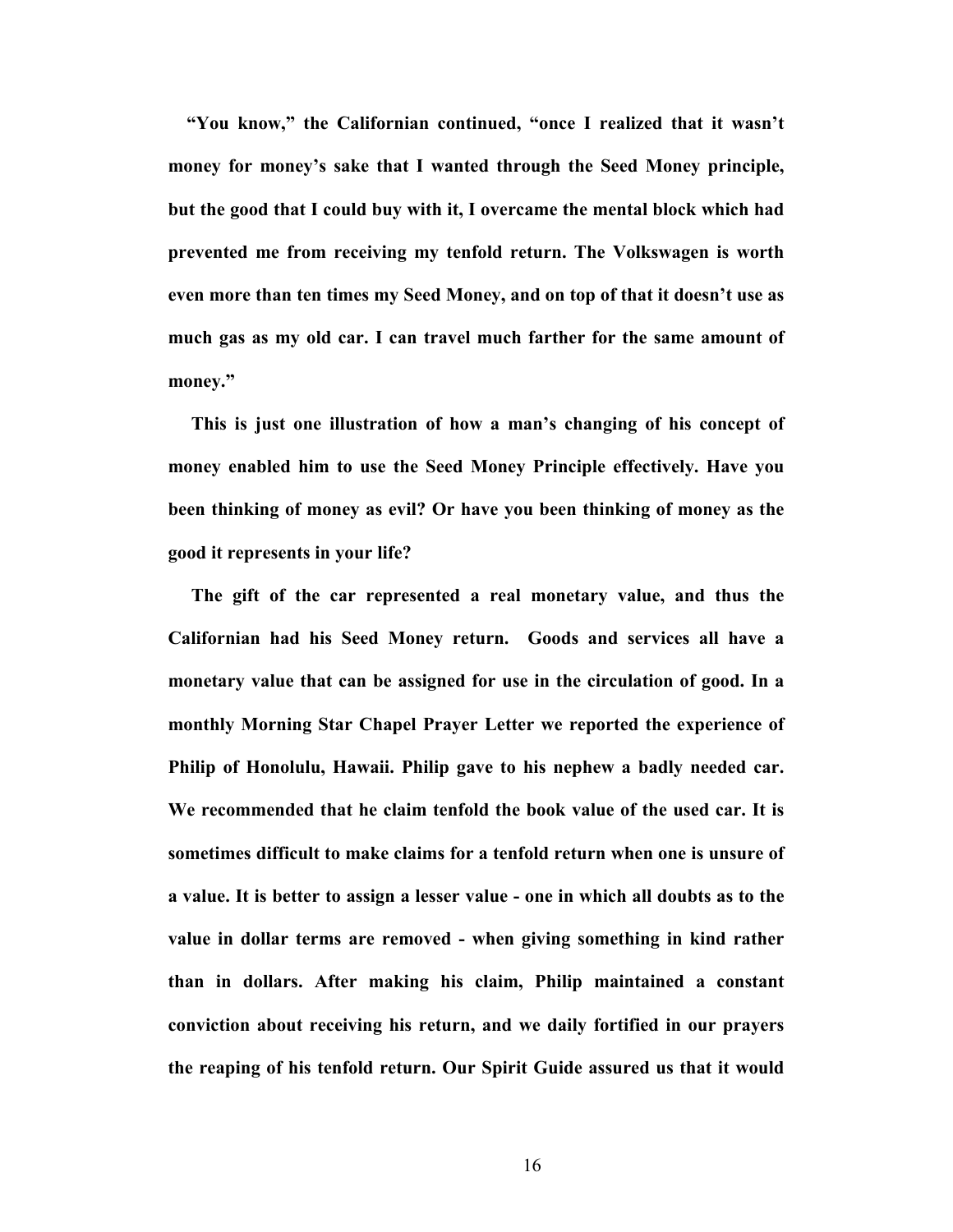**become manifest, and, sure enough; he received before long an unexpected sixty thousand dollar Seed Money return.** 

**Philip wrote us, "Thank you for your continued support. I am very grateful." Gratitude is a very important part of the Seed Money Giving and Receiving Process. When you give thanks again when you receive a tenfold return, you are establishing a cycle of constant Good in your life.** 

**Many people over the years have started the application of the Seed Money Principle in their life after reading SEED MONEY IN ACTION by buying copies of the little book to give to their friends, establishing a chain reaction for spreading knowledge for the good of all concerned.** 

 **God works in mysterious ways. Often Seed Money tenfold return is not just tenfold in substance, but has added attributes of good beyond the expectation of the person practicing the Seed Money technique.** 

**One person wrote to us saying, "I guess I'll get my Seed Money return in time." We responded "Guessing isn't knowing, and knowing is necessary for the Seed Money Principle to work." Another person wrote to us at Morning Star Chapel with words that show that she not only understands the Seed Money Principle, but that she knows that "knowing" isn't "guessing" in the process of becoming successful: "It is my pleasure to send this check to you for all the good you do. Please keep me in your prayers knowing that I am successful in my new business arrangement and that my life is filled with love. Many Blessings!" KN, Los Angeles, California** 

 **A young man in a church congregation in Brooklyn, New York bought**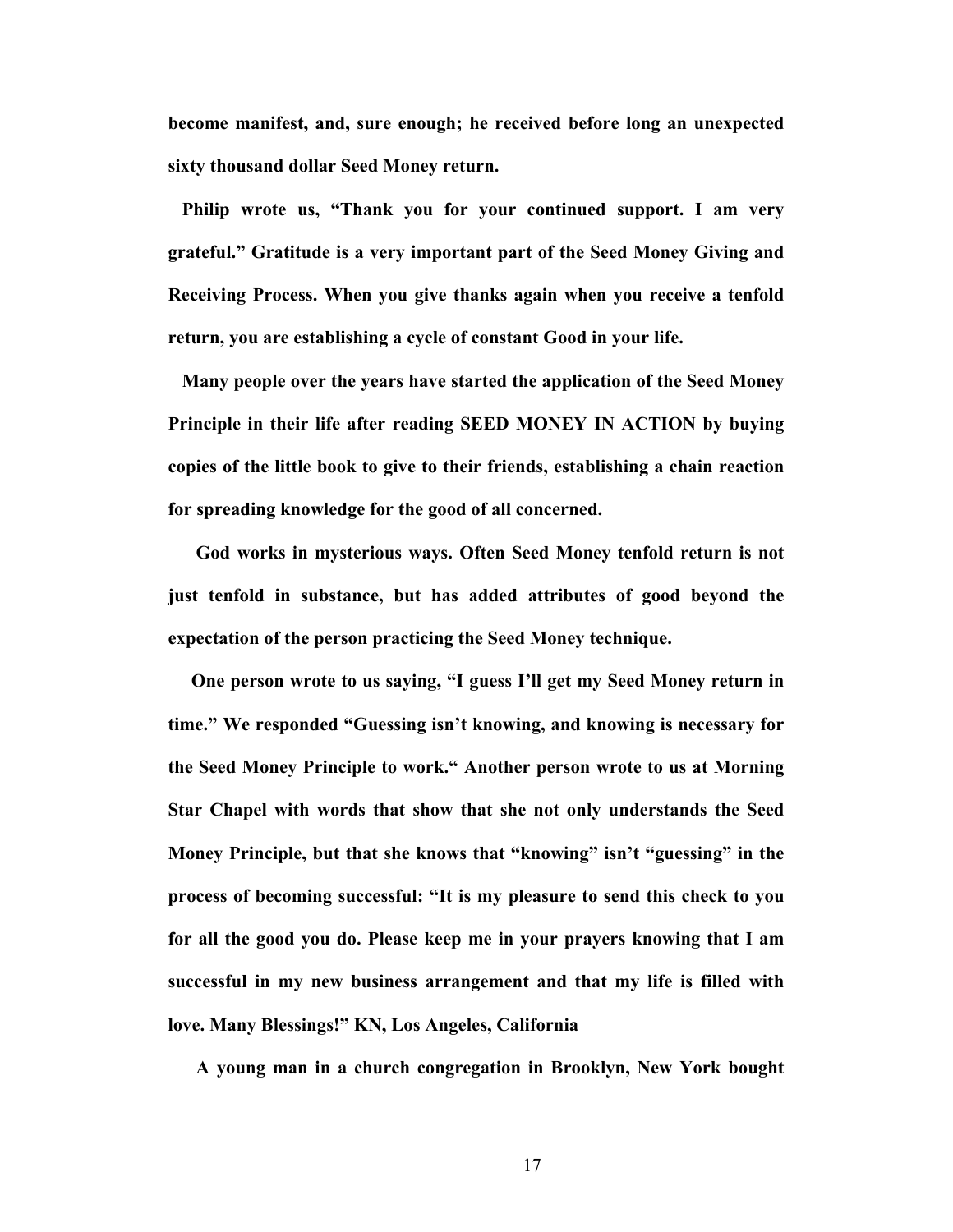**ten copies of SEED MONEY IN ACTION to give to ten friends, representing his sowing of \$100 in Seed Money.** 

**The young man was unemployed, and he wanted his \$1,000 return so that he could buy an old car that would allow him to take a security guard job on Long Island. The very next day after planting his \$100 in Seed Money he walked by the manager's office of the large housing development in which he lived. A sign had just been put up, "Security Guard Wanted." He got the job. It paid \$100 more per week than the job he had hoped to get on Long Island. Within ten weeks he had his full tenfold return. It turned out that he didn't need the old jalopy after all, giving him more money and less headaches than if his original plan had worked, with an added non-monetary blessing! Focus your mind on what you really want, and leave the details to God!** 

**The added blessing? The job, being in his own housing development, not only eliminated the need for purchasing the old car, but, instead of having to fight traffic for an hour each way every day, he could walk to work in just three minutes!** 

**The young man's sowing of his Seed Money was answered through the Seed Money Formula because it was a prayer of faith, not a prayer of unbelief. The form in which the young man received his Seed Money return was not precisely in the manner he expected, but the manifestation was in substance the same. The working of the energy involved may sometimes differ from that which is expected, but the substance will always be the same, as the universe is built on faith.**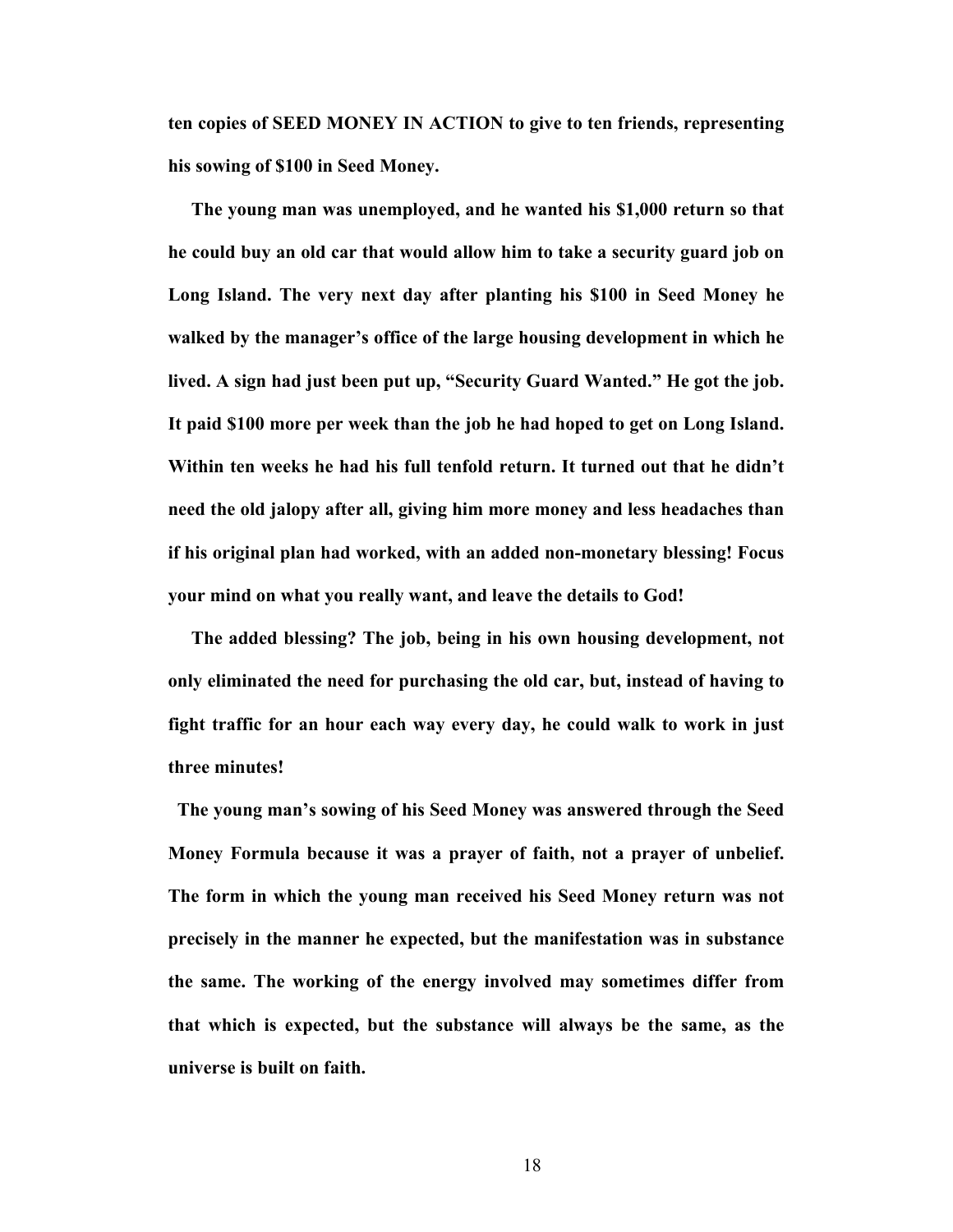**The New Testament of the Holy Bible provides verification of the above words. "Now faith is the substance of things hoped for, the evidence of things not seen" (Hebrews 11:1). God is truly the great giver of all, and prayers of faith enable the channels for giving from the Almighty. With the giving of Seed Money as a prayer of faith, the giver is adding a firm and concrete spiritual dimension that helps to facilitate the answer to the prayer.** 

 **Over the years these many thousands of people who have spontaneously sowed Seed Money by giving copies of SEED MONEY IN ACTION to friends whom they wanted to help have set in motion many cycles of good, and** *The Classic* **SEED MONEY IN ACTION has become a unique work in the annals of book publishing that appropriately enables the giver of copies "to give to get" by receiving his tenfold Seed Money returns!** 

**Examining the letters of the many people who have written to us about their Seed Money returns, we have found that a very high percentage of the people who did so received their tenfold return on giving those books with ease. The explanation? People would only give a copy of the book to someone they genuinely liked and wanted to help. They sowed their Seed Money with love, and "Be not deceived, God is not mocked: for whatsoever a man soweth, that shall he also reap" (Galatians 6:7).** 

 **Love does not necessarily always "conquer all," but, as the Bible says, "love is the fulfilling of the law" (Romans 10:13). Therefore you cannot omit Love from the Seed Money process. All Divine Law, including the Law of Tenfold Return, is inseparable from Love in its fulfillment.**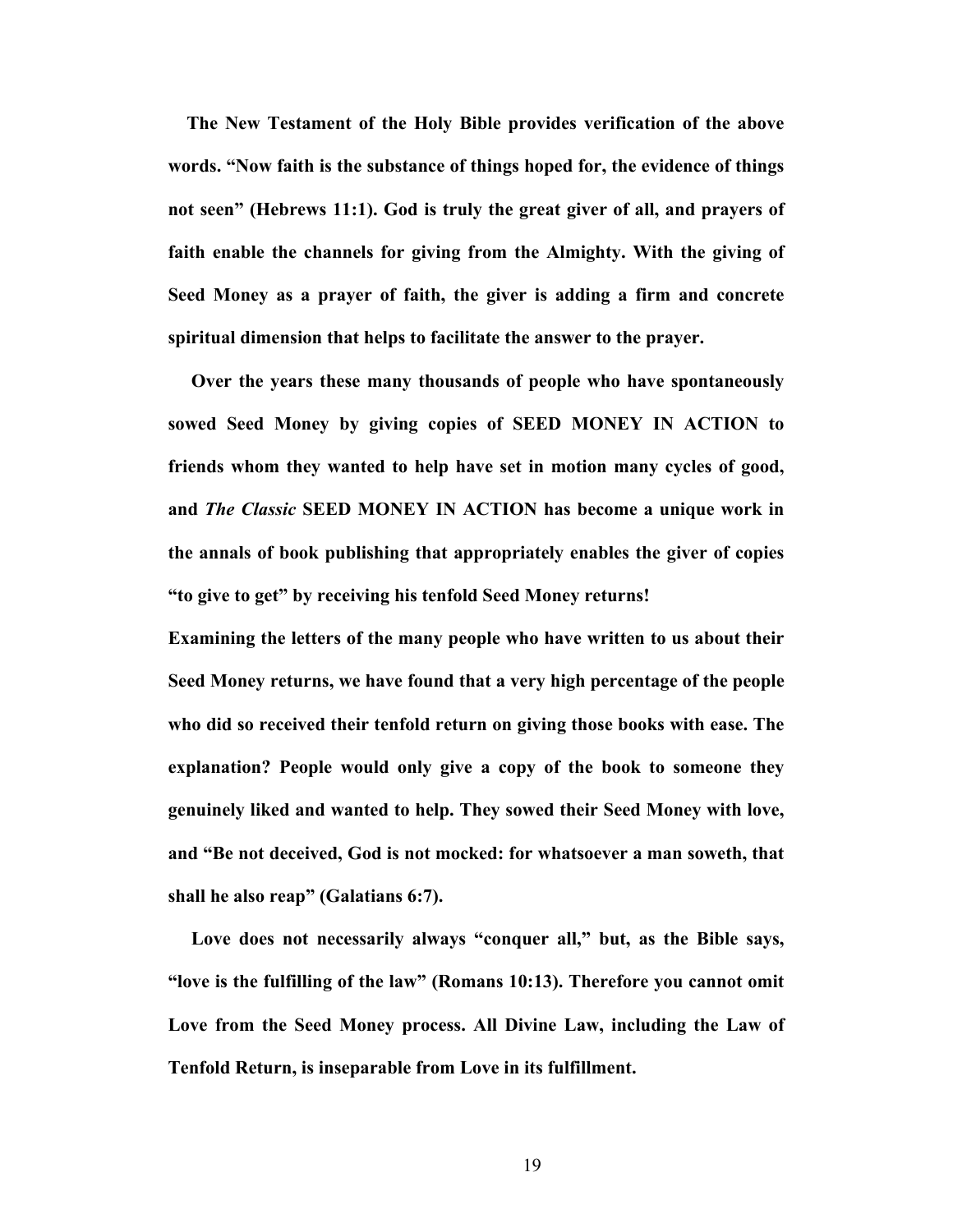**The element of love in caring for someone may make it better initially for a person to give three or four books to friends they wish to help by giving them a copy of** *The Classic* **SEED MONEY IN ACTION rather than to ten people, some of whom may be a bit cloudy within the consciousness of the giver, although one can give the book to share Divine Knowledge with a perfect stranger and receive a tenfold return. The motivation of the giver is what is important in the practice of the Seed Money Principle. Further, giving ten copies results in the giver making a claim for a \$1,000 tenfold return. For some people the thousand dollar threshold is more difficult to pass in Seed Money returns than are sums measured in mere hundreds of dollars. Giving several copies initially, rather than ten, may be useful to these people in order to facilitate their first tenfold return. A child must crawl before he can walk, and person embarking on use of the Seed Money Principle in his or her life for the first time, unless a cash flow measured in thousands of dollar amounts is already normal within his or her life, may need to "start small" in order to "grow big."** 

 **Proof of how giving** *The Classic* **SEED MONEY IN ACTION to a friend is eye opening to many people is seen in many such letters we have received, like the following one from CR of Mesa, Arizona: "We received a copy of your SEED MONEY IN ACTION from a friend, and it was as if my prayers had finally been answered. We had read about the concept of abundance but never knew the steps to take to actually harness this energy until now. Enclosed please find a check for \$100 as Seed Money for Morning Star**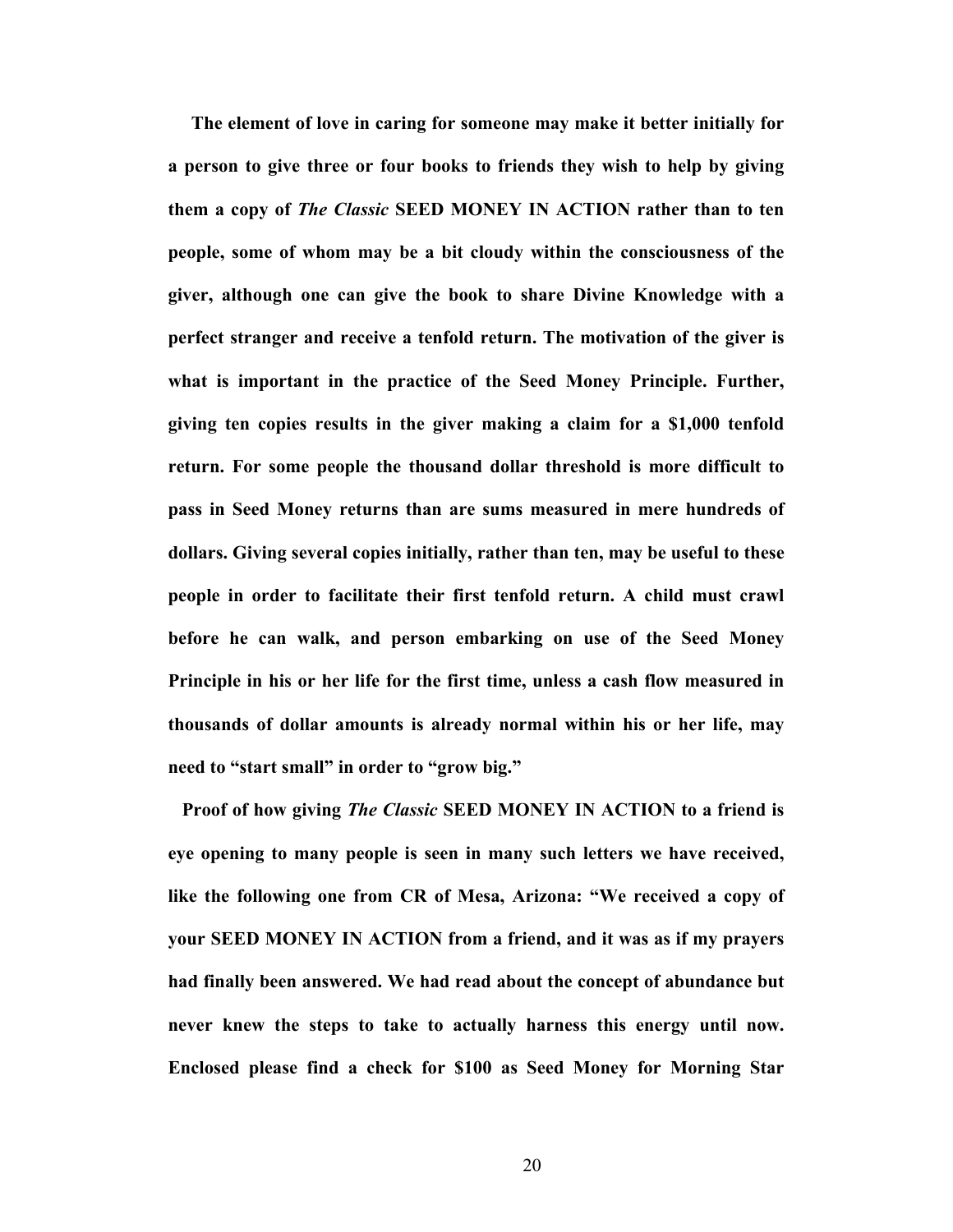**Chapel. Thanks again for being there, and God Bless."** 

**However, a person who already has etched into his or her consciousness the fact that all people are inter-connected on this planet knows that there really is no such thing as "a stranger," for a stranger is just a friend whom one has not yet had the opportunity to meet. Businesses thrive by drawing in "strangers" who then become loyal customers. So business people who understand this fact can give** *The Classic* **SEED MONEY IN ACTION to "strangers" to introduce themselves, their products and their services to a multitude of others. No one forgets the person or firm that enlightens him or her about harnessing the Infinite Energy of the Universe to increase prosperity in one's life!** 

**One of the most faithful of all of our Morning Star Chapel correspondents for many years, LM of Roanoke, Virginia, reminds us of the marvelous quote: "For where your treasure is, there will your heart be also" (Matthew 6:21). That scriptural saying is indeed a cornerstone of practicing the Seed Money Principle, for it is from the heart that treasure freely given is returned multiplied tenfold. It is also from the energy of the heart that healing can blossom. It is also from the energy of the heart that love can conquer all.** 

 **Just how do we plant Seed Money? What happens when we do plant it?** 

 **We give Seed Money to our Church or to a hospital, school or college or to any of the religious, charitable or social service organizations that subsist on donations. Or, if we so wished, we could give it to any person, friend or**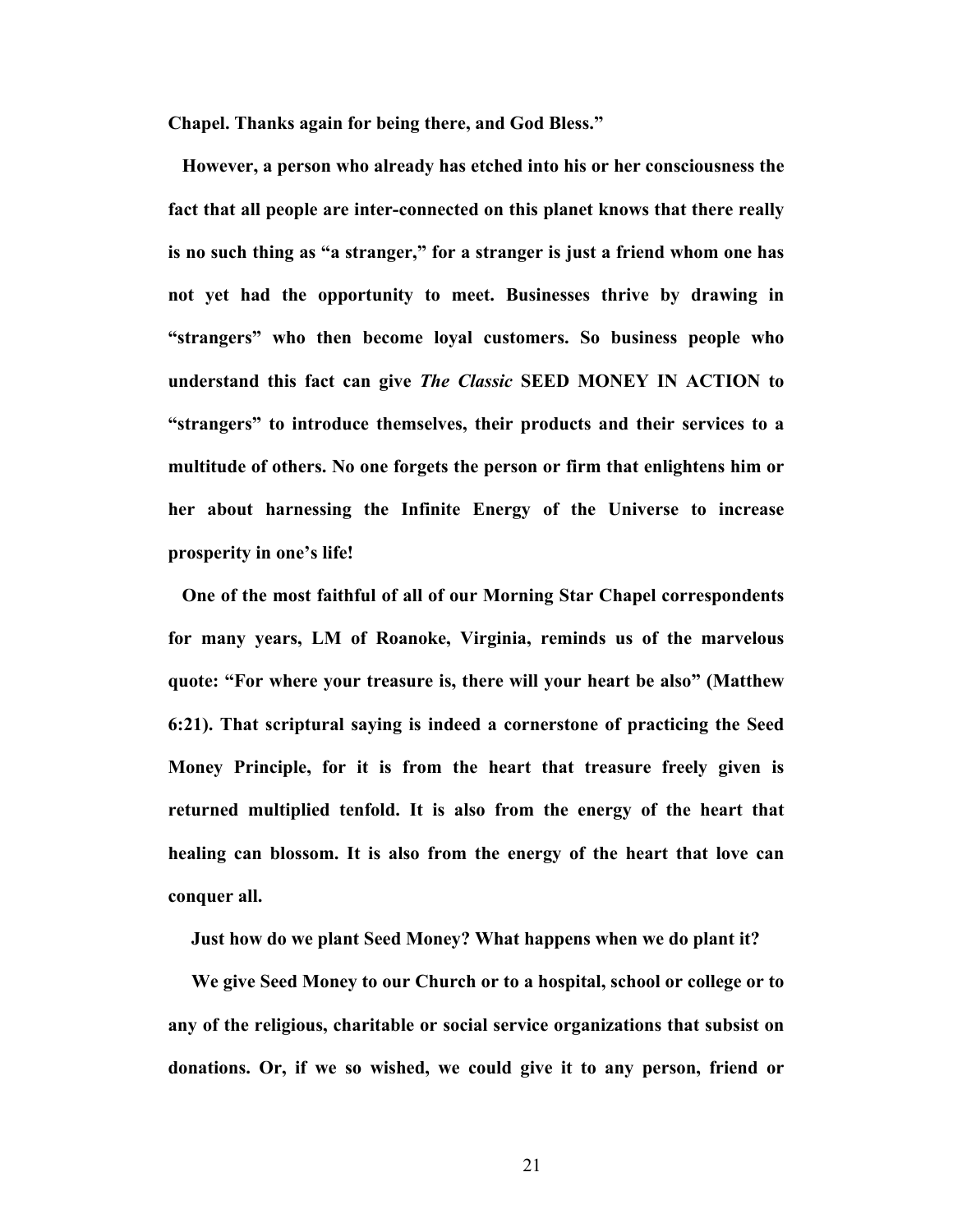**stranger.** 

 **Then we follow a specific mental technique derived from Christ's teachings which has been proven absolutely true and dependable in the lives of such historical financial giants as the first John D. Rockefeller, Andrew Carnegie, Julius Rosenwald, Andrew Mellon, Aristotle Onassis and others of great wealth.** 

**The process followed in the Seed Money Principle is explained philosophically by Rev. Shedaker's blood cousin, essayist Ralph Waldo Emerson, the transcendentalist philosopher with whom she shares common Emerson ancestors: "The creation of a thousand forests is in one acorn." Your thoughts, emotions and the physical giving in the Seed Money process are your "acorn" in the Seed Money process; your tenfold return is the "forest" your "acorn" produces.** 

**With perfect safety, without any risk whatsoever, our Seed Money so planted will return to us tenfold. It requires only your believing in faith, without doubts, for as Jesus said, "As thou has believed, so be it done unto thee" (Matthew 8:13).** 

**Here we find the second block often found in people who have not yet succeeded in practicing the principle of Seed Money.** 

 **Many people don't understand how the giving of Seed Money produces its tenfold return without any risk whatsoever. But it is a fact in Divine Law. The Law of Tenfold Return always works. There is absolutely no risk whatsoever in the principle of Seed Money. Risk in business, as it is in the**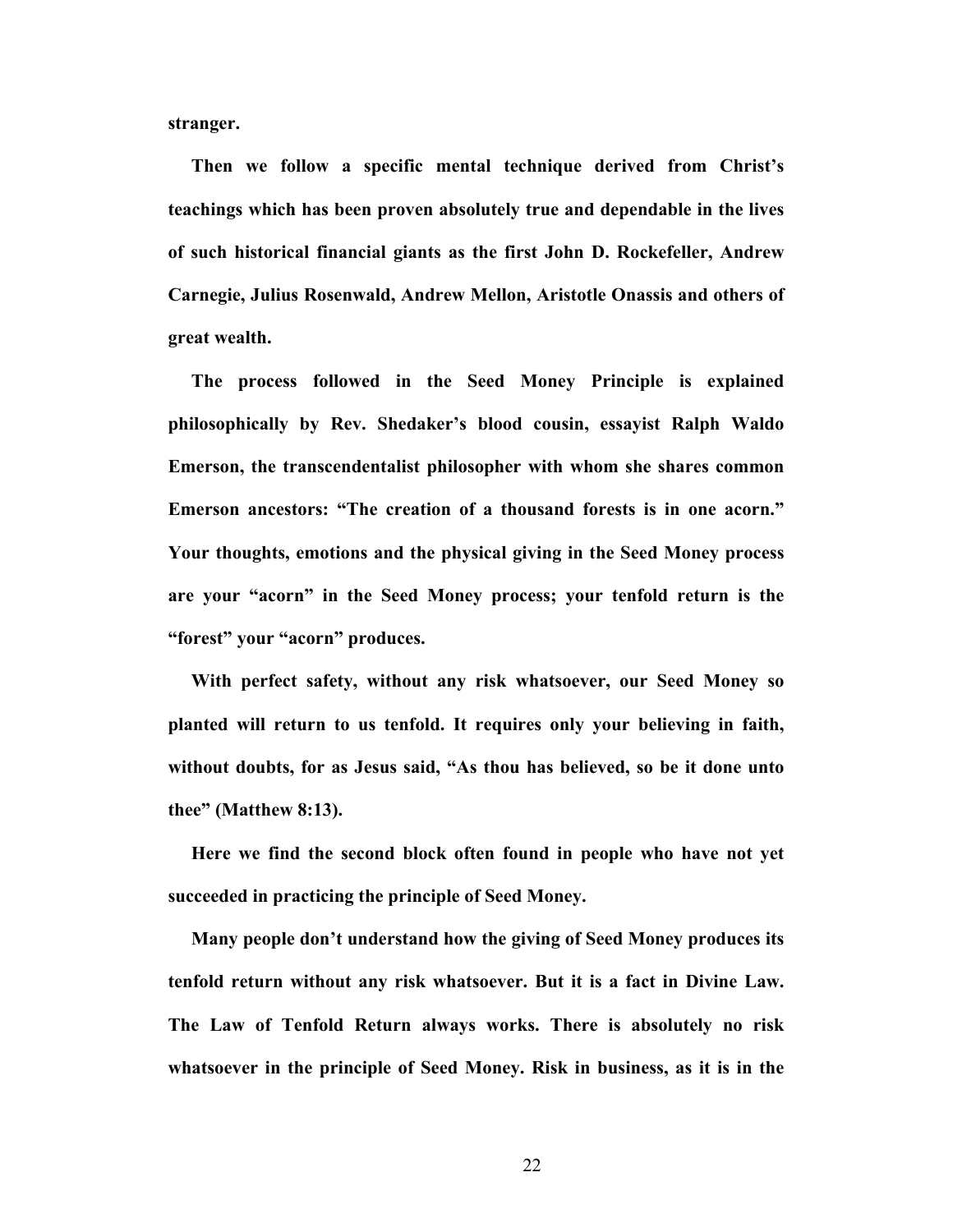**stock market or real estate investment, is a variable, unless it is attuned to marketing based upon spiritual principles, for example. In Divine Order, however, there is no risk, for God is always a certainty requiring only proper attunement. The attunement, of course, is sometimes easier said than done, but Divine Law itself is always a constant, never a variable. As the Bible says, "Every good gift and every perfect gift is from above, and cometh down from the Father of lights, with whom is no variableness, neither shadow of turning" (James 1:17).** 

**So the reason there is no risk whatsoever in the principle of Seed Money is that it is rooted in the truths found in the Holy Scriptures. You must just always keep in the forefront of your mind and reaffirm that "my God shall supply all your need according to his riches in glory by Christ Jesus" (Philippians 4:19).** 

 **God is the only source of supply there really is. This is re-affirmed in a lovely prayer learned by millions of children, "We thank Thee, O God, for these gifts and for all the gifts we have received from Thy bounty, through Christ, Our Lord. Amen." God is truly the only source of any bounty we receive.** 

**The Seed Money Principle is but a method for all human beings to witness trust in Almighty God for the Good of All Concerned and receive His bounty. We are all brethren under the skin, regardless of differences in religious heritage.** 

 **In utilizing the Seed Money Principle must precisely follow the technique.**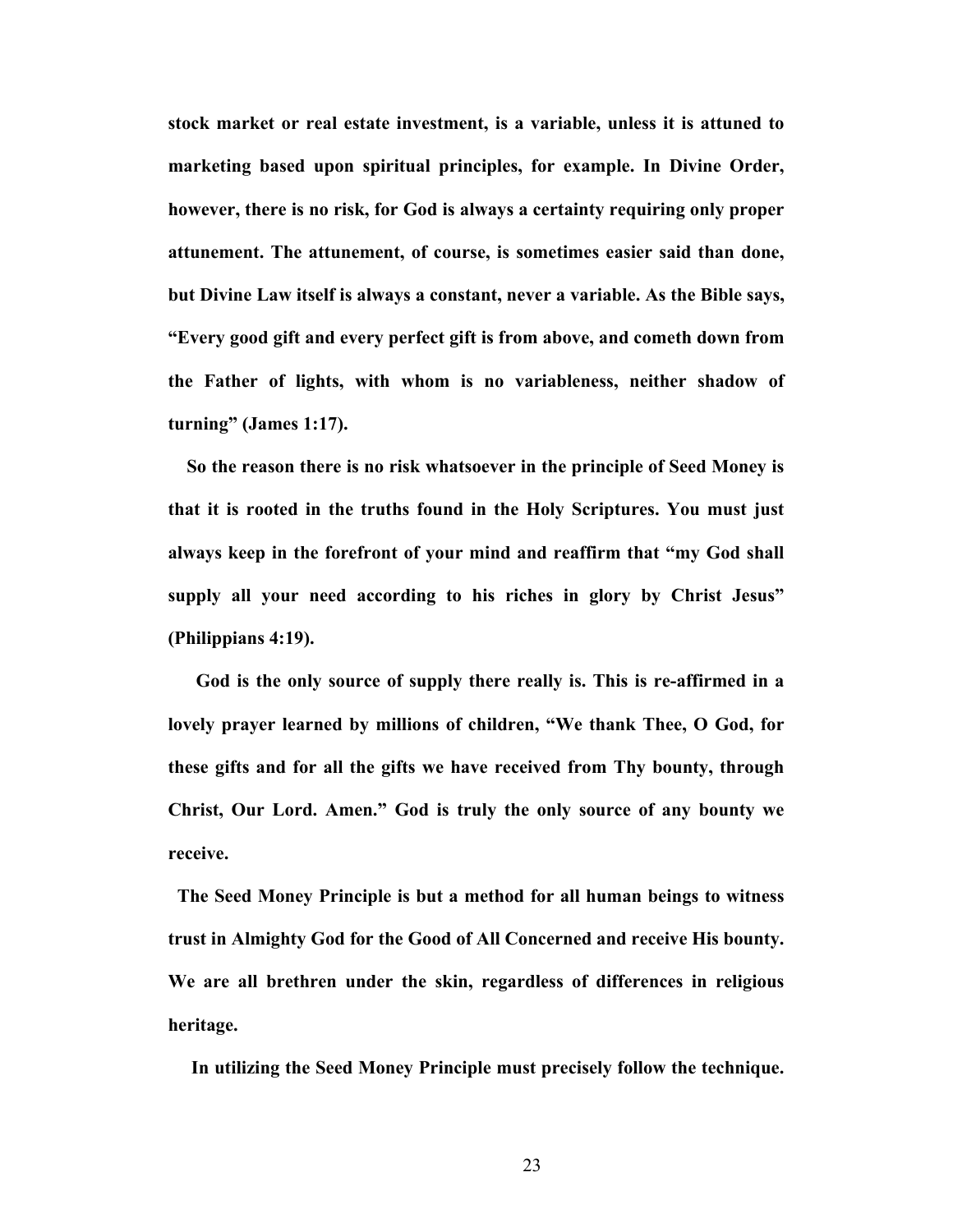**Failure to follow the technique precisely does produce risk, because then one is not actually practicing the principle.** 

**Dr. Speller once received a rather irate letter from an airline stewardess flying on chartered flights out of Chicago. She wrote: "Seed Money doesn't work. I know because I tried it. When I fly to Las Vegas I play the slot machines. Sometimes I win. With Seed Money I don't get back a dime."** 

 **Writing back to her, Dr. Speller gently informed her that the Seed Money Principle itself always works, but that she apparently is not really practicing it. As an illustration he wrote to her that the principle of the parachute is in itself infallible. A properly made, properly packed, properly checked, and properly used parachute never fails to open.** 

 **If the parachute is not made properly, is not packed properly, is not checked properly, or is not used properly, it will not open. That is not the fault of the principle of the parachute or of the parachute itself. It is the fault of the person, or persons, who made, packed, checked, or used the parachute.** 

 **The principle of Seed Money works in the same way as the principle of the parachute, or as any other principle, for that matter. It will always function as designed when properly applied. If the principle isn't properly applied you are not in fact working the principle.** 

 **The Seed Money Principle is not a gamble, such as a slot machine or a lottery. When you only guess that you might get your tenfold return from your Seed Money - you won't. When you believe that you will get your tenfold return from your Seed Money, you will. It is as simple as that!**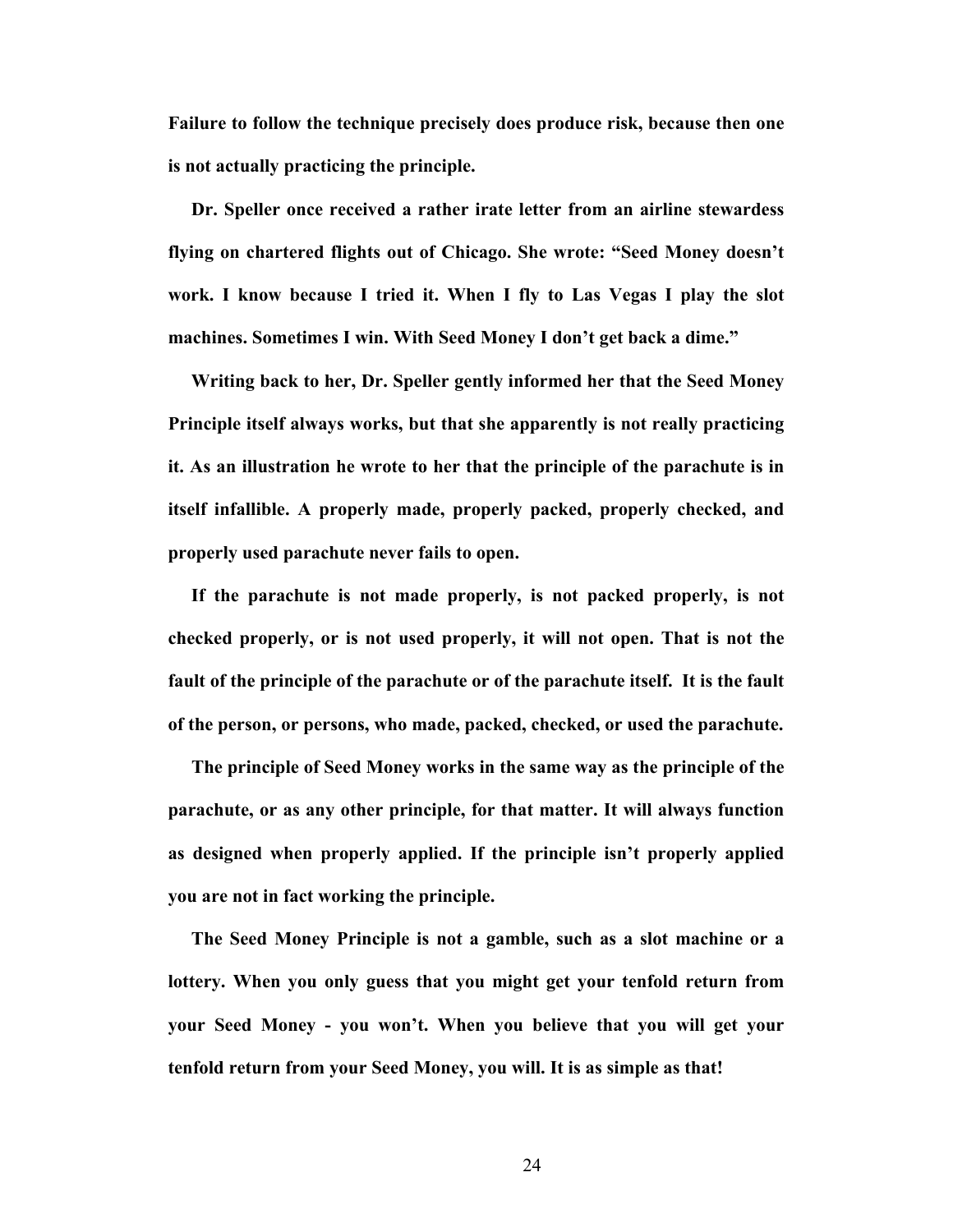**Jesus said, "What things soever ye desire, when ye pray, believe that ye receive them, and ye shall have them" (Mark 11:24). He did not say that you wouldn't have them. He did not say that you might have them. He said that you shall have them. And it is as simple as that!** 

 **The key word Jesus used there is "believe." There is no room for chance in believing. There is no room for chance in the Law of Tenfold Return. The rules of probabilities, or odds, do not mathematically apply when working the Seed Money Principle. Certainty is not a probability. It is an absolute.** 

 **Dr. Speller advised the stewardess to only practice Seed Money when she felt that she could remove all doubts about receiving her return. If she couldn't try to remove her doubts he advised her to forget it.** 

 **Two months later Dr. Speller received another letter from the stewardess. She said that her reason for desiring her tenfold return was because she wished to have enough money to visit her fiance in the U.S. Air Force at Wiesbaden, Germany. As a non-scheduled domestic airline stewardess, she didn't have the advantage of free or reduced fares, which most airline employees had. She said that with one week's meditation on the Seed Money Principle after she received Dr. Jon's letter she had become totally convinced that the Law of Tenfold Return worked in principle and that she could apply it to attain her desired trip. She gave fifty dollars to her Church that Sunday, following the Seed Money formula properly in every step. On the following Wednesday she received an offer to take the place of a MATS (Military Air Transportation Service) stewardess on a European flight to, of all places,**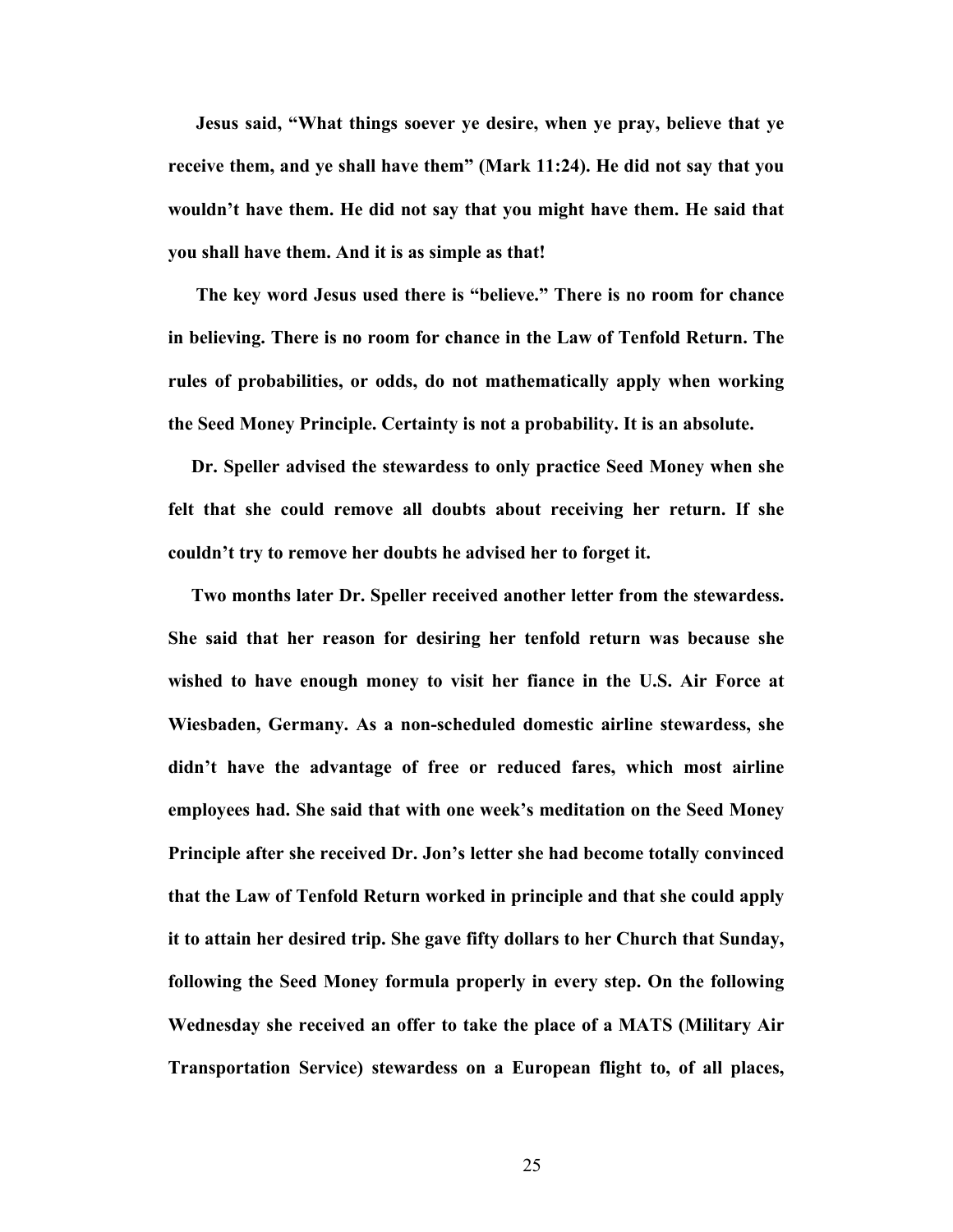**Wiesbaden, Germany, where her fiance was stationed!** 

**Her tenfold return? She called her parents to tell them of her new assignment. Her father told her that he had just received the return of his income tax overpayments. He sent her a gift of five hundred dollars for extra spending money.** 

**This is just one illustration of many describing people who give, and give, and give Seed Money without really believing that they will ever get a return. They don't, until they believe that they will.** 

 **Do you think that you only may get your tenfold return? Or do you believe that you will get your tenfold return? As Shakespeare wrote, "That is the question!" We have found that guiding people to feel the difference between "may" and "will" is remedial in solving that problem. Jesus said, "That whosoever shall say unto this mountain, Be thou removed, and be thou cast into the sea; and shall not doubt in his heart, but shall believe that those things which he saith shall come to pass; he shall have whatsoever he saith" (Mark 11:23). When you get accustomed to recognizing the feeling in your heart that your tenfold return is sure to come, all clouds of doubt are surely dissolved. Just ask yourself, is it not far easier to receive a tenfold return of what is a relatively minuscule amount of money than it is to move a mighty mountain?** 

 **Some people have the same problem that the stewardess had, but in a different way. They give their Seed Money to their Church or to a charity, believing that they will receive their return. Then a member of their family, a**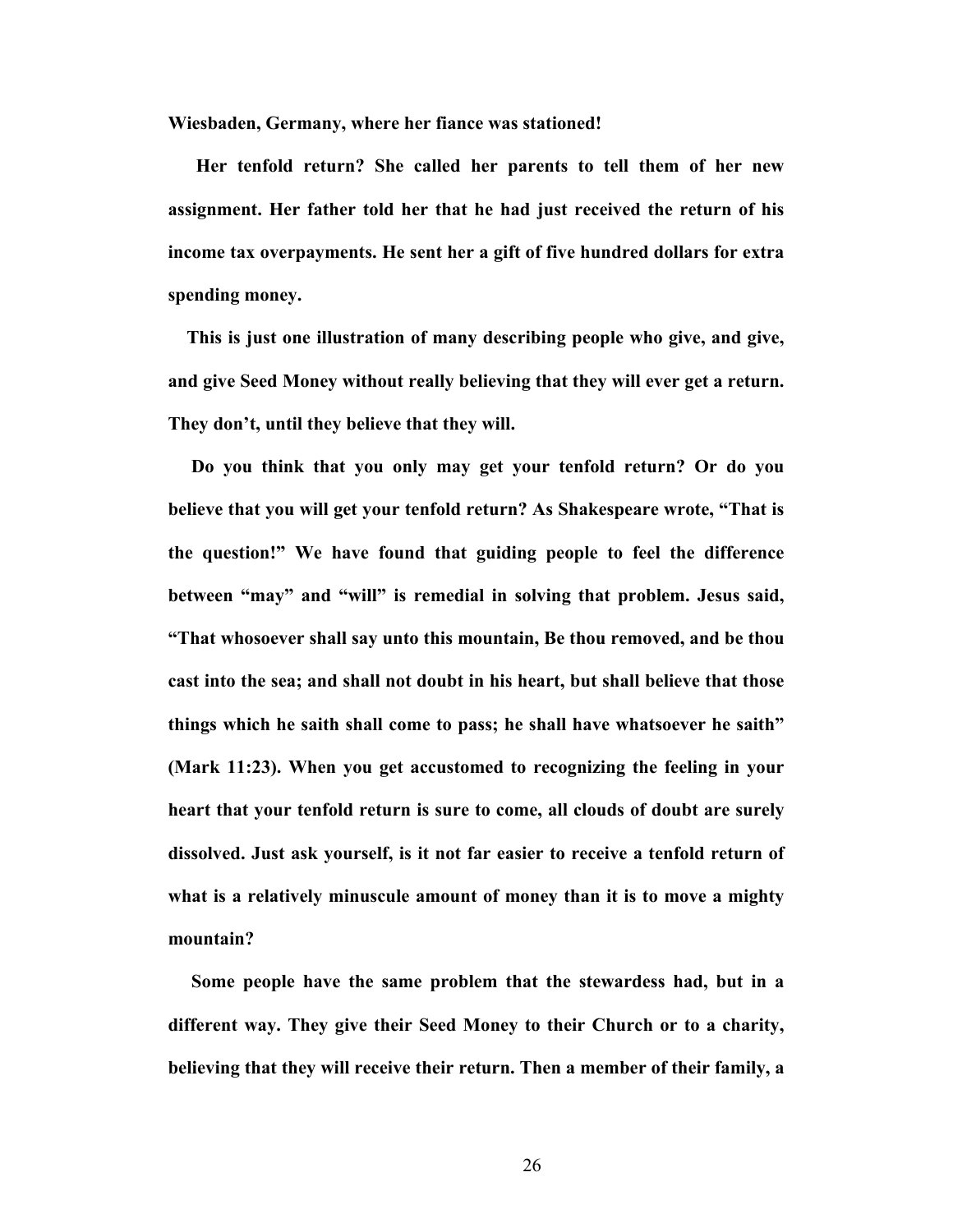**friend, a co-worker or some other person scoffs at their belief. Doubt seeps in. Their return is deflected. The Law of Tenfold Return doesn't seem to work for them.** 

**In a scientific laboratory an extraneous factor can contaminate an experiment. This is also true when applying the Seed Money principle. The old Judaic sages said, "Each human soul is a little lamp kindled by one Divine Flame." The giving and receiving of Seed Money is an act of one human soul, and the soul is always individual. You must never allow another person's disbelief to interfere with an act of faith that is your very own.** 

 **Jesus said: "But thou, when thou prayest, enter into thy closet, and when thou hast shut thy door, pray to thy Father which is in secret; and thy Father which seeth in secret shall reward thee openly" (Matthew 6:6). This ensures that no hypocrisy can intrude upon your prayers, for "ego trips" are part of human, if not Divine, nature. But it also ensures that there can be no influence from a "Doubting Thomas" who can contaminate with negative energy your attunement with the Infinite. Many scientific experiments require "a sterile environment." How much more important this must be in the most pure relationship of your life, your relationship with God! This cannot be repeated too often!** 

**The Seed Money Principle is a scientific technique, serving a spiritual purpose. Science itself is but a method, not a purpose. Today, too many people consider science to be a purpose, instead of just a method. When you elevate a perfectly valid method into a purpose you distort the spiritual**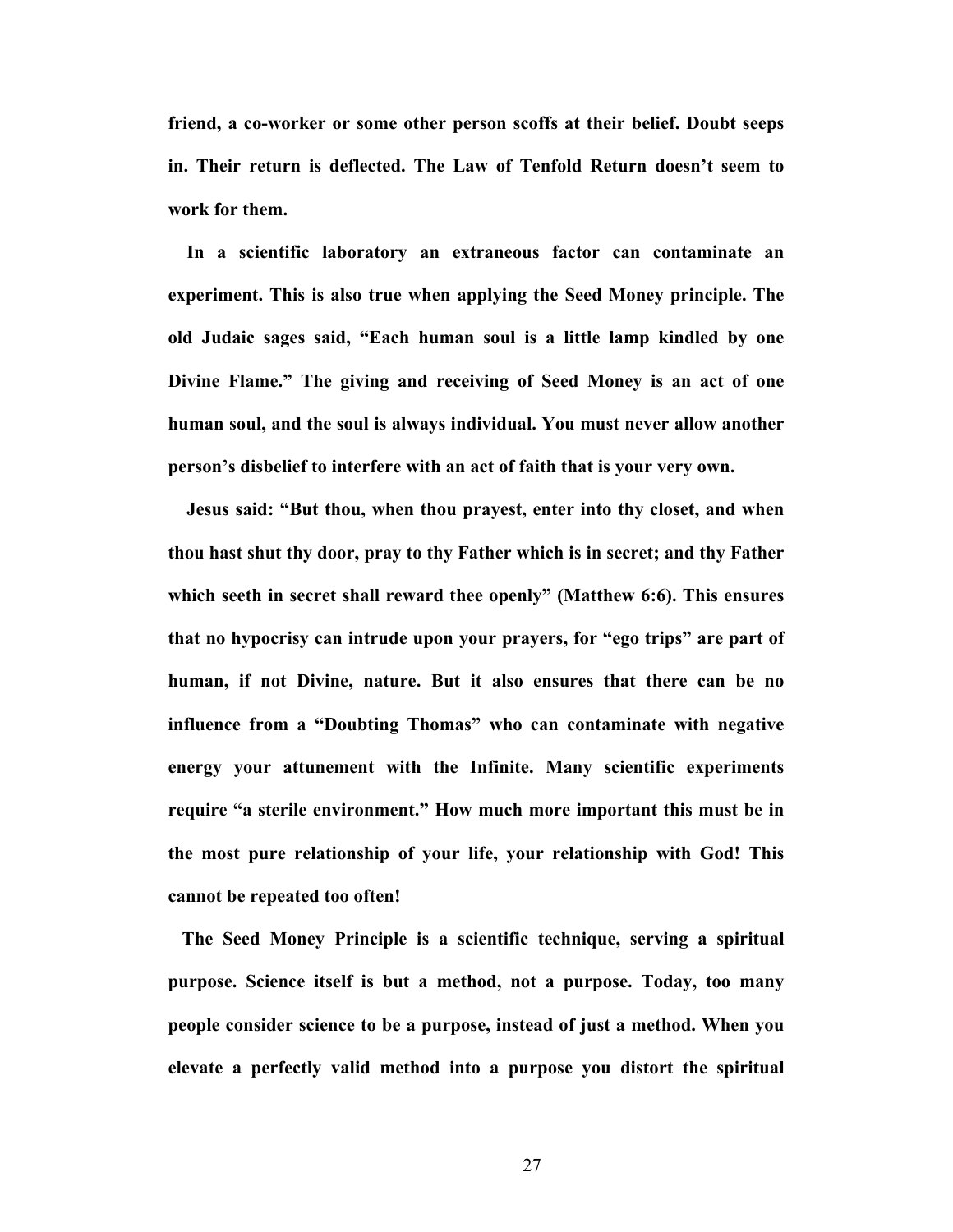**purpose of the human soul. A method must serve a purpose, not the other way around.** 

 **Science is essentially "systematized knowledge obtained and verified through exact observation and correct analysis." Science as a method prescribes procedures and rules that must be consistently followed. This is true of the Seed Money formula as well. Would you try to do a chemical experiment without having all of the elements required by the formula? Of course not!** 

 **The elements of form and direction in the focus of your faith are of utmost importance in practicing the Seed Money Principle. The form and direction of your belief enables the total to be more than the sum of all its parts. In mathematics, two plus two always equals four.** 

 **However, if you take two automobiles and totally disassemble one of them, you still have the total of two automobiles, but one of them remains a functioning, utile vehicle. The disassembled one is just a pile of useless parts. The functioning automobile is greater than the sum of all its parts. The form and direction of their assembly add a new dimension to the parts.** 

 **Someone else's doubts, should you let them interfere with your faith, can affect whether you have a running, functioning automobile, or merely a collection of automobile parts. This is also true when practicing the Seed Money Principle. Your own faith can remove any doubts you may have had. Removing the doubts of others is a far more formidable task.** 

 **A housewife visited Dr. Speller with the complaint that her husband**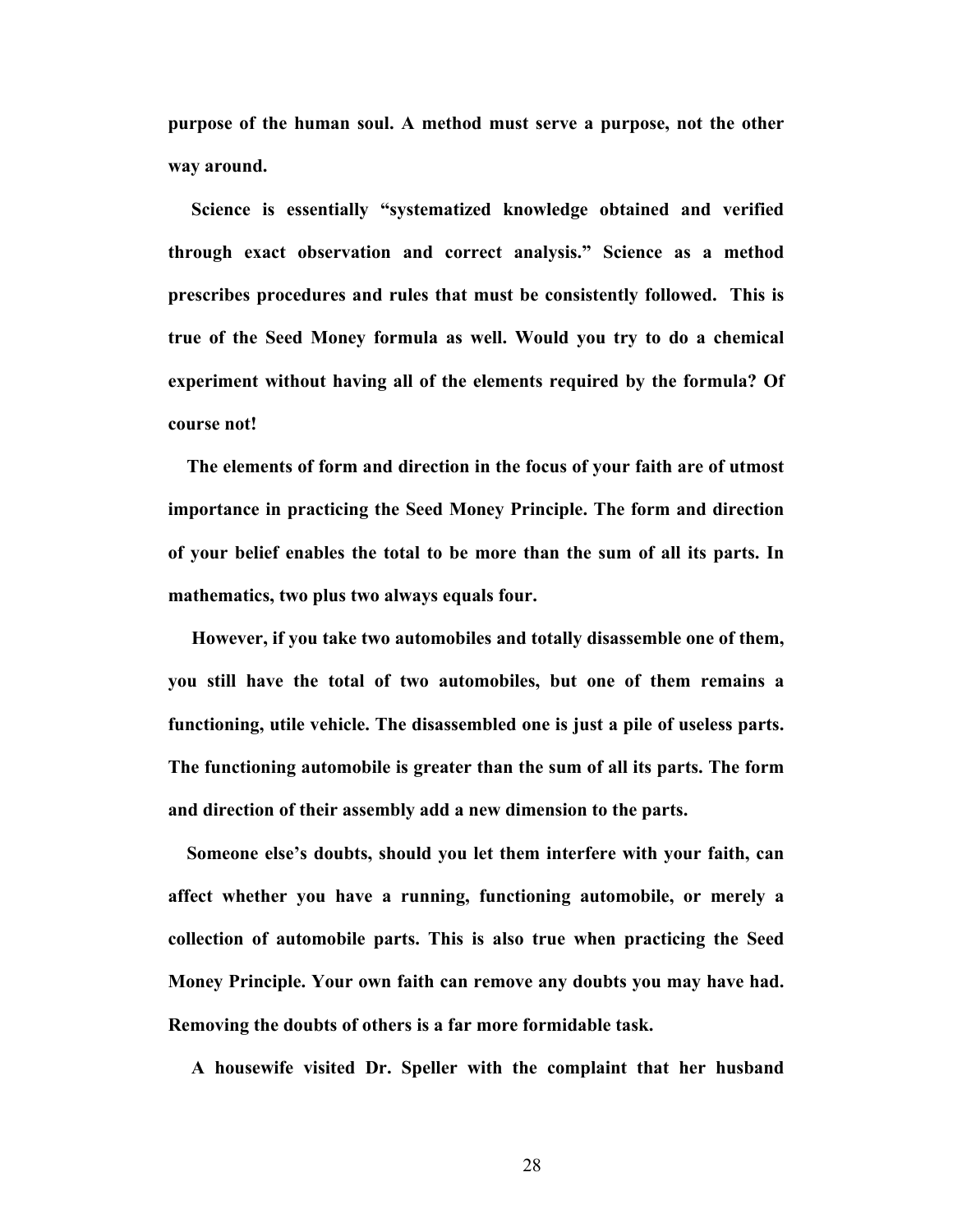**didn't believe that the Seed Money principle really worked. She said to Dr. Speller that her husband "laughs and calls it a fool's gimmick, and he keeps me from receiving my tenfold return."** 

**Dr. Jon then told her that "No one can prevent you from your receiving your tenfold return except for you yourself. Your husband's remarks cannot prevent your tenfold return unless you yourself give them the power to do so."** 

 **It is true that negative remarks can prompt a negative energy field in the person who hears them, but that can be "washed away" very simply. Dr. Speller asked the housewife to remove the blocks caused by her previous acceptance of her husband's remarks by denying that they had any effect on her exercise of the spiritual and scientific principle of Seed Money giving and receiving. Dr. Speller asked her to affirm that she alone sets the power and abundance of God into motion for her tenfold return.** 

 **Recognizing her great faith in the promises of the Holy Scriptures, Dr. Speller asked her to recite, as an addition to the Seed Money technique, when giving her Seed Money: "'Surely blessing I will bless thee, and multiplying I will multiply thee' (Hebrews 6:14). So it is written. So God has promised. So it is done. So is it with my tenfold return."** 

**Six weeks later the housewife paid Dr. Speller another visit. She was now practicing the Law of Tenfold Return successfully. There was an interesting sequel. Her husband, seeing his wife's success with Seed Money despite his scoffing, secretly started applying the Seed Money Principle himself. The**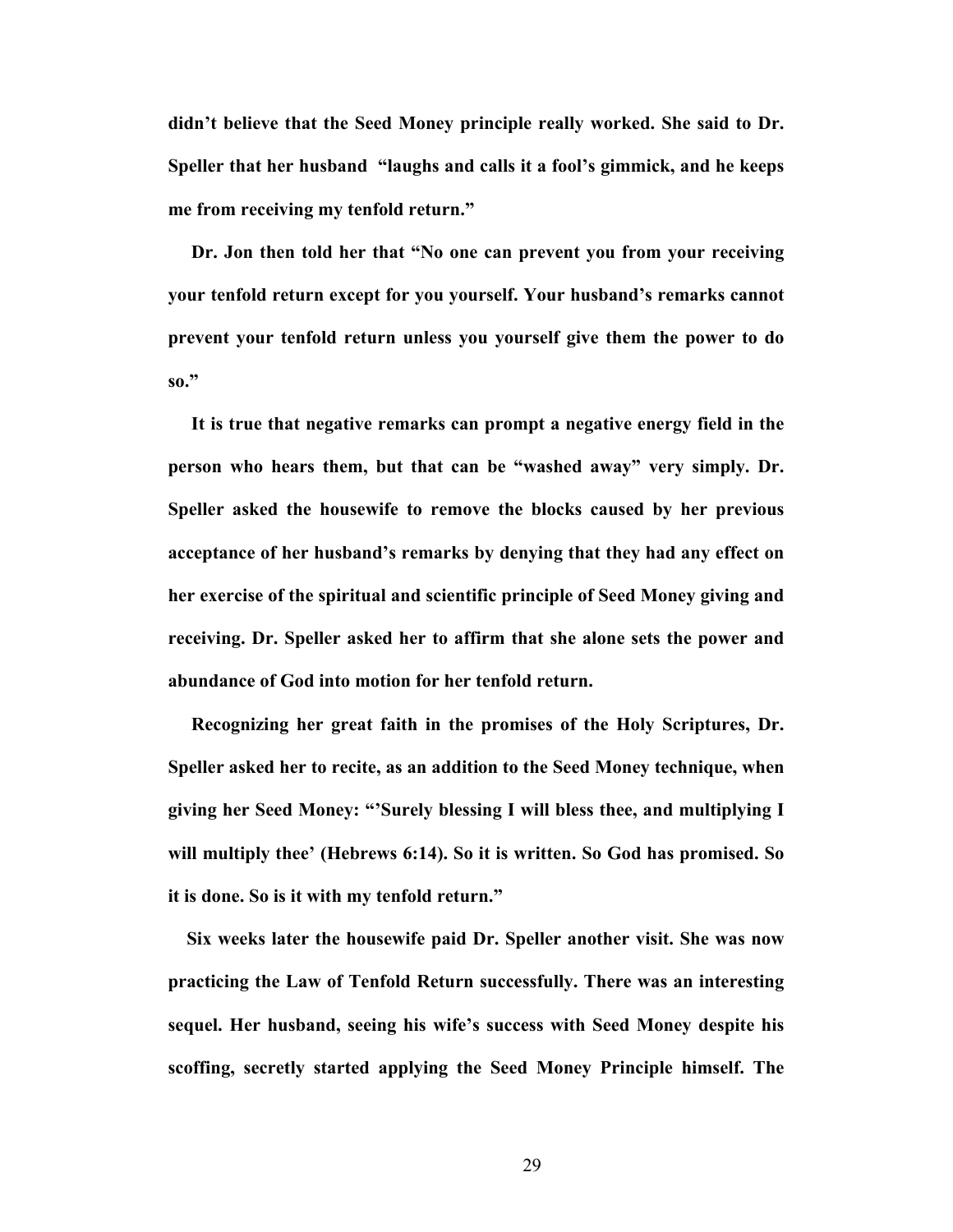**husband finally, rather sheepishly, told his wife, "It works." And it does work.**

**Some of the great fortune builders throughout history, and today, sowed their Seed Money in secret. They recognized that the energy connected with their giving and receiving could not be contaminated by the thoughts and emotions of others when they gave their Biblical "alms" in secrecy. No other person would then be able to say that their giving was an "ego trip," for example. No jealousy or envy could then possibly be evoked in any other person. They knew well the truth of the message given in the inspired Words of Jesus: "That thine alms may be in secret: and thy Father which seeth in secret himself shall reward thee openly" (Matthew 6:4).** 

 **Almost every day at Morning Star Chapel we receive unsolicited, spontaneous testimonies on the working of the Seed Money Principle, and excerpts from these testimonies we often share with spiritual teachers and individuals in our Monthly Prayer Letter. A few of these multitudinous testimonies are appended to The Classic SEED MONEY IN ACTION. Some people need to have witnessing to something that is new to them before they can do it. The famous Missouri phrase, "Show me!" is not limited to that State. Fine and good! Anything anyone else can do through attuning to the Infinite Energy you can do also by attuning to the same Infinite Energy!** 

**You can listen to those who tell you it cannot be done rather than to those who have done it. You can believe the doubters and lay this book aside. Or you can read it, and study it, and thereby learn how Seed Money multiplies,**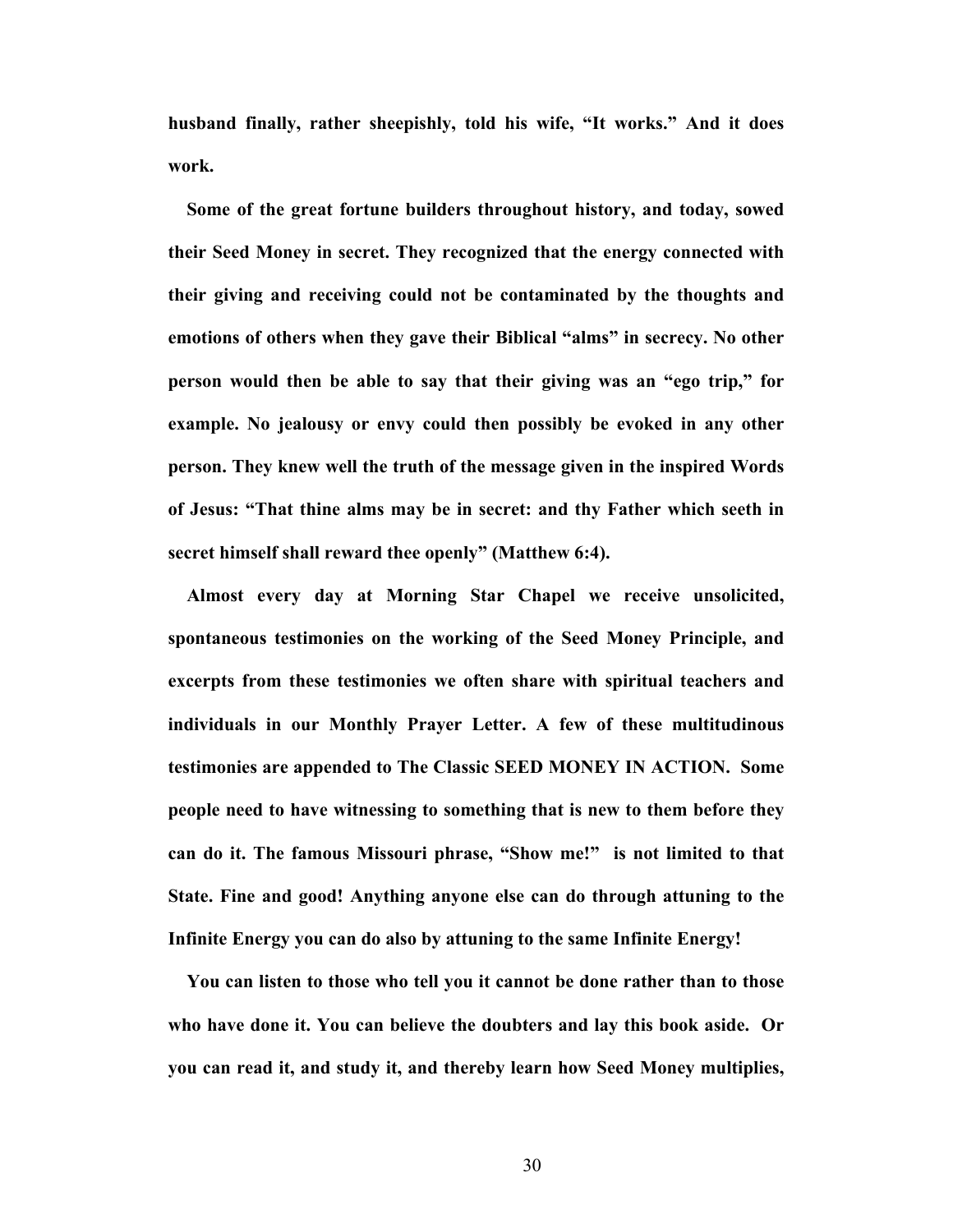**why it multiplies, and by following the methods set forth prove the truth of this Universal Principle for yourself.** 

 **Many people quickly receive the tenfold return of their first sowing of Seed Money, often aided by enthusiasm at the discovery of the Principle that gives an added boost of energy. Others do not. But the beauty of a Spiritual and Scientific Principle such as the Seed Money Principle is that you can examine "what went wrong" and take corrective action. The Principle, being Divine, is Perfect. A given application of the Principle may not be perfect because of the human element, and "errare humanum est" (to err is human). Divine Law always enables a human soul to amend and emend for past errors, so you should not be a "quitter." As King Robert Bruce of Scotland said, "If at first you don't succeed, try and try again."** 

**Defeated and in a mental and psychological tailspin, Robert Bruce was hiding from his enemies in a cave when he observed a spider spinning her web. He observed the spider creating the web, strand by strand. When one strand didn't interconnect, the spider kept on working until her efforts were finally crowned with success. Robert Bruce followed the spider's example, which had restored his spirits. Rallying, he tried again and finally succeeded in restoring Scotland's independence.** 

 **Success in practicing the Seed Money Principle is inevitable with persistence and corrective action to remove blocks in an individual's case. The spider's efforts were successful in spinning her web because she was not a "quitter." If you "try and try again" you can ultimately succeed. If you quit**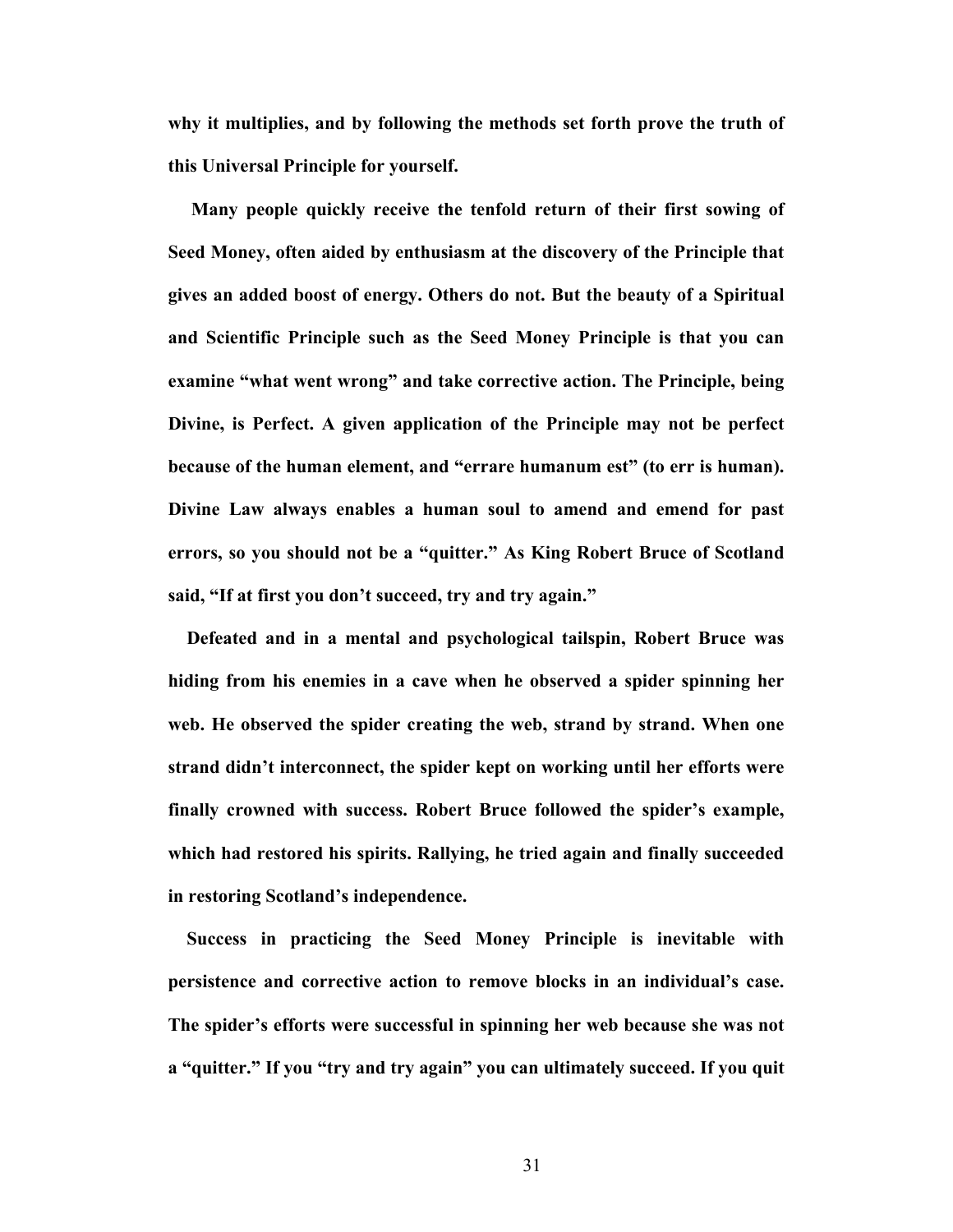**it is a certainty that you will not succeed in practicing the Seed Money Principle, or anything else, for that matter.** 

 **Resiliency in human beings is a gift of God. The ability to "bounce back," and persevere is a quality that each and every one of us has innately. Recognize that you have that capability and you won't stay in any kind of tailspin for long! Someone once said to us that clocks and calendars are "slow death." You must beware of becoming a slave to them. You can do so by affirming that God knows but one time - NOW!** 

**It is true that, as Jesus said, that we receive "the fruits in their seasons" (Matthew 21:41), so there is a certain time element in everything. But to God time is not mere numerals on a clock or a calendar, but a continuum. Tomorrow surely never comes, for when it arrives it is no longer tomorrow, but TODAY! By knowing that tomorrow is only, in God's time, the continuation of today, you can free yourself of the tyranny imposed by "Father Time," for the Heavenly Father is so much greater!** 

 **We have found that some people in practicing the Seed Money Principle impose a time element in the process, and sometimes give up just before they would have received their tenfold return. Never insert a time limitation when sowing your Seed Money, for a time limitation is just that, a limitation. Your giving and receiving cycle are within but one time frame, God's ever continuing NOW!** 

 **The Law of Tenfold Return does not only work here and now, but forevermore in the future. The Law of Tenfold Return has always worked**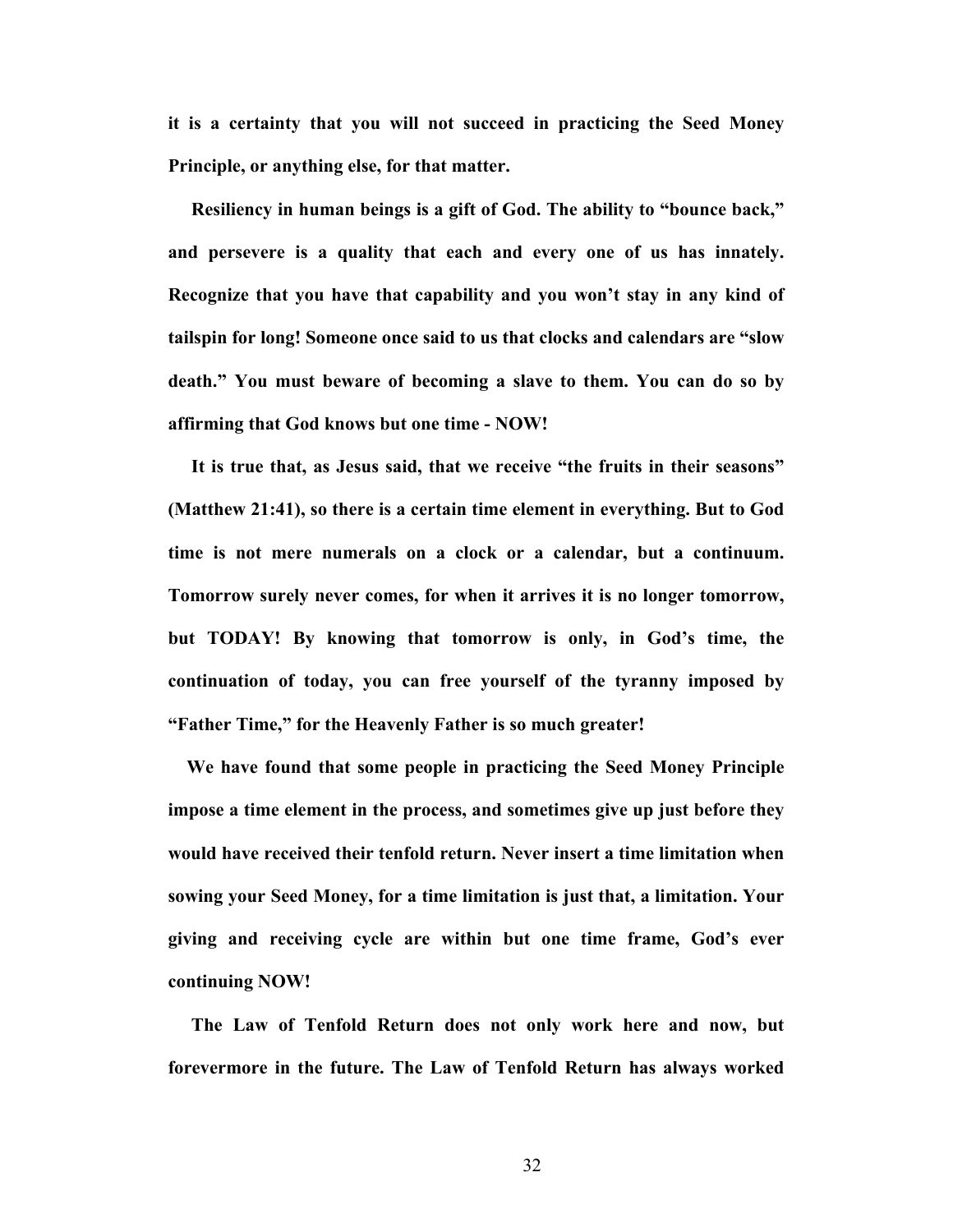**throughout the ages, and it is an immutable law.**

**Long ago, in Biblical times, the prophet Malachi knew about the Seed Money Principle. A prophet becomes a prophet because he is inspired to rise to higher levels than most people of his time and thus can more clearly see things and know things for what they really are.** 

**Malachi said: "Bring ye all the tithes into the storehouse, that there may be meat in mine house, and prove me now herewith, saith the LORD of hosts, if I will not open you the windows of heaven, and pour out a blessing, that there shall not be room enough to receive it" (Malachi 3:10).** 

 **In present day language, Malachi's inspired statement means that you should give your Seed Money to your Church, so that as you freely give so you shall also freely receive, and it will be proved now that the horn of God's plenty shall be opened and pour you such an overflowing abundance that you shall not have room enough to consume it.** 

**A modern day prophet, the greatest psychic of his age, Edgar Cayce explained it succinctly: "For, he that expects nothing shall not be disappointed, but he that expects much -- if he lives and uses that in hand day by day -- shall be full to running over."** 

 **Were Malachi around today to witness for us he would tell you that our \$100 planted as Seed Money -- essentially tithing in advance -- and properly cultivated, would certainly return us \$1,000 and that other Seed Money sums would return proportional harvests.** 

 **Some years ago Dr. Speller received a letter from a Midwest professional**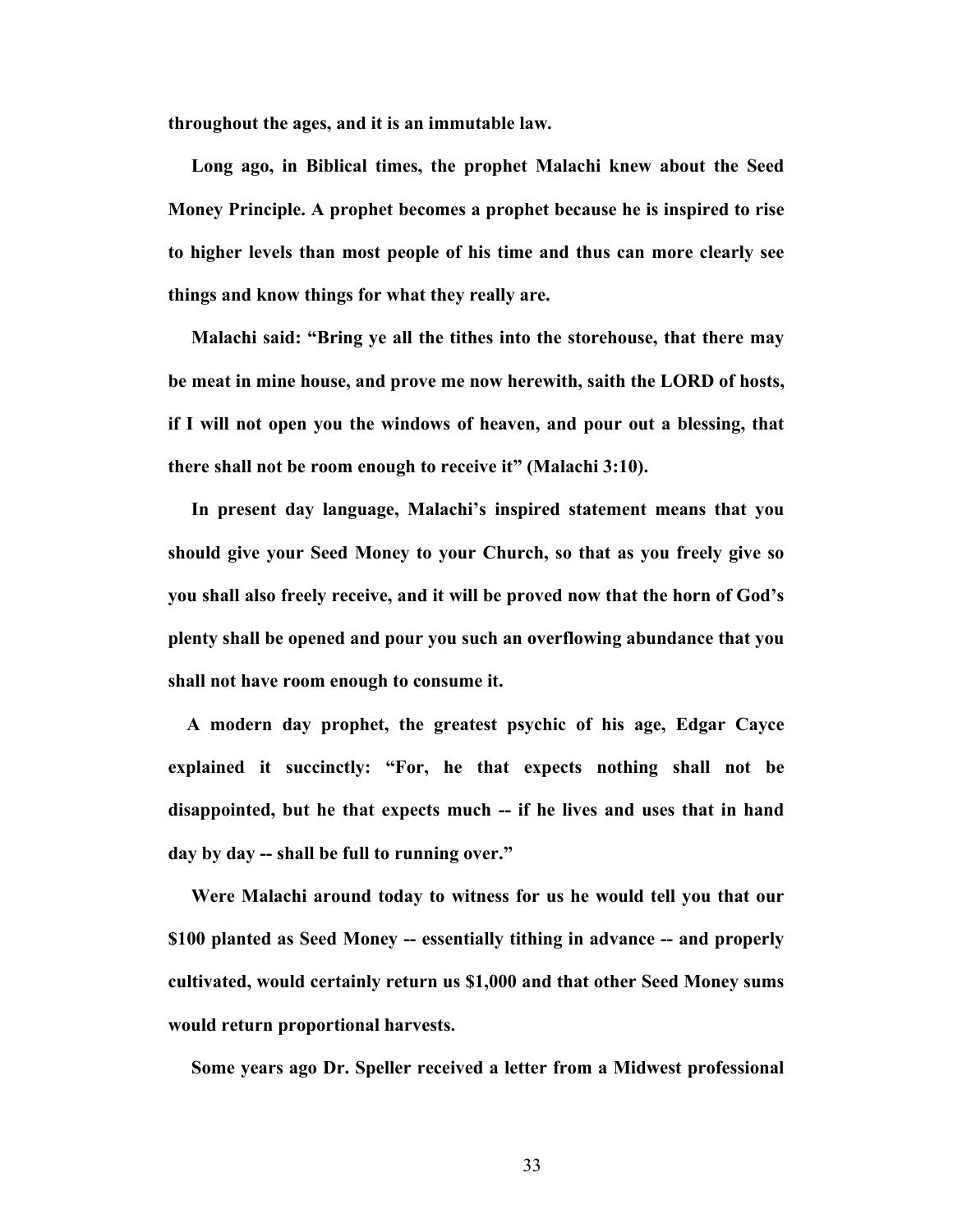**man with a check for \$700 enclosed. The check represented one week's income from his practice at the time.** 

**The doctor's letter evidenced strong faith as well as intellectual comprehension of the Seed Money Principle. However, it also disclosed that he was holding on to a resentment that had been limiting the expansion of his professional practice.** 

**The doctor had been a professor for many years, but had left his college after a philosophical dispute with its trustees. After many years he had recently returned to private practice. Despite his great reputation, his practice barely equaled that of a young doctor just starting out.** 

 **Dr. Speller called the doctor and discussed the problem with him. Spiritually the doctor came to the realization that he should not only forgive those who had wronged him, but thank them for opening up new opportunities in his life, for it is always true that no door closes without another door opening. As Jesus said, "Let the dead bury their dead" (Matthew 8:22), meaning that the past is over. We live in the ever continuing present.** 

**When the doctor was spiritually ready to let go, and let God take over in his situation, Dr. Speller suggested that he could send a notice to his host of former students so that they could send referrals to him in his area.** 

 **Within two weeks his practice doubled, and continued to grow. Within six weeks he had his full tenfold return. God sometimes works in mysterious ways. The doubling of the doctor's practice came before he sent out the**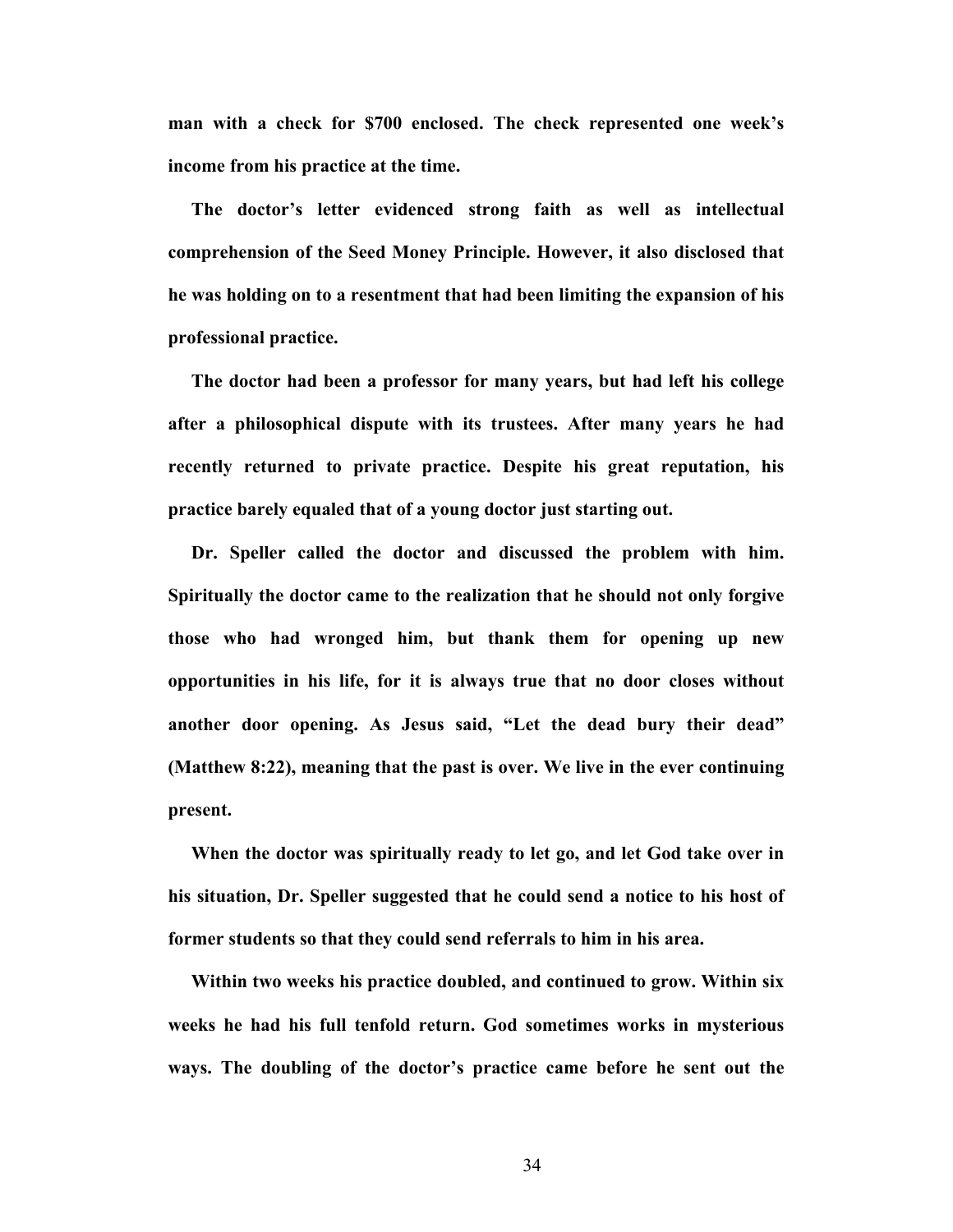**notices to his former students. The doubling "just happened," something that is difficult to understand, but can be appreciated. The common denominator was explained in the Bible: "A man can receive nothing, except it be given from heaven" (John 3:27). Therefore with our Seed Money returns we should always bear in mind that there is only one source of our supply, God, but there are many channels. We may liken it unto a television set - there is one set with many channels.** 

 **Recognition that God is the sole Source of your supply, with the Seed Money Principle serving as a catalyst, can turn a person's life around. RC of Washington, DC wrote to us, "I'd like to share with you my latest manifestation of Seed Money. Two years ago a new job I took didn't work out. Faced with unemployment I took the only job available at the time. Although under employed, I used my time for study, prayer and reading. A year later my company created a wonderful job for me with a huge raise. I have been awarded Employee of the Year for outstanding service, which comes with a \$500 gift. In two years I went from no job to a wonderful job with good pay and benefits. I am truly blessed. I am grateful knowing God is the Source of all my Good. Thank you for your Ministry and all those you touch with your words, ideas, affirmations and prayers."** 

 **Things that "just happen" are sometimes called miracles, and that may be a somewhat appropriate term to use, in a vernacular sense. As great scientist Albert Einstein said, "There are two ways to live your life. One is as though nothing is a miracle. The other is as though everything is a miracle."**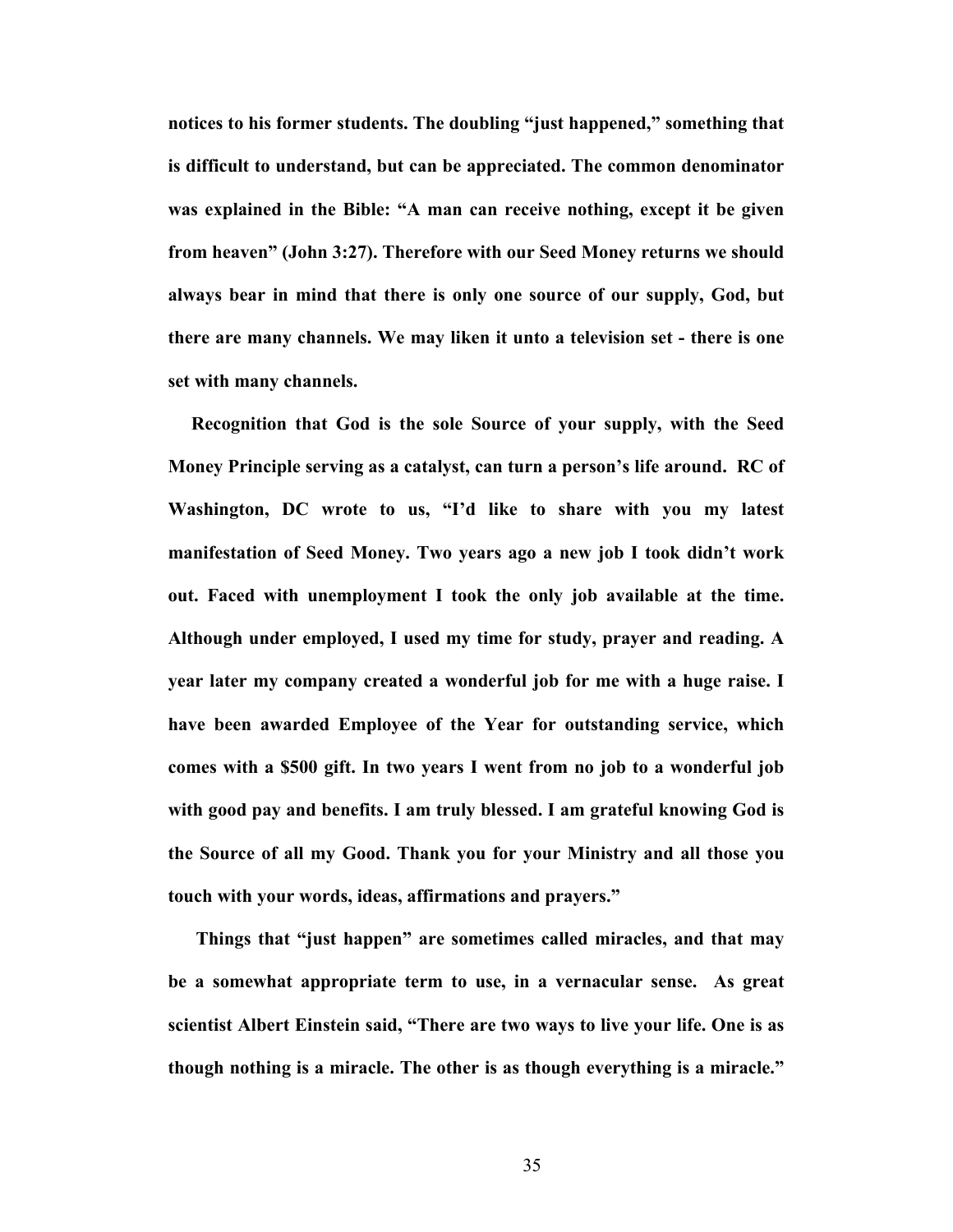**His profound observation gives a key to giving and receiving in your life. Albert Einstein zeroed in on the secret of life that All Good Things in our lives are miracles. God sometimes works in strange and mysterious ways. Sometimes God works with the very logical formula of Cause and Effect. Sometimes God works in ways that cannot be fully understood, but which can be appreciated. But All are His miracles! The Seed Money Principle is spiritual and also scientific, and thus logical in its basis. But the channels by which tenfold returns are manifested sometimes defy logic. "Let go, and let God," is very good advice to prevent foreclosing options available to the Higher Power that may be beyond the parameters of our intellectual comprehension.** 

**A man Dr. Speller knew was in the printing business. He was one of the printers of SEED MONEY IN ACTION. His business had taken a turn for the worse. His printing presses were idle more often than they were busy. His overhead - rent, payroll, mortgage, etc. - was pushing him deeper and deeper into debt.** 

 **He asked Dr. Speller, "Does Seed Money really work?"** 

**Dr. Speller told him, "Of course, when you follow the technique faithfully the Seed Money Principle always works. It is simple cause and effect."** 

 **"But can I receive as much as I need?" he said.** 

**"Nothing can limit what you receive except for your own belief," Dr. Jon replied, "do you know the Twenty Third Psalm?"** 

 **"Yes," the printer said.**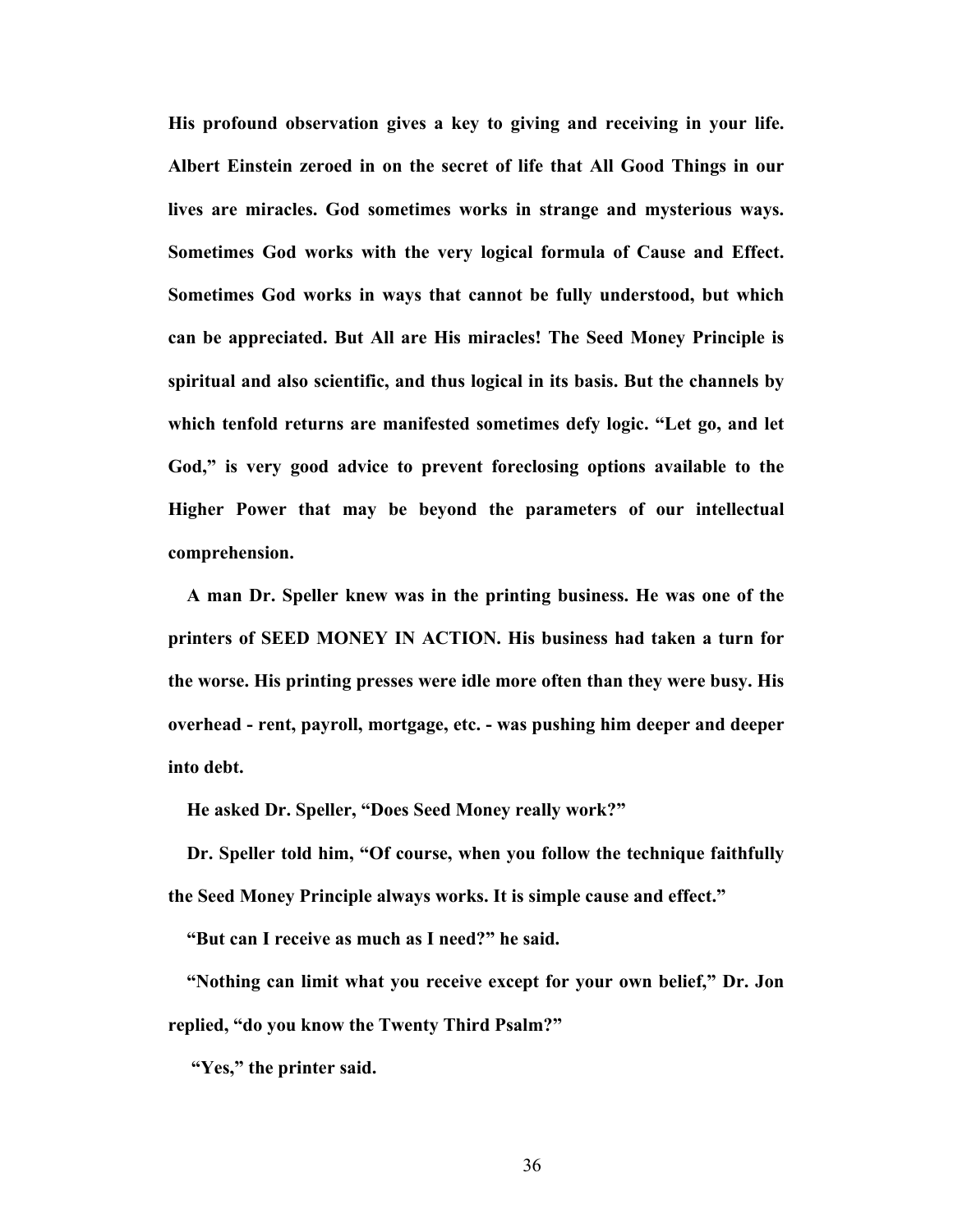**Dr. Speller counseled him, "Then remember King David's words: 'Thou preparest a table before me in the presence of mine enemies: thou anointest my head with oil; my cup runneth over' (Psalms 23:5). It doesn't say could runneth over; it says runneth over. Isn't that definite? It doesn't say half full. It doesn't say full. It says runneth over. Isn't more than enough, enough?"** 

 **"Yes," the printer said, "but I am Jewish by Faith."** 

 **"No matter," Dr. Speller replied, "as a Christian I draw my inspiration from the Ministry of Christ, but every Christian is spiritually also a Jew, for Christ said. "Think not that I come to destroy the law, or the prophets: I am not to destroy but to fulfill" (Matthew 5:17).** 

 **Dr. Speller continued, "The Seed Money Principle is in evidence throughout the Torah as it is throughout the Gospels. Many Christians await the Second Coming of Christ; many of Judaic Faith await the arrival of the Messiah, or Mosiach. One would not necessarily preclude the other. They could both even be foretelling one event! In any case, the Seed Money Principle does not require human interpretation about the future, only acceptance of G-d in Action in the here and now."** 

**Dr. Speller could see that the printer understood. He had always given his tithe as prescribed in the Torah, "And all the tithe of the land, whether of the seed of the land, or of the fruit of the tree, is the LORD'S: it is holy unto the LORD" (Leviticus 27:30).** 

 **Now the printer also started to give his Temple Seed Money donations as well. When Dr. Speller called him to order another printing of SEED**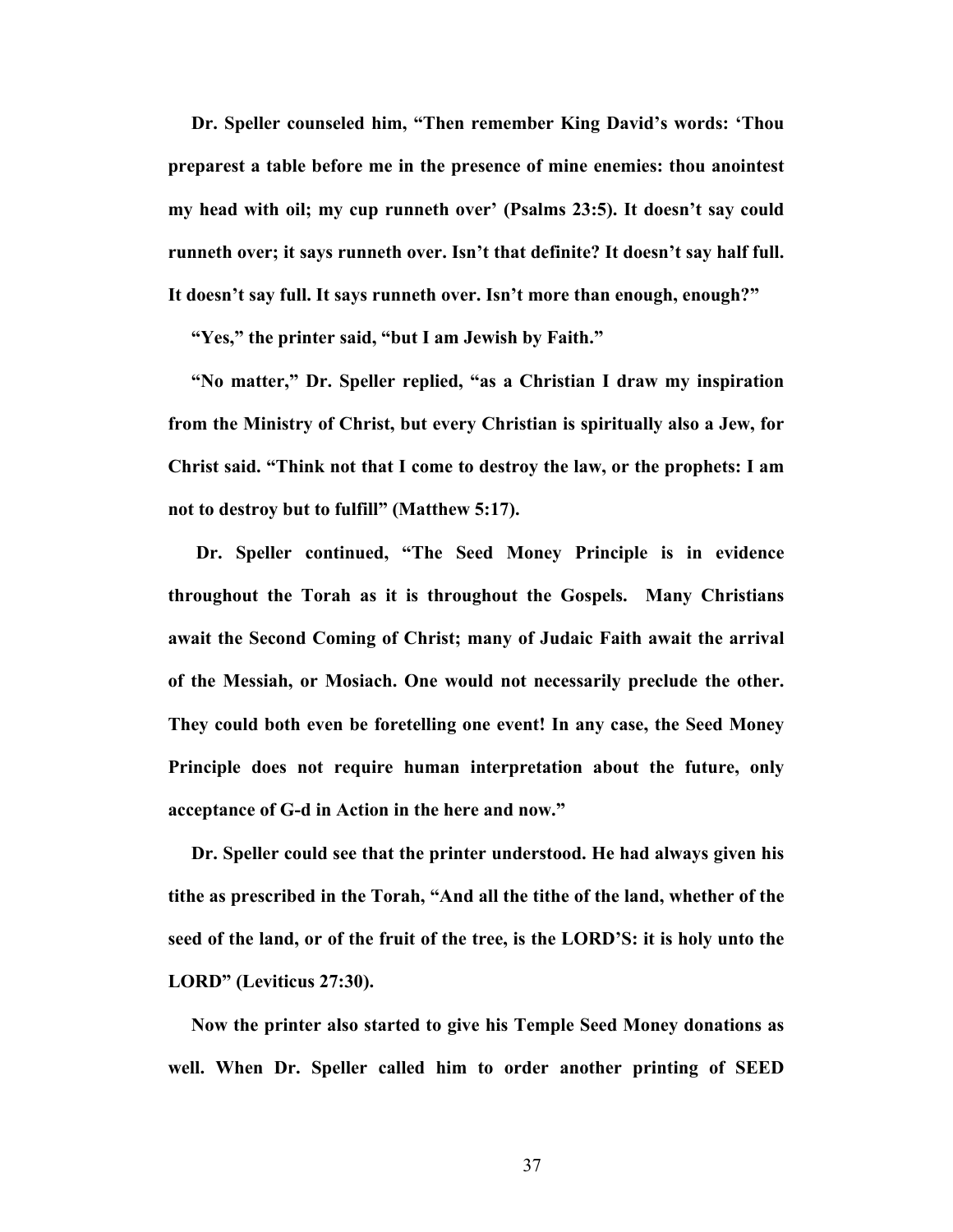**MONEY IN ACTION he said: "My business is now running at more than capacity. Even with overtime I can't keep up with the demand. Thanks to Seed Money. But I'll print the books for you and Seed Money the overtime charges."** 

 **The printer became so prosperous that he spent three months of every year vacationing in Florida as long as he lived. Thanks to his understanding and practicing of the principle of Seed Money.** 

 **On the eve of the Day of Atonement, the Holiest day of Judaism, religious Jews speak these words: "Thou openest thine hand, and satisfiest the desire of every living thing. The Lord is righteous in all his ways, and merciful in all his works. The Lord is night unto all them that call upon him, to all that call upon him in truth." These words were written by the great Judaic poet and liturgist of the 11th century, Solomon ibn Gabirol.** 

 **As God can satisfy every righteous desire for everyone of every Faith, the only limitation on Seed Money returns is you, yourself. You alone can affect your reaping of your tenfold harvest, regardless of the amount involved.** 

 **Do you receive ten times a dollar, but fail at ten times ten dollars or ten times one hundred dollars or ten times one thousand dollars? Or do you know that the Law of Tenfold Return applies equally on a thousand dollars as it does on a single dollar?** 

 **There is no Divine limitation in working the Law of Tenfold Return, only our human one. However, one must always be aware that wealth is relative, and that there are many kinds of wealth. Becoming a millionaire is not the lot**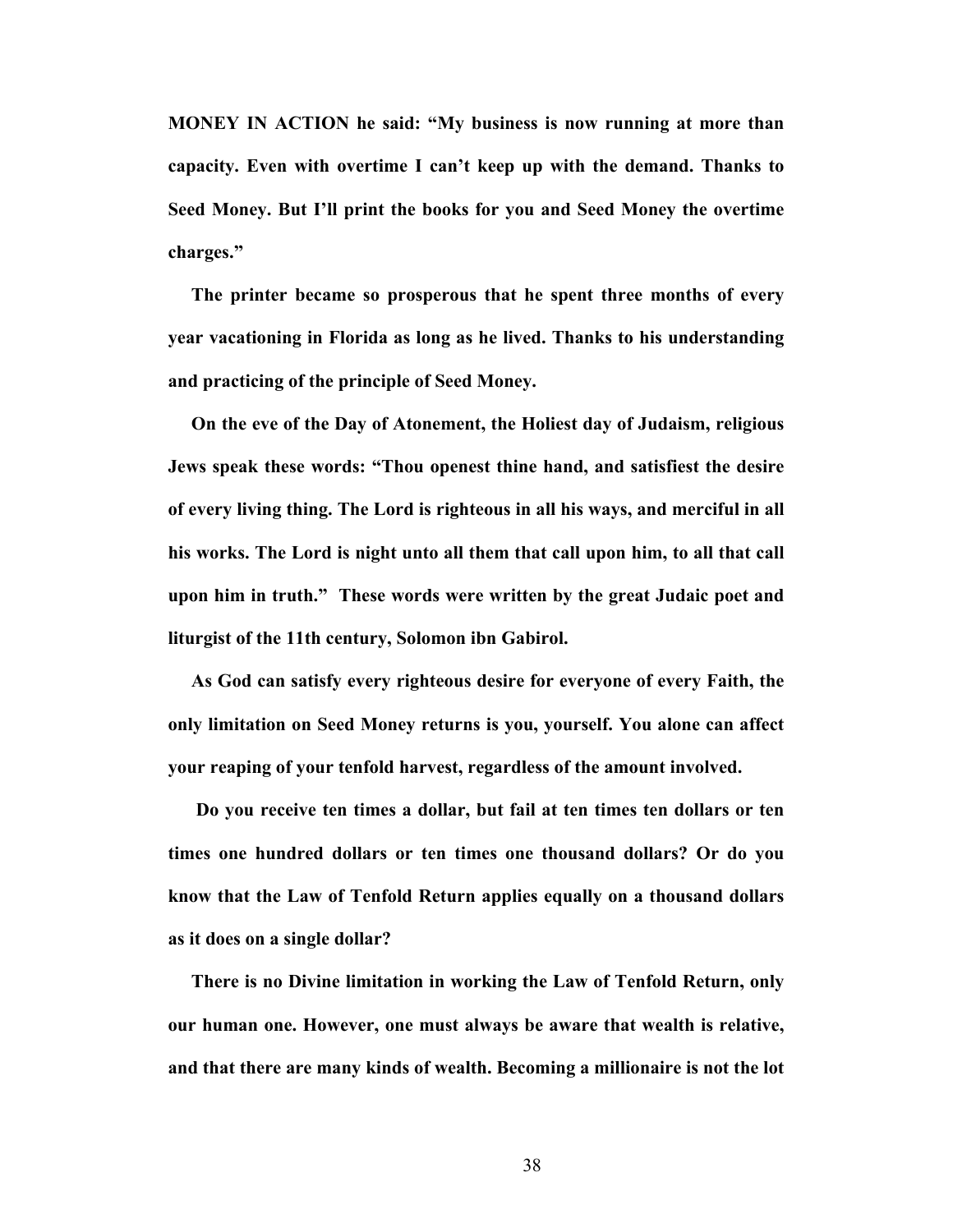**or destiny for everyone. Indeed, for some, it could be spiritually harmful, and thus not within their possibility.** 

 **But adding more prosperity in your life is within the reach of each and every person. Worldly goods are not separated from the spiritual realm. As Jesus said, "your heavenly Father knoweth that ye have need of all these things" (Matthew 6:32). The Seed Money Principle is a unique and helpful facilitator to spiritually and scientifically attain that with more ease in your life!** 

**As there are many forms of wealth, so your tenfold return from Seed Money giving is not always necessarily in the form of currency, it may be in the form of increased business, reduced costs, services rendered, or other things of value. Remember that money is but a medium of exchange and measure of value. The goods and services you acquire with it are what is important, not the money itself.** 

 **Money gives you discretionary authority in determining the goods and services you want. Therefore, money is not an end unto itself, but only a means towards an end. In the use of Infinite Energy you may receive the desired goods and services in kind as well as from the cash with which to pay for them.** 

**Many years ago, a man named Sigmund was studying to be a writer. He felt that he could progress faster if he had a typewriter. Sigmund asked for help in getting a typewriter through the Seed Money Principle.** 

 **Although Sigmund had often been writing at his desk when his landlady**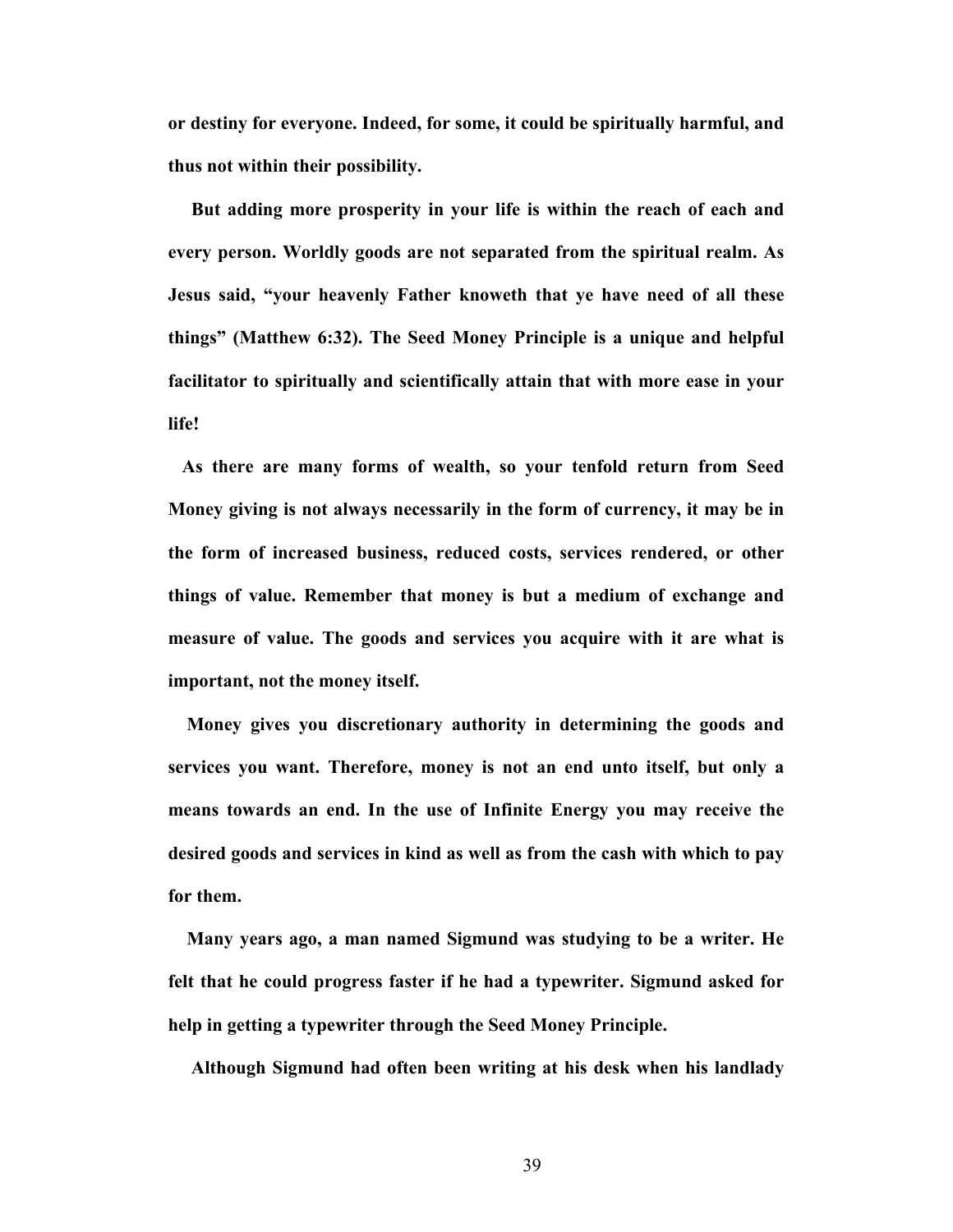**came to straighten up the apartment, the very next morning after making his Seed Money gift she suggested that he go to the basement of the building and get the typewriter some folks who had once lived there had left. She told Sigmund that he might have the typewriter.** 

**However, the machine was not new and he took it to have it cleaned and put in working order. The following day Sigmund picked up the typewriter. During the next few weeks the machine needed fixing several times and he finally decided to leave it in the repair shop.** 

 **Sigmund then knew that claiming a typewriter as his Seed Money return was not enough. He thought, "It doesn't have to be a new typewriter, but it should be a late model of standard make and also be in good working condition."** 

**Within a few days a friend of Sigmund's brought him a typewriter that was only three months old. Sigmund had once lent this friend his car to drive his mother from Los Angeles to Seattle and was returning the favor by giving Sigmund the typewriter, saying he didn't know when he would need the typewriter again, if ever, and he wanted Sigmund to have it. It was in perfect condition.** 

 **That was not all. Sigmund's friends who lived across the street and for whom he had mowed the lawn when the man had broken his ankle also gave Sigmund a typewriter.** 

 **Mary, the wife of the friend, called Sigmund over. She told him that she and her husband were going back East from the West Coast and had more**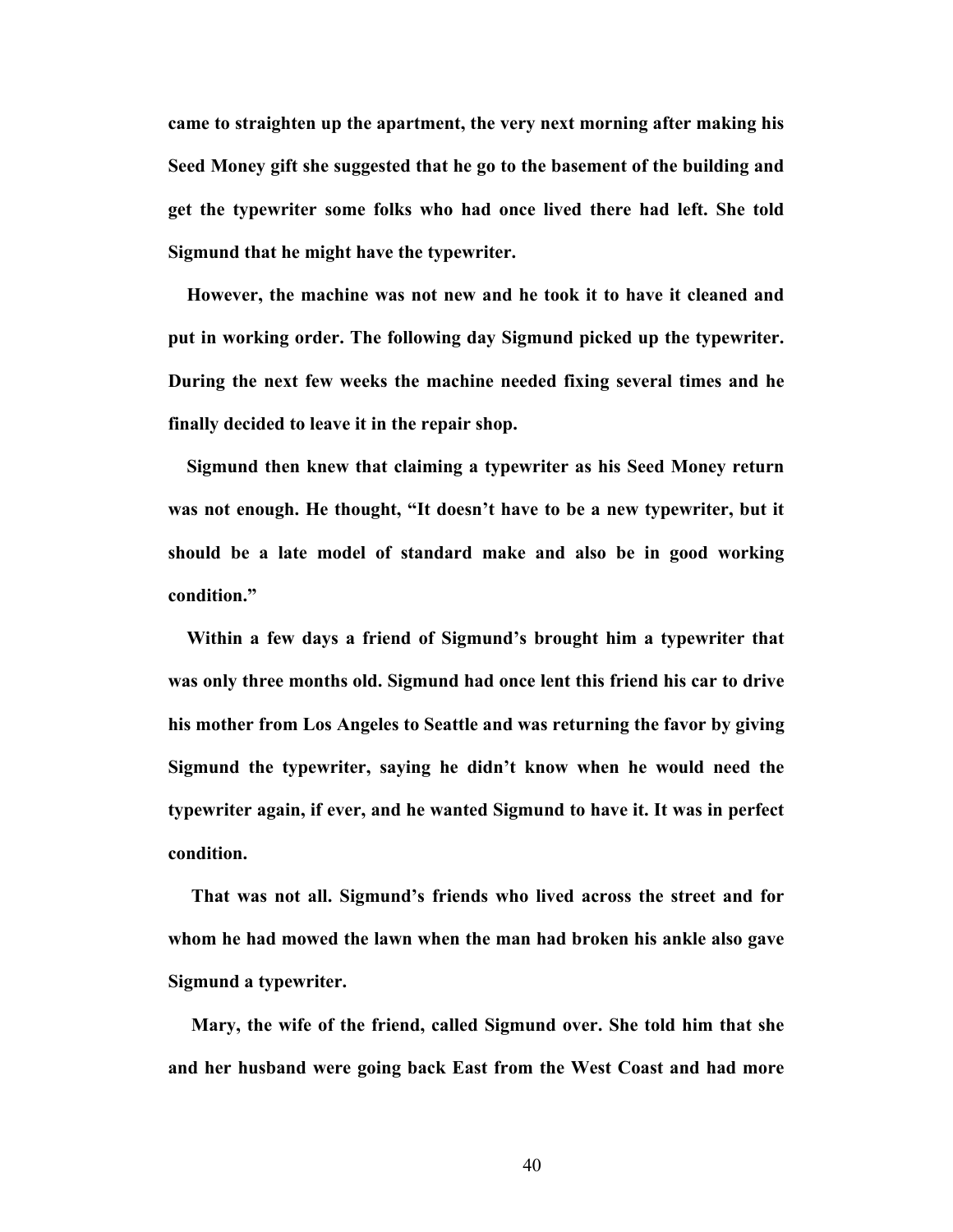**than they could conveniently haul in their car. They had bought a typewriter a couple of years before when they had tried out the mail order business at home, but it did not prosper. So they no longer had any real use for the machine. Mary said that they had been watching him writing in longhand at his window, and they wanted him to have it. Sigmund couldn't refuse it so he brought it home with him.** 

 **Then there was still another typewriter. That same morning when Sigmund had gone for the mail there was an almost new typewriter in front of his apartment door with a note, "This is a gift."** 

 **Sigmund thought, "I'd better turn it off. I don't want to go into the typewriter business." Since those years Sigmund used the Seed Money Principle time and time again and became very prosperous.** 

 **Sigmund's receiving so many typewriters is an illustration of but one of many articles of value that have been received through the Seed Money Principle. Today, computers have superceded typewriters, and we have received numerous testimonies about the demonstration of computers through the Seed Money Principle. Automobiles, furs, jewelry, trips, and even entire buildings have been received as Seed Money returns, to our knowledge.** 

 **A proliferation of demonstrated typewriters in the past, or a proliferation of demonstrated computer hardware in the present information age era, is not the only example of a proliferation of demonstrated items of value that has been reported to us once the Seed Money spigot has been turned on by a**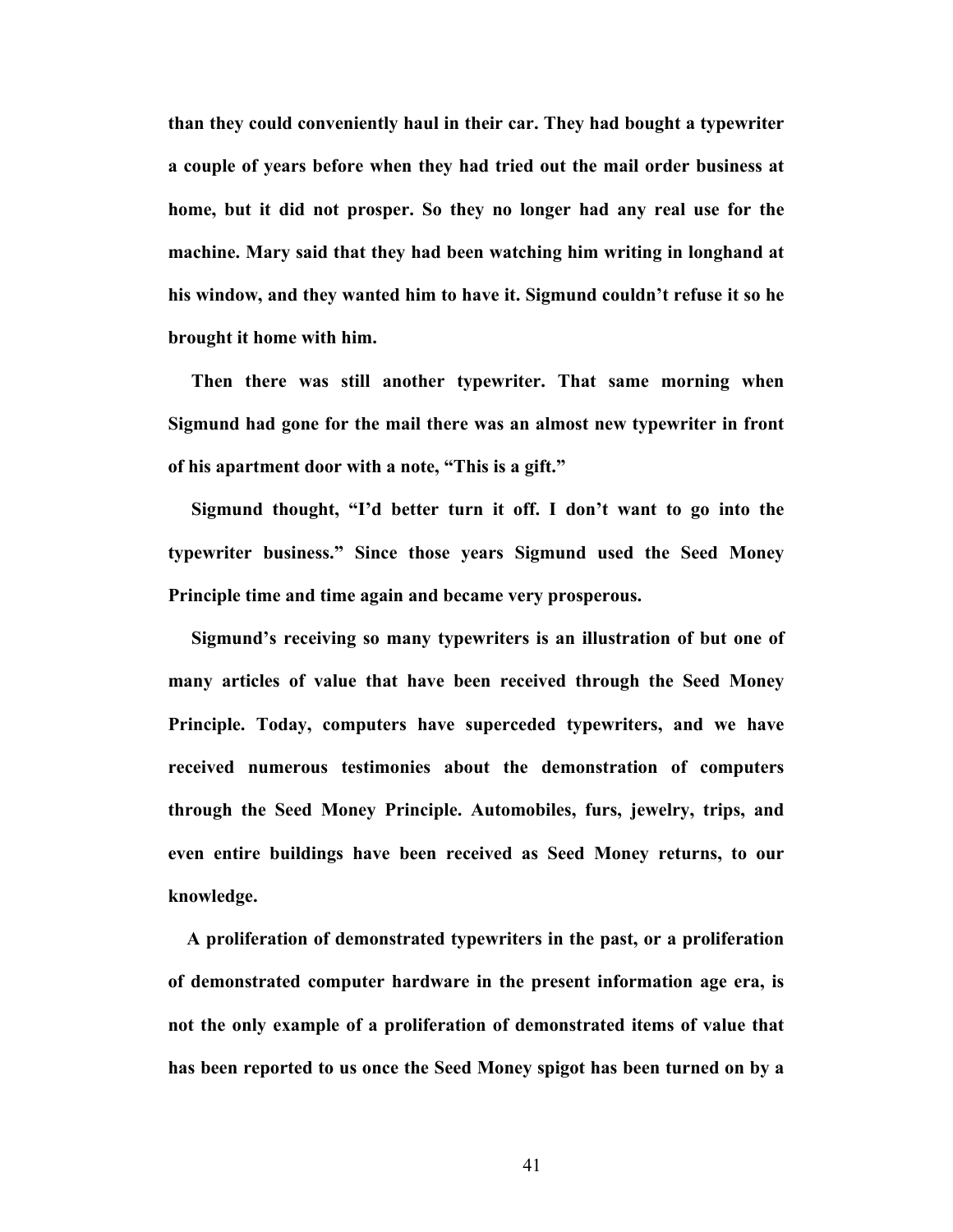**person working the Law of Tenfold Return. JL from Fred, Texas gives a very good example of this phenomenon that sometimes comes when Working the Seed Money Principle: "I received two free truckloads of cut firewood from two different people! The examples of gifts go on and on." The Law of Tenfold Return is always fulfilled in a tenfold value return on value given. The value given may be in money or in kind, and the value received tenfold may be in money or in kind. Value is the magic word! Do you assign a fair market value to things, such as JL's two truckloads of firewood, that you receive? If you don't do so you are not yet fully working the Seed Money Principle. As the Bible says, "God is not mocked, for whatsoever a man soweth, that shall he also reap" (Galatians 6:7). Sowing and reaping are always in values given and received.** 

**Sometimes the cycle of giving and receiving is strictly in monetary form, and that is easier to recognize. JL also says "I gave a friend one of the books some time ago. She never read it until she overheard me and another believer talking about the blessings received. She had a bill of \$600 to pay and no funds to cover that amount. She read the book during a meeting in Houston, gave \$60 in Seed Money, and lo and behold that week she received a check for \$600 for something she had done months before."** 

 **The Law of Tenfold Return can fulfill every righteous desire. It is not limited by price. It is not limited by lack. The resources of God are unlimited, and every human being has access to these infinite resources. That access is your Divine birthright and also your Divine duty, for God commanded us,**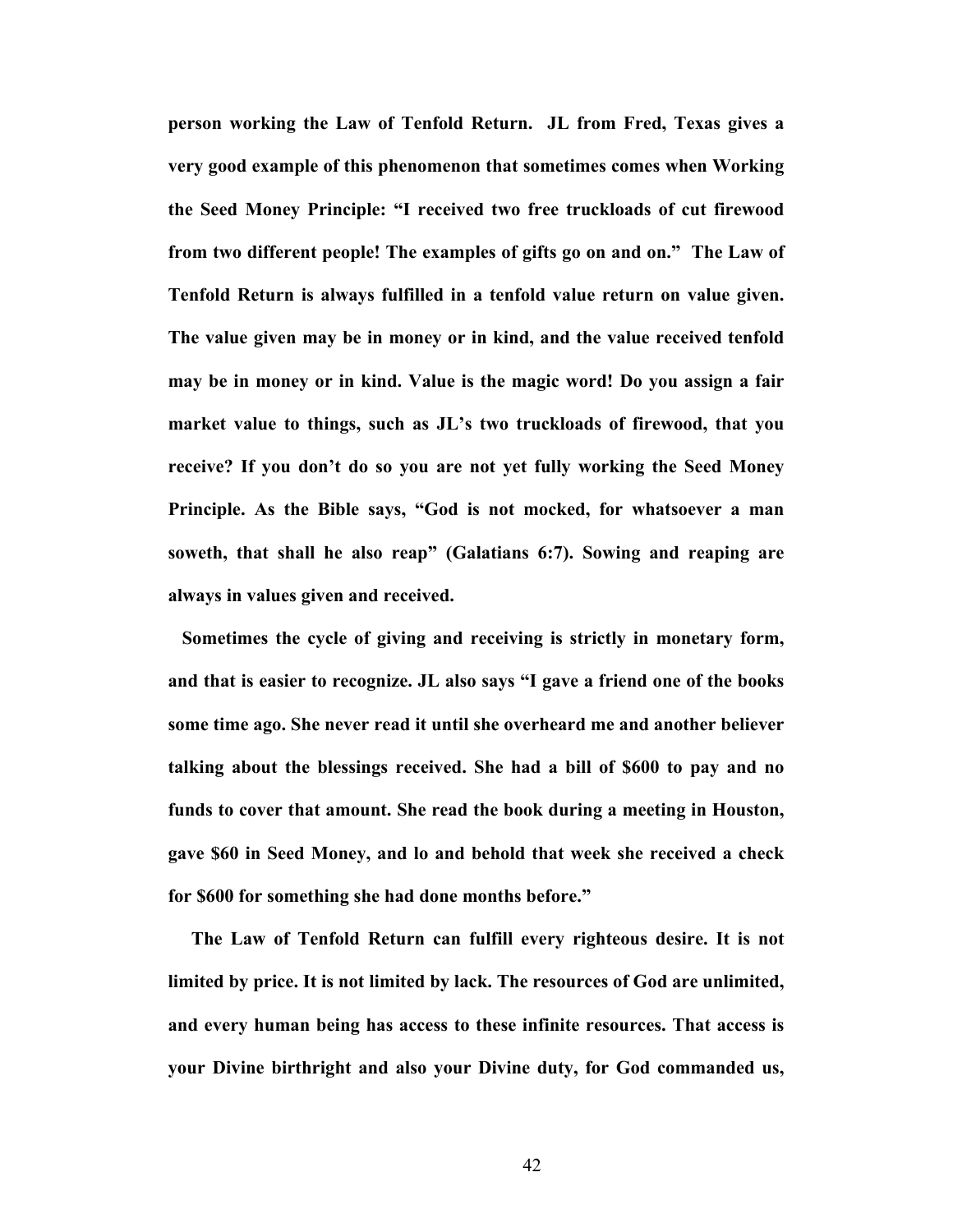**"Be fruitful and multiply, and replenish the earth, and subdue it" (Genesis 1:28).** 

 **Of course, Seed Money returns are many times in cash or other forms of monetary transfer as well. Many years ago, Rev. Shedaker once gave ten dollars to the needy, and on the very same day she found a one hundred dollar bill lying on the street. An almost instantaneous return! And in cash. At that time she was not yet conscious of the Seed Money Principle. Many people have had similar experiences in their lives without being aware that there is a Law of Tenfold Return.** 

 **Dr. Speller once shared a cab from the airport in Washington, D.C. with a Latin American businessman, who was dropped off first at the Shoreham Hotel before the cab proceeded with Dr. Speller to the Cosmos Club, where he was a guest. The Latin American businessman dropped his wallet and Dr. Speller had the cab driver take him back to the Shoreham, where he found the businessman, who was greatly relieved to have the \$4000 in the wallet and his passport and credit cards back. He was so flustered he didn't offer a reward, but one week later Dr. Speller saw an old friend, who "coincidentally" happened to be a Latin American businessman. The friend was stopping off in New York City. Dr. Speller had made an appointment with someone for him, freely given, but the businessman gave Dr. Speller an envelope with four one hundred dollar bills as a gift. So "what comes around, goes around" in the Infinite. As the Bible says, "And we know that all things work together for good to them that love God." (Romans 8:28)**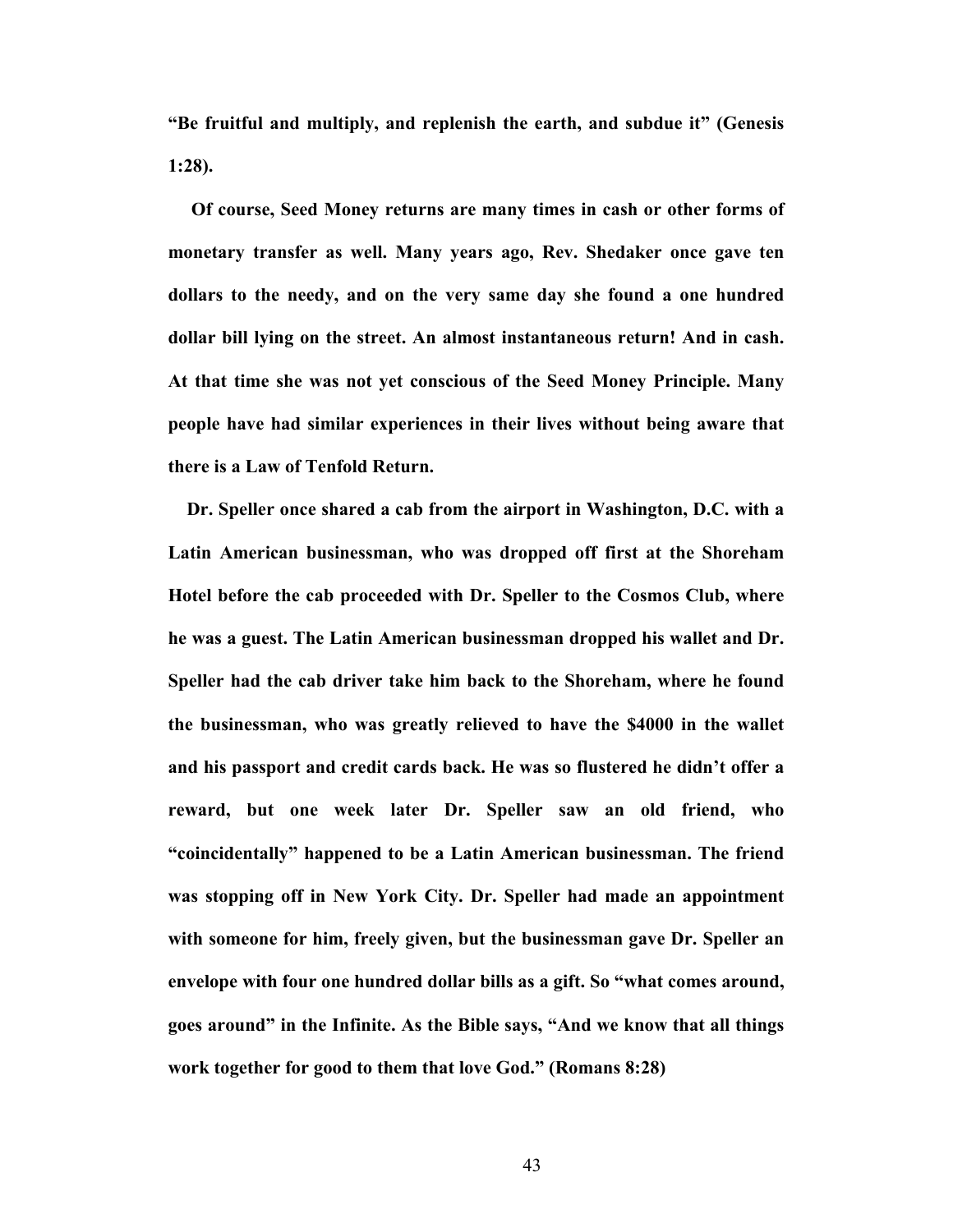**In the Old World the Seed Money Principle was known in Biblical times. Christ knew about Seed Money and how to multiply it. He referred to it more than a few times, and with the loaves and fishes demonstrated it with great success before a huge throng. Jesus turned five barley loaves of bread into enough to feed the multitude, "And Jesus took the loaves; and when he had given thanks, he distributed to the disciples, and the disciples to them that were set down; and likewise of the fishes as mush as they world" (John 6:11). Jesus applied the most essential element of the Seed Money Principle "when he had given thanks."** 

**In the parable of the talents Jesus told about three men. One had been given one talent, another had been given two talents and the third had been given five talents. A Roman talent was a denomination of money approximately equivalent to \$500 today.** 

**The man who had the two talents doubled his, as did the man who had the five talents. They were commended and promised, "thou has been faithful over a few things, I will make thee ruler over many things" (Matthew 25:23). In effect this was saying that the principle they had applied could be used over and over again ad infinitum, that it was unlimited in its operation.** 

 **The man who had one talent did not multiply it, but instead buried it in the ground. He was reprimanded and told that his one talent would be taken from him.** 

**If you use part of your money as Seed Money you will become prosperous, exceedingly prosperous.**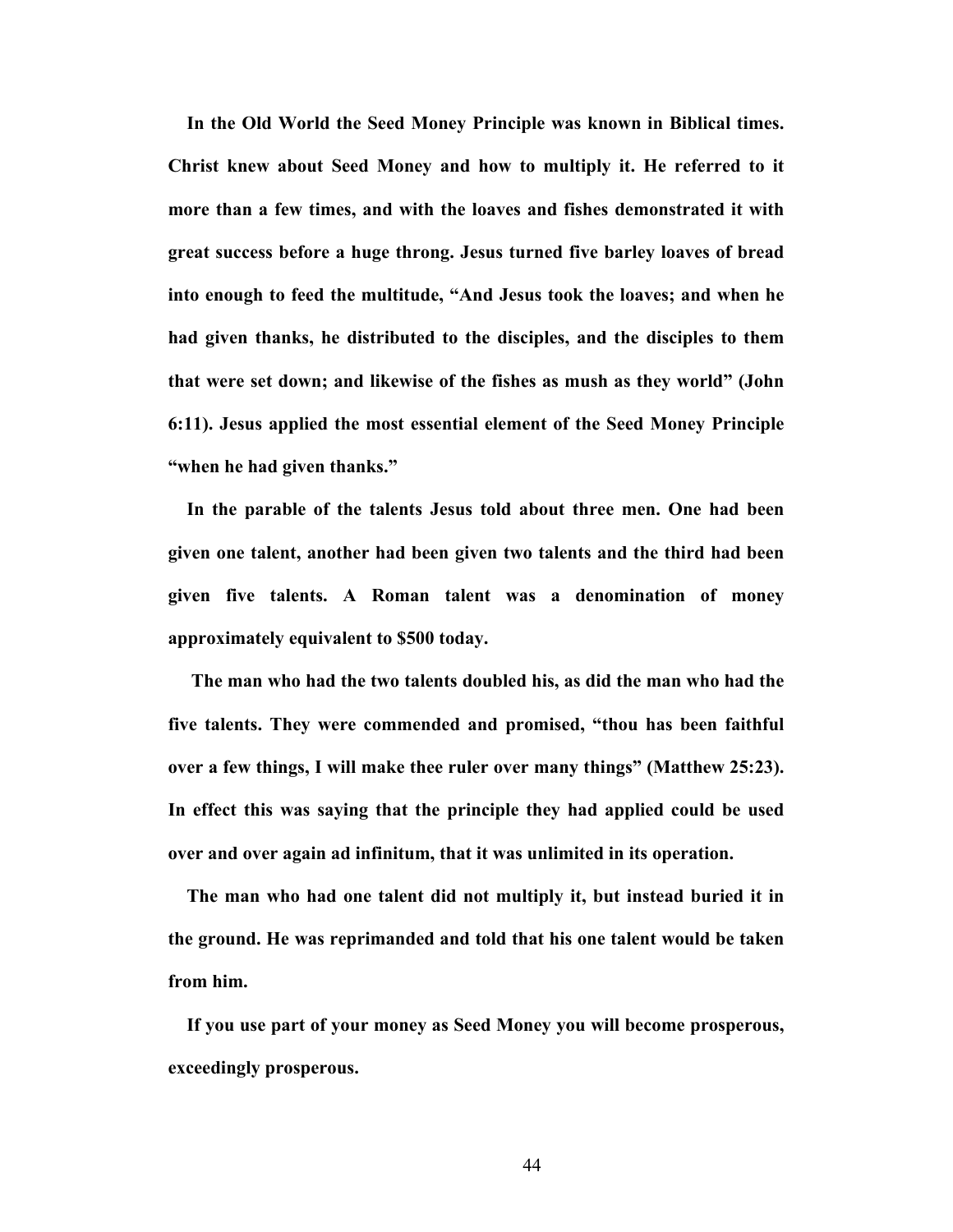**In the parable of the talents Jesus illustrated why many people fail even today in their attempts to practice the Seed Money Principle.** 

**The man with the one talent, who failed to increase it, explained: "And I was afraid, and went and hid thy talent in the earth" (Matthew 25:25).** 

**Many people who sometimes attempt to work the Law of Tenfold Return fail through fear, fear created and perpetuated only by themselves.** 

 **The Law of Tenfold Return is only the orderly working of God in our lives. On United States dollar bills is printed, "IN GOD WE TRUST." This is not only good advice, but also a most essential element of the Seed Money Principle. There is no room for fear in Trust.** 

 **Those who do not receive their tenfold returns because of fear that it is lost, lose their money as surely as the man who buried his talent in the ground ultimately lost his. In trusting God one cannot fear, and the principle of Seed Money demands absolute trust in God.** 

 **A doctor wrote to us at Morning Star Chapel that he could see the scientific basis of the Seed Money Principle, but he couldn't overcome his gnawing fear that his Seed Money would be lost.** 

 **We wrote back to him, quoting what Job had said: "For the thing which I greatly feared is come upon me, and that which I was afraid of is come unto me" (Job 3:25).** 

 **We told him that if one fears that he will lose what he has, he will surely lose what he has, for his thoughts of fear express what he expects. The doctor realized that the boomerang caused by his fear cost him his tenfold return,**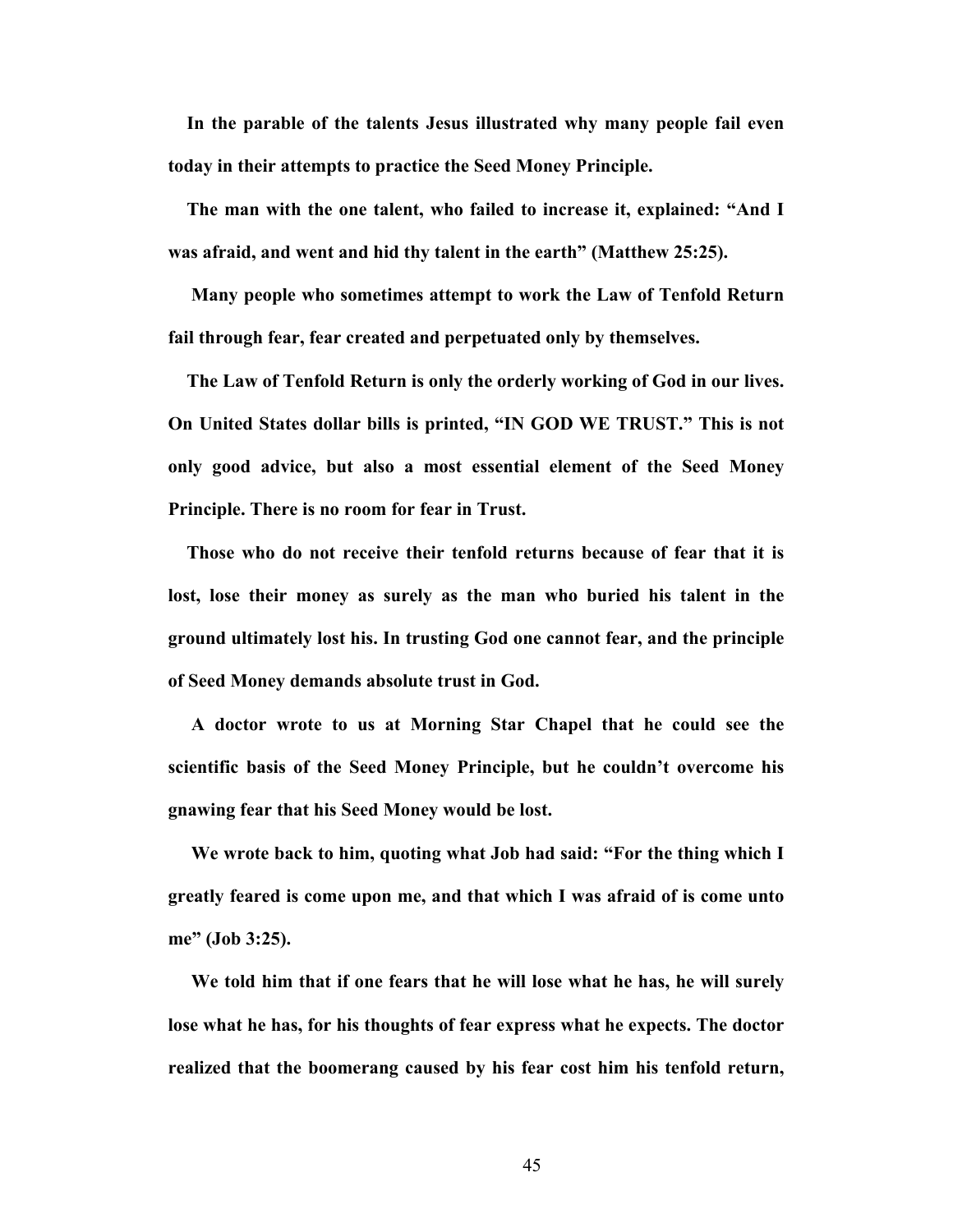**and resulted in loss, not gain. The doctor saw the truth in Christ's words: "For unto every one that hath shall be given, and he shall have abundance: but from him that hath not shall be taken away even that which he hath" (Matthew 25:29).** 

**The doctor banished the word "fear" from his vocabulary. He bought one hundred copies of SEED MONEY IN ACTION, giving a copy of the book to each of his patients as a Seed Money gift. He continued giving a copy of SEED MONEY IN ACTION to every new patient until he retired from his practice. Through the Seed Money Principle he built up a flourishing and satisfying practice, and his retirement years were carefree!** 

 **During the depths of the Great Depression of the 1930's, President Franklin Delano Roosevelt wisely said: "There is nothing to fear but fear itself." These uplifting words helped to end the stultifying atmosphere of gloom and doom that the Great Depression had helped engender. It is just as important for each person and all people to remove an atmosphere of gloom and doom that any circumstances in their lives may have helped engender. As an individual, each person has "nothing to fear but fear itself," just as our nation did. In reality, fear has no power except that which is given it by the person who accepts the fear. Doubt is just a form of fear, with no power except for that which a person gives it.** 

**If you fail to use money as Seed Money you may remain, or become, needy. Why? Because the needs of daily life are forever eating up your earnings, your capital. These must be constantly replenished and extended - renewed -**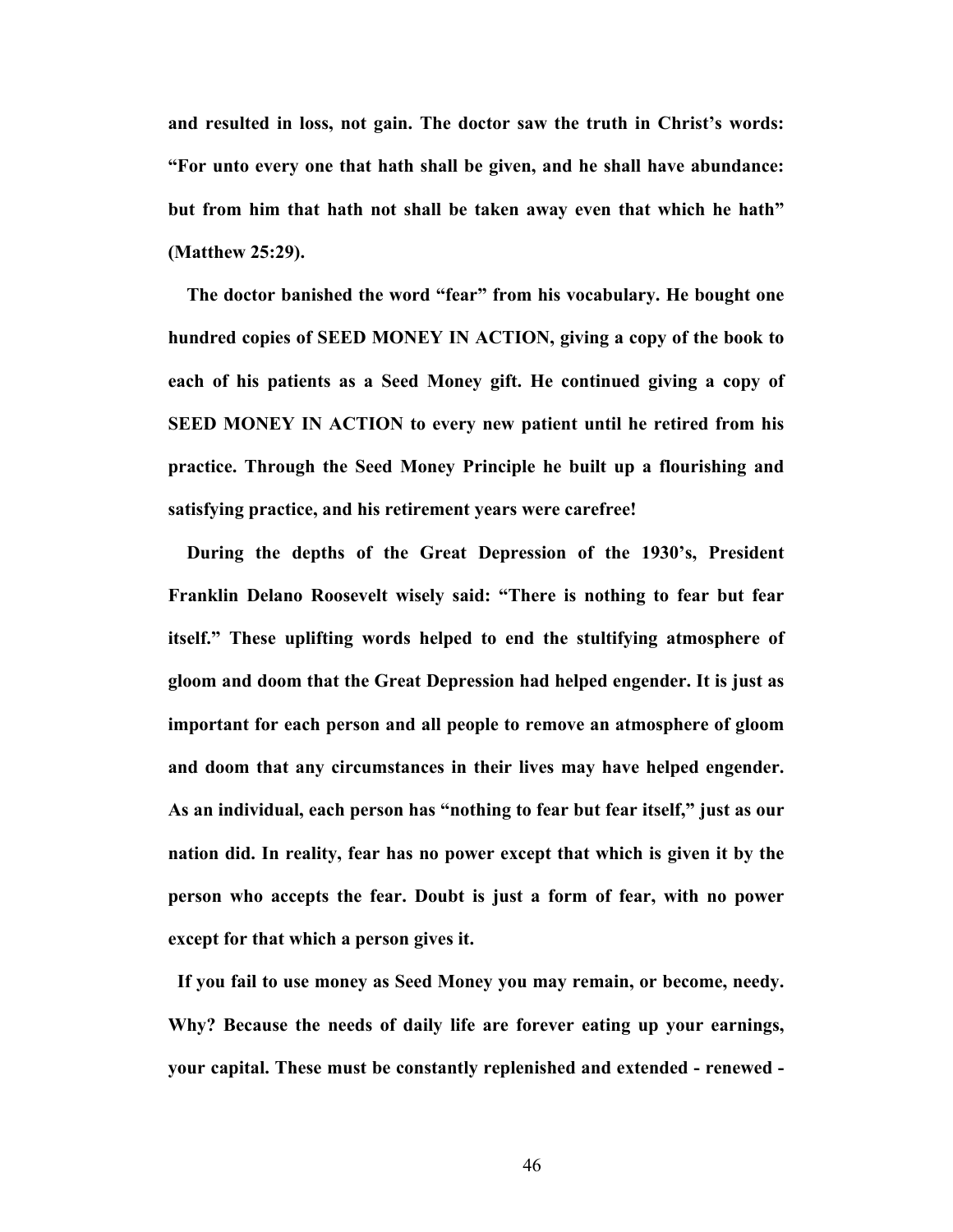**just as you have to forever renew your breath of life. Your money supply is almost as essential to your well being as is your oxygen supply, because without it you cannot function as a living human being!** 

 **A very small percentage of our population today uses the principle of Seed Money in one form or another. These are among the rich, and especially, the very rich. Yet, perhaps one in ten thousand of these few use the Seed Money Principle consciously, knowing what they are doing. The others have conditioned themselves to follow certain business practices, some of which are not contrary to the principle of Seed Money and which, part of the time at least, are harmonious with that principle. Their financial success is usually in direct proportion to how closely their practice follows the principle.** 

**It should go without saying that success will usually be greater where one practices the Seed Money Principle consciously and constantly than where one uses it only spasmodically and accidentally.** 

 **When one consciously integrates the Seed Money Principle into one's mindset the working of the Principle in one's life can become almost automatic. Sporadic application of the Seed Money Principle can produce a sudden bonanza, but for stability there is no substitute for being consistent and persistent. Just as tithing is very important for the maintenance of one's money supply, sowing Seed Money is very important for the expansion of one's money supply. Doing both evens out the peaks and valleys of life's energy levels on an ever higher plateau of sustenance in your life.** 

 **A typical business operation in harmony with the Seed Money Principle**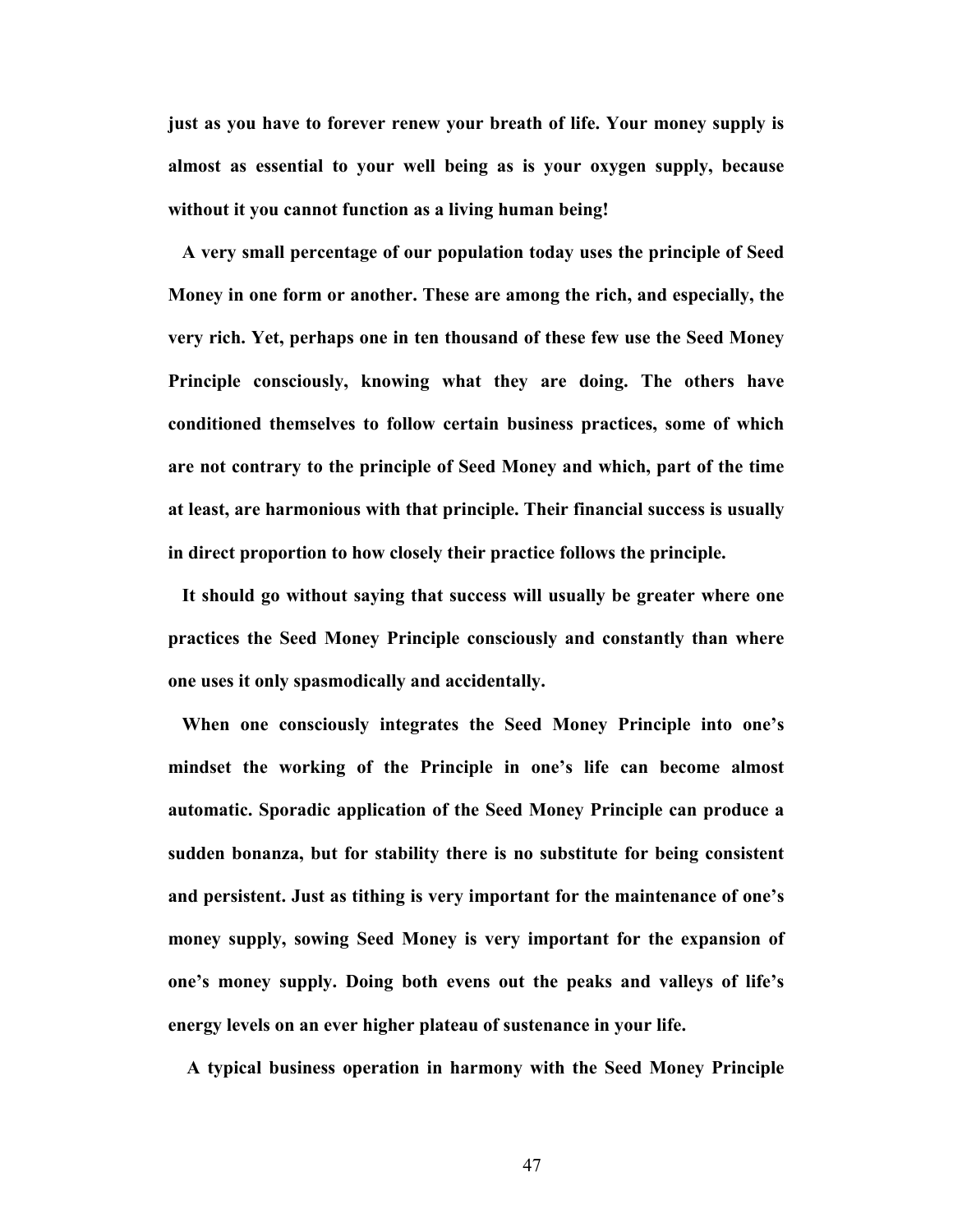**might be as follows: A man gets an idea for a new product that will confer benefit upon those who buy it. He takes the idea to a friend. They study it and agree that people will buy it and be pleased with having and using it. They also agree it will require X dollars to develop and market the product. They calculate that they can see the item in volume and estimate that they can profit to the extent of ten times the X dollars they must invest in it. So they go into business, follow their agreed course, and make a profit, providing that their marketing is based upon spiritual principles.** 

**Details will differ in every case but the foregoing operational procedure is that utilized in almost every successful business venture.** 

 **A man telephoned Dr. Speller from the South. He said that he was down to his last two hundred dollars. The only thing he owned was some "worthless" land on the outskirts of his town. He had no prospects of any income.** 

 **Dr. Speller told him "the earth is full of the goodness of the Lord" (Psalms 33:5). This doesn't mean that the earth is empty of good, nor only half full of good. It means that the earth is full of good.** 

**When you have a full dozen eggs you don't have six, you don't have eleven - you have twelve, the full dozen. Our good is exactly the same. With God there is no shortchanging.** 

**Your perspective regarding a quantity can very much effect the energy level surrounding it. A pioneer in the advertising industry whom Dr. Speller knew once wrote about a half full glass: "a pessimist says half empty; an**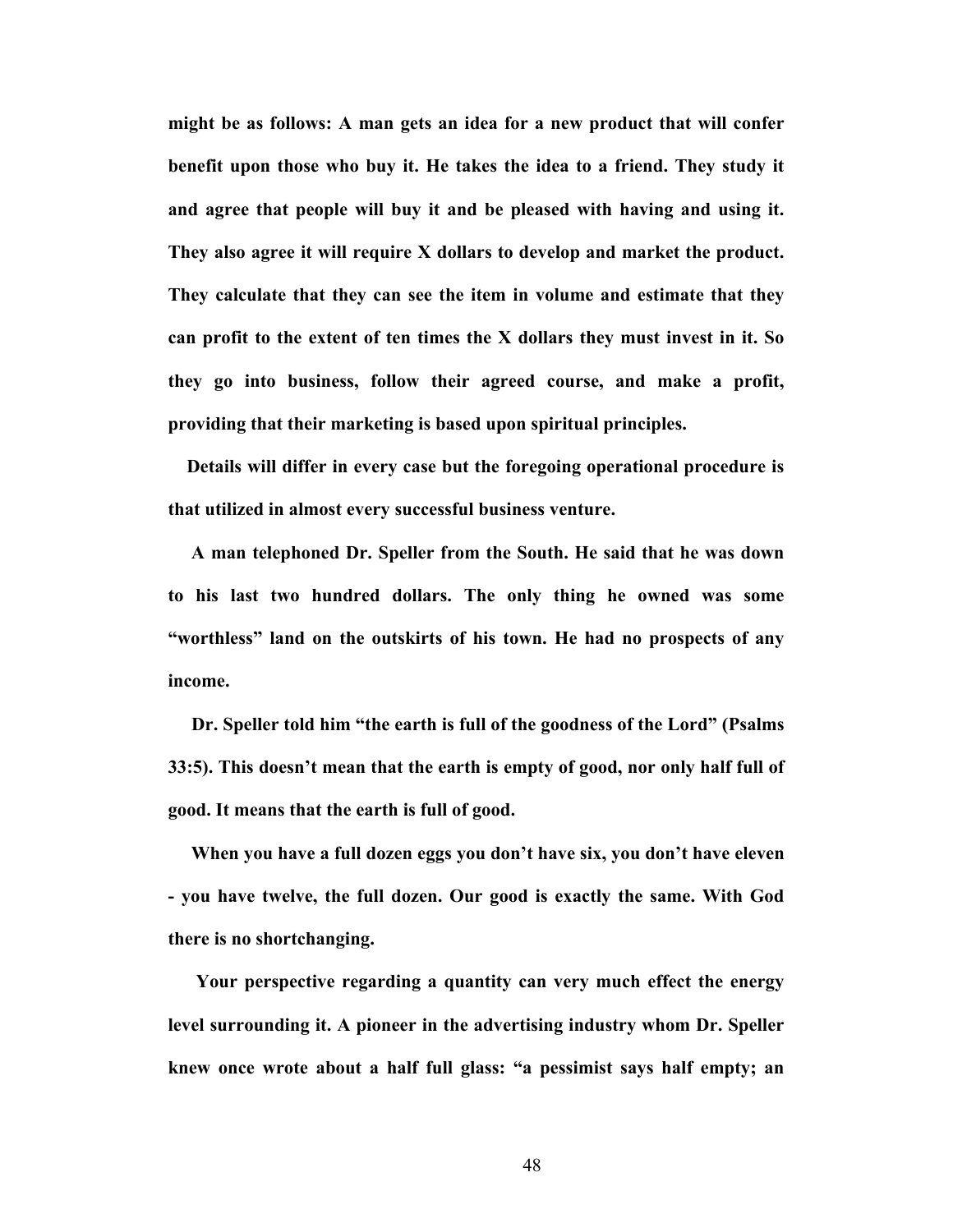**optimist says half full." The pessimist will consume the beverage and it will all be gone. The optimist will get a refill!** 

 **Your supply is only equal to your demand, and it is up to you to make your own demand on the abundant bounty of God. There is no lack of supply, only a lack of demand. You have to claim what you want, not what you don't want. When you plant your Seed Money and claim "weeds" you can't expect to receive a harvest of abundance of anything but "weeds."** 

**A little tree in Canada serves as a fine example. The Jack Pine was once a "weed" among trees. It was not only too small to use for lumber, but a substance within its cellular structure prevented its use for pulp in the manufacture of paper. Jack Pine was considered a "tree weed," with little present value and none foreseeable.** 

**Millions of acres of Jack Pine were considered wasteland, an area larger than the State of Connecticut.** 

 **But men of a paper company in Michigan believed "that a weed is merely a plant for which man has not yet found a use." They did what others considered impossible. They found an economical way to remove the substance contained in Jack Pine's cellular structure that had prevented its use for paper pulp.** 

 **As a result, this firm is now making a beautiful, high quality paper out of Jack Pine, employing many thousands in this work.** 

 **Those who claimed nothing from Jack Pine received nothing. Those who planted their seeds, believing in their own success, reaped the harvest.**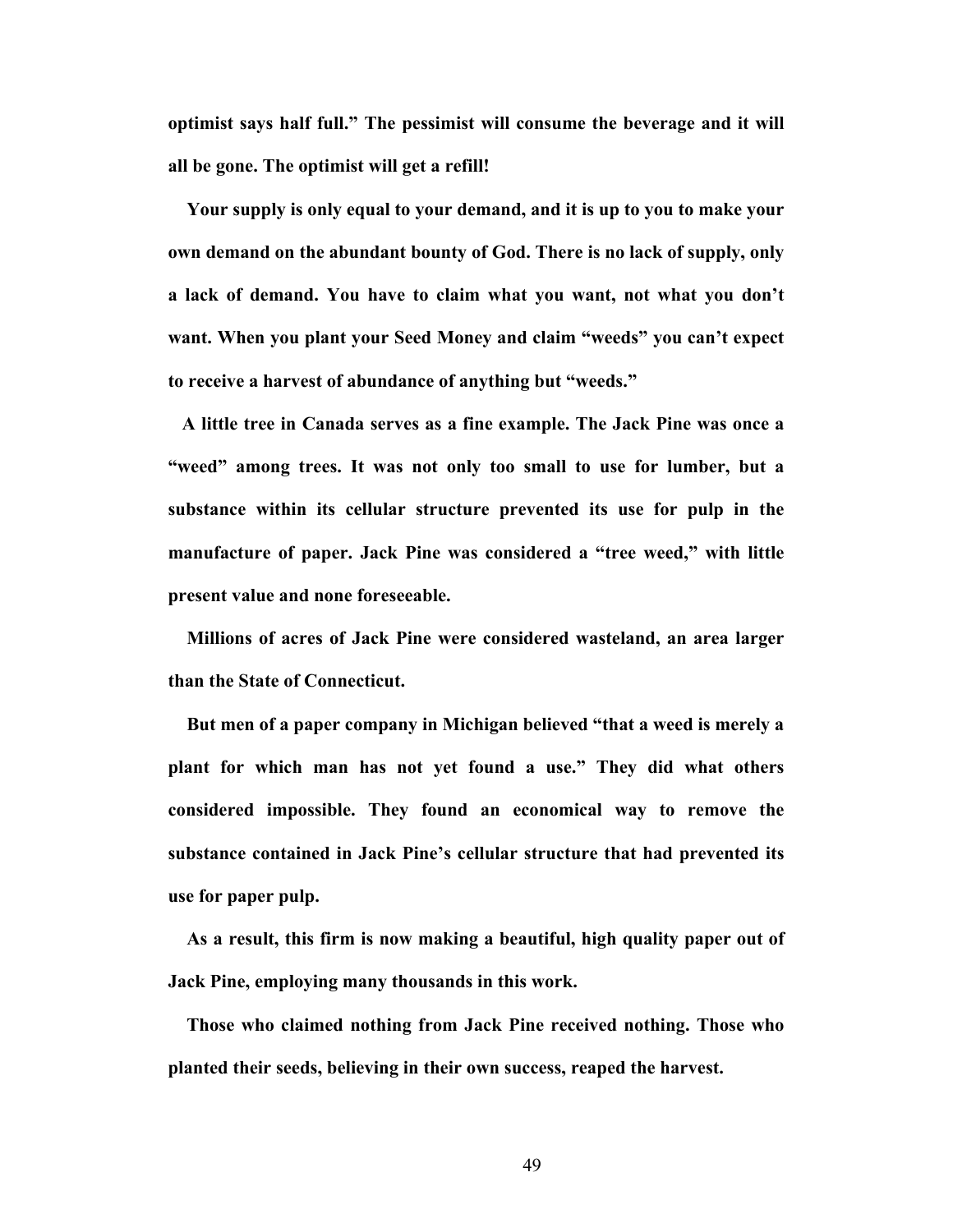**So can you, too, harvest the good you desire in your life, whether for yourself, for your family, or for your business, through planting Seed Money and reaping the harvest of your Tenfold Returns!** 

**You must select a suitable place for planting your Seed Money with which you feel comfortable, but, as Dr. Speller told the Southerner who had called him, one must not try to select a specific channel for the transmission of a Seed Money return. The correct use of the Seed Money formula leaves the means of providing the tenfold return to its ultimate Source, God. Dr. Speller asked the Southerner to reflect upon this when he wondered about the source of his tenfold return. He promised to do so.** 

**Nearly a month later Dr. Speller heard from him again. The Sunday after Dr. Speller had talked with him he had given a check for his entire two hundred dollars to his Church, absolutely sure of his tenfold return.** 

**On the very next day, a newcomer to his town visited him. The newcomer told him that the town needed a driving range for its many avid golfers. He told the Southerner that his "worthless" land on the outskirts of town was ideal for that purpose. He offered to lease the property, put up the capital to make the driving range and pay him a percentage of the gross receipts.** 

**The Southerner received a down payment of two thousand dollars - ten times his Seed Money gift to his church - and subsequently made a comfortable living from his share of the proceeds from the driving range established on his previously "worthless" property.** 

 **His prosperity is only a very small example of what can be received**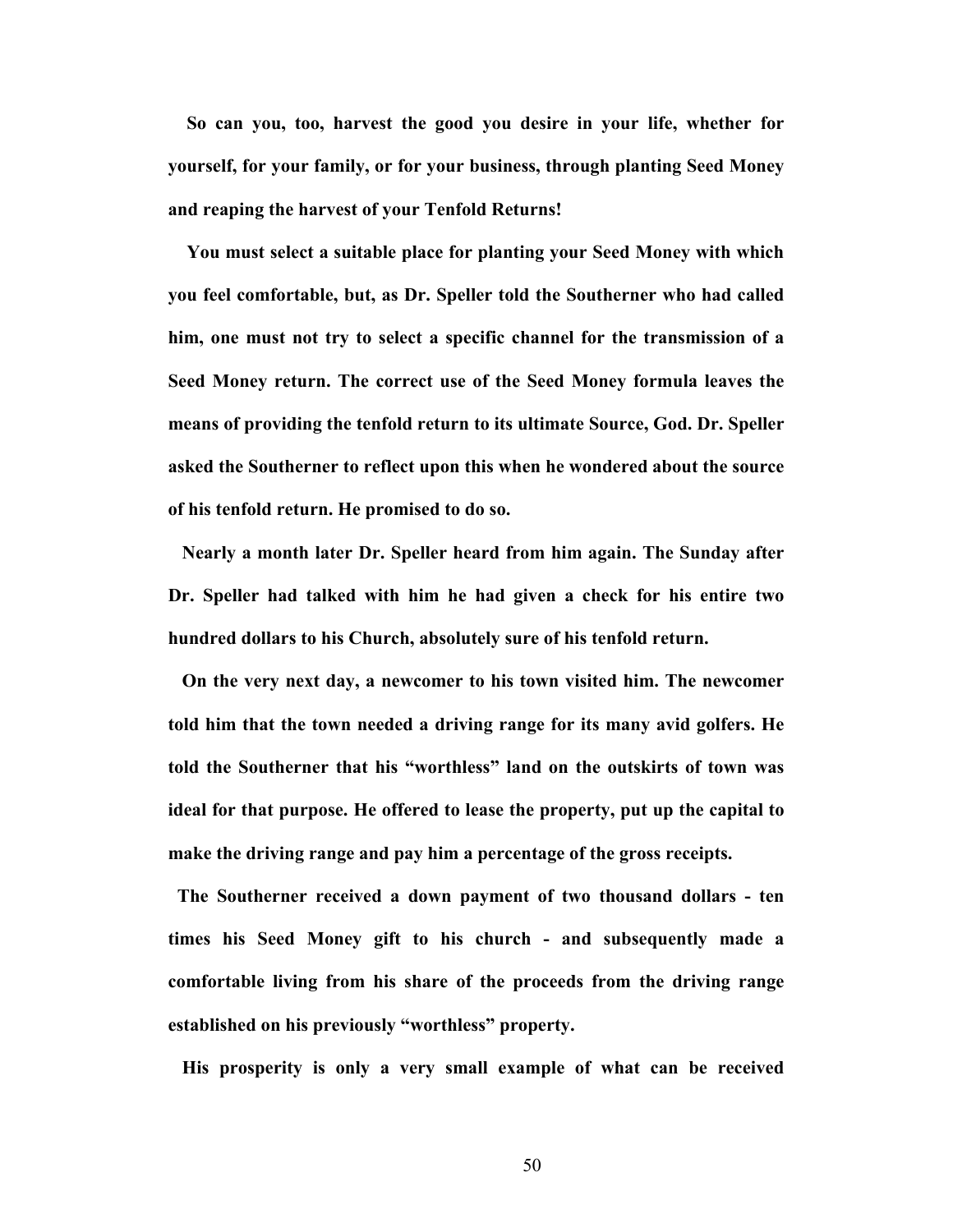**through practicing the principle of Seed Money. The Law of Tenfold Return can make you, should it be right for you spiritually, as it says in the line from the song Pennies from Heaven, "as rich as Rockefeller."** 

**The first John D. Rockefeller, throughout his long life, put his full trust in that principle. Whether in his early days when he gave frugally, but regularly, to his Church or in his middle and later years when his foundations were giving many millions to better the world, Rockefeller always envisioned the many times multiplication of his gifts returning to him. And they did.** 

 **Intuitively, John D. Rockefeller knew that the secrets to continuous successful practice of the Seed Money Principle are being consistent and persistent. They are two key elements necessary for exercising your faith -- "the substance of things hoped for, the evidence of things not seen." (Hebrews 11:1). Everything, like the tides, has its ebb and flow, but with faith your Seed Money returns are always inevitable in due season.** 

**It is very important that you be consistent in your giving, for jumping all over the lot can interfere with the process of your receiving your returns. To be a regular giver also means to become a regular receiver!** 

**In addition to being consistent, it is equally important to be persistent. As Biblical King David wrote in is Psalms, "I am continually with thee." (Psalms 73:23). He knew well that as he was continually with God, God was continually with him. He knew that any obstacles were only temporary. You too, must know that any obstacles are truly only temporary, for God is a**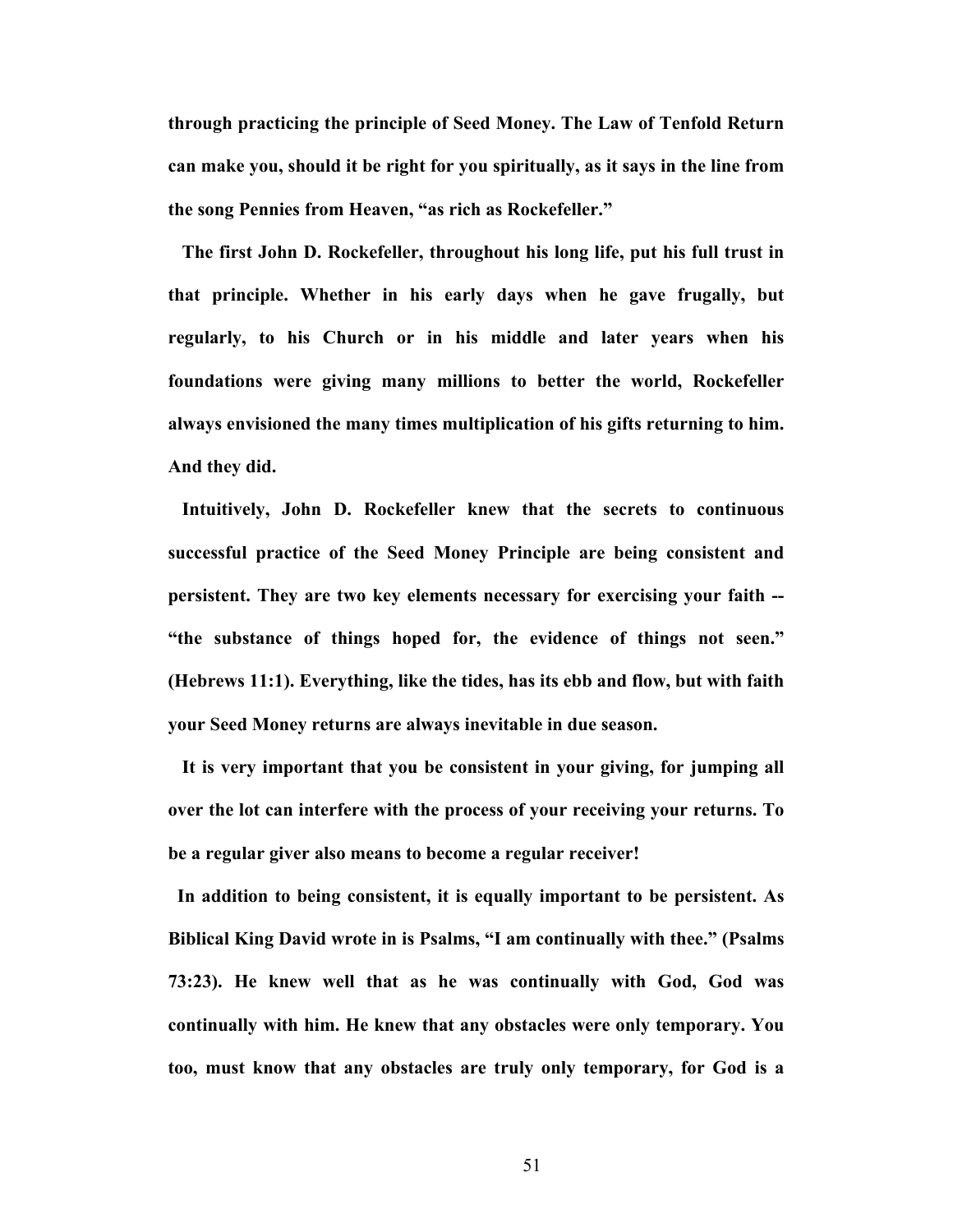**permanent, not temporary, presence in your life and should be the directing and driving impetus for your life.** 

**The faith and spiritual energy that works the Law of Tenfold Return applies in many things. As BL of Austin, Texas wrote to us: "I had been concerned about my driving the car here in Austin as the traffic has increased so much. I was sitting in my car as I opened your Morning Star Chapel Prayer Letter and the sentence, 'Leave the driving to God,' jumped to me from the page. You certainly gave me a gift when I needed it."** 

**Being consistent and persistent in exercising the Seed Money Principle will ensure the successful tenfold return of every Seed Money gift you give. This is shown in this letter we received at Morning Star Chapel from MS of Lancaster, Texas: "Please keep up the Good Work. It is so important. I have been seeding off and on for one year and have never failed to receive my Seed Money return." When "off and on" becomes only "on," the Seed Money Principle can be your very own "Energizer Bunny" in your life, not just going, going, going, but methodically growing, growing, growing!** 

**Rockefeller knew the truth of the early Biblical promise that "all the land thou seest shall be yours." It came to him. The principle always works when properly applied.** 

**Rockefeller kept his secret a secret. He taught only his family, and the principle of Seed Money is still working for them.** 

 **The world regarded the elder Rockefeller's practice of giving a new dime to everyone he met as a rich man's idiosyncrasy, but to Rockefeller it was a**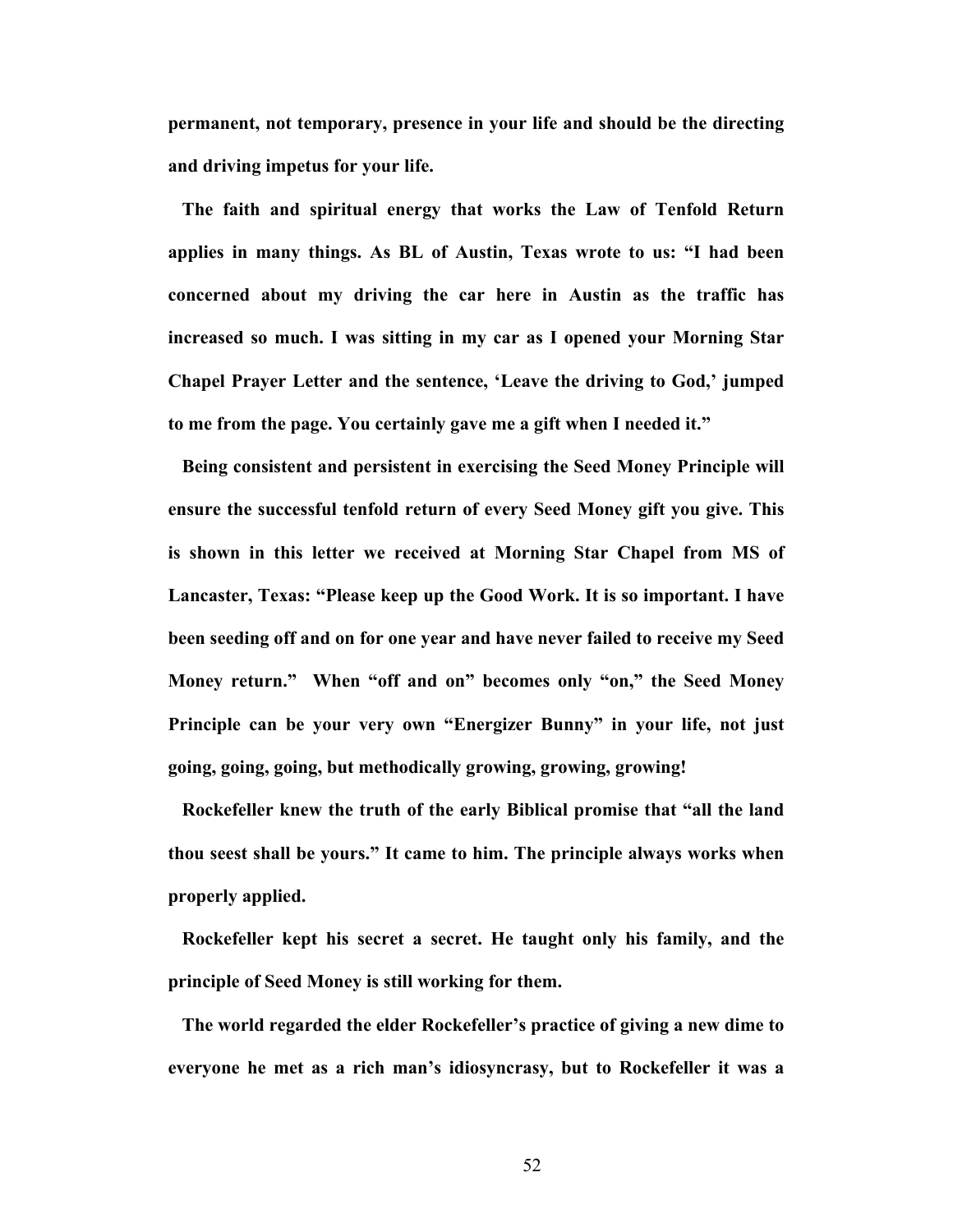**deeply religious and significant act, each gift another opportunity to multiply his return. Selfish? Greedy? Do not believe it. Here was a man in love with the principle, thoroughly and all-absorbingly in love with the principle. He embraced the principle and gave, and in return it gave, flooding abundance and wealth and prosperity over him almost beyond human power to count.** 

**Many men have walked our earth and left it richer for having been there, but it might well be that this first John D. Rockefeller, once probably the most reviled man of his era, left behind the human race riches as great as any man who had been on earth before him.** 

 **John D. Rockefeller knew the principle and knew it so well that when in his middle forties America's finest physicians gave him but six months to live he took the principle and started applying it to his health. As a result he outlived all of those good medics from by 25 to 50 years, reaching the ripe old age of 97.** 

**You, too, can apply a form of the Seed Money Principle for your health, for God knoweth you have need for all of these things. What asset is more beyond price than one's health? Sowing Seed Money and asking for a multiplied return in the form of a restoration of one's health has worked for some people. The difficulty in receiving this type of return is that it is not a concrete return in the form of a measurable amount of wealth, for health is indeed priceless. But, if you truly wish to have wholeness in your life restored in the form of physical well-being it is certainly within the realm of possibility, for your faith can accomplish your healing through the Seed**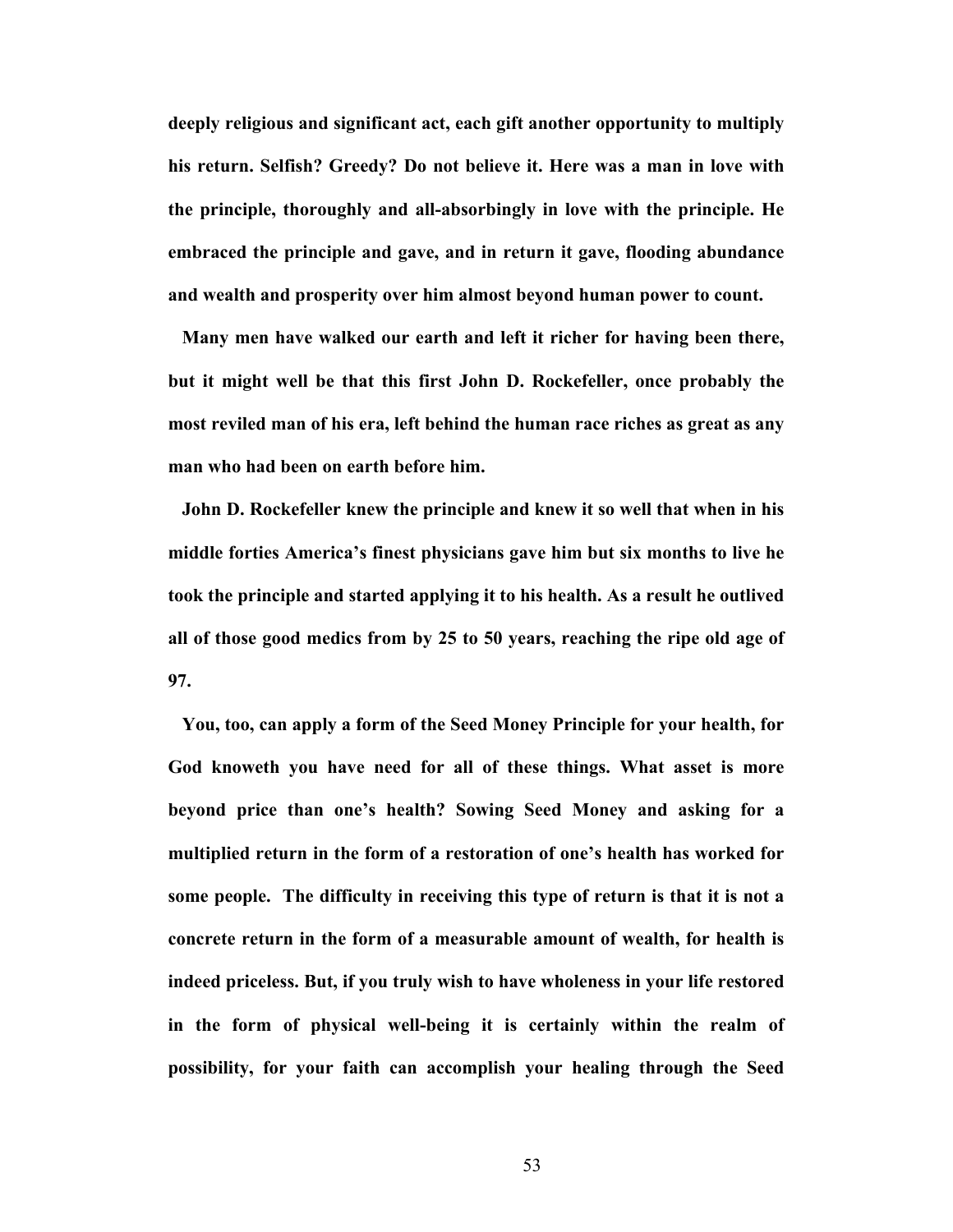**Money Principle, if that is the specific desire of your multiplied return. Experience has shown that to be true many times in prayer for self healing, using the Seed Money Principle to fortify one's faith. Applying the Seed Money Principle for the healing of others can be done, but it is far more difficult if there is an underlying conflict of will within the person you desire to have healed. The energy then often short circuits in ways that you can easily overcome through your faith when you, yourself, are the object of healing using the Seed Money Principle as a focusing aid. This does not mean that one should not also utilize scientific medical knowledge as part of the healing process, for the unfoldment of all knowledge is in reality "a gift of God." Also, the "sands of time" for every individual on our little planet has a duration that can be prolonged, but which ultimately passes on to another dimension, and that an even better one! The good that you have done in your lifetime then lives on after you on this planet, while you go on to even better things!** 

**History has recorded John D. Rockefeller's practice of the Seed Money Principle, which he started at the earliest age. Before he had reached twentyone he was giving \$1.80 per month to his church - out of an income of only \$3.50 per week.** 

**John D. Rockefeller, Jr. gave us proof of his father's adherence to the principle of Seed Money: "I have been brought up to believe, and the conviction only grows upon me, that giving ought to be entered into in just the same careful way as investing."**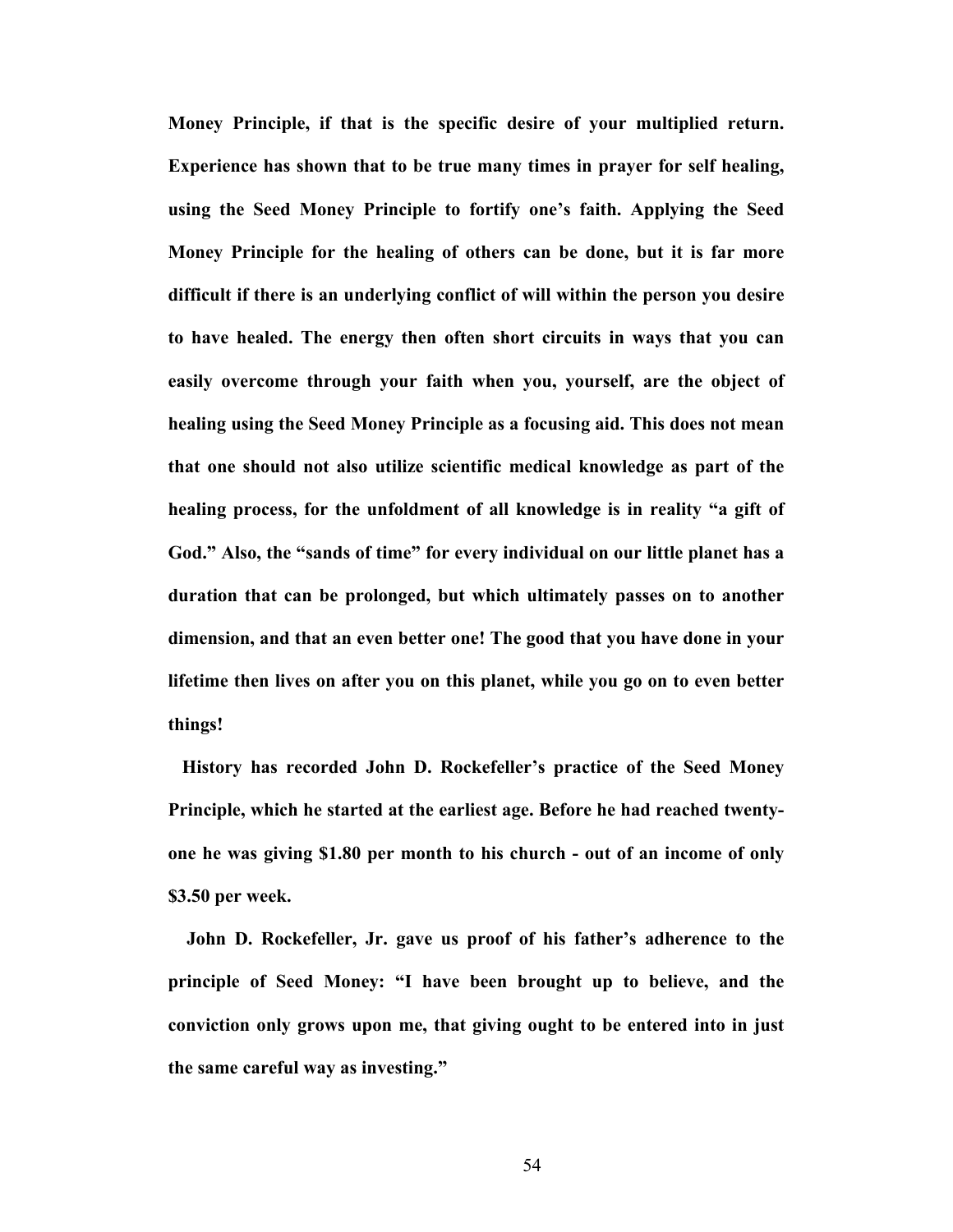**He also revealed that his family did not accumulate its vast wealth for purely money's sake - a negation of the principle - for "Money itself is lifeless, impotent, sterile…but man with his brain, brawn and imagination, using money as servant, may feed the hungry, cure the diseased, make the desert places bloom, and bring beauty into life."** 

**That the Rockefellers knew that the Seed Money principle is a spiritual law is revealed in John D. Rockefeller, Jr.'s creed:** 

**"I believe in an all-wise and all-loving God, named by whatever name, and that the individual's highest fulfillment, greatest happiness, and widest usefulness are to be found in living in harmony with His will."** 

 **There are many other notable large-scale beneficiaries of the Law of Tenfold Return. Just a few examples are Andrew Carnegie, Julius Rosenwald and Andrew Mellon, all of whom knew the principle of Seed Money and practiced it throughout long and extremely prosperous lives in their times. Not only did the gifts of these men enrich the entire world, but they also multiplied their personal wealth, because each of them knew how to claim the multiplied return of his gifts and constantly did so claim.** 

**It was Andrew Carnegie who revealed that the truly great fortunes of his age were not received through the worship of money for money's sake. He said that there is "no idol more debasing than the worship of money." Andrew Carnegie gave and received in his lifetime more than \$350,000,000, equal in value to many billions of dollars today.** 

 **It was Julius Rosenwald who revealed that the truly great fortunes were**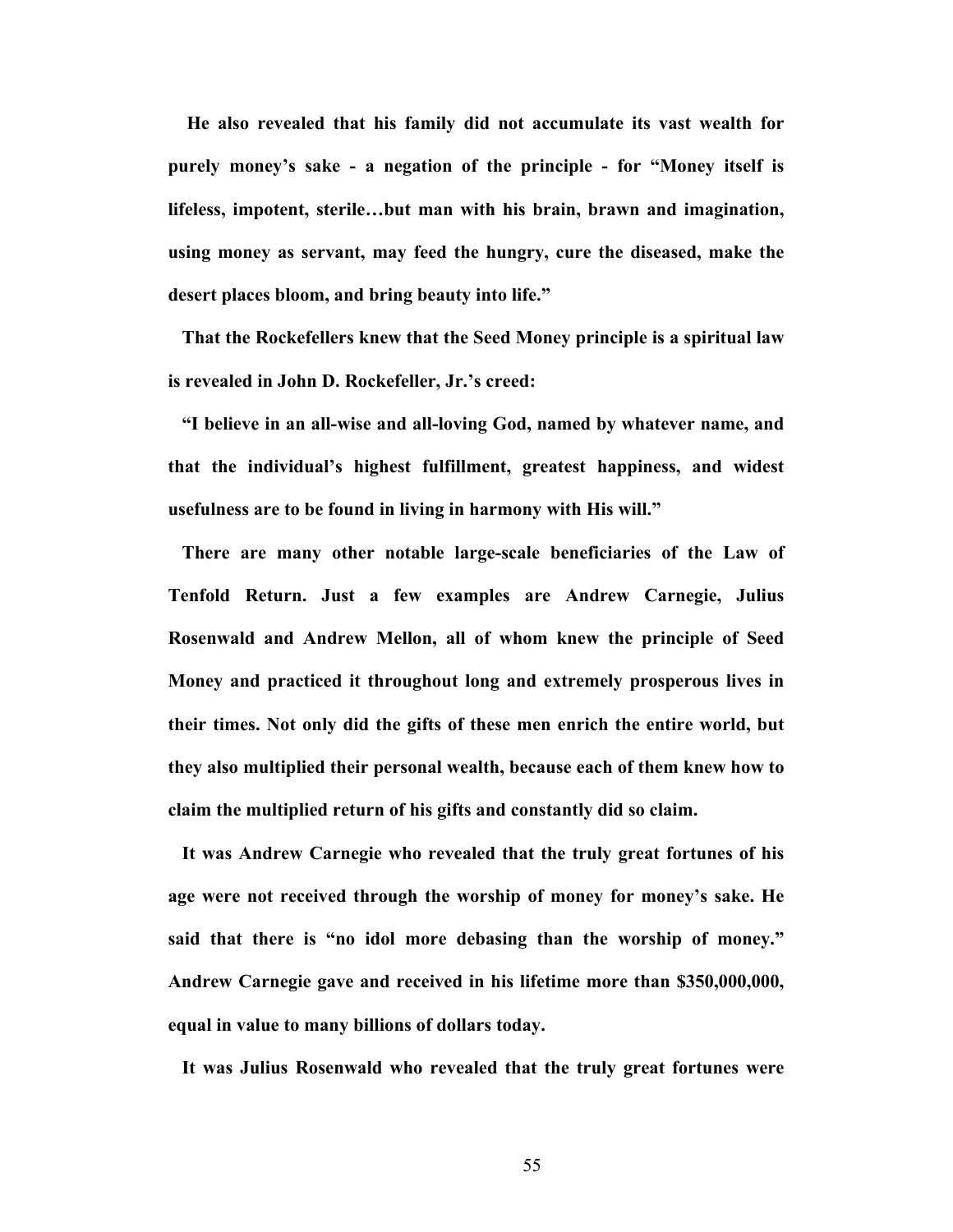**not received through hoarding, but through circulating money - giving and receiving freely. He said, "I believe that under no circumstances should funds be held in perpetuity." Julius Rosenwald gave and received in his lifetime more than \$60,000,000.** 

**Andrew Mellon, although he was a public figure serving for a time as U.S. Secretary of the Treasury, was one of the most secretive of the great practicers of the principle of Seed Money. He knew that no thoughts of others could possibly get into his mind to interrupt his application of the principle if no one knew of his system of multiplying his wealth. Thus Andrew Mellon burned the notes of small debtors at Christmas time and gave away his money in large bundles with the greatest of secrecy. It is said that he gave and received in his lifetime in excess of one billion dollars, equal to many tens of billions of dollars today.** 

**Not only the United States has shown that great fortunes can be amassed through the conscious or unconscious application of the principle of Seed Money giving and receiving. Other nations have also produced people of great wealth who followed the principle. The fabulous Greek ship owner Aristotle Onassis often gave substantial sums anonymously, in addition to his endowment of the Onassis Foundation in Greece.** 

**Some of the money these very wealthy practicers of the principle of Seed Money gave was in the form of the Biblical tithe. But the bulk of the money given was not ten per cent of what had already been received - but ten per cent of what was expected to be received in the expectation of these men.**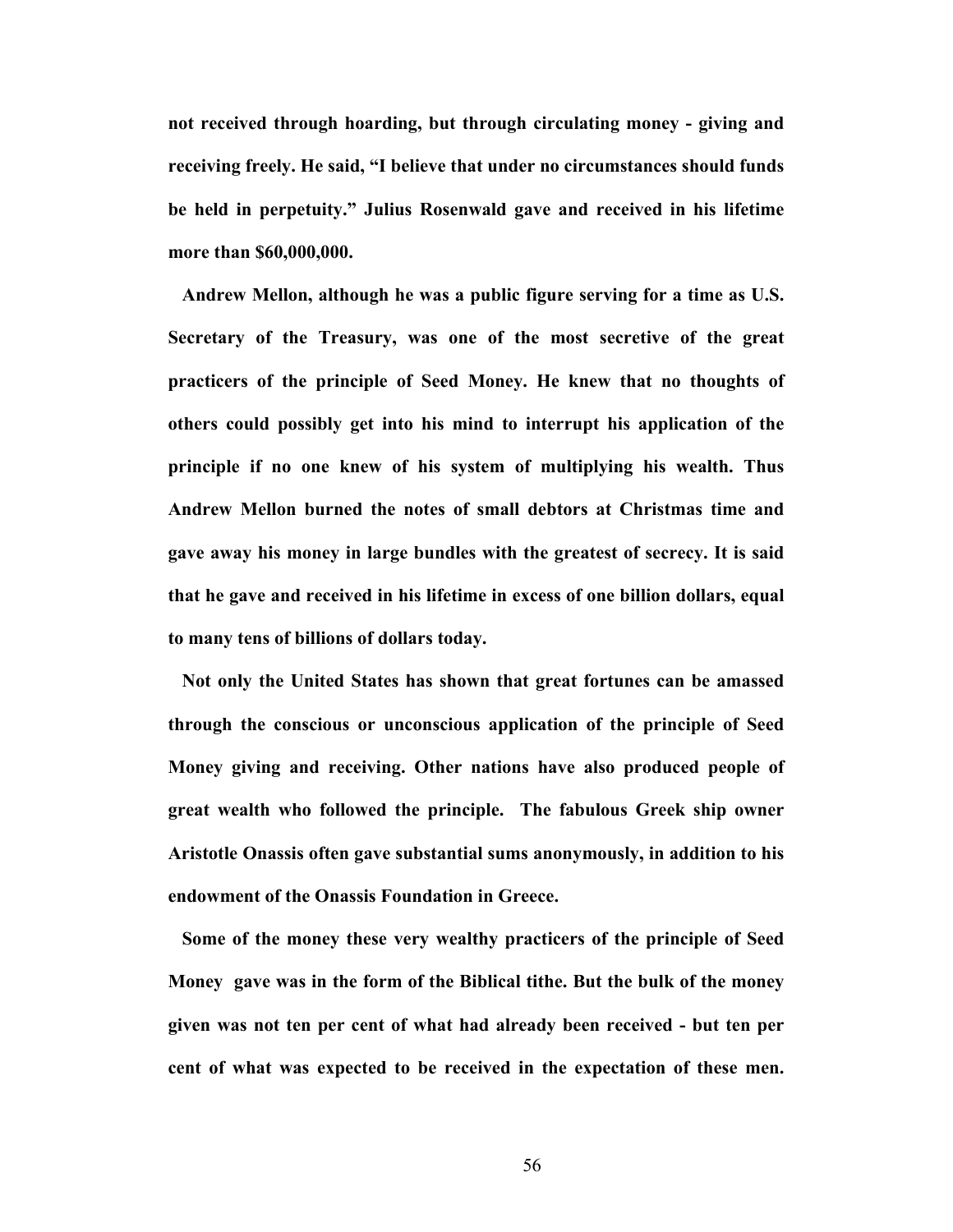**That was how the money multiplied, through these men's understanding that "whatsoever a man soweth, that shall he also reap" (Galatians 6:7).** 

**This truth is an eternal one, expressed six hundred years before Jesus' Great Ministry by the Buddha in India, who also taught among his Sayings: "As we sow, so shall we reap." The principle is not restricted in its universality, but is applicable for everyone, at all times and in all places, including you, yourself!** 

**All of the world's religions convey methods to help the human soul perfect the spiritual exercise of faith, even if the terms "religious" and "spiritual" may sometimes appear to be antonyms. But when they are synonyms, it is divine, indeed, transcending all historical and cultural diversities.** 

 **The principle of selfless giving and receiving in the principle of Seed Money is therefore encompassed within all forms of Faith, for belief in a higher power is a divine spark, and thus eternal yearning, in the human breast. The power of faith is beyond comprehension. As Jesus Christ said, "If ye had faith as a grain of mustard seed, ye might say unto this sycamine tree, Be thou plucked up by the root, and be thou planted in the sea; and it should obey you" (Luke 17:6).** 

 **An authority on the Orientalisms in the Bible said of the mustard seed: "The seeds of the East are really about one-tenth of the size of the ones which grown in America and Europe. They are truly the smallest of seeds and the plants they produce grow as large as trees. Many Westerners, when they read that 'The kingdom of heaven is like to a grain of mustard seed,'**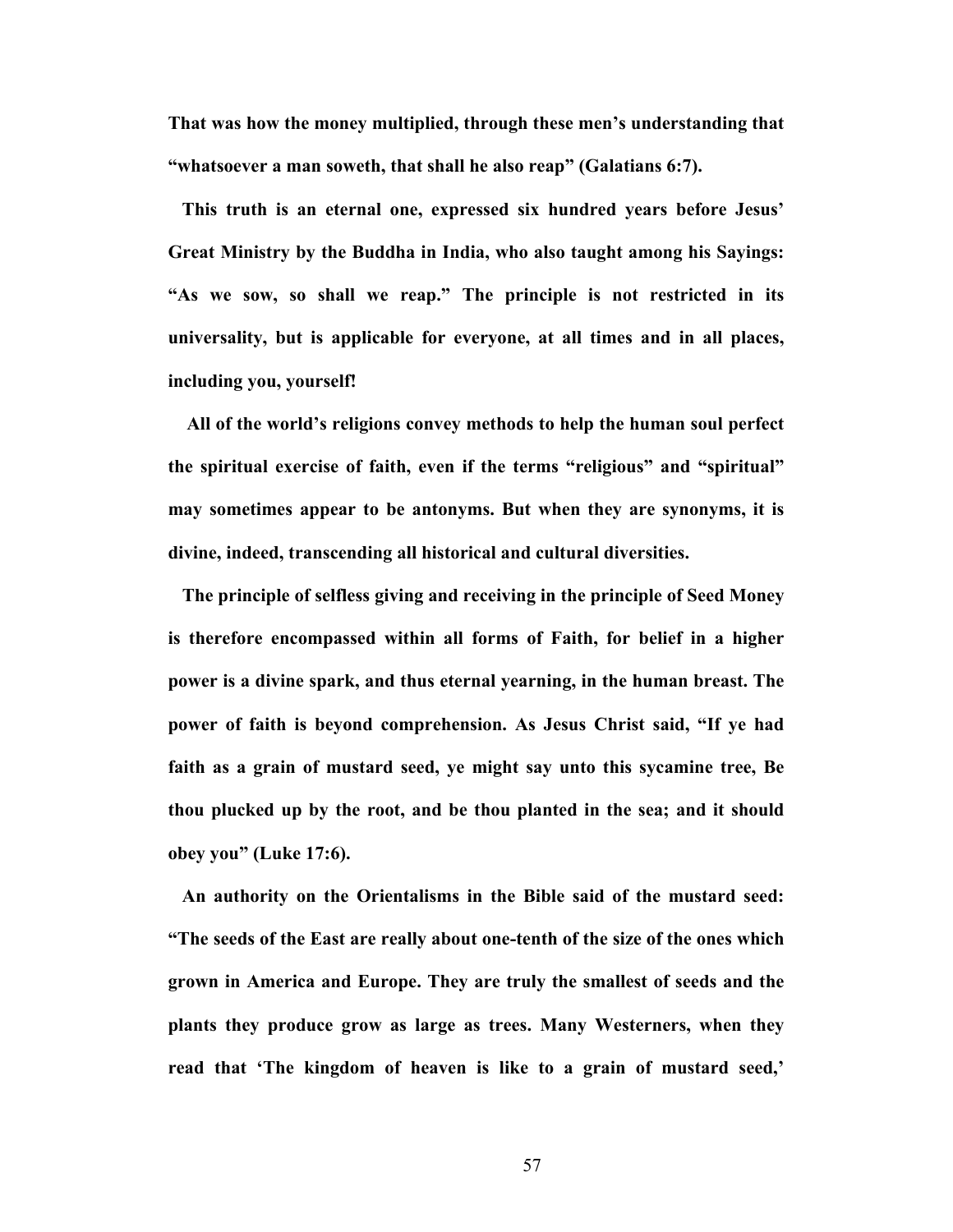**(Matthew 13:31), visualize only a small shrub."** 

**The Seed Money Principle is designed to enable you to visualize the fruits of your faith with clarity - as large as a tree, not as small as a shrub.** 

**A lady who owned a nursery in the Pacific Northwest sent Morning Star Chapel a check for \$100, with a note saying: "This is my tithe, not a Seed Money gift. I can't understand giving for something I have not yet received."** 

**We wrote back to her, "The tithe is your thanks to God for what you have already received. Seed Money planting is your thanks to God for that which you shall receive. When you plant a seed, or a shoot, in your greenhouse, you expect it to become a full-grown plant, or you wouldn't bother to go through the effort. So it is with planting Seed Money. First comes the seed, and then comes the full blossom. Jesus said, 'Give and it shall be given unto you good measure, pressed down, and shaken together, and running over,' (Luke 6:38),"** 

**"Our Lord was not referring in that passage to what had already been received, but to what shall be received. Watch your plants in your greenhouse grow and you shall witness what I mean."** 

 **Some months later we received a lovely note from the lady, with a check for another \$100, saying: "Why the Seed Money principle is the working of the law of nature! Thank you, Dr. Speller, for showing me this truth through your wonderful book."** 

 **Practically everyone knows about the tithe. The tithe meant that one tenth of the person's income belonged to the church. It was, in effect, a payment**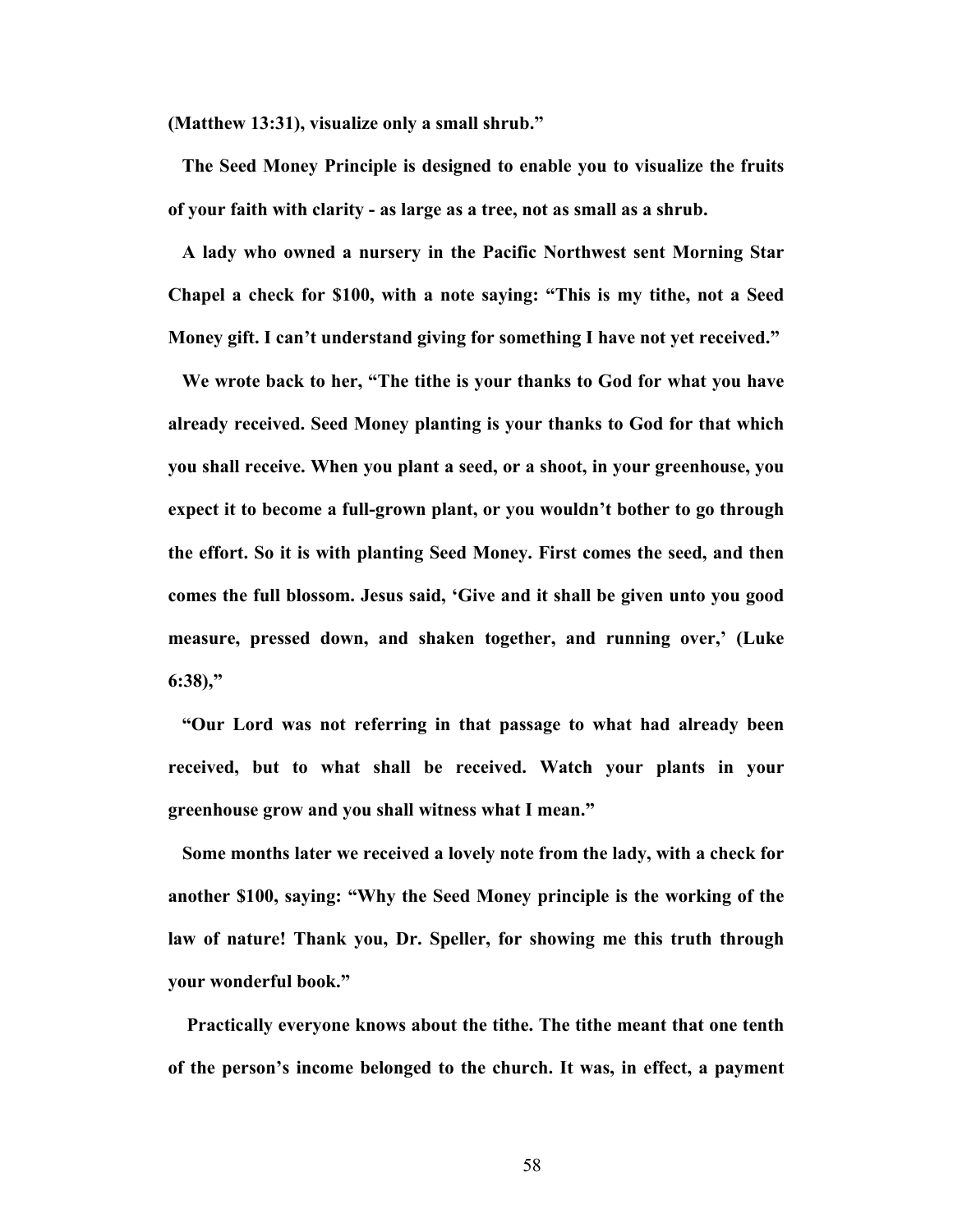**due, a thanksgiving responsibility. More than a few are reported to have faithfully used the tithe and to have become highly prosperous doing so.** 

**Although the Seed Money Principle and the tithe are representative of the same Divine Law, there is a distinct difference between the tithe and Seed Money giving, as we had written to the nursery owner. The tithe is a gift after you have made the income. Seed Money is a gift given in order to claim a tenfold return after giving the gift. Seed Money applies the same Law directly, and therefore much more effectively. In utilizing the Seed Money Principle you are saying in effect: "Here is the seed I plant. Here is the investment I make with God. Here is the money with which I bless my fellow human beings. I claim my tenfold return."** 

 **An elderly lady once asked us, "Why do I have to run so hard to stay in the same place? I've given my tithe for forty years."** 

 **We replied that many people have become prosperous through use of the tithe, but generally through their conscious understanding of the direct effect on their financial well being. We suggested that she continue her tithing, but add recognition that as she freely gives, so shall she freely receive. One must give in order to receive, but one must in turn receive in order to keep giving. We gave her a copy of SEED MONEY IN ACTION.** 

**The Seed Money principle changed this lady's life. She grasped it with the greatest of ease. She began circulating a larger amount of money in her life. She not only was able to help more people, but at the same time she became able to purchases luxuries that she had once denied herself. By augmenting**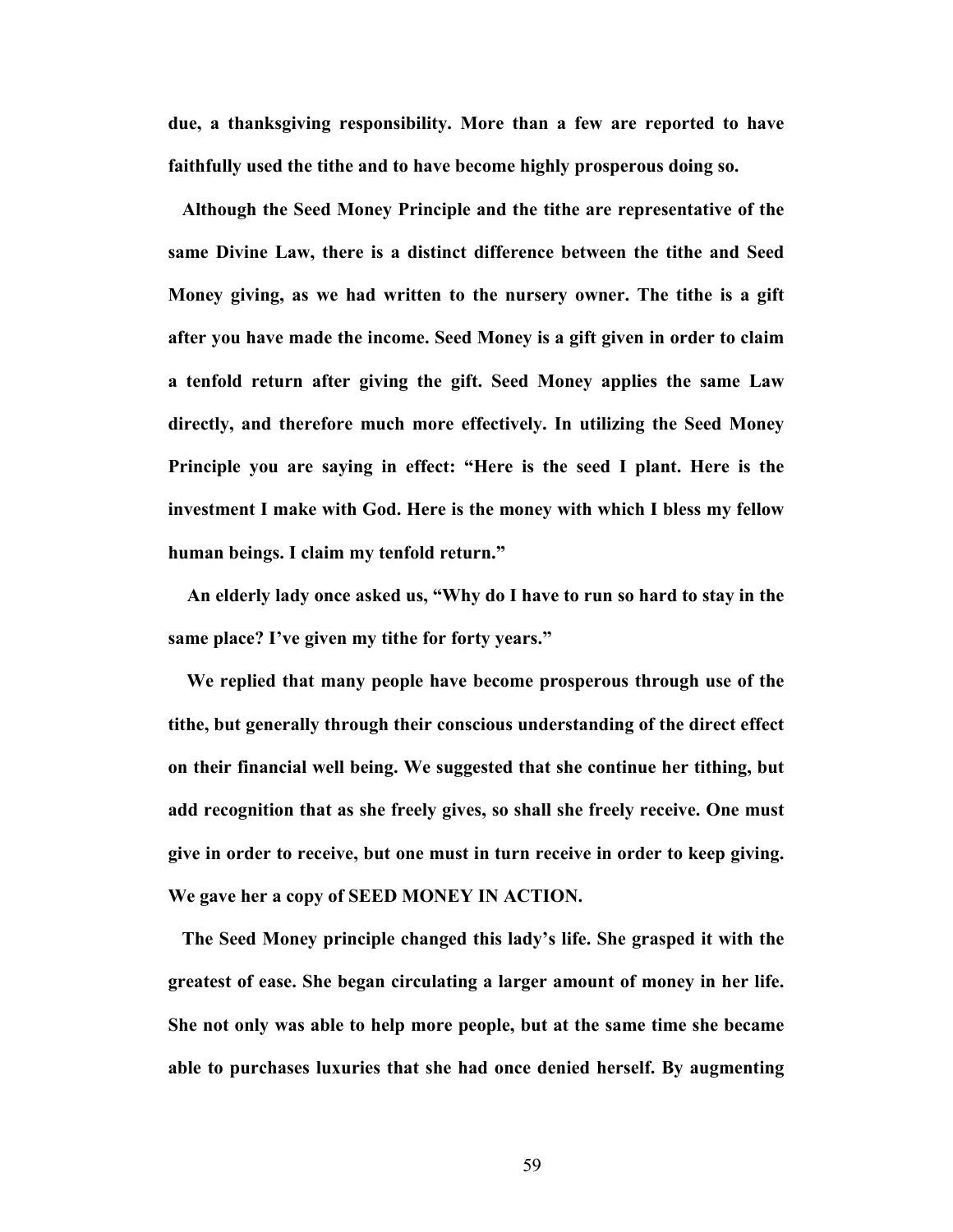**the maintenance of her tithes with the expansion of her good produced by Seed Money giving and receiving, she no longer had to run as if she were on a treadmill that always remained in the same place.** 

 **It must be emphasized that Seed Money giving does not remove the Biblical requirement obligating one to give ten percent for the Lord's Work as a tithe. Tithing is essential for the maintenance of Good in your life. But maintenance is not expansion, and the secret of the practice of the Seed Money Principle during the ages, under whatever name, is giving and receiving for expansion. As you have tithed in advance with a Seed Money Gift, you need not tithe again on a Seed Money return, but you should sow again to further the expansion process.** 

 **Age is no barrier to a full life. An American statesman who remained active until he was 102 years old expressed the truism that governed his entire long life in a poem he wrote:** 

 **"High thoughts will lift us high; Low thoughts will lay us low;**

 **This truth none may deny,** 

 **The law hath made it so."** 

**And Divine Law, with which the Seed Money Principle is in full accord, is always true. It is true for you regardless of the thoughts of anyone else and you must always follow the dictum of Aristotle: "Care more for the truth**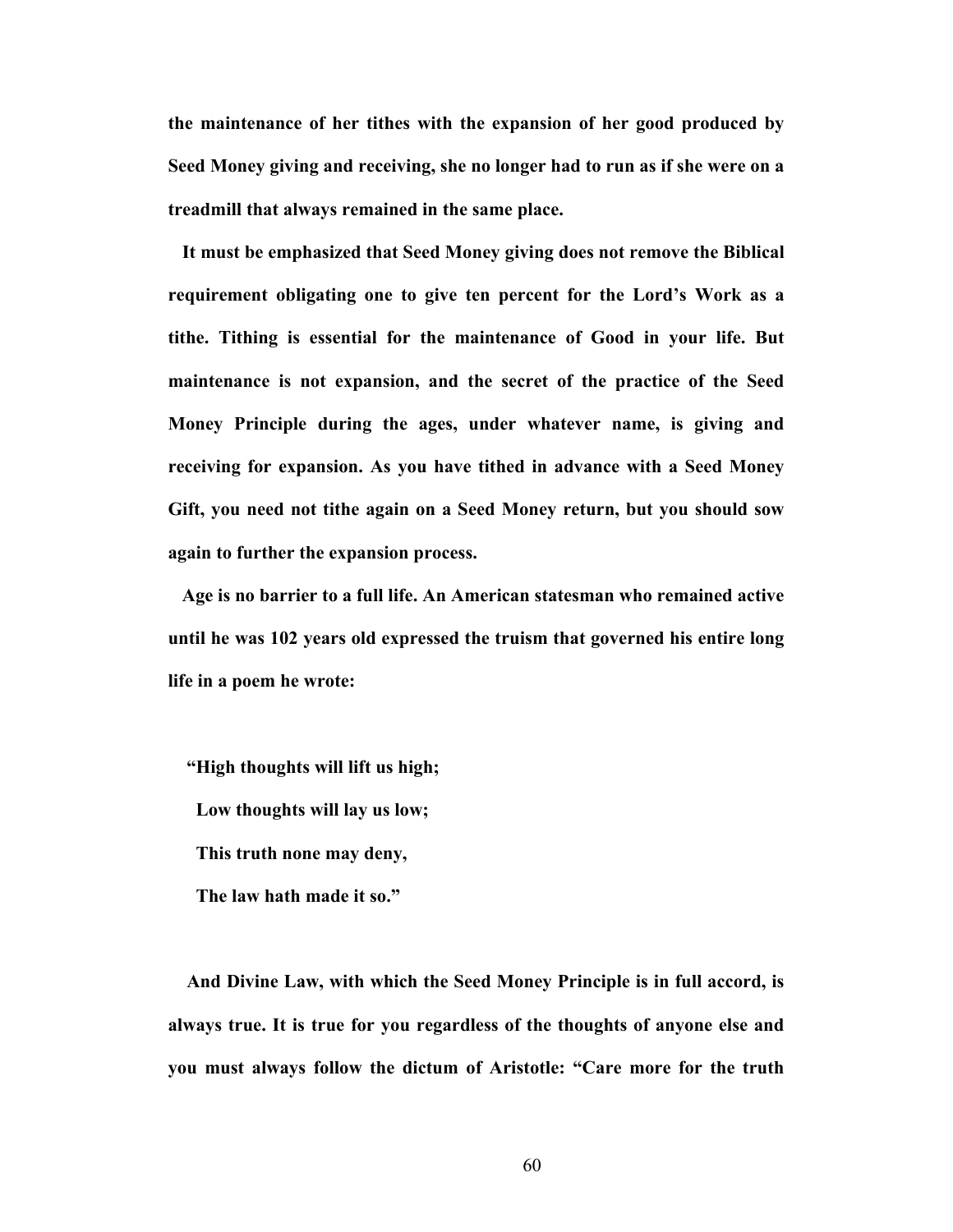**than for what people think." The Law hath made it so!** 

**Another lady who read SEED MONEY IN ACTION proved the truth about the effect of high and low thoughts in our lives. She was in a state of depression at the loss of her husband, and her thoughts were very low. The reading of the book lifted her spirits, and she gave ten copies to friends.** 

**Shortly thereafter she was asked to give a class on a subject in which she possessed considerable knowledge gained over many years, miniature shrubbery. She had never before considered her expertise marketable, not yet recognizing that "there are no experts, only varying degrees of ignorance." For her very first class she received a total of \$1,000, ten times the cost of ten copies of** *The Classic* **SEED MONEY IN ACTION. Thereafter she began a more prosperous, and even more importantly, more fulfilled life. Her self-esteem, shattered at the loss of her husband and the ending of her life as a homemaker, was restored. As the Psalmist said, "A seed shall serve him; it shall be accounted to the Lord for a generation," (Psalms 22:30). Just as a baseball game "isn't over until it is over," so your life isn't over until it is over! The practicing of the Seed Money Principle has opened up new doors for many people over the years, and it can readily do the same for you, too, regardless of your chronological age.** 

 **Another man Dr. Speller knew was up to his ears in debt. He never seemed to be able to catch up with his bills. Dr. Speller showed him these passages in SEED MONEY IN ACTION:** 

 **"Paying debts is one of the primary requisites of becoming prosperous.**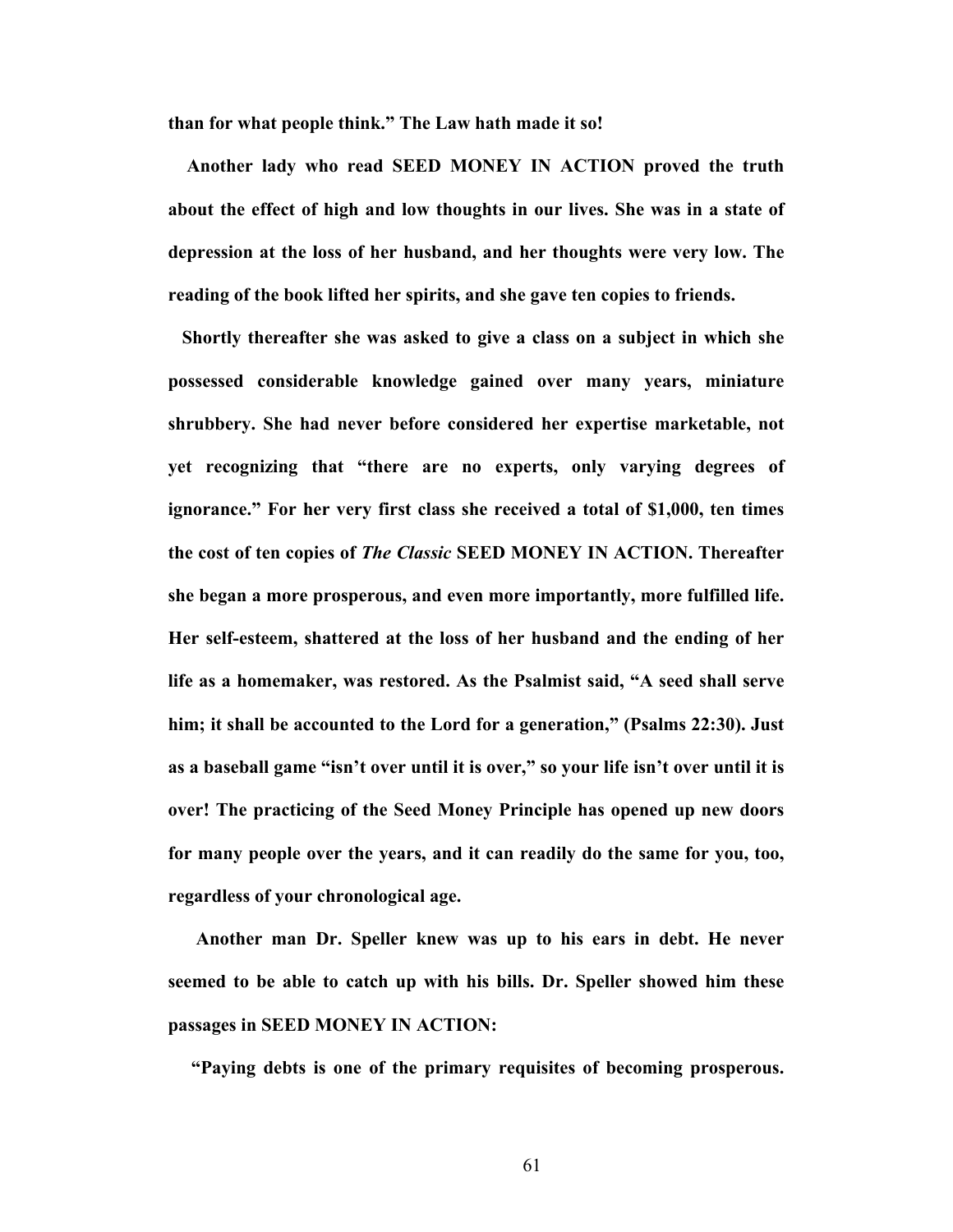**Some may think that they can achieve prosperity by never paying anyone. This is contrary to the principle and simply will not work. Something for nothing is always nothing. You must either pay as you go or pay later with interest compounded.** 

 **"The best practice for prosperity is to pay your debts before they are due, insofar as it is possible, and so keep them out of your mind."** 

 **The man responded, "That's very true - but I'm in a situation where that amounts to advice to close the barn door after the cow has been stolen. I sow my Seed Money, but the only return I've been getting is more harassment from my creditors."** 

**Dr. Speller told him that apparently his resentments toward his creditors and towards himself for being in such a pickle were blocking his tenfold return. This resentment is the same as a boulder blocking a highway - if you don't remove the boulder once and for all it will roll back and impede your way again. The prophet Jeremiah records this wonderful statement: "I will forgive their iniquity, and I will remember their sin no more," (Jeremiah 31:34). You must forgive your creditors and forget your resentments toward them in order to receive the means to pay them off.** 

**And it is also most important that you forgive yourself. You cannot really forgive others without also forgiving yourself. Nor can you really forgive yourself without forgiving others. The Lord's Prayer makes this very clear: "And forgive us our debts, as we forgive our debtors," (Matthew 6:12).** 

**The extreme importance of forgiveness of both others and of yourself**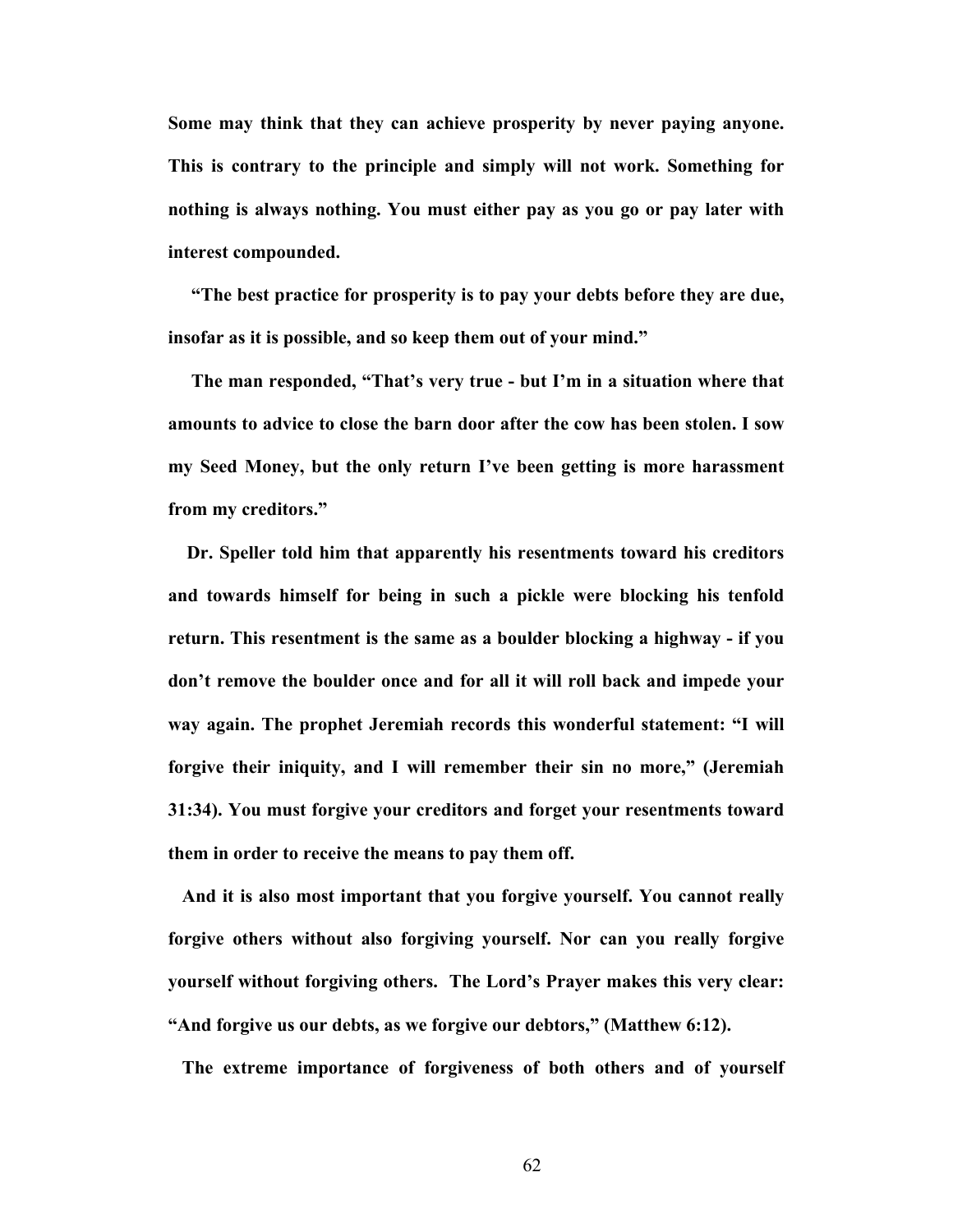**cannot be overly stressed in connection with the practice of the Seed Money Principle. Many, many blockages of tenfold returns can be directly related to a failure to forgive, either others or oneself, when the blockages are objectively analyzed.** 

**The man gradually understood the message. He cast aside his resentments toward his creditors and forgave himself for his prior mistakes, ceasing his almost chronic self-condemnation. Through the Seed Money principle he became completely out of debt.** 

**This same man, because of his great need, had also asked: "Why can't I receive more than ten times my Seed Money?"** 

**The answer to why tenfold and not eleven fold or twenty fold or fifty fold, or a million fold is quite simple. The number 10 is the easiest of all to multiply by. You merely add a zero to the figure with which you start. The zero is symbolic of the fact that it is nothing for God to send you your multiplied return, that to God it is less than the air that you breathe to make available your Seed Money return. The perfect circle formed by the figure "O" represents the full circle of giving and receiving coming to fruition.** 

 **Multiplying by ten is most easily done, and easier to set in your mind. Psychologically, we could have a far greater difficulty visualizing and maintaining an odd figure, such as 39 ½ fold. The more complex you make anything, the more difficult it is to accomplish. The simpler you keep something the easier it is to prevent the intrusion of extraneous factors, not least of all doubt.**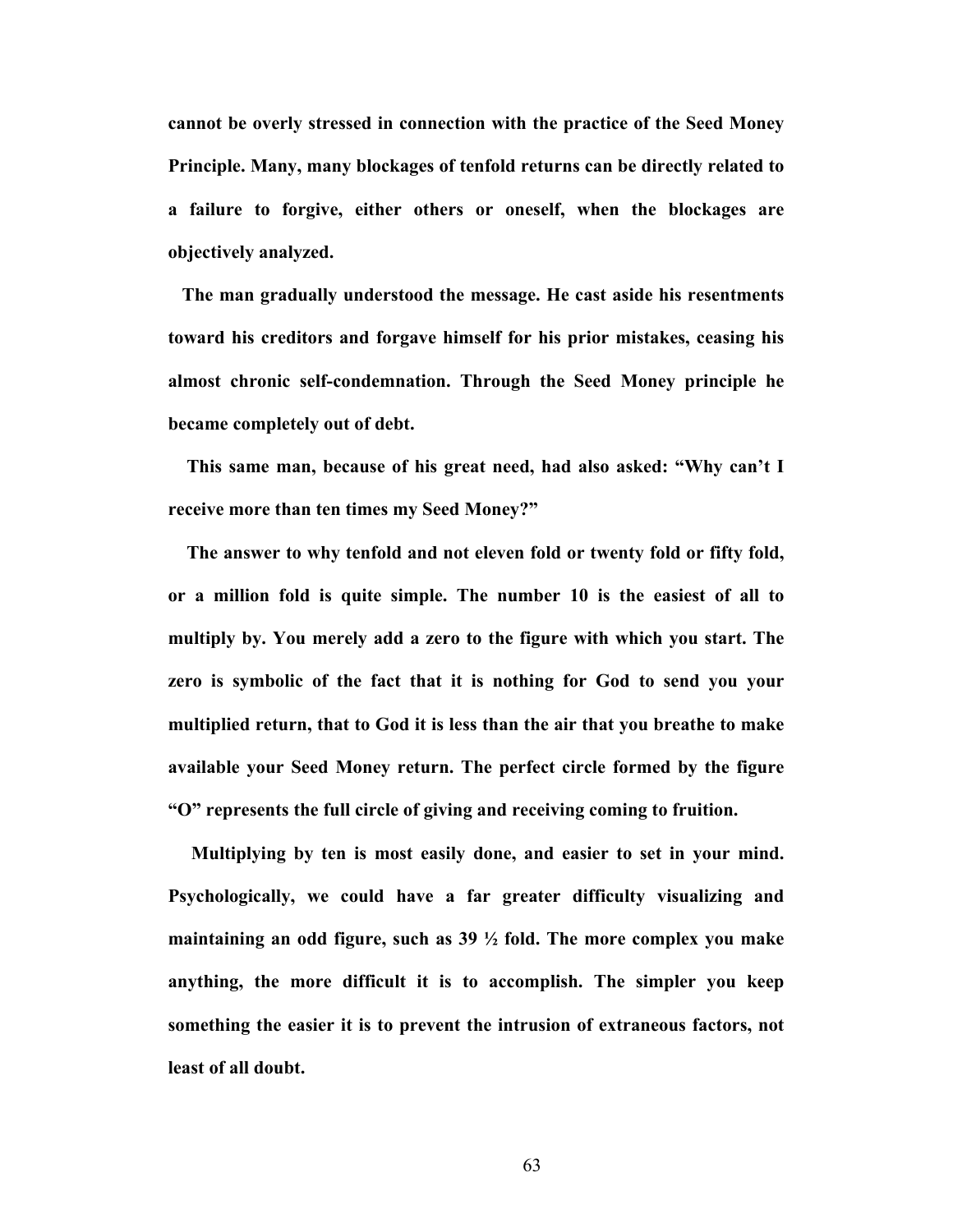**Why shouldn't you try to receive a million fold return?** 

**Because you must be able to conceive yourself as having the amount you claim. It is not everyone's destiny to become a millionaire, at least not in one fell swoop, such as from winning a lottery.** 

**In order to receive a milllionfold return you must be able to imagine that you already have it. Let us say that you plant, give, \$100 in accordance with the principle of Seed Money and lay your claim for \$1,000,000 in return. Then you would immediately begin to wonder where all that money is coming from. You would begin to doubt. The doubt shuts off your return, creating a block. It will be the doubt that you receive. One must crawl before one can walk, and walk before one can run. Various large Seed Money returns have shown that increasing responsibility always comes with larger amounts. Not everyone is ready for that, and failure to meet that responsibility can result in one's having to learn that what Divine Law giveth, it can also taketh away.** 

 **However, increased prosperity in one's life through the Seed Money Principle is absolutely available to everyone.** 

 **So, the proper method is to start the process of giving - planting - but plant no more than you can conceive yourself as receiving tenfold in return. Then lay positive claim to that.** 

**The man with great need understood the answer to his question, and started a step-by-step Seed Money program until his debts were eliminated and his business became prosperous. Others also needed a detailed**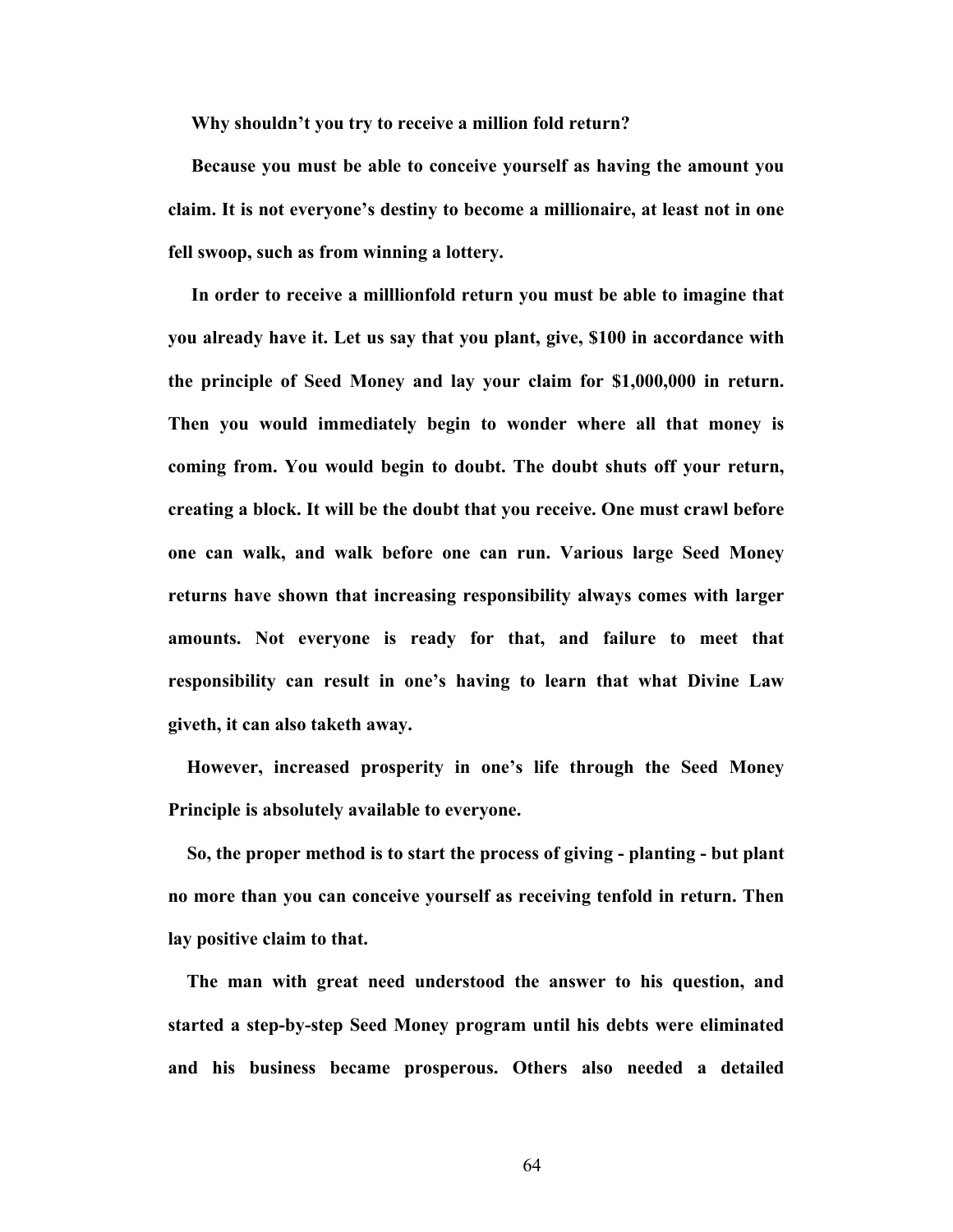**explanation of the reason for practicing the Seed Money Principle by making tenfold claims.** 

**One such young man wrote us at Morning Star Chapel: "God knows no limitation. If I can conceive of one hundred or one thousand or one million fold return of my Seed Money gift, why can't I do it?"** 

**We answered, "If you can truly visualize such a return - and hold your belief unwaveringly - you can do it. Jesus said: 'If ye have faith, and doubt not, ye shall not only do this which is done to the fig tree, but also if ye shall say unto this mountain, Be thou removed, and be thou cast into the sea; it shall be done" (Matthew 21:21).** 

 **"However, if any doubt whatsoever seeps into your faith in receiving your return, it will not come. Therefore, it is wiser to proceed step-by-step, starting smaller and growing larger as your self-assurance grows. Christ said, 'He that is faithful in that which is least is faithful also in much' (Luke 16:10). It is a common mistake of human nature to try to handle much before one has mastered handling least. And, after all, even our Lord did not walk on water all of the time."** 

**When one looks at the fabulous figures being earned by sports champions today it is easy to say, "they are lucky." But every record breaker in every sport paid his dues in practice, practice, practice to hone his skills in order to take advantage of his God given talent in that sport. Those who did not do this proved themselves to be "unlucky." So it is with the practice of the Seed Money Principle. The Seed Money Principle is a God given talent given to**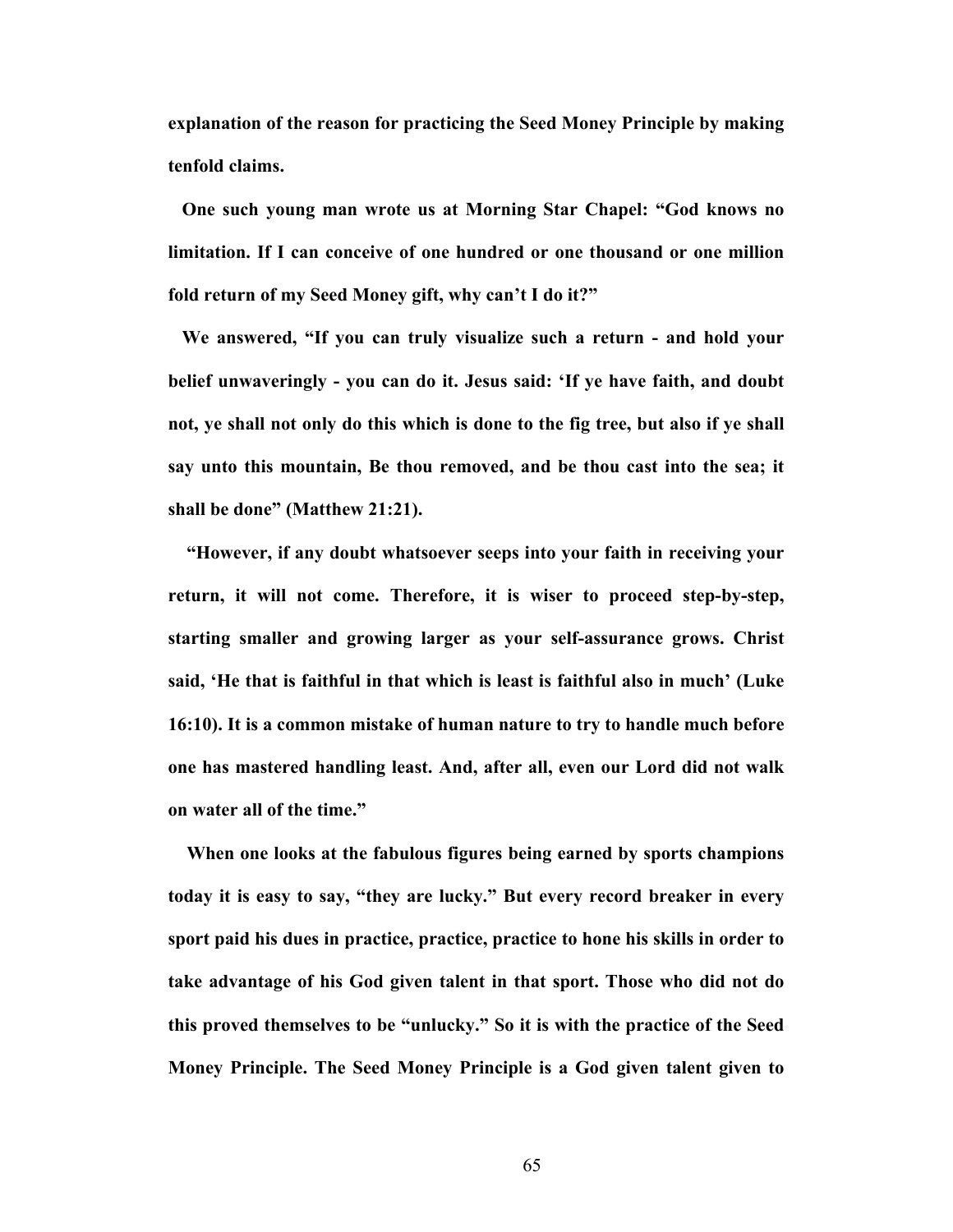**everybody, but that talent must be honed through practice, practice, practice.** 

 **This young man followed our advice and proceeded step-by-step in his Seed Money giving and receiving - leading to an entirely new career suited to his talent and ability. Every time he meets someone whom he perceives to be dissatisfied with his career as he had once been himself, he gives that person a copy of** *The Classic* **SEED MONEY IN ACTION as a Seed Money Gift.** 

**A tenfold return is within the capability of practically everyone. For example, most people can conceive of having ten times as much money as they now have in their pocket or in their checking account. Most people also have difficulty in conceiving of a greater multiplication, at one time. There is where doubts often arise. One can reach the same goal progressively, without the strain that causes doubt.** 

**Surely it is possible to receive a larger than tenfold return. But keep in mind, as we said to that young man, that even Christ did not walk on water all of the time. There is a hidden wisdom in moderation.** 

**A young lady had a more basic problem, one that prevented her tenfold return before she had even planted her Seed Money. She lacked gratitude; she never gave thanks for anything.** 

**Your tenfold return must be important to you - important enough to call forth from you a full hearted thankfulness as well as the necessary mental effort. Gratitude is the open door to abundance. It helps to shorten the time required for your receiving your tenfold return. Chemists tell us that for**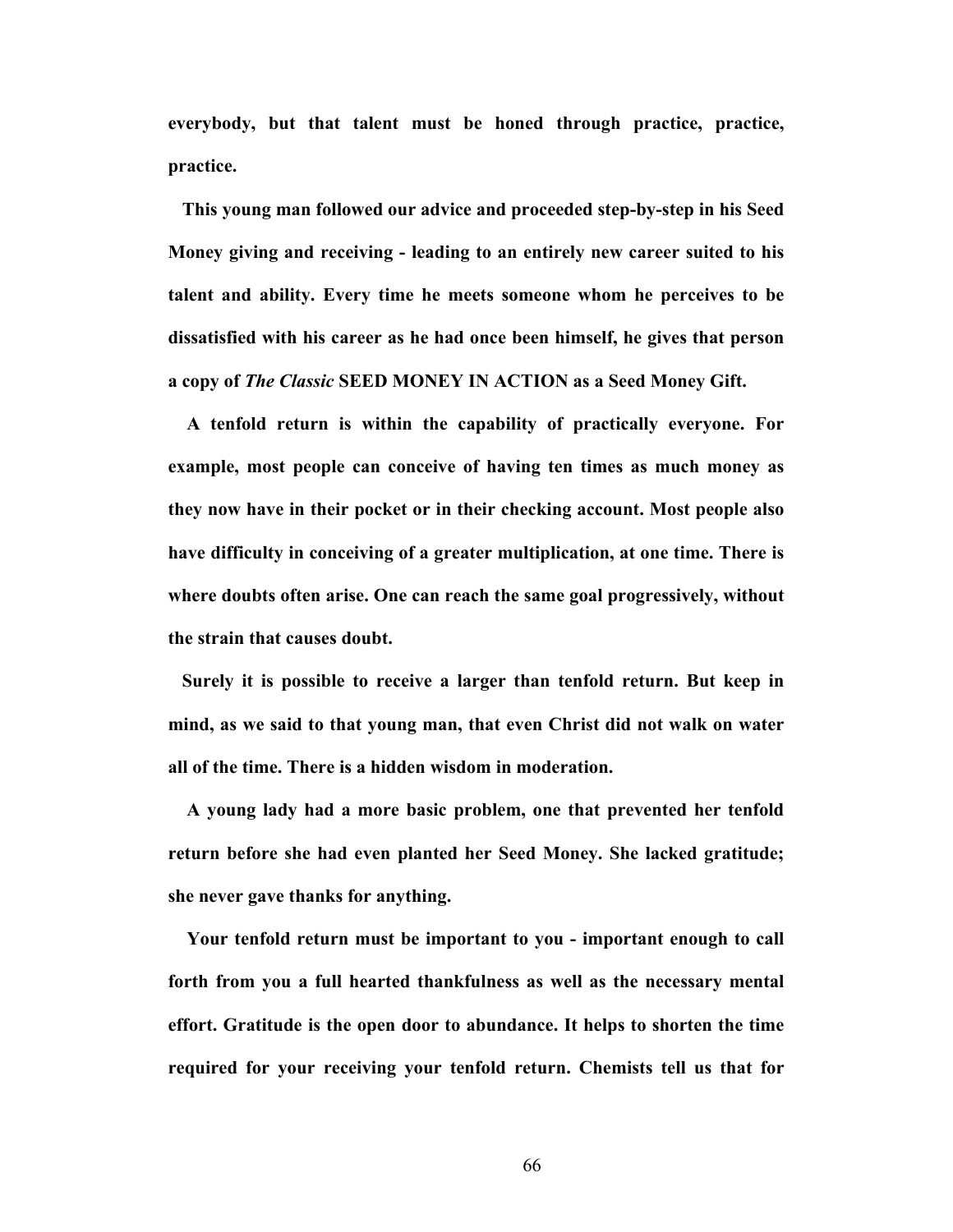**each ten degrees increase in temperature the speed of a chemical reaction doubles. So add the warmth of thankfulness, of gratitude, to your Seed Money giving and receiving all along the line.** 

**Gratitude is an indispensable catalyst in the working of the Law of Tenfold Return.** 

**We asked the young lady if she knew of the custom of saying grace before meals. She replied that she did.** 

**"In saying grace," we told her, "you are giving thanks to God before the object of the thanks has been received, and as if it had already been received, although the meal may not yet even be on the table, let alone consumed."** 

 **The sowing of Seed Money and the reaping of its harvest of multiplied return is exactly the same. Before we can expect more we must give thanks for that which we already have.** 

 **Everything is in its source from God, what we have received, and what we are receiving, and what we shall receive through the Seed Money Principle, for "of Him, and through Him, and to Him, are all things" (Romans 11:36).** 

**By giving thanks for what we already have - including that part which we are giving as Seed Money - we help to expand our Seed Money into its tenfold return.** 

 **Gratitude is an absolutely necessary part of expressing life.** 

 **Gratitude also serves as a magnet to attract our tenfold return to us.** 

 **"Please" and "thank you" are not only phrases of human civility and good manners, but also the expression of genuine spiritual values. If they should**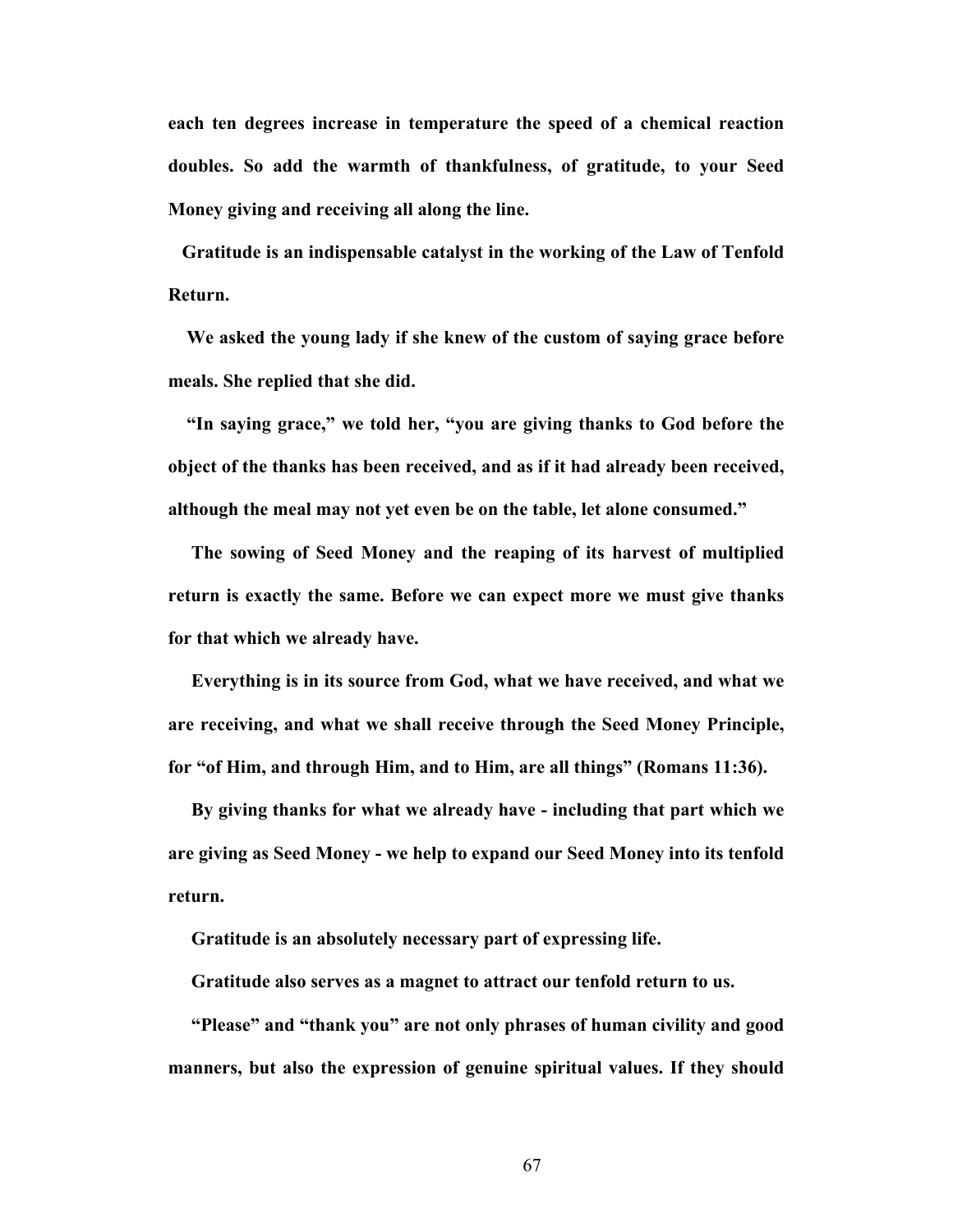**be applied in human interactions, how much more important it is be to applied in one's interaction with the Creator!** 

 **When the young lady learned this lesson, and consciously began expressing gratitude in her life, she began to work the Seed Money principle effectively, so well that one day before long Morning Star Chapel received a \$400 Seed Money gift from her, with a note saying that was ten per cent of what she had already received in tenfold returns, in cash and in kind.** 

**So many people, not yet understanding that God is the sole source of every tenfold return and everything else is only the channel for the tenfold return, have omitted God in their attempts to practice the Seed Money Principle. They have not been keeping their eye upon the doughnut, but upon the hole.** 

**God is unlimited. This truth has seemed to create a paradox in the minds of some people who have rationalized that specifying a tenfold return by amount is limiting God. This is not the case.** 

**You may be told by someone that laying claim to a specific amount limits you. This is not true, because claiming a specific amount makes the receiving of it both easier and more rapid. Actually, you are in no way limiting yourself by making a claim for a specific tenfold amount because you can apply and re-apply the principle an endless number of times, either in succession or concurrently.** 

**It is often easier to practice the Seed Money principle successively rather than concurrently, because concurrent Seed Money giving and receiving, although many people successfully do it, poses some difficulties in identifying**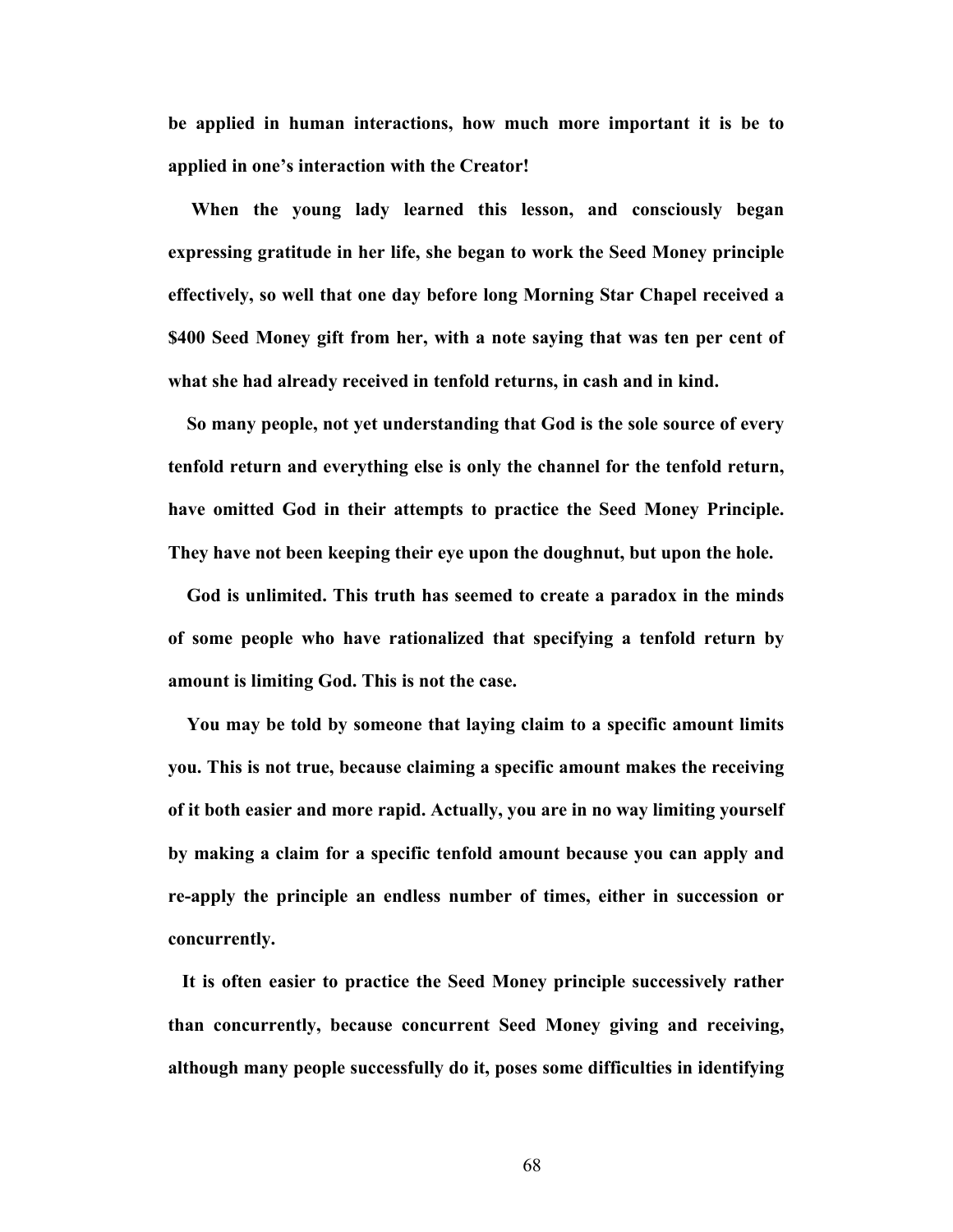**and associating tenfold returns with a specific Seed Money gift.** 

**Claiming a specific amount also allows the psychological process of heightened awareness to work for you. All human beings are constantly being bombarded with a vast amount of stimuli. In order to avoid being overwhelmed by this bombardment of stimuli we set up defense mechanisms to deflect them and screen them. You may graphically visualize this by imagining the stimuli to be a huge number of Ping-Pong balls constantly coming toward you, as in the computer game. Your self-defense mechanism you may imagine to be a virtual table tennis net, deflecting the cascade of Ping-Pong balls. The Seed Money Principle heightens your entire psychological set in awareness of opportunities relevant to the amount claimed. Otherwise these opportunities would be deflected. Of course, opportunities for greater or lesser amounts might still be deflected, but the delimiting, not limiting, of a specific amount fine tunes you to being aware of opportunities and recognizing your tenfold returns.** 

**Of course, a very large number of Seed Money tenfold returns cannot be explained in such a scientific manner. God often works in strange and mysterious ways, strange and mysterious to us, but not to God, and I have seen tenfold returns which could not be rationally explained without the assumption of a "time warp!" But every valid tool, scientific as well as spiritual, which can enrich our lives, should not be neglected, as said in the Prophet Ezekiel's vision, "open thy mouth, and eat that I give thee" (Ezekiel 2:8).**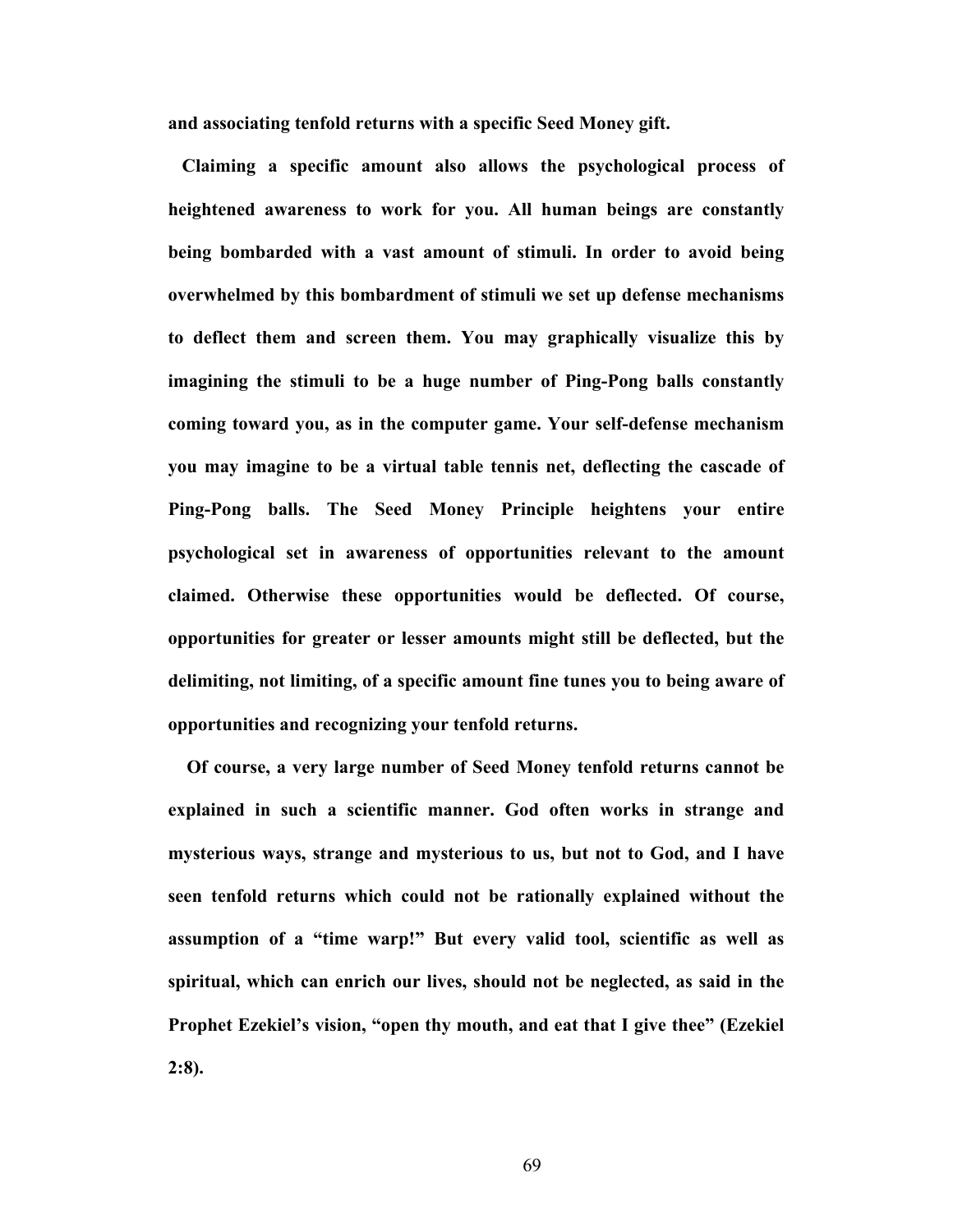**We should not close our minds to that with which we do not have familiarity. Riches of all types exist within our world, lying metaphorically under many a stone. It is but for us to turn over the stones! We need but eyes to see them, for, as Jesus Christ said, "Blessed are the eyes which see the things that ye see" (Luke 10:23).** 

**In order to see with clarity the Good before us we must not be "down on the things we are not up on." An a priori negative outlook precludes any spiritual manifestation of Good to start with!** 

**So when practicing the Seed Money Principle, never, ever limit the channel from which your return may come. As God is the source of everything, His channels are unlimited and often beyond our rational comprehension.** 

**Because of the subtle negative thoughts that seem to originate with many people when they have "many irons in the fire," it is recommended that they, at first, sow their Seed Money successively. Then each tenfold return helps to fortify faith in the manifestation of the next tenfold return.** 

**A woman who gives to us at Morning Star Chapel works the principle of Seed Money well and invariably receives her tenfold returns on Seed Money she has sown both successively and concurrently. She can conceive of each gift's tenfold return without interference with the return on the other gifts. Most people do find it easier to practice the principle of Seed Money successively, however, but it is not mandatory in the process.** 

**One of the doubts that may especially arise in concurrent Seed Money harvesting is that regarding the source, or more correctly, the channels from**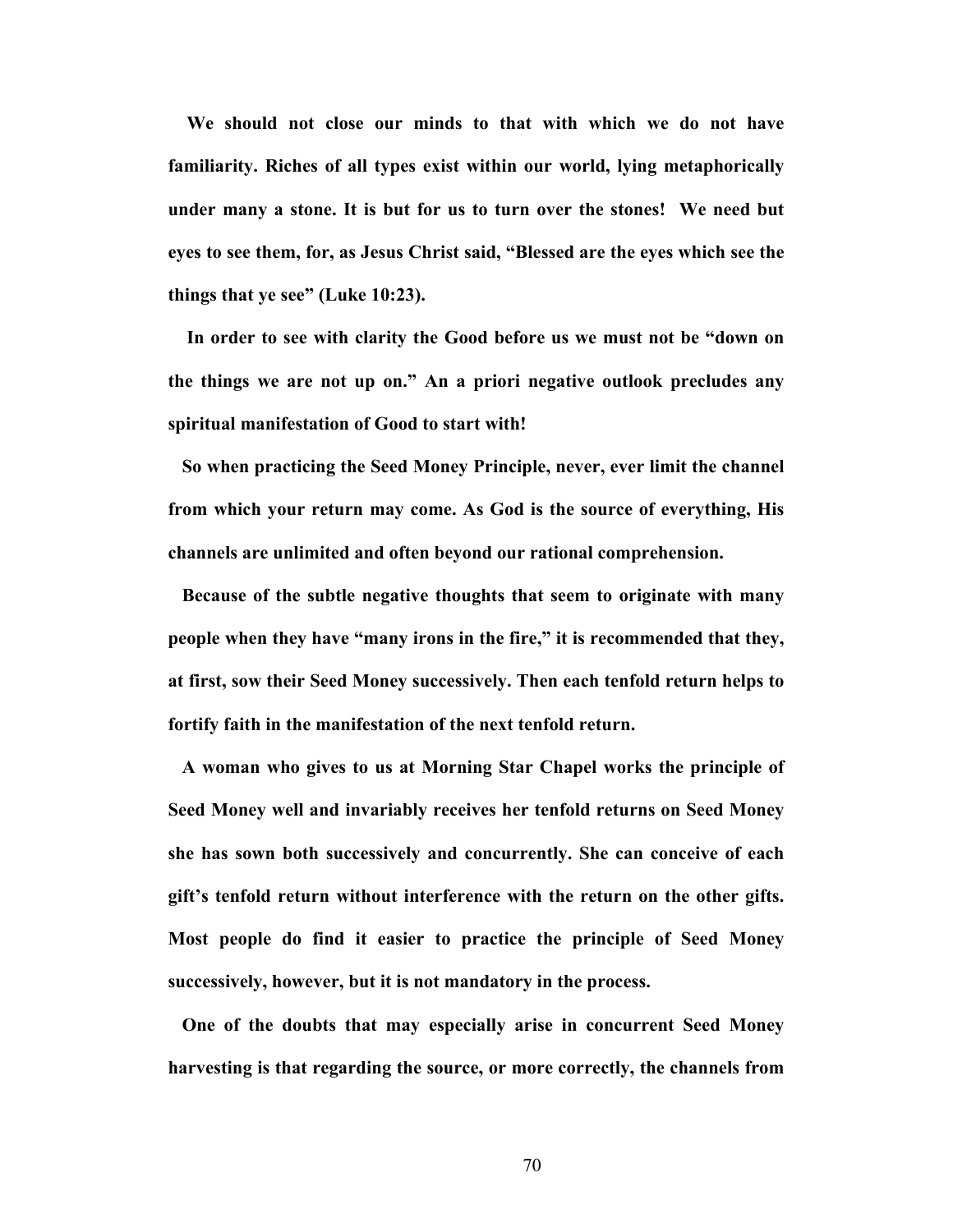**whence they will come.** 

 **This doubt also arises in single Seed Money tenfold returns when the individual does not have firmly fixed in his mind, heart and soul that God is the source of his supply, and is Infinite, and that the words of Jesus, "Father, I thank thee that thou has heard me. And I knew that thou hearest me always," (John 11:41/42) are as equally true today as they were in the Holy Land nearly two thousand years ago.** 

**Your work within the Seed Money Principle is to leave all constructive ways open for your tenfold returns to reach you after claiming the tenfold return on your gift. Do not pay the slightest attention to the channel from which your tenfold return may be coming. That is neither your work nor your responsibility. God takes care of both the means and the manner, and for sure it will be accompanied by Divine Love, for "He that loveth not knoweth not God; for God is love" (1 John 4:7).** 

**You do have to recognize your tenfold return when you receive it. That is essential in the process. We have heard from a number of people who didn't recognize their tenfold return when they received it, temporarily blocking their further successful practice of the Seed Money Principle. An example was someone who was working the Seed Money Principle for money to buy a new car. Instead of receiving the money, she received the new car as a gift. An elderly neighbor had a car with only a few hundred miles on it. His health had deteriorated, and his physician forbade him to drive any longer. He gave the car to his neighbor in return for driving him for shopping and other**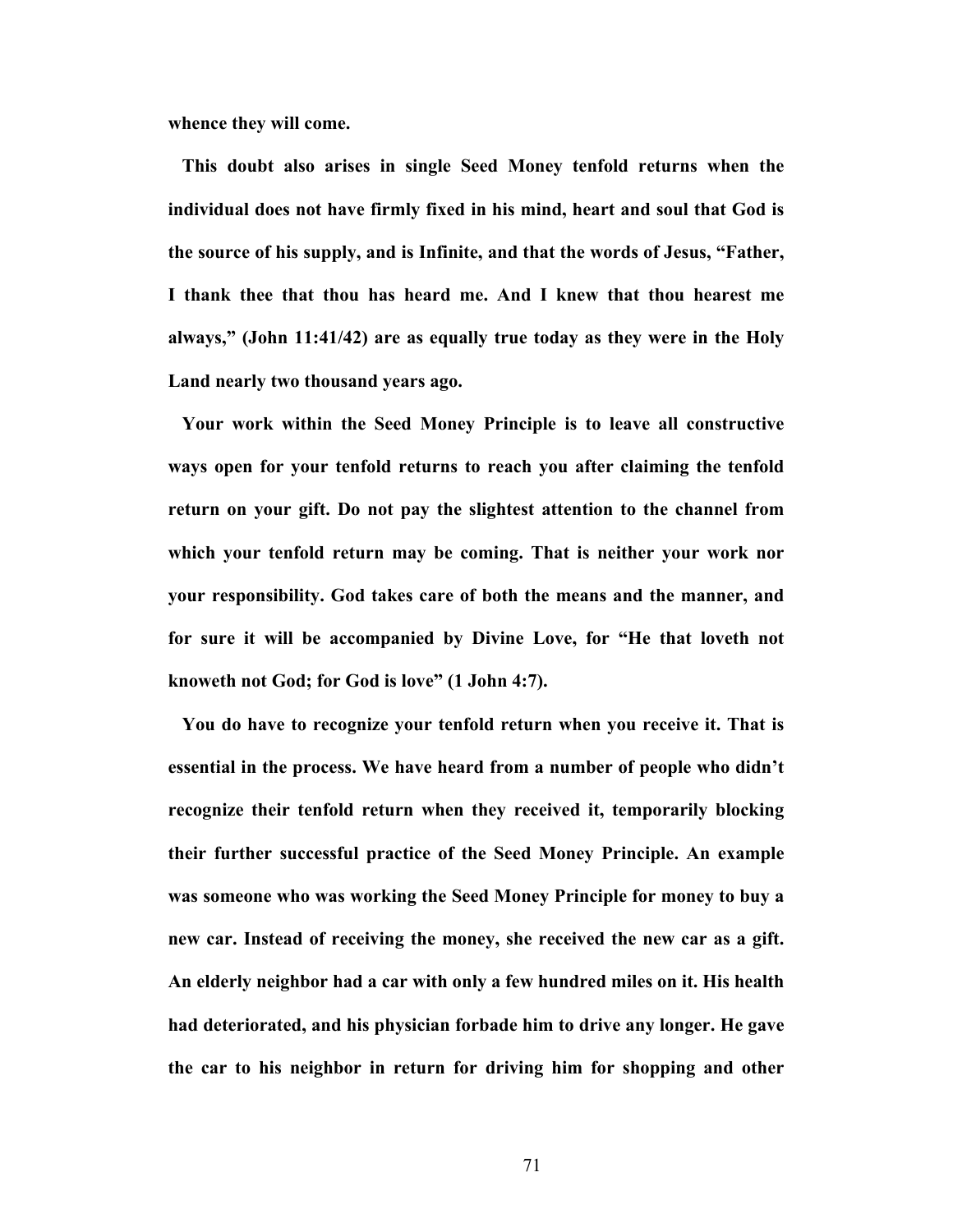**purposes, and thus she received her tenfold return.** 

**Even though the car was slightly "used," it was "a new car" to her. Nonetheless, for the reason that the car wasn't "brand new" she did not immediately recognize it as the tenfold return she had claimed. In fact, the car she received performed the function of the "new car" she desired perhaps better than the model she had desired when she made her tenfold claim. The car that was her tenfold return was in perfect working condition, whereas the model she had wanted turned out to be one plagued by many "lemons" in its manufacture!** 

**The problem of not recognizing a tenfold return when it has in fact been received is a very frequent problem for people new to practicing the Seed Money Principle. When someone doesn't recognize a return that has been received that person often believes that he failed in applying the Seed Money Principle, when in reality he succeeded. This feeling of failure blocks further sowing and reaping and breaks the cycle of good. Always remember that money is a measure of value, and as such your return can come in any measurable form of value. For example, discounts off of a purchase are definitely always Seed Money returns, so don't forget to count them among your returns. As Benjamin Franklin said, "A penny saved is a penny earned." That is as true of "saving" when you spend, as well as "saving" in the bank! New customers are always counted as Seed Money returns for a business, and that is how many businesses have prospered. Repeat business is not a Seed Money return unless it is from a customer who had fallen by the**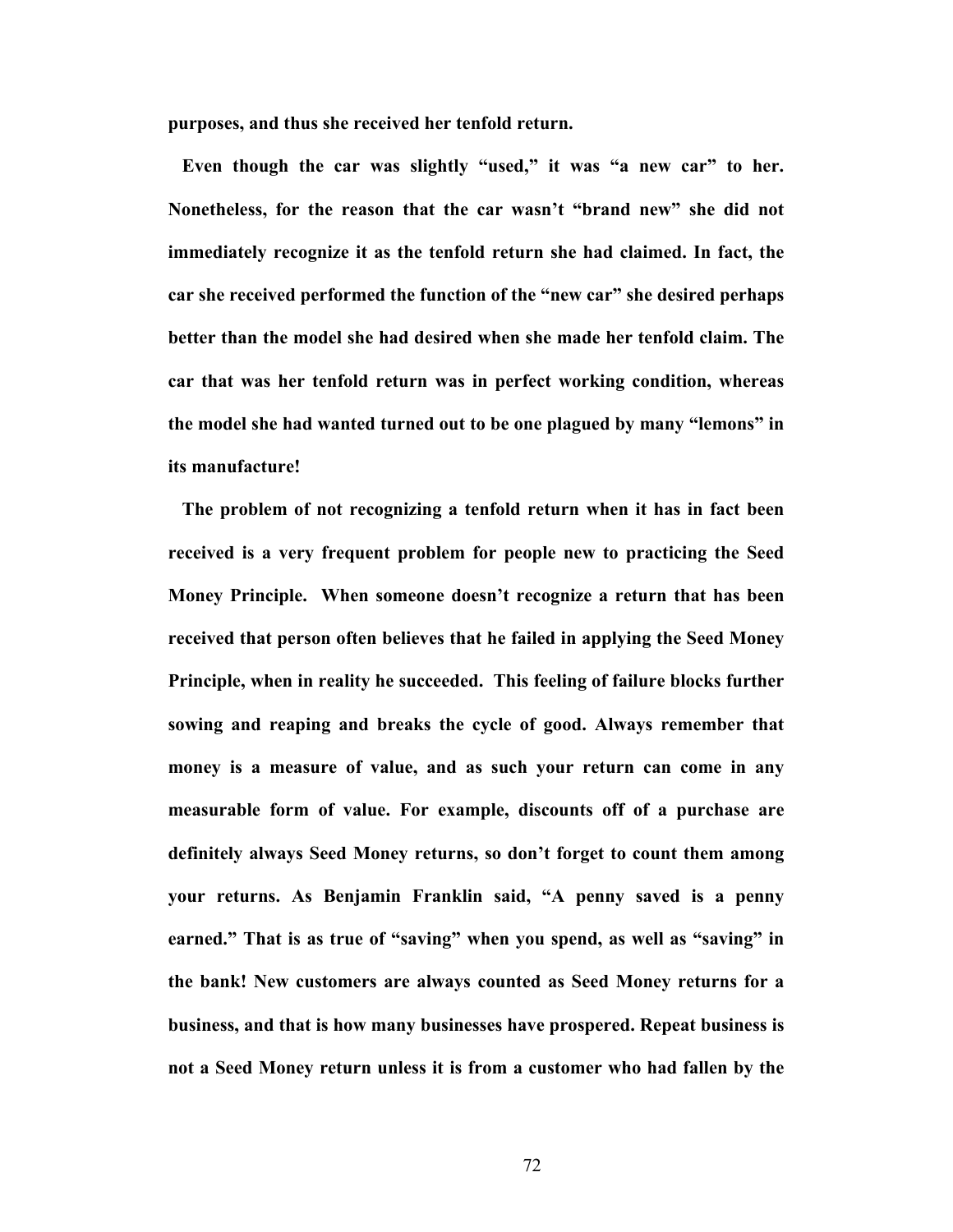**wayside. One's regular salary is not a Seed Money return, but unexpected overtime is. Payment of a debt is not a Seed Money return unless the debt had already been written off as a "bad debt" mentally, if not legally. Items and services received in kind must always be valued at their fair market value and calculated by the recipient as a tenfold return. Recognizing Seed Money returns is so vital to the full utilization of the Seed Money Principle that careful watchfulness of the manifestation of anything a person unexpectedly receives that has value or can be assigned a fair value is absolutely mandatory.** 

**A lady in Connecticut sent Morning Star Chapel a \$50 Seed Money gift with a note that she wanted our help in her using the Seed Money Principle to get \$500 to buy a new coat that she wanted. She said that with so many children in her household she could never accumulate enough extra money to buy this coat, upon which she had set her heart. A week later she visited a friend in another town who told her of the marvelous thrift shop where she had found many incredible bargains. They went to the thrift shop, and, lo and behold, the lady saw the exact same coat that had been her heart's desire. She bought it for ten dollars. It was in fact brand new, complete with a local store's \$499 price tag still on it. She was told that the local store had had it in the window on display, and the sun had very slightly faded it, but it was brand new. The store had given it as a charity gift to the thrift shop for a tax write off. When we wrote the lady, we reminded her that the coat she had originally wanted her five hundred dollar Seed Money return to obtain had**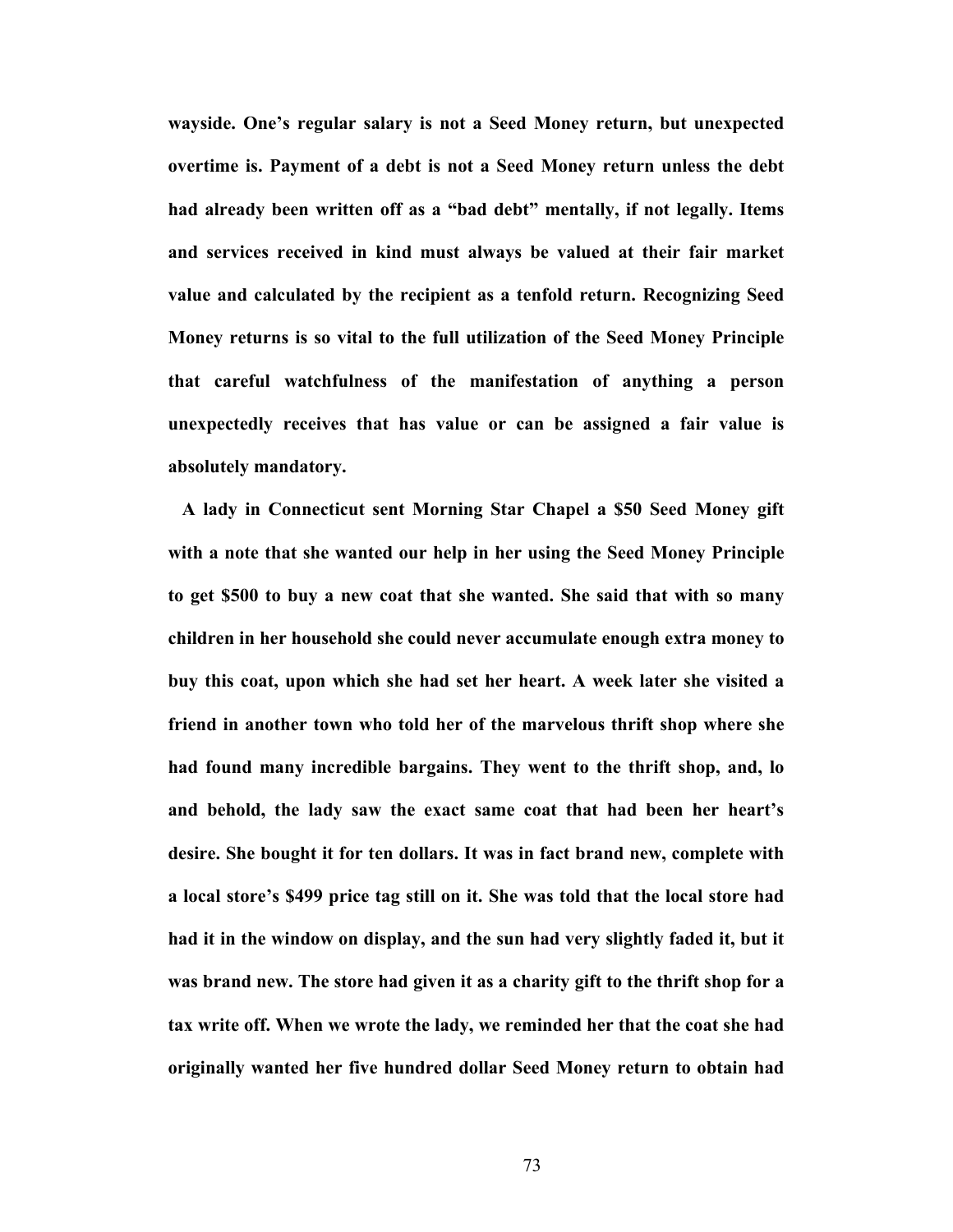**also been in the window of the store in her own town, exposed to the sun's rays. She not only had received the same make and model coat, but one with the same "experience" as the one she had wanted.** 

 **Seed Money returns are often expected money returns, in cash or value. The means by which they come to you and the manner in which they come to you may be totally unexpected - more than likely they will be unexpected but the return itself is expected.** 

**The reason some people do not recognize their tenfold return, even when they have received it, is because the way and manner of a tenfold return is generally unexpected.** 

 **A part-time typist worked one day a week for a leading metropolitan newspaper. Her workday at the paper was Friday. One Friday she received from a friend a copy of SEED MONEY IN ACTION. After reading it, that Sunday she made a special Seed Money donation to her church in addition to her usual offering.** 

**On the following Thursday she told the man in the newspaper office who had given her the book:** 

**"Seed Money doesn't work. I still haven't received my return, although I believed 100%."** 

**He questioned her: "But why are you working today, and also yesterday, when your only normal workday here is on Friday?"** 

**"Oh," she replied, "I'm replacing a regular typist who went away on a short trip."**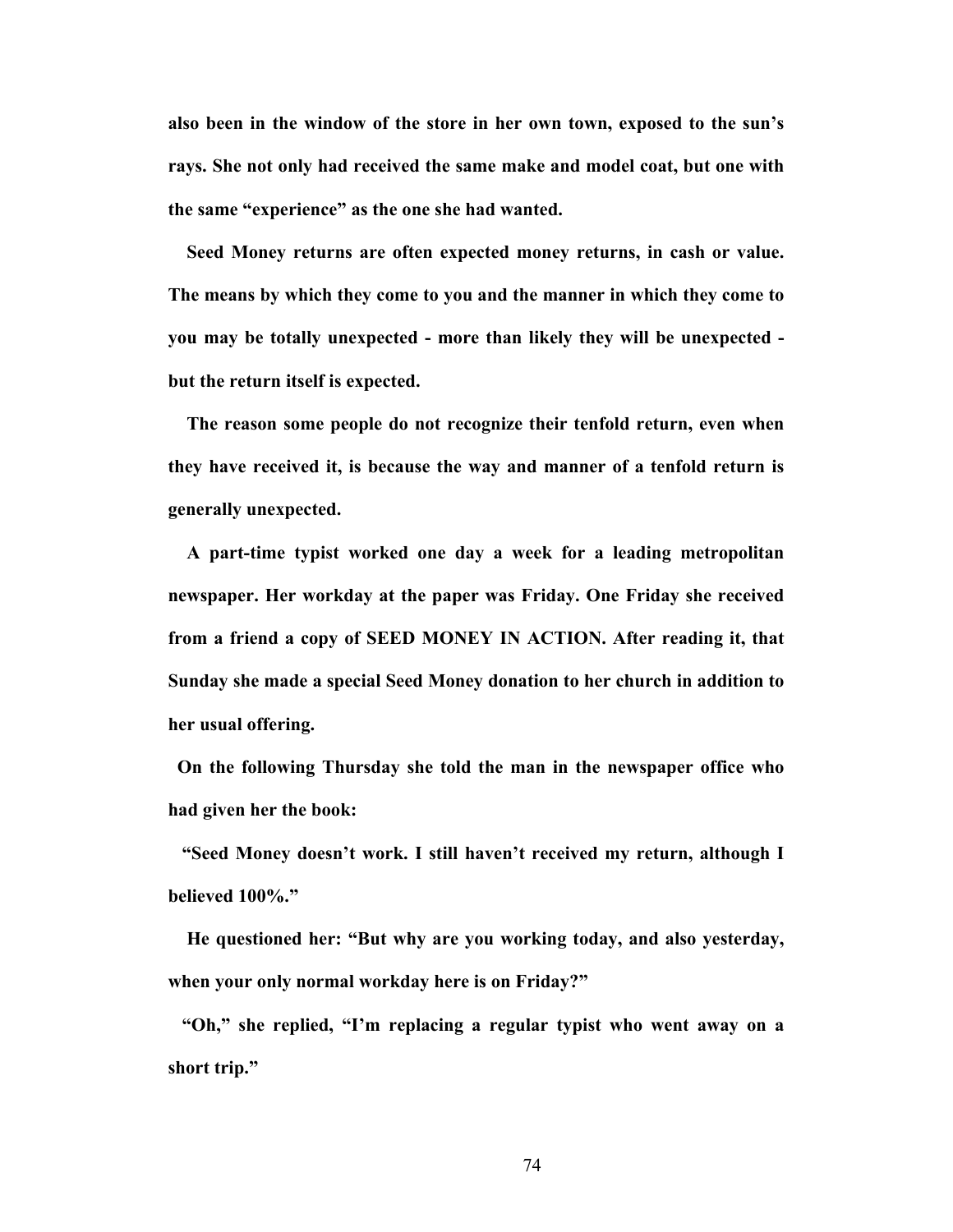**"Let me call the personnel office and see why you were picked for the extra work," the man who had given her the copy of SEED MONEY IN ACTION said.** 

 **Five minutes later he told the temporary typist:** 

 **"Personnel said there was no special reason for giving you the extra assignment. When the clerk opened the page to the list of their qualified parttime typists her finger just fell by your name, for no fathomable reason."** 

 **The typist's face suddenly glowed: "Oh, I did get my tenfold return after all. It is returned to me through the two unexpected extra days work here, doing what I most enjoy doing!"** 

 **She had received her tenfold return before she had given up. Some people always give up before they get their return because they set a time limitation in motion when they plant their Seed Money. That is a great mistake.** 

 **Worry about the human measurement called time can be halted by a realization that God knows but one unit of time, NOW. It is said that "tomorrow never comes," and this is perfectly true, for when tomorrow is here it is no longer tomorrow, but today, and that cannot be reiterated enough. As an added bonus to not giving power to time you will also not have ulcers, for ulcers, as medical science shows, are caused by worry, and time limitations, which we ourselves set or let others set and we give power to, create most worries.** 

**In the United States we often consider punctuality to be next to godliness, and there is no denying the merits and necessity of a time-consciousness on**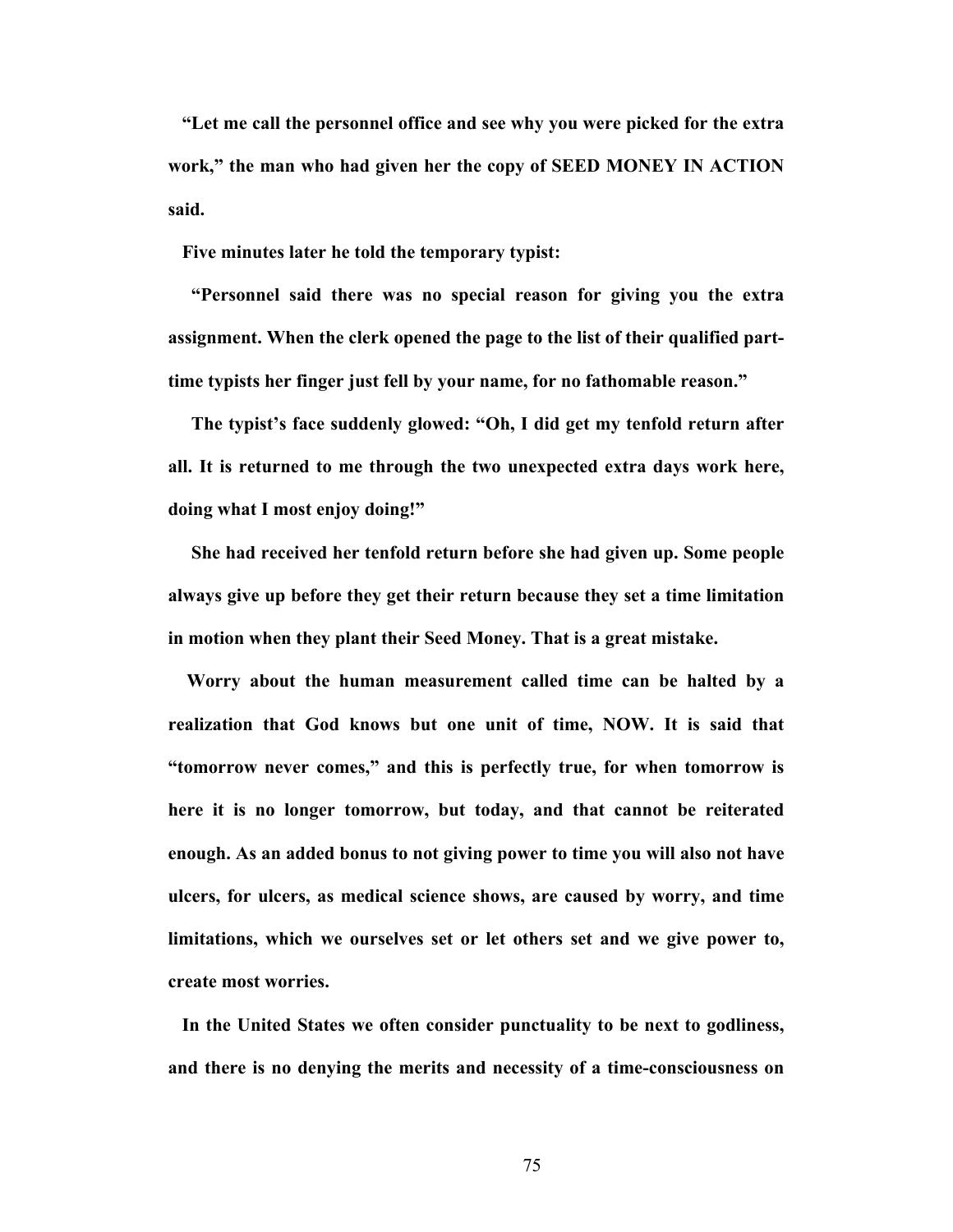**occasion. But overemphasis on the time element leaves little time for reflection. In some societies in Africa, for example, decisions are reached within the society through a process of consensus. Reaching consensus can be very time consuming, but the results can well be worth it. This process of reaching consensus is not often understood by many Americans, who, too often, are captured in the quest for "fast food," and "instant" this or that, without recognizing that every beautiful flower needs a certain amount of time from seed to blossom. Sometimes a "delayed" Seed Money return manifestation may be in a form far better than if it had been an instant one.** 

**We should always leave future dates to God's will, not ours. One cannot "force" God to our time schedule, but one can "let" God unfold his own.** 

 **The Seed Money principle is totally based upon the spiritual truth that money is never an end unto itself, but only a means and measure for the circulation of goods and services for the good of all concerned. As Jesus said, "whether is greater, the gold, or the temple that sanctifieth the gold" (Matthew 23:17). If money itself were evil, how could it ever be sanctified? But by itself, an end unto itself, money is nothing.** 

**A woman who owned a gift shop repeatedly planted Seed Money and repeatedly failed to receive her tenfold return. She couldn't understand it, for she said: "I know the principle of Seed Money works. Why doesn't it work for me?"** 

 **The co-author of** *The Classic* **SEED MONEY IN ACTION, Rev. Kathleen Shedaker, analyzed her problem. The woman always properly said according**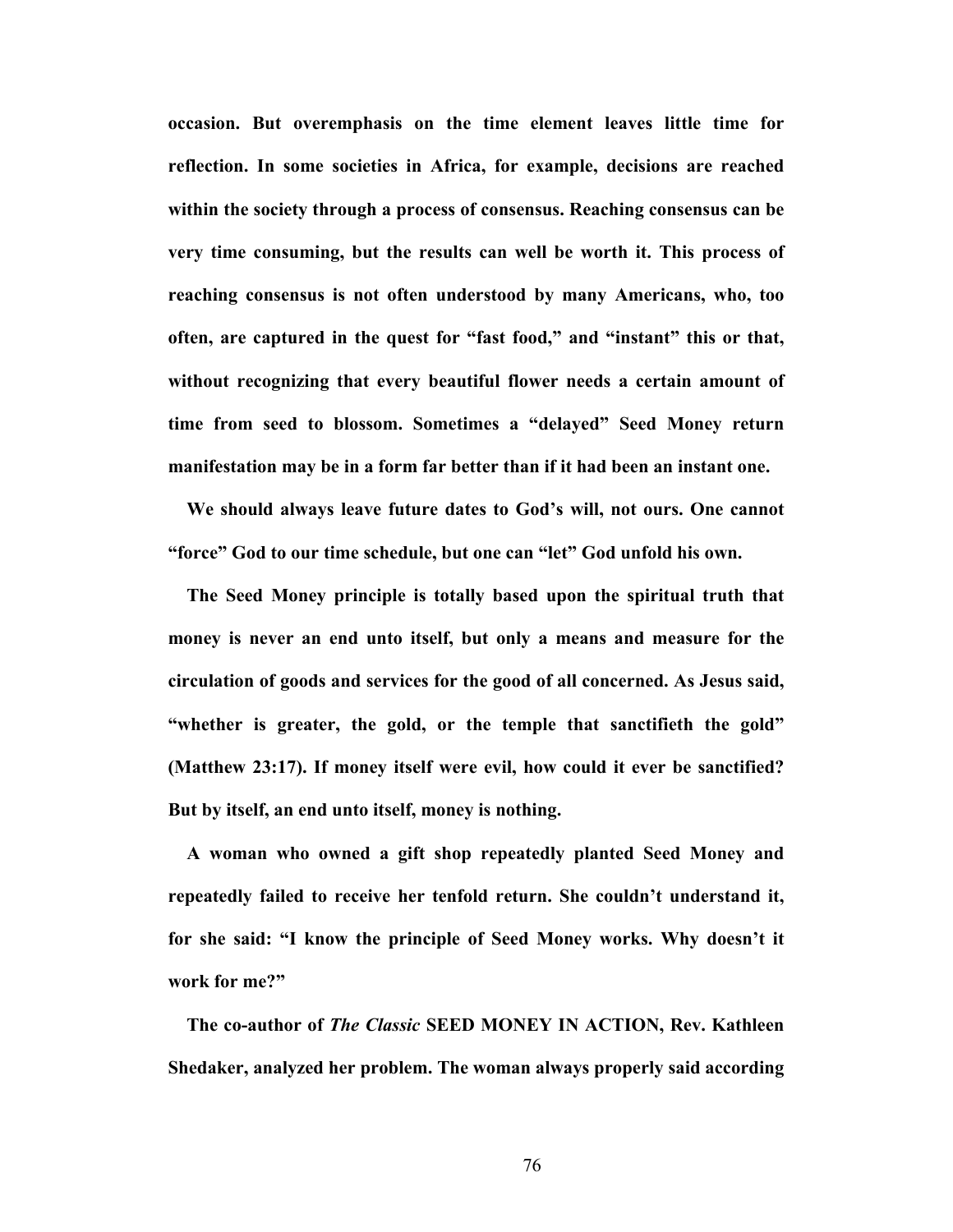**to the Seed Money formula, "I have received X dollars (tenfold the exact sum given) in return, with good to all concerned. Thank you, thank you, thank you."** 

**But after talking it out, Rev. Shedaker found that the woman always unconsciously added a future date for her return, whether for one day or one week later, which negated her statement that she had received the return.** 

**We wrote to the women the words that are found in the promise in the Book of the Prophet Isaiah in the Bible: "And it shall come to pass, that before they call, I will answer, and while they are yet speaking, I will hear" (Isaiah 65:24).** 

**When you give your Seed Money and claim your return you must know that your tenfold return has already been made in the Infinite. Any thought that the return will only be made in the future will postpone your return indefinitely. The time frame between your giving and receiving is not a "decision making" time frame. The decision has already been made; the time frame is only one of implementation of that decision.** 

 **The gift shop owner then begin dissolving her old habit of associating a time frame with anything and everything she did in her life, and began to manifest her tenfold returns from her Seed Money gifts. She wrote to us that she also "felt less harried and hurried" than she had ever felt before in her life, and she became a good supporter of Morning Star Chapel in its Work of spreading the Seed Money Prosperity teaching.** 

**How long will it take to receive a given return? Time is a human concept.**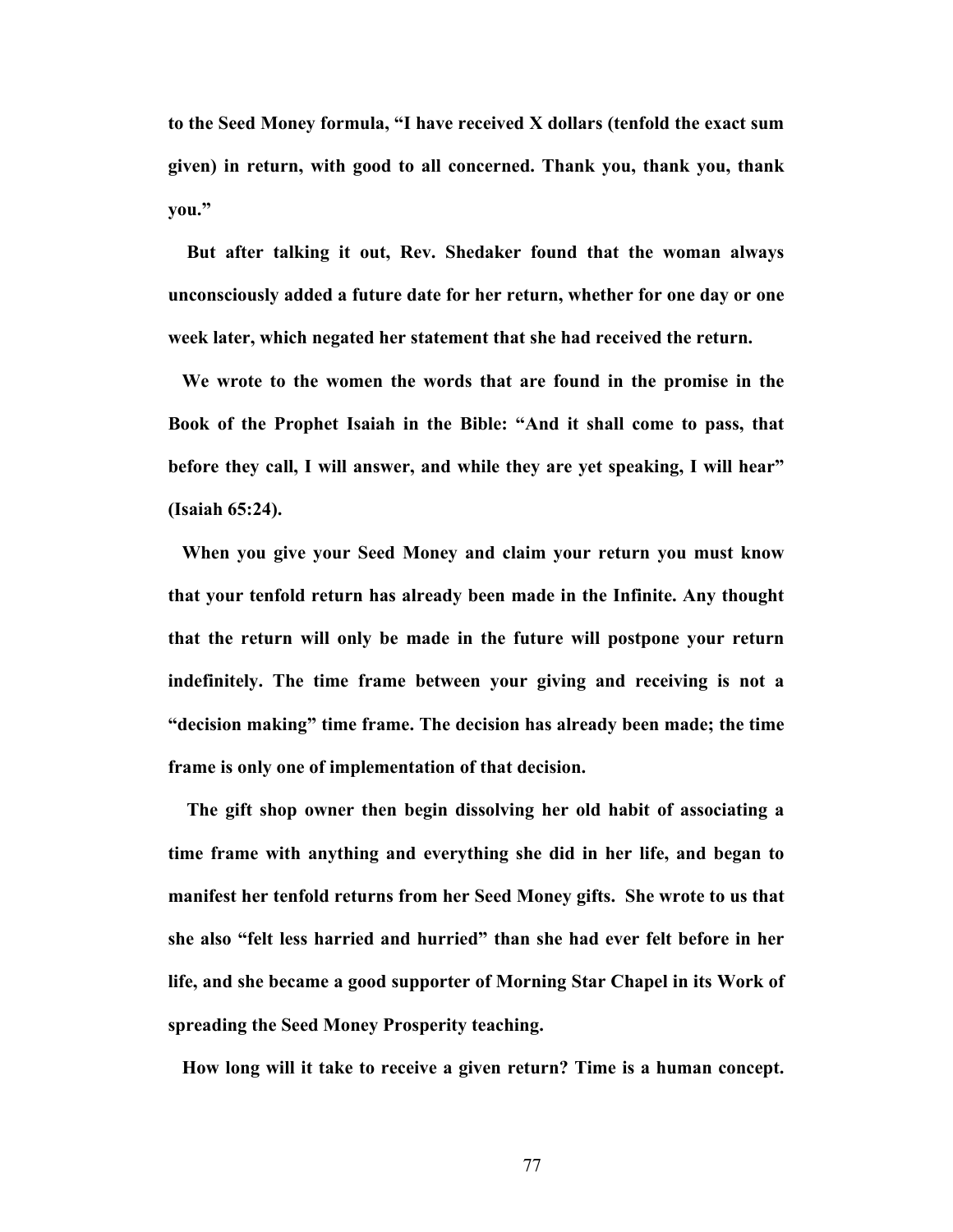**Do your work faithfully and go happily about your normal business. As certainly as the day will dawn on the morrow your faith will be rewarded.** 

 **There is also an after-the-fact technique that invariably helps to shorten the time required for receiving tenfold returns. It aids in registering the pattern clearly in your mind.** 

**Imagine that you have the return in hand. That much you must do, imprinting that into your consciousness. Then, to that, add the mental picture of exactly what you are going to do with the money. If you intend to spend it, see yourself buying, choosing, exactly what you want. Also see yourself as wearing, or carrying, it out of the store after you have seen yourself paying for it. Go through the transaction several times. Visualize what you said, what the sales person said, the store or stores in which you are going to make the purchase or purchases, putting in all the details.** 

 **Or it may be that you are going to put the Seed Money return in your bank. Then see yourself going into the bank, making out the deposit slip, going over to the ATM machine and making the transaction, and getting your deposit receipt from the machine.** 

**Also imagine yourself sending another check to your church or to whomever else you wish to help, as the next step in utilizing this unlimited and ever new source of wealth in your life.** 

 **We knew a businessman who could not practice the Law of Tenfold Return because of his mental attitude of lack. We explained to him:** 

**"A good gardener does not only cultivate flowers, he cultivates the soil in**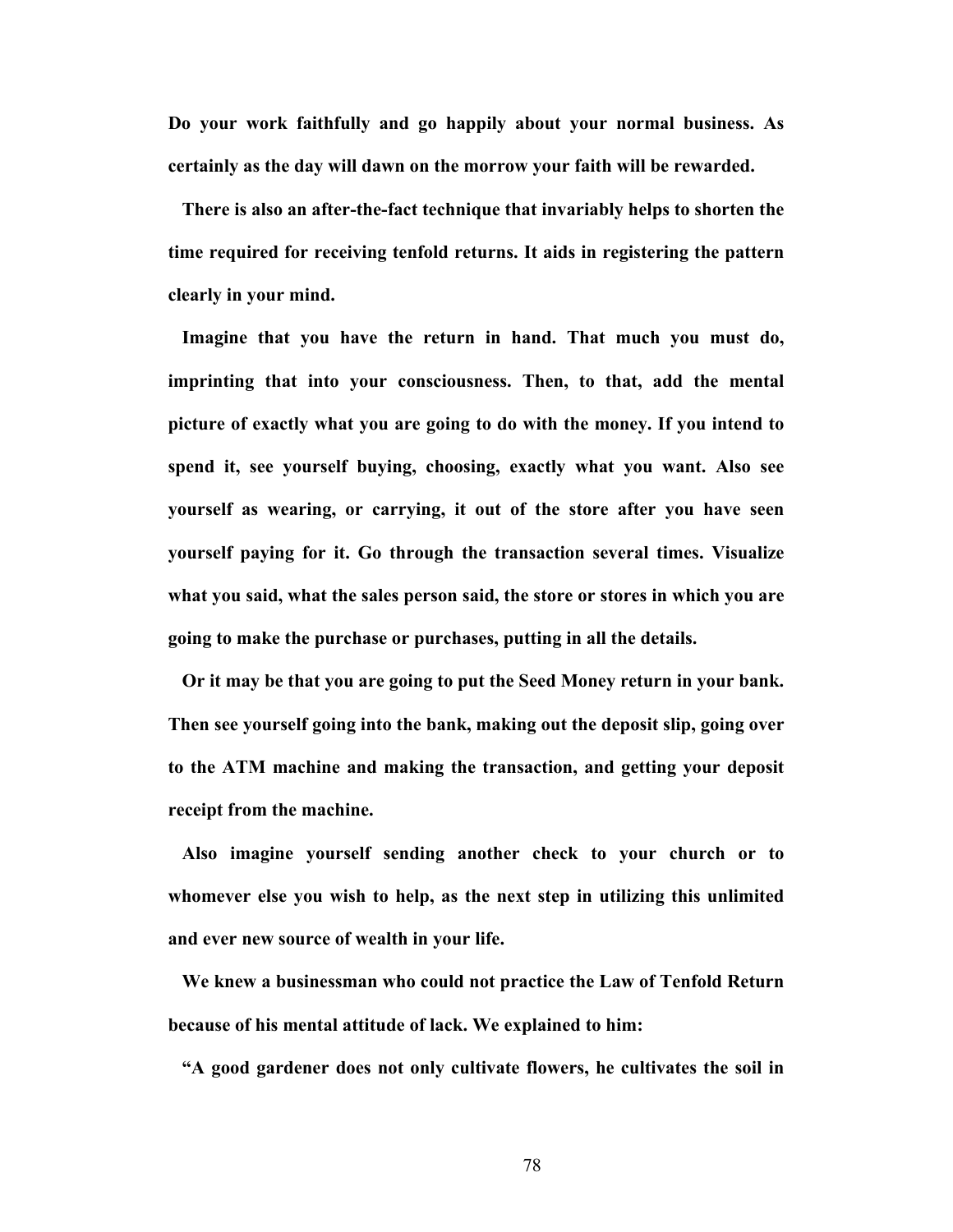**which they grow. The thoughts that you are always sending out compose the soil of your life. If you are constantly projecting thoughts of lack you will have barren soil. If you constantly project thoughts of prosperity your soil will be rich in the humus of success, and it is in that soil in which your Seed Money grows best."** 

 **Jesus tells us that, in the parable of the sower:** 

 **"Behold, a sower went forth to sow:**

 **"And when he sowed, some seeds fell by the wayside, and the fowls came and devoured them up:** 

**"Some fell upon stony places, where they had not much earth; and forthwith they sprung up, because they had no deepness of earth:** 

 **"And when the sun was up, they were scorched, and because they had no root, they withered away.** 

 **"And some fell among thorns; and the thorns sprung up, and choked them:** 

 **"But others fell into good ground, and brought forth fruit, some an hundredfold, some sixty fold, some thirty fold" (Matthew 13:3/8).** 

 **The businessman said, "True. But how can I prepare my soil?"** 

 **We told him that one practices by doing. A great concert pianist develops his natural talents through practice, and more practice. A great ballerina perfects her technique by practice, and more practice. A great salesman develops his skills through practice, and more practice. So it is with Seed Money giving and receiving, or anything else. Jesus said, "But rather give**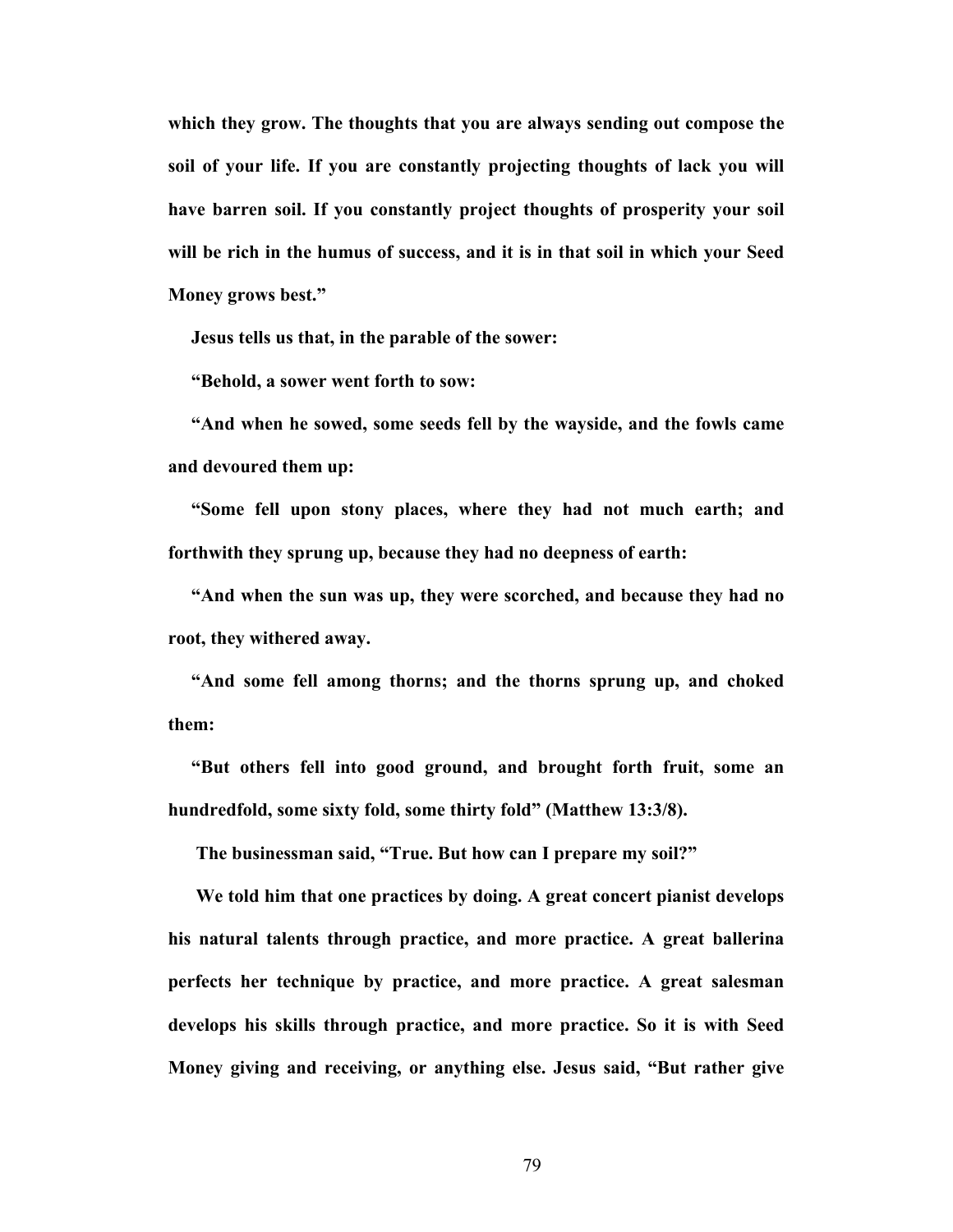**alms of such things as ye have," (Luke 11:41) Then, as your practice breeds perfection in practicing the Seed Money principle, you will have more and more alms to give.** 

 **The businessman said, "Thank you," and he sent Morning Star Chapel a small check, representing the alms available to him at the time. The next week he sent us another check, slightly larger. Beginning the next week the amounts he was sending started to grow in leaps and bounds. He sent us a note calling us "his partner." We responded, "No, we are not your partner. God is. No human beings should become another human being's crutch. A teacher is to point the way, and let the student grow, for planet Earth is but a classroom for the human soul."** 

 **"The word education is derived from the Latin root word '***educare***,' which means 'to draw out.' The word student comes from the Latin root word '***studere***,' which means "to be eager about.' You are now succeeding in your practice of the Seed Money principle, methodically increasing your giving and receiving cycles. But in the process you have become our pupil, instead of our student. The Latin root word '***pupillae***' means 'an orphan, or ward.'"** 

 **"It would be wrong for us to refuse your Seed Money gifts, and we are most grateful for your help for our Work, but now you should diffuse your Seed Money gifts in this next stage of your development. Where you plant your Seed Money, of course, helps in the manifestation of your tenfold return, but you should not consider that there is only one place where you can plant Seed Money and expect your tenfold returns. That is a violation of**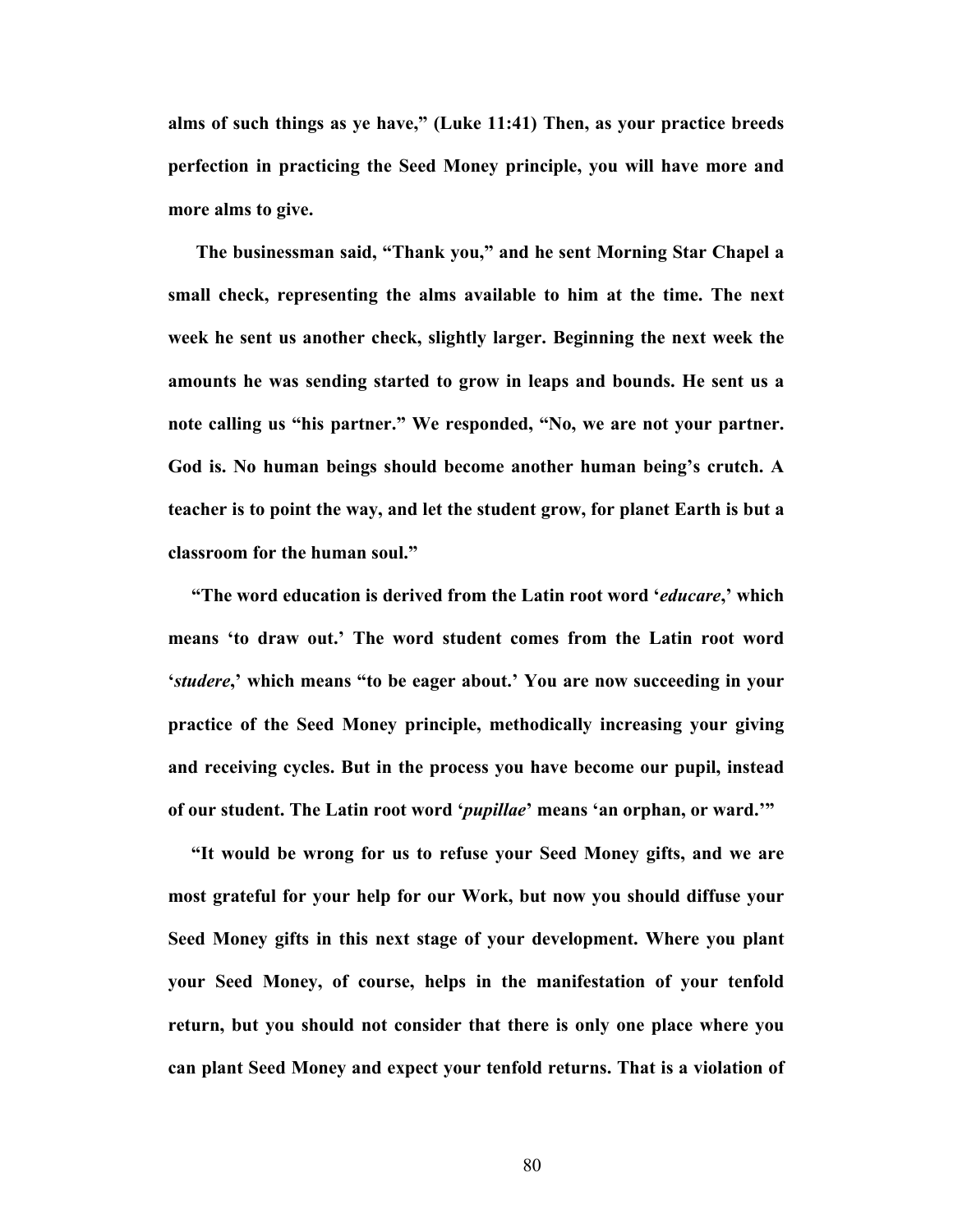**the Principle."** 

 **The businessman understood that we wanted him to develop his selfreliance, and he began following our advice. Years later he sold his by then very successful company to a large public company. In his giving and receiving he had mastered his most difficult challenger, himself.** 

**It is vitally important for one to get out of a mental pattern of poverty and for one to realize that as God knows no lack, neither need anyone know lack.** 

**The Seed Money Principle is there for you to use just as the fresh, wonderful air in the earth's atmosphere is there for you to breathe. Would you choose to spend your life without fresh air? In a smoke-filled room or in an area constantly saturated with smog? Such conditions take their toll in life and health for those who choose them or permit themselves to live in such surroundings. Similarly, those who are ignorant of the principle of Seed Money, and of how it works, needlessly suffer from unfulfilled needs; suffer from the lack of many of the desirable things of life, which in our day and age require money to buy.** 

**Human needs are greater today than they have ever been. The cost of living, at or near a record high, continues to mount. Rents are the highest ever and are still increasing. Food and clothing were never costlier. Today, all children, to be able to compete with others of their own generation in the marketplace, must have a college education.** 

**Wage and salary increases do not solve the problem. Other and greater sources of money income are needed.**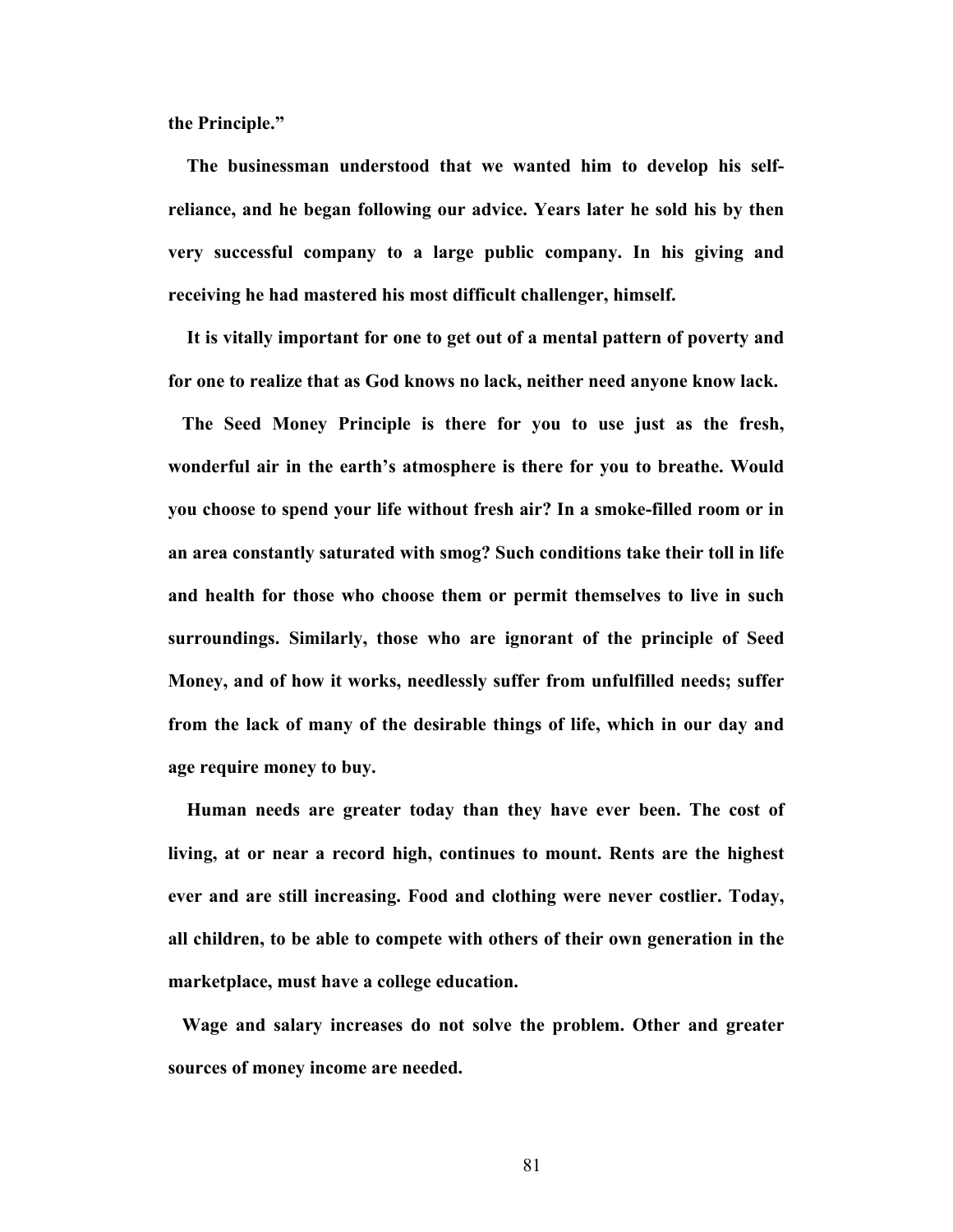**The saying that the rich get richer was never truer. Or that the poor get poorer. The reasons for both are fundamental. Most of the rich are daily applying the principle, although they may not even be aware of it. They have surplus above their needs which makes it unnecessary to pay any more than casual attention to those basic needs. So they do not multiply needs in their minds. They live, surrounded by riches and the evidence of riches, and with riches filling their mentality they continually attract more and greater riches to themselves.** 

**It has become a part of what is totally natural, and expected, for them. Once a five year old girl from a very wealthy family was asked to describe "a poor family" in her schoolwork. She wrote, "Once upon a time there was a poor family. The father was poor; the mother was poor; the children were poor; the Nanny was poor; the butler was poor; the cook was poor; the maid was poor, the chauffeur was poor; the gardener was poor; everybody in the family was poor." The child could not even conceive of real poverty. To her, the family's servants were "family," and a "poor family" must have servants, too!** 

 **The principle always works. The direction in which it works depends solely upon the contents of the individual's mentality.** 

 **The poor are constantly thinking about what they need and forever talking about it. The law of life is that that upon which you focus your attention always comes into your life and experience.** 

 **The individual must get himself out of the vicious circle of need and**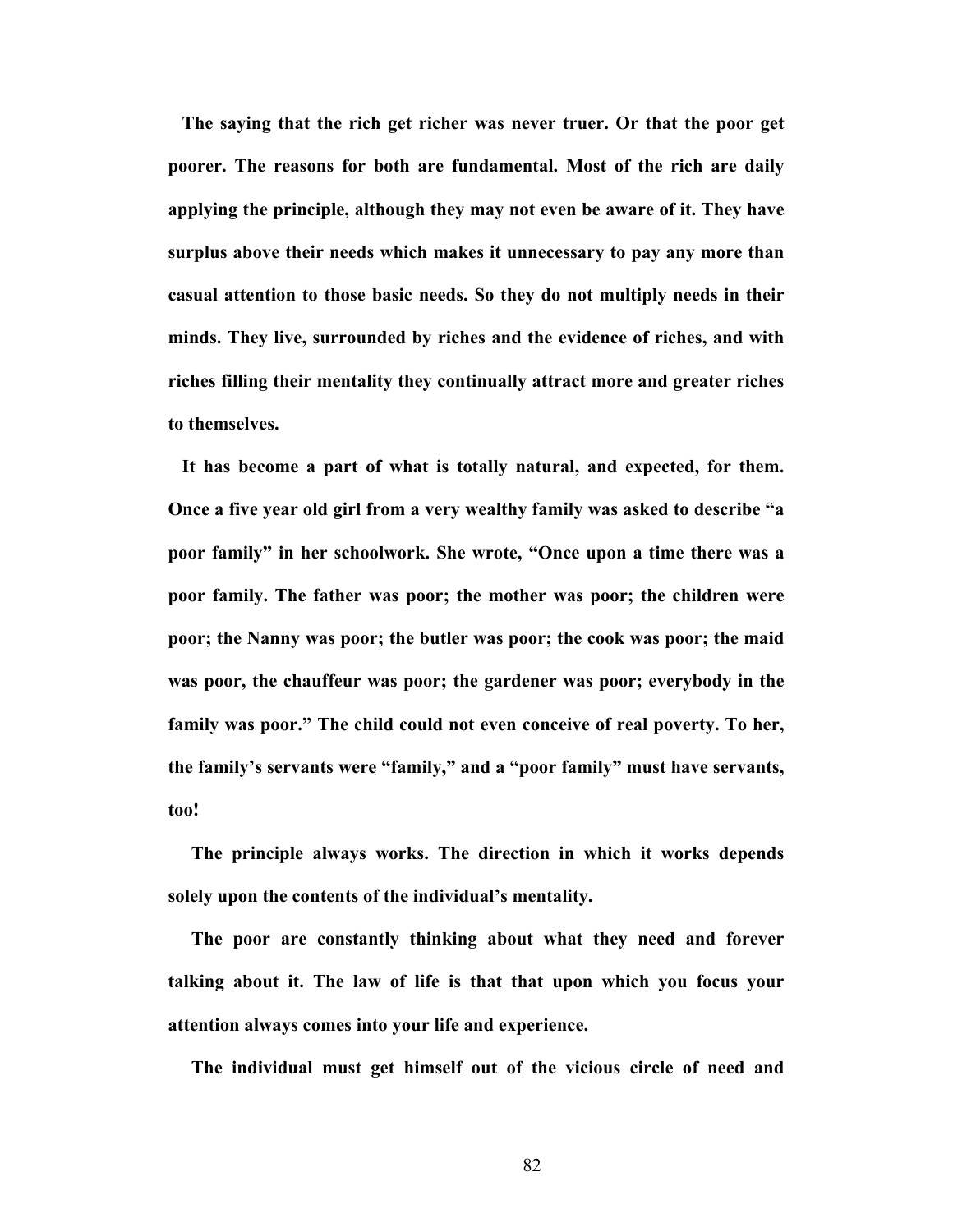**poverty. He must stop focusing on them and instead focus on receiving, having, sharing and giving.** 

**One woman said, "I can never even start to practice Seed Money because I can't even plant some Seed Money. I never have enough money to spare. I'm too poor."** 

**We advised her to open her Bible to Proverbs, find Chapter 11, and then read Verse 24. She read: "There is that scattered, and yet increaseth; and there is that withholdleth more than is meet, but it tendeth to poverty" (Proverbs 11:24).** 

**In other words, there are those who circulate that which they have, and they have increases; and there are those who hold fast to every cent they have, and they become poverty stricken.** 

 **This verse from the Scriptures changed her way of thinking. It made her realize why she had been unable to increase what she had. She became an ardent practicer of the Seed Money Principle.** 

 **A man by the name of Sheldon found a way out of his difficulties through the Seed Money Principle.** 

 **This man had had many ups and downs. He was twice a millionaire, both times when a million dollars was a lot of money. Some months before he learned of the Seed Money principle Sheldon's business failed. The immediate cause was a bad credit loss. Yet he knew there was a deeper cause.** 

 **It was suggested to Sheldon that he practice the John D. Rockefeller technique of giving. When he answered that he had given away not**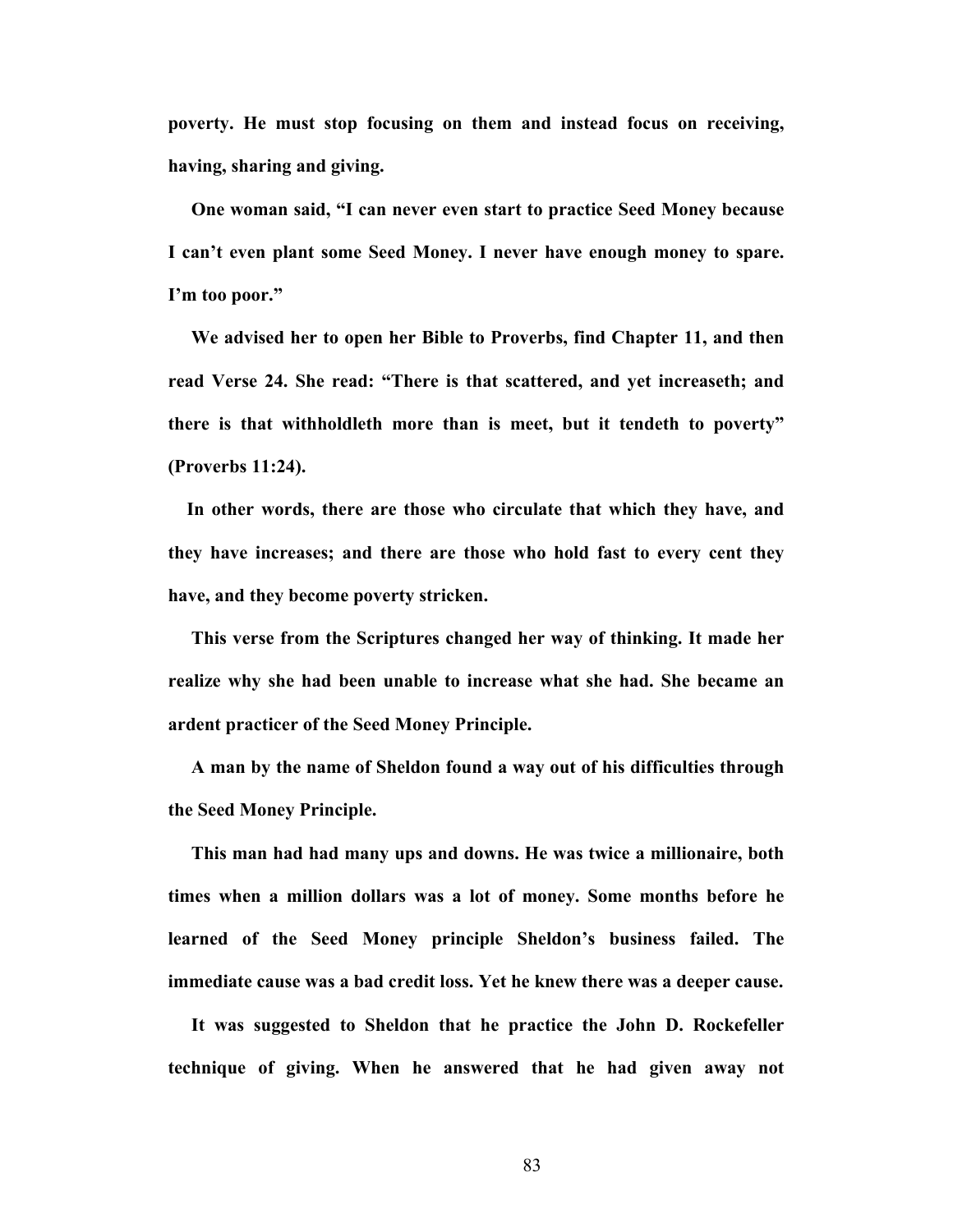**thousands, but hundreds of thousands of dollars, he spoke the truth. Sheldon had never been known to refuse a request for help. It was explained to him that although giving was necessary, just giving was not enough. One can easily go bankrupt by giving without receiving in turn.** 

 **Sheldon wondered, "With what do I start? I'm flat broke."** 

**Actually, he had \$3 in his pocket. He exchanged his \$3 for 300 new pennies and started giving them out one at a time. Each time he gave a penny he would multiply it in his mind and see the multiplied return as having been made to him. The same evening, before he had given away all of his pennies, a long forgotten person who owed him came to Sheldon's home and paid him \$12 on an old bill.** 

**Sheldon again went to the bank and this time brought back 200 new nickels. Again he started giving them away, one at a time, each time following the Seed Money formula. Within three days he was called in as a consultant on a marketing problem and received \$250 for a half day's work.** 

**Still working the Seed Money technique, this time he started with \$100 worth of new quarters. While he was busy giving these out and multiplying and claiming his return, two old friends contacted him and offered to finance him in a new business venture. All the capital he needed would be placed at his disposal.** 

 **Sheldon said, "Although I have been in business in New York City for forty years, actually, like Moses, I have been wandering in the wilderness. Never before have I known what I was doing."**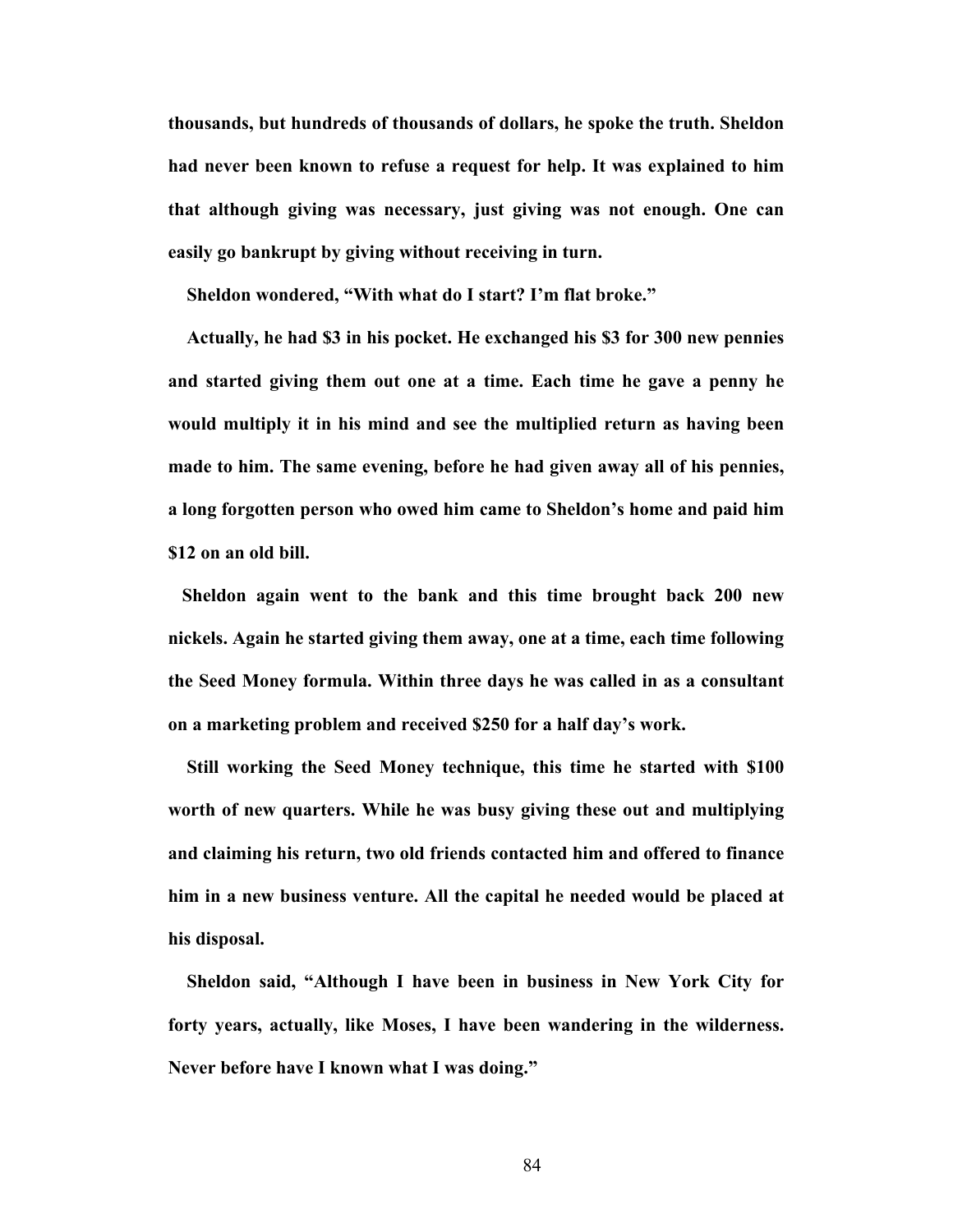**He insisted that he would not have any more "downs" in his life because he had learned the Seed Money technique and practiced it. He still gave, but now he multiplied and claimed his tenfold return each time and his new business prospered mightily.** 

 **Sheldon had rather dramatically gone through a giving "pennies to quarters" process to cleanse the "down and out" mental rut he had fallen into. It is not necessary to go to such an extreme to pull yourself out of such a rut. Giving ten copies of The Classic SEED MONEY IN ACTION can serve the same purpose of selfless giving accompanied by the same love that Sheldon felt as he passed on each of his shiny coins.** 

**We have seen that just giving is not enough to work the principle of Seed Money, but why is giving necessary?** 

**The farmer who wants a crop must give to the earth; he must sow or plant the seed. Otherwise he will harvest only weeds.** 

 **When you were born the first thing the doctor did was to hold you up by the heels and smack your little bottom. You gave out with a squawk and that started you breathing. Breathing itself is both a giving and receiving. So is your very life, for if you discontinue either exhaling or inhaling, you cannot live.** 

 **When you want the lights on, you turn the switch that opens the circuit and starts the flow of electric current. The entire universe is a series of energy circuits, from the earth and other planets in their orbits in our solar system to the particles of the atom in their orbits. Shut off the flow anywhere**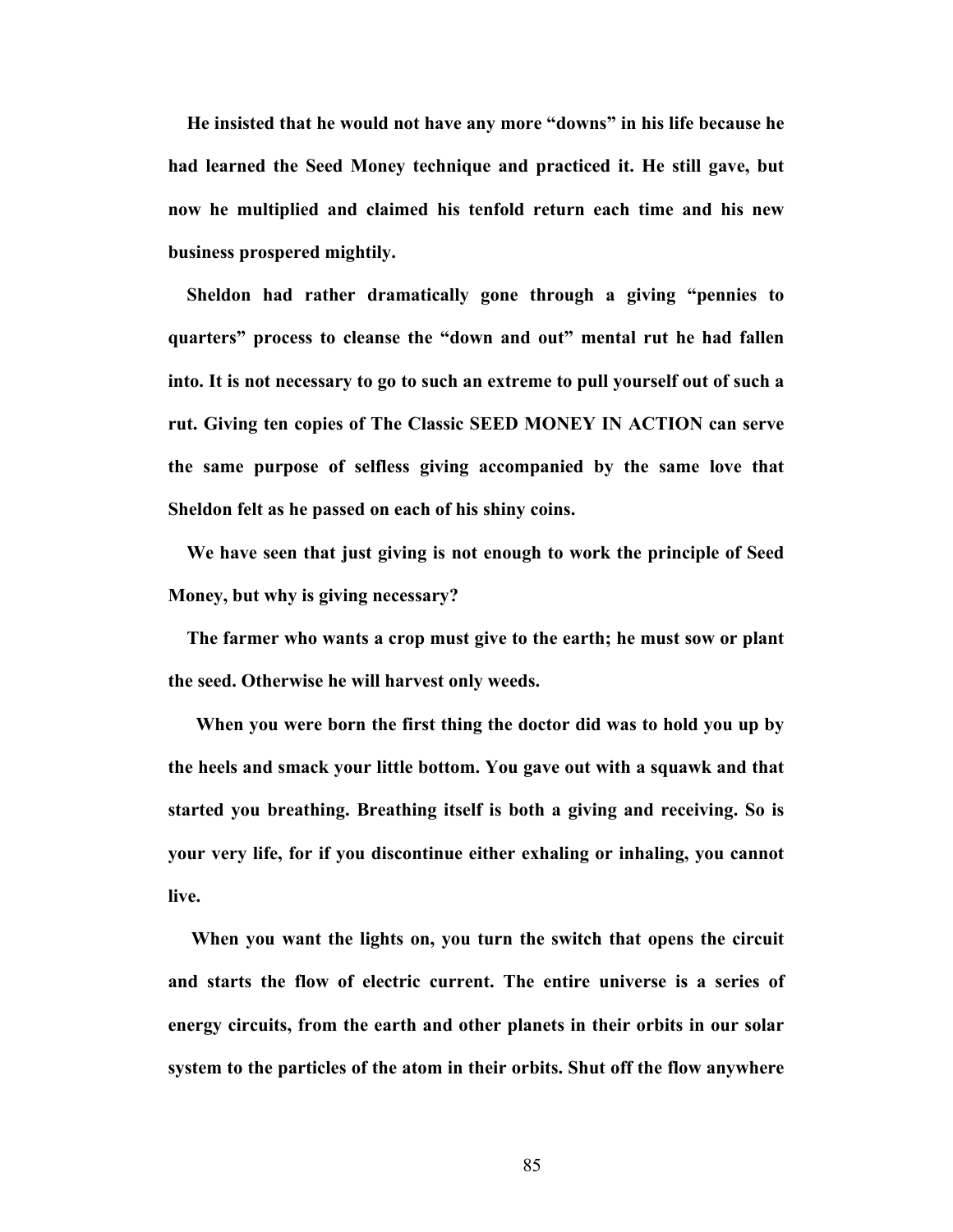**along the line and the result is nothingness.** 

 **The plain and simple truth is that you must start giving before you can start receiving.** 

 **Some people who write to us at Morning Star Chapel for help in practicing the Seed Money principle fail to include a Seed Money gift. Invariably, their letters disclose other serious reasons as to why they have difficulty, not only in practicing the Seed Money principle, but also in receiving any kind of fulfillment in their lives. Many of them show the syndrome of the loser batter in watching the baseballs go by, until he finally strikes out. One cannot even get to first base, let alone hit a home run, unless one swings at the ball. The great pitcher in the sky seldom gives bases on walks.** 

**A secretary wrote us that she couldn't understand why prayer alone, without giving Seed Money, wouldn't work.** 

 **We told her that prayer with Thanksgiving were complementary essentials, for "in every thing by prayer and supplication with thanksgiving let your request be made known unto God" (Philippians 4:6).** 

 **The gift itself not only mentally sets in motion a cycle of ever-increasing energy, which returns to you in your tenfold return, but it also serves to fix firmly in your mind the image of the desired return.** 

**The story of the great prophet Elijah and the widow of Zarephath, where the widow's scant food supply multiplied so that she and the prophet Elijah, "and her house, did eat many days," (I Kings 17:10/16), proves this truth.** 

**Elijah showed that an act of faith, evidenced by giving, is prerequisite to**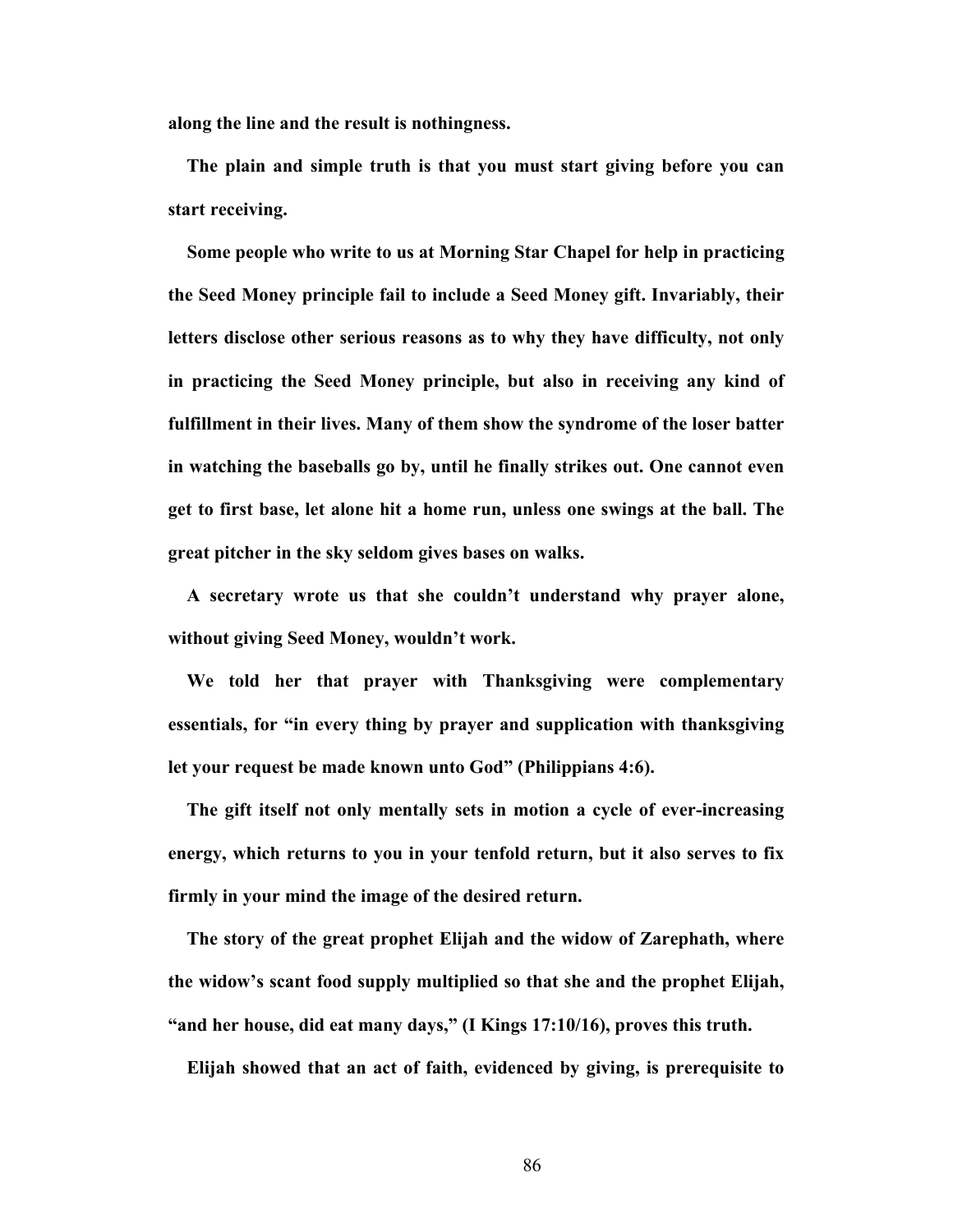**receiving.** 

 **Not giving the actual Seed Money is not actually practicing the principle of Seed Money. It cannot be over-stressed that in order to erase any doubts in your Seed Money giving and receiving you must actually give. Not promise to give in the future, but give in the here and now.**

**What if a person thinks that he has nothing to give? There was a man who, upon receiving a copy of SEED MONEY IN ACTION as a gift, complained that he had not a penny to his name, he had spent his last dollar bill on a small bowl of soup. He said, "How can I give when I don't have any money?"** 

**Then you must start with your muscles, with labor and the sweat of the brow until you have received some of the currency of the realm. Then start giving it and claiming the multiplication of the tenfold return back to yourself. Continue this as you continue breathing and soon you will be prosperous and surrounded by abundance.** 

**No one ever became rich working either at manual labor or a white collar job. Those who grow rich are those who organize their minds for riches, who direct employees on the one hand and who direct their multiplied claims on the Universe on the other hand. As a matter of fact, you do not necessarily need any employees to become rich, provided you know the Seed Money technique and use it persistently, and correctly. Likewise, you can be an employee and by using the Seed Money principle constantly in your life you can become wealthier than your employer, if he fails to utilize the principle effectively.**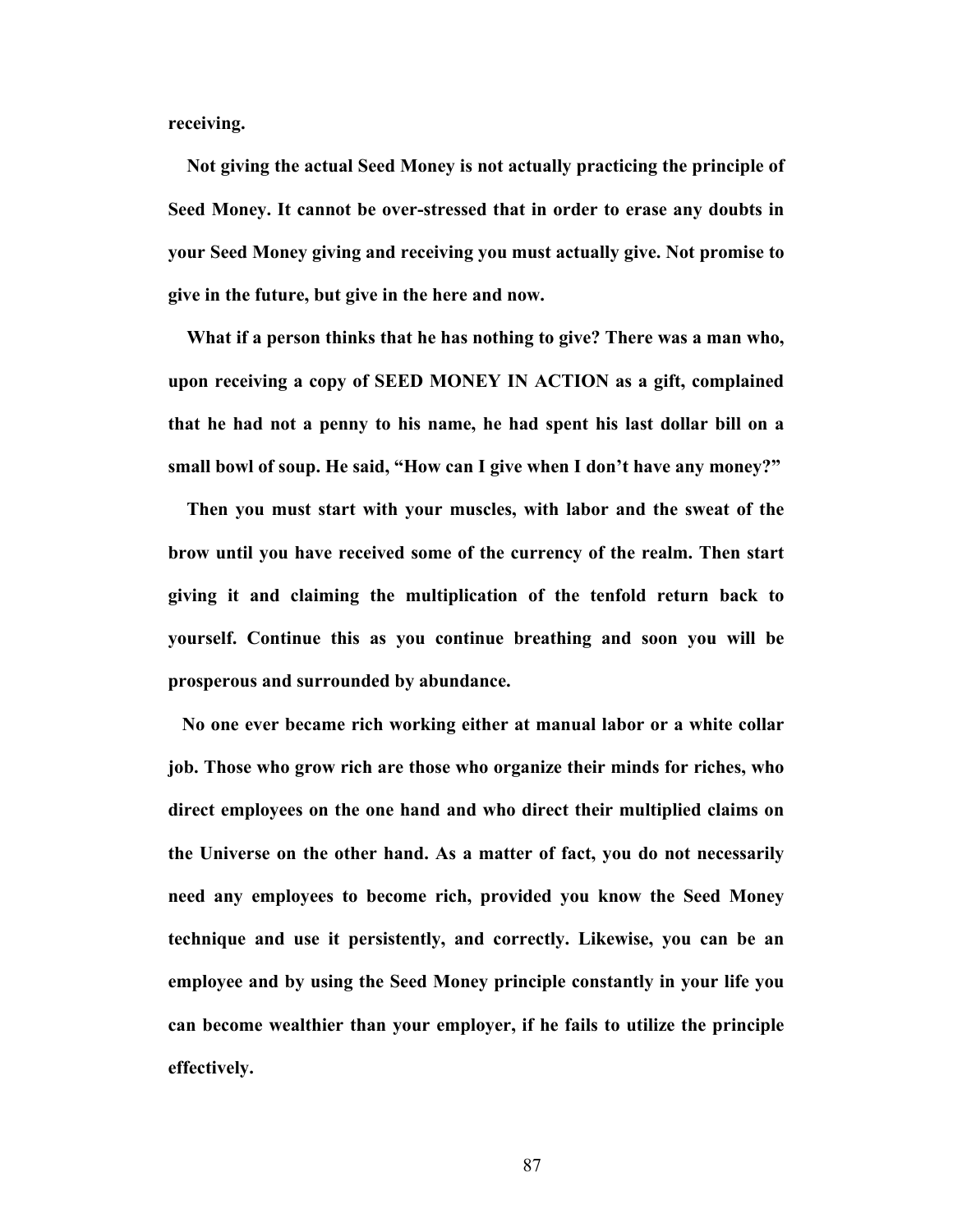**The "down and out" man said, "Who would hire me?"** 

**We said, "We have some packages of books to take to the Post Office right now, you can Seed Money your labor and we will give you some money besides."** 

**He indignantly said, "What? Manual labor? Never?" He ran from our then office, leaving his copy of SEED MONEY IN ACTION behind. We tried to catch him, but he had gotten into the elevator before we were able to do so.** 

**This man had counted himself "down and out." He could not get up off of the canvas because he did not realize that the Law of Tenfold Return decrees that ten times something is that something multiplied by ten. Ten times nothing, however, is always nothing. He could not realize that he had a chance to do the same as the widow who had cast in her mites of whom Jesus spoke, "she of her want did cast in all that she had, even all her living" (Mark 12:44).** 

 **Actually, the happiest people we have known are not necessarily those with the greatest material wealth, but those who always, without great effort, have sufficient unto their needs, and who contribute their creativity to their fellow human beings and exemplify the lilies of which Christ spoke, "Consider the lilies how they grow: they toil not, they spin not, and yet I say unto you, that Solomon in all his glory was not arrayed like one of these" (Luke 12:27).** 

 **The Seed Money Principle, regardless of your goals or destiny, is an invaluable spiritual and scientific tool with which to practice the exercise of your faith in all things, for it is a technique fully embodying Christ's**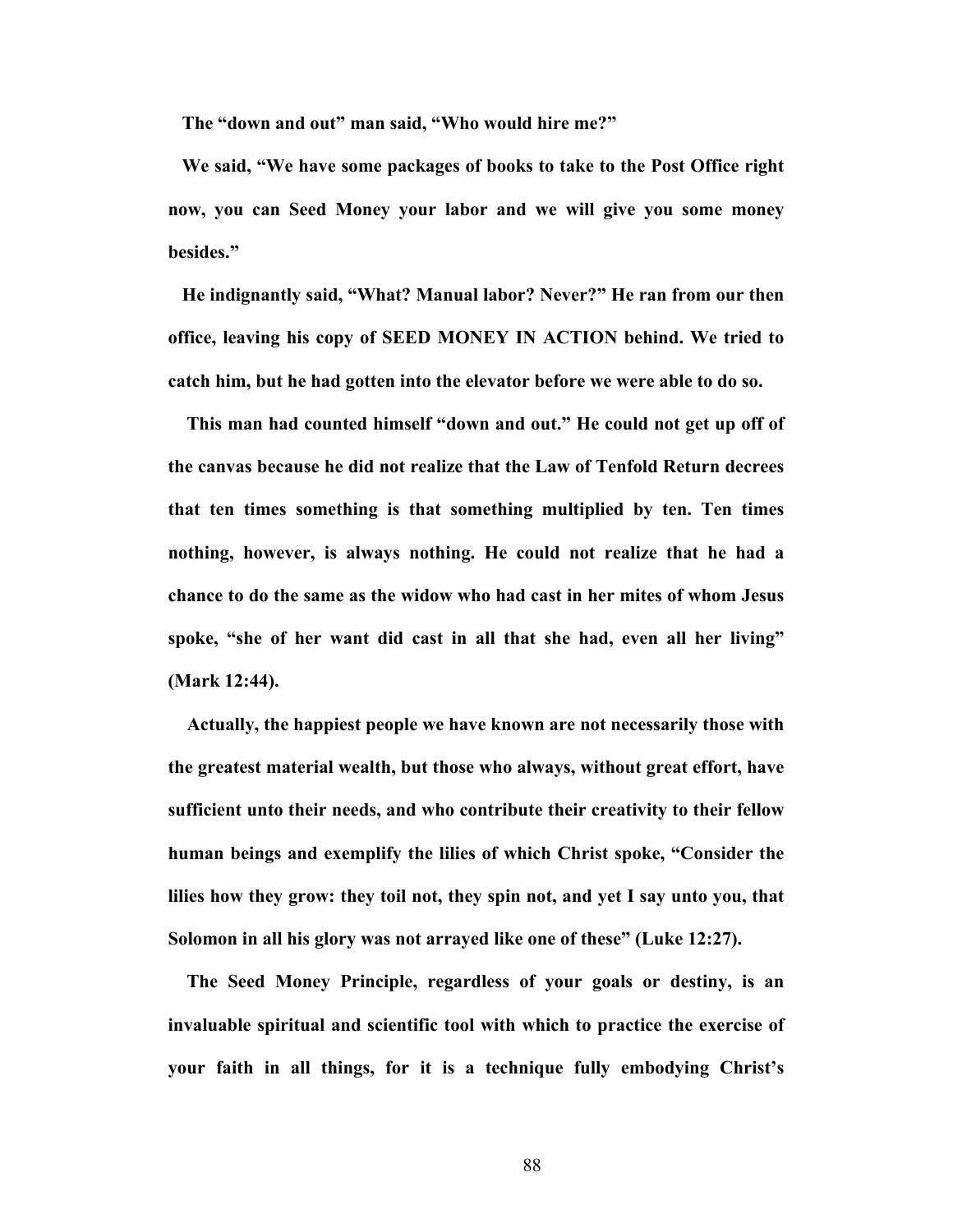**teaching: "Ask, and it shall be given you; seek, and ye shall find; knock, and it shall be opened unto you; For every one that askedth receiveth; and he that seeketh findeth; and to him that knocketh it shall be opened" (Matthew 7:7/8).** 

 **An engineer recognized the spiritual and scientific basis of the Seed Money Principle. He saw that the Law of Tenfold Return was based upon a perfectly logical working of the power of Faith.** 

**But, every time he planted Seed Money he began to wonder and speculate as to how and by what mechanics his return would come. He was not getting his tenfold returns.** 

**His problem was very simple. He did not exercise unquestioning faith. He did not "let go, and let God."** 

**Do you remember the saying, "a little child shall lead them?" Why shall a little child lead them. Because it is easy for a child to imagine, and because children practice imagining more than grownups do.** 

**Jesus said, "Yea, have ye never read, Out of the mouth of babes and sucklings thou has perfected praise?" (Matthew 21:16).** 

**We advised the engineer to claim his expected return now, and leave the working of his tenfold return to God, and he saw that just as a child can unquestioningly accept that good inevitably produced good, so can he unquestioningly see the multiplication of his Seed Money. After all, Christ had expressed this truth, "For a good tree bringeth forth corrupt fruit; neither doth a corrupt tree bring forth good fruit. For every tree is known by**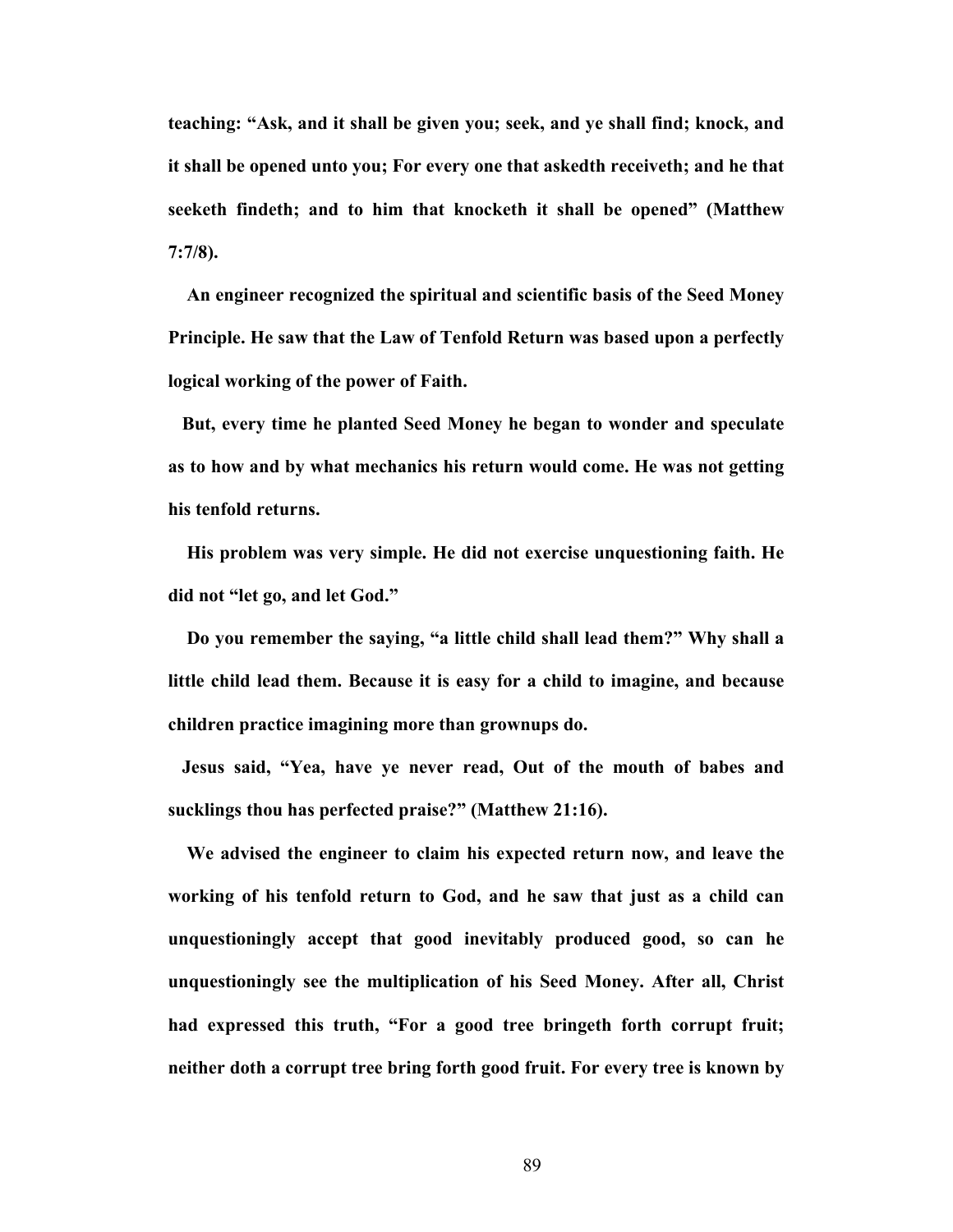**its own fruit. For of thorns men do not gather gifs, nor of a bramble bush gather they grapes" (Luke 6:43/44).** 

 **Recognizing that the Law of Tenfold Return is a spiritual law, the engineer applied to his practice of the Seed Money principle the same childlike faith required in all spiritual matters, as Jesus said, "Whosoever shall not receive the kingdom of God as a little child, he shall not enter therein" (Mark 10:15).** 

 **The engineer's new success in receiving through the Law of Tenfold Return was based upon his understanding that it is a formula originating through Jesus. In his childhood he had been taught to "trust the Lord Jesus" in his bedtime prayers, and when he put aside his natural adult engineer's curiosity about "how" things worked he was able to get his tenfold returns with ease.** 

**Anyone who drives an automobile automatically performs functions that they know through experience work, without having to analyze each time how and why they work. If people didn't drive almost mechanically, but had to question the why's and wherefore's of everything related to the mechanics of the automobile, the world would be in an unimaginable traffic jam all the time! So with practicing the Seed Money Principle don't create a traffic jam blocking your tenfold returns. Do your part in the process, and then let go and let God.** 

 **What is the formula, which makes the Seed Money Principle work for you? The formula is derived from Jesus. When properly used, it always produces the desired results.** 

 **Jesus declared very clearly:**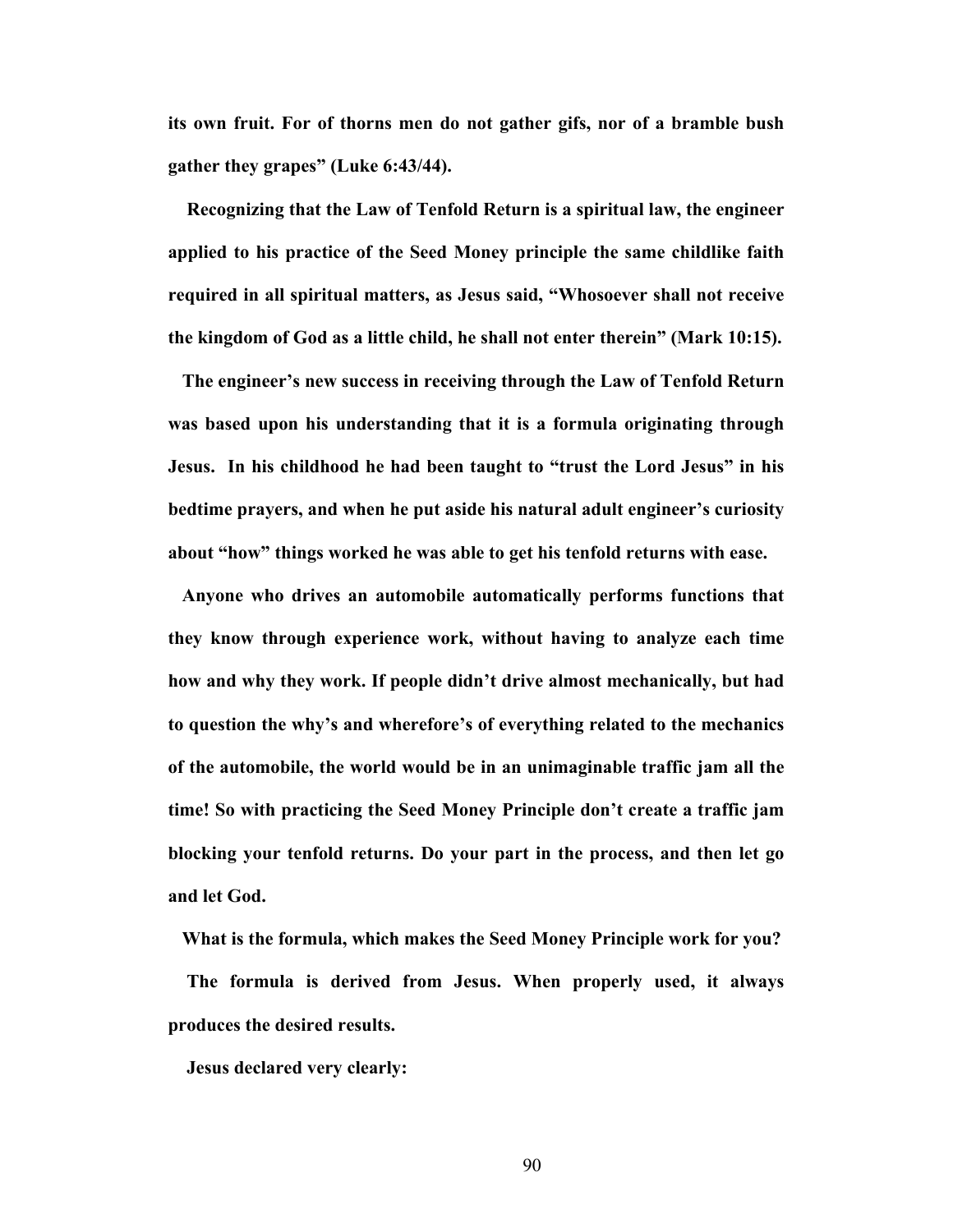**"What things soever ye desire, when ye pray, believe that ye receive them, and ye shall have them" (Mark 11:24).** 

 **And that is exactly what he meant.** 

**No words ever spoken or written in any language carry greater, or more** 

**far reaching, import than these words of Christ.** 

 **Please note that you are not asked to join any organization.** 

 **You are not asked to attend any meetings.** 

 **You are not asked to subscribe to any given dogma.** 

 **You are not asked to follow any specific ritual.** 

 **You are not asked to accept any theories, opinions or suppositions.** 

**You are only asked to believe that you already have received whatever it is you want.** 

**Surely this is not too great a price for you to pay to achieve your righteous desires.** 

 **Imagine that they are yours now.**

 **What could be simpler?** 

**And it works. It works. It works. Anyone can prove that fact conclusively for himself or herself.** 

**To repeat, the only thing that you have to believe is that you have already received that which you want. Your age does not matter. Your gender does not matter. Your creed does not matter. Your name or family background does not matter. Your ethnicity or nationality does not matter. Your political affiliations do not matter. Your education does not matter.**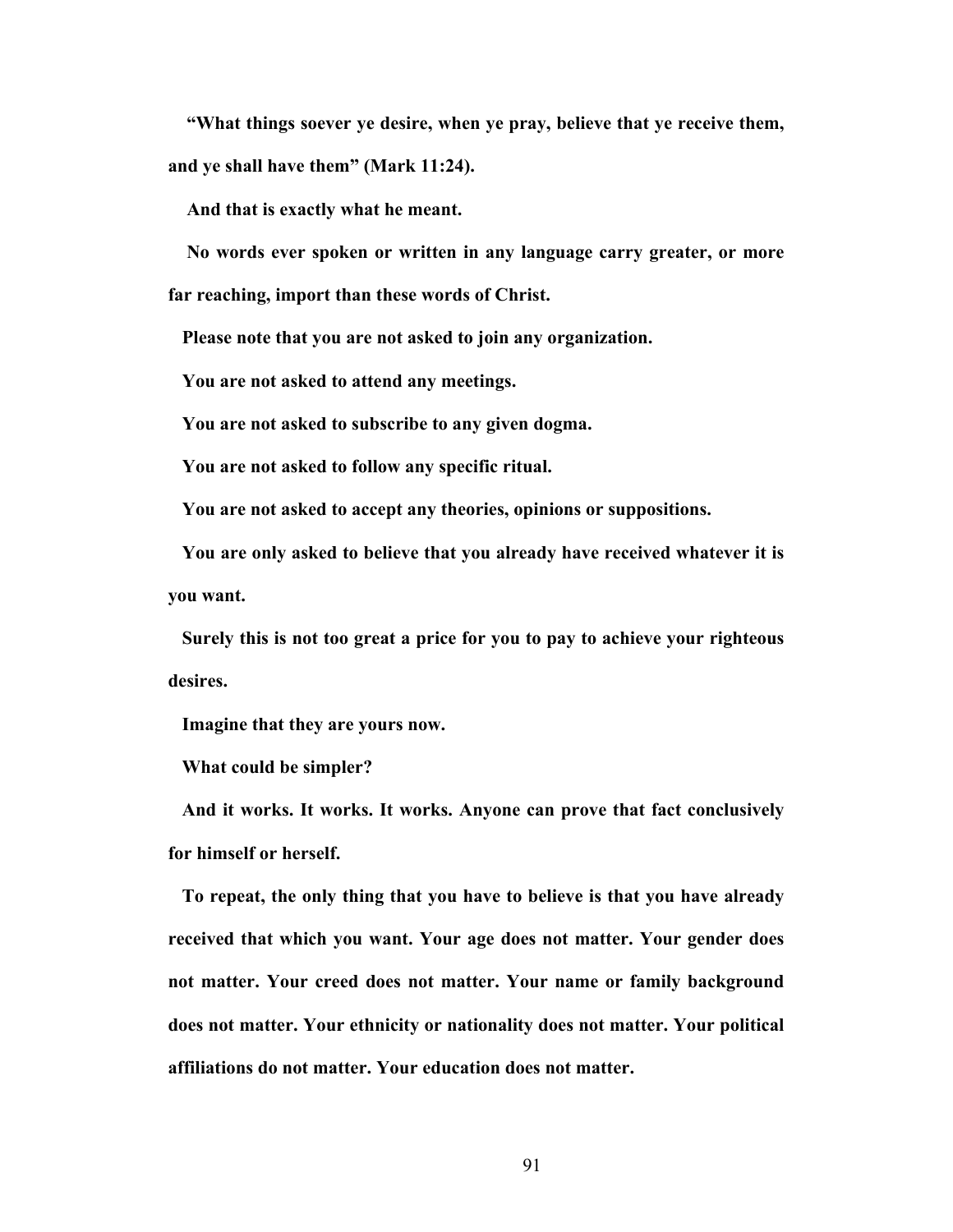**Only your faith matters in simply believing that you have already received whatever it is that you want.** 

**No one else can limit you. If you want to limit yourself, you can. Otherwise the entire resources of God's bounty on earth are yours to tap into and to use.** 

**One lady who had come to the United States from Eastern Europe wasn't having success with her practice of the Seed Money principle. She had a deeply ingrained pattern of limitation due to a negative image of herself in her own mind, that she, as a refugee, was somehow a second-class citizen. She compounded the damage to herself by constantly dwelling upon what she had lost in the old country instead of on the here and now in the new. She resented everyone who owned fine things such as she had lost.** 

 **With help from us at Morning Star Chapel, in time she realized that God knows only one class - first - and that she, as a child of God, was the sole person who could possibly even seem to demote herself in reality.** 

**She saw that she, not only in order to bring prosperity through the Seed Money Principle into her life, but also in order to attain peace of mind, had to obey the two greatest commandments as Jesus had stated them:** 

**"And thou shalt love the Lord thy God with all thy heart, and with all thy soul, and with all thy mind, and with all thy strength: this is the first commandment.** 

**"And the second is like, namely this, Thou shalt love thy neighbor as thyself. There is none other commandment greater than these" (Mark**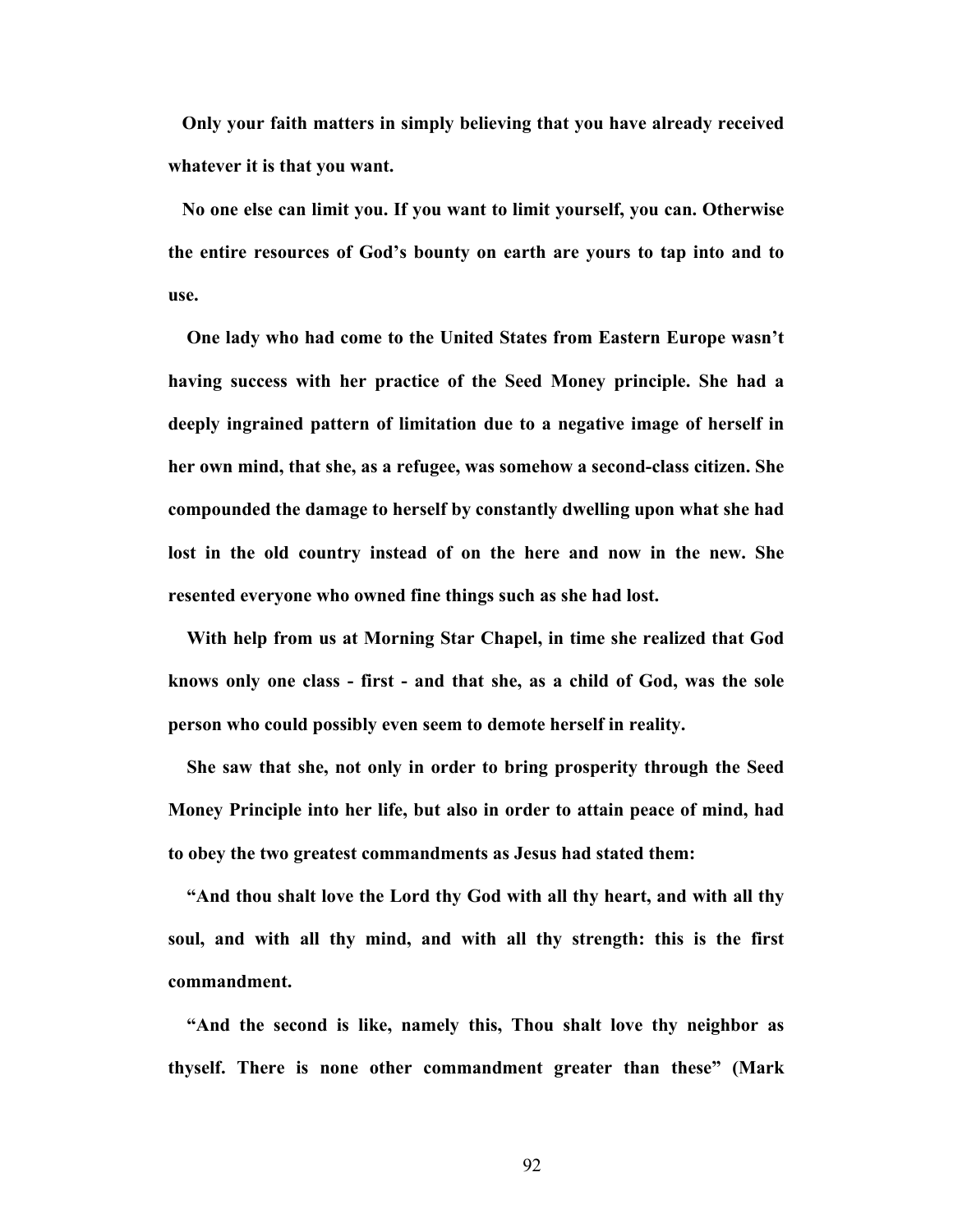**12:30/31).** 

**This teaching is the heart and soul of every person's relationship to God, their fellow human beings, and to themselves as individual souls. These relationships govern the manifestation of all Seed Money manifestations.** 

**When the lady finally realized that she must lose her envious resentment against her neighbors, she began her self healing.** 

 **Through persistent meditation on the two greatest commandments and their place in her life she suddenly found herself able to receive the tenfold returns which she, and she alone, had blocked for so long.** 

 **She turned her once lonely life of severe self-punishment into a happy life of abundance and helpfulness to others.** 

**The two greatest commandments can be visualized as a triangle. At the top is God, and at the angles of the base are thy neighbor and thyself, respectively.** 

**The Seed Money Principle is both spiritual and scientific. One can separate the religious from the secular, but one cannot separate the spiritual from the temporal. There are many mysteries in life which we cannot understand, but which we can appreciate.** 

**All of humankind may be likened unto a diamond, with each human soul linked to all other human souls as facets within that diamond. Each facet of the diamond shines with its own brilliance. Each facet has its own flaws. But one cannot be separated from the unity in diversity of the diamond as a whole.**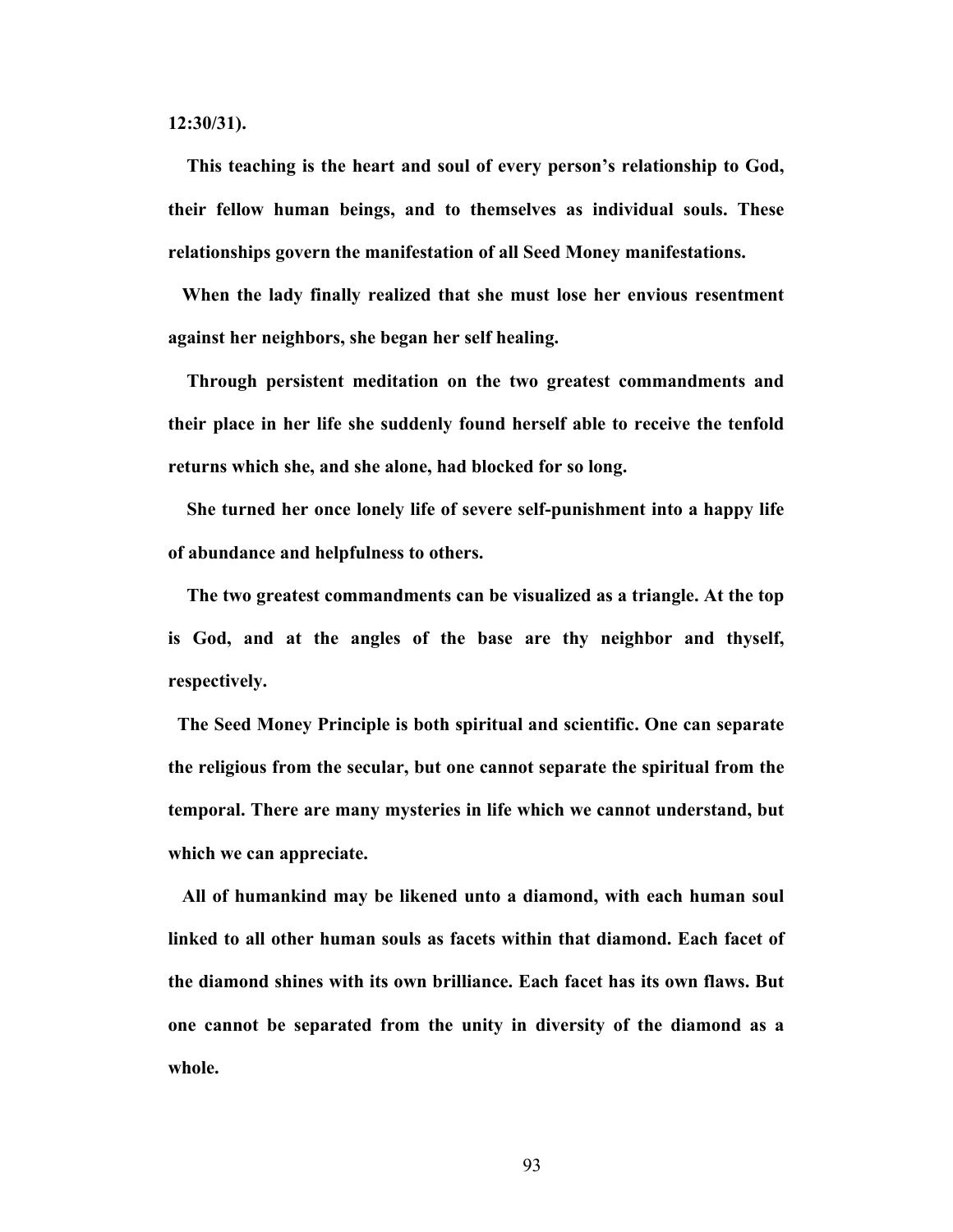**When your dreams are right, and firmly believed, they in their season come to pass. Helpfulness, a willingness and readiness to lend a helping hand, often provide unplanned opportunities to sow Seed Money under circumstances in which it is remarkably easy to visualize a return, multiplied tenfold. It also provides practice in selfless giving, whether of money or services, for the good of all concerned.** 

**Some people who lend a helping hand to others just don't feel themselves to be worthy of having more worldly goods, and thus they never get them. Other people, for a variety of reasons, feel subconsciously unworthy or undeserving of receiving their tenfold returns from their Seed Money Gifts. As the Bible states, "All people are made in the image of God" (Genesis 1:27) and stand as equals before God. "All people" includes you, and as all people are deserving of God's Providence, so are you! If you have any doubt whatsoever about your worthiness to receive your tenfold returns, look into a mirror and say, "I am a child of God, and as a child of God I am worthy of receiving my tenfold returns for my Seed Money gifts." Then, let go, and let God!** 

**A unique way of sowing Seed Money in kind was that of an Advertising Manager of a magazine some years back. He read a copy of SEED MONEY IN ACTION and said that he wanted to Seed Money space in his magazine for the book. He did. For nearly a year his advertising revenue increased substantially, which he credited to his practice of Seed Money.** 

**The practice of Seed Money, from generation to generation, can produce**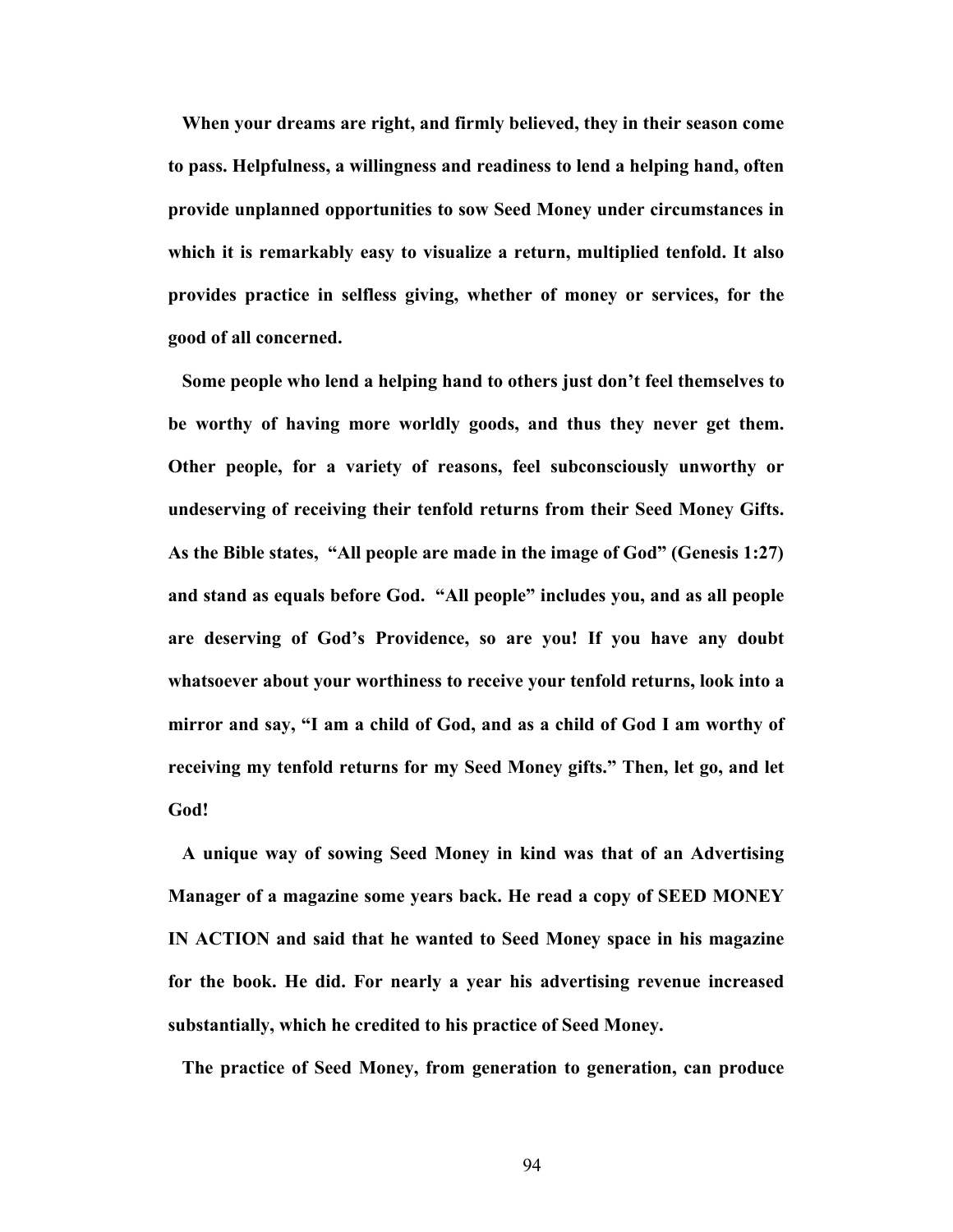**wealth that is hardly conceivable to the average man or woman.** 

**When he or she sees a work of art, hears beautiful music, receives the most modern medical treatment, or sees our rockets soaring into space and putting a man on the moon, he may not know that any of the achievements in these fields would not have been possible without the practice of Seed Money by the Guggenheim family.** 

 **From 1847, when Meyer Guggenheim immigrated to America from Switzerland, a fortune that has conservatively been estimated at \$200,000,000 circulated and increased for but one purpose, as the late Ambassador Harry F. Guggenheim said, "for the progress of man."** 

**The benefits the great Guggenheim wealth gave to humankind through financing, building and developing both in the business and philanthropic sectors, are inestimable in their legacy.** 

**The thinking of the Guggenheim family has been the very opposite of lack. The word "can't" doesn't seem to have been in their vocabulary. And the ability to know that success is here, even before it has been visibly manifested, not only characterized the Guggenheim success, but also is an indispensable factor in practicing the Seed Money Principle.** 

**If one thinks that only inherited wealth holders now practice the Seed Money Principle, directly or indirectly, one need only look at the annual**  *Forbes* **Magazine listing of the 400 top American wealth holders. This year, 2002, 250 of the 400 wealthiest Americans had practically no financial inheritance at all, and their great fortunes are self-made.**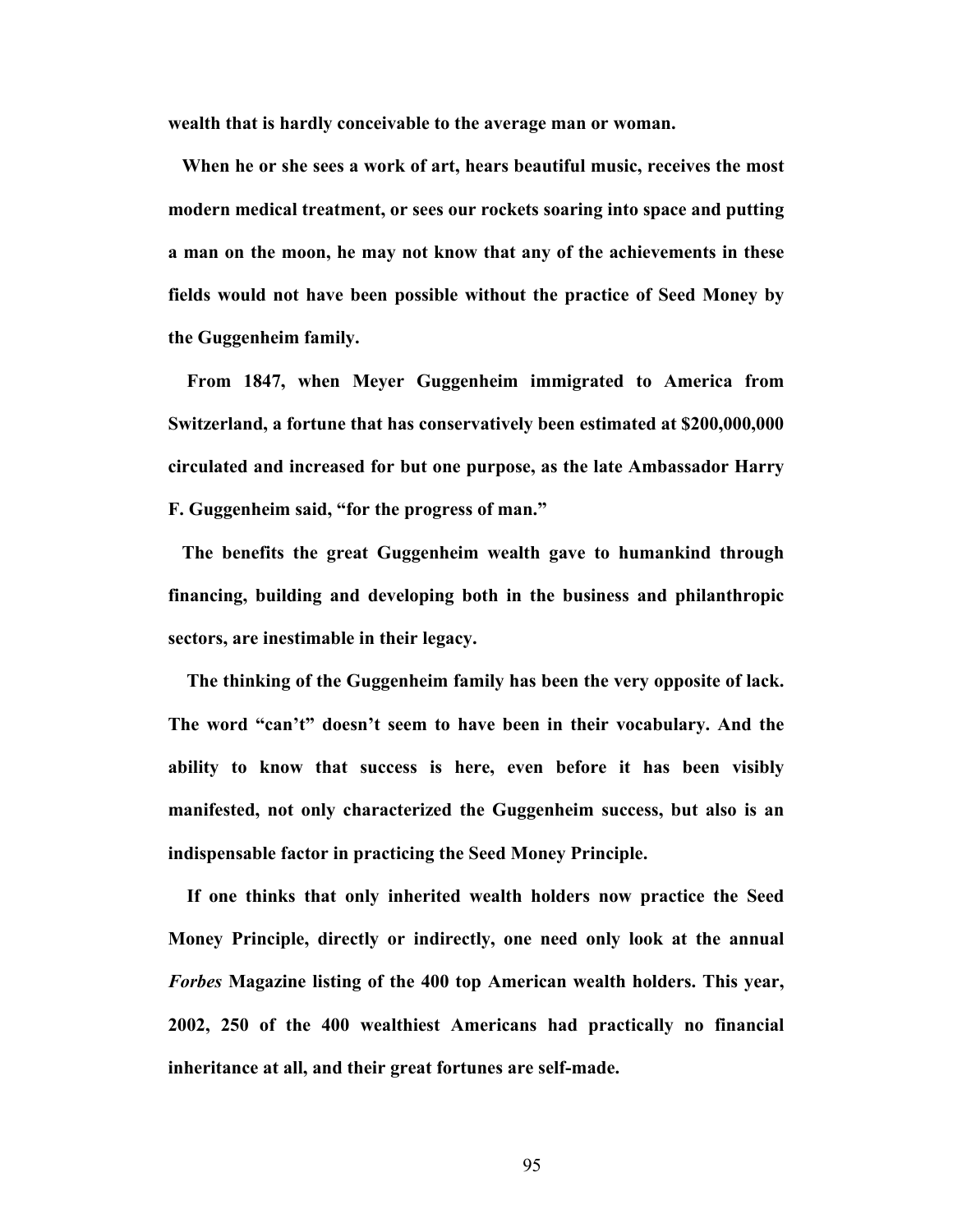**The Seed Money principle is a universal truth, and the Bible unambiguously states: "And ye shall know the truth, and the truth shall make you free" (John 8:32).** 

**Giving and receiving of self, as well as of money, is no respecter of persons. One has that opportunity, whether you are a butcher, a baker, or a candlestick maker, or whatever! The only requirement is that you must:** 

**"Honor the Lord with thy substance, and with the first fruits of all thine increase;** 

**"So shall thy barns be filled with plenty, and thy presses shall burst out with new wine" (Proverbs 3:9/10).** 

**So that there can be no vagueness or misunderstanding in the mind of any reader as to how he makes his claim for the multiplied return of his Seed Money gifts, we wish to point out that he or she does that by believing that he or she has already received such multiplied returns. It is as simple as that.** 

**Instead of continually saying, as many do, "I want," "I need," or "I do not have," say, "I have," I have," I have."** 

**In addition to making your Seed Money gift to start the flow of prosperity to you, believing that you have already received your multiplied return is your only work.** 

**Practice this art of believing specifically as an actor practices his lines, as a champion golfer practices his swing, as a great concert pianist practices on his instrument. There is no other endeavor in life that can pay off as well. Begin the practice now, if you want to grow exceedingly prosperous and rise**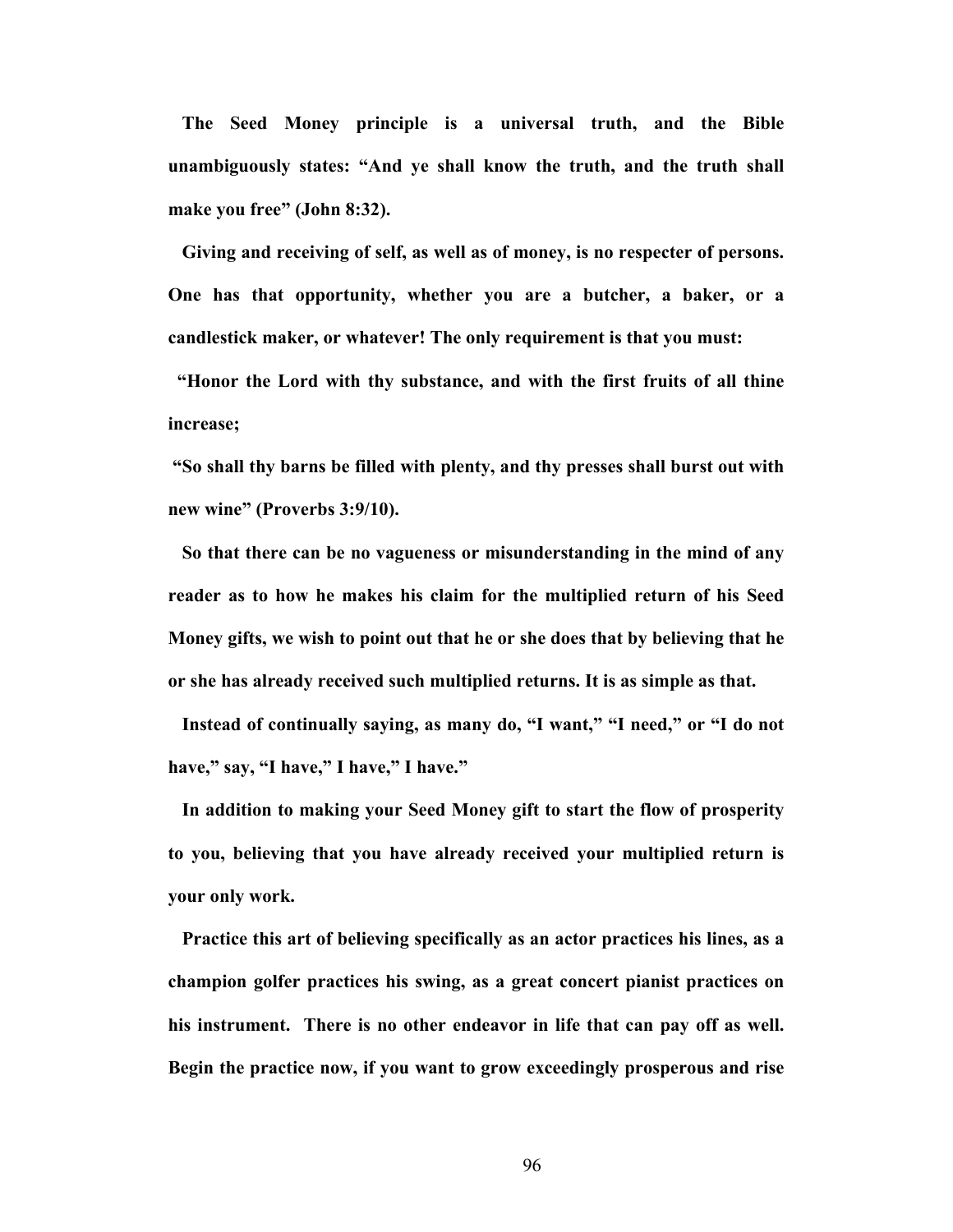**above all want and lack, and have riches in their place.** 

 **But never, ever, omit the actual sowing of your Seed Money itself.** 

**Omitting the actual sowing of your Seed Money gift is the same as sewing without thread, you make a lot of motion, but you don't get anywhere.** 

**A salesman stopped in a small church to pray, while walking on his way to an appointment. Having just read SEED MONEY IN ACTION he made a \$20 Seed Money gift to the little church before he left. After his appointment he called into his office for messages, in those days before cellular phones and laptop computers. He learned that a customer who had previously switched to another supplier had phoned in an order. The salesman's commission? Two hundred dollars, tenfold his \$20 Seed Money gift to the little church. The time of the former customer's calling in the new order? Within thirty minutes of the salesman's planting of his Seed Money.** 

 **Mere coincidence? Don't you believe it. Understanding of the Law of Cause and Effect provides the understanding of what really happened in this manifestation of the Law of Tenfold Return.** 

**A lady spontaneously sent Morning Star Chapel a \$100 Seed Money gift just after she first read SEED MONEY IN ACTION. She wrote us again the following week to inform us that since sending her Seed Money gift she had found a beautiful piece of jewelry on the beach, long buried in the sand. Later, when she had it cleaned by a jeweler, she asked him its value. He said, "Oh, I'd say easily a thousand dollars."** 

**What had long been lost and buried in the sands of time resurfaced when**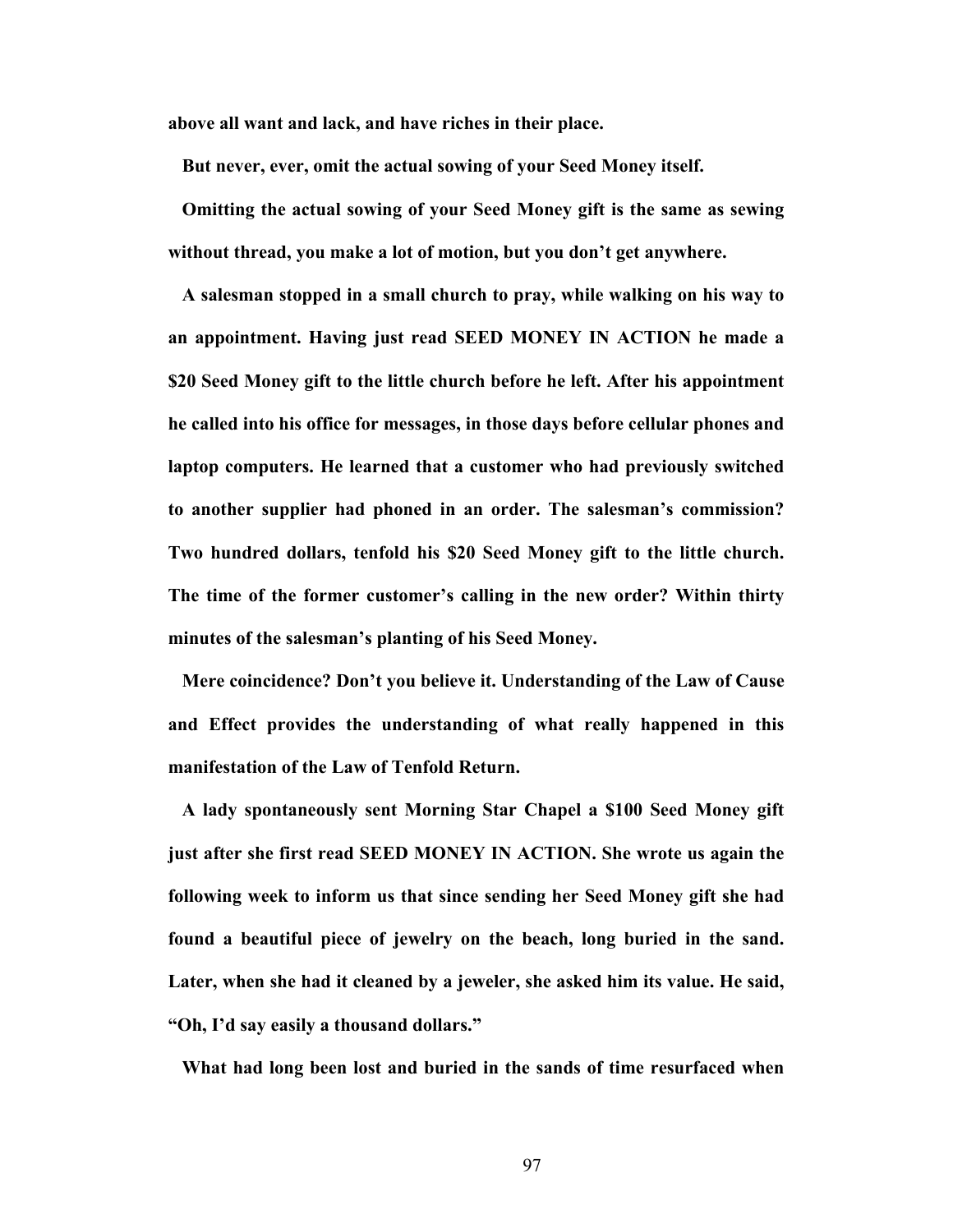**the time was right. As a sign in an office said, "Don't worry about tomorrow. God is already there." And so is everything necessary for His bounty "already there," of which you, too, are deserving to partake!** 

 **A distributor of household cleaners gave one hundred copies of SEED MONEY IN ACTION to one hundred people as Seed Money gifts, at a cost to him of a thousand dollars. One week later he was contacted out of the blue by a relatively small industrial firm interested in buying his detergents. His profit from the very first sale to the industrial customer? Ten thousand dollars, his tenfold return.** 

**Many years ago, an Army sergeant was having trouble practicing the Seed Money Principle. It seemed that this man, who had through prayer recovered from a nearly fatal wound, could not exercise his faith on money matters.** 

**We referred him to the words in the Scriptures, "be ye transformed by the renewing of your mind, that ye may prove what is that good, and acceptable, and perfect, will of God" (Romans 12:2).** 

**He began practicing the Seed Money principle anew, step by step. He had one small success, several failures. But he did not give up.** 

**He gave, not loaned, but gave as Seed Money, ten dollars to a private who was going home on emergency leave. Then the results started for the sergeant.** 

**Shortly after the Korean War he had been in the hospital for six months. He had started to paint as physical therapy, had liked it, and had made**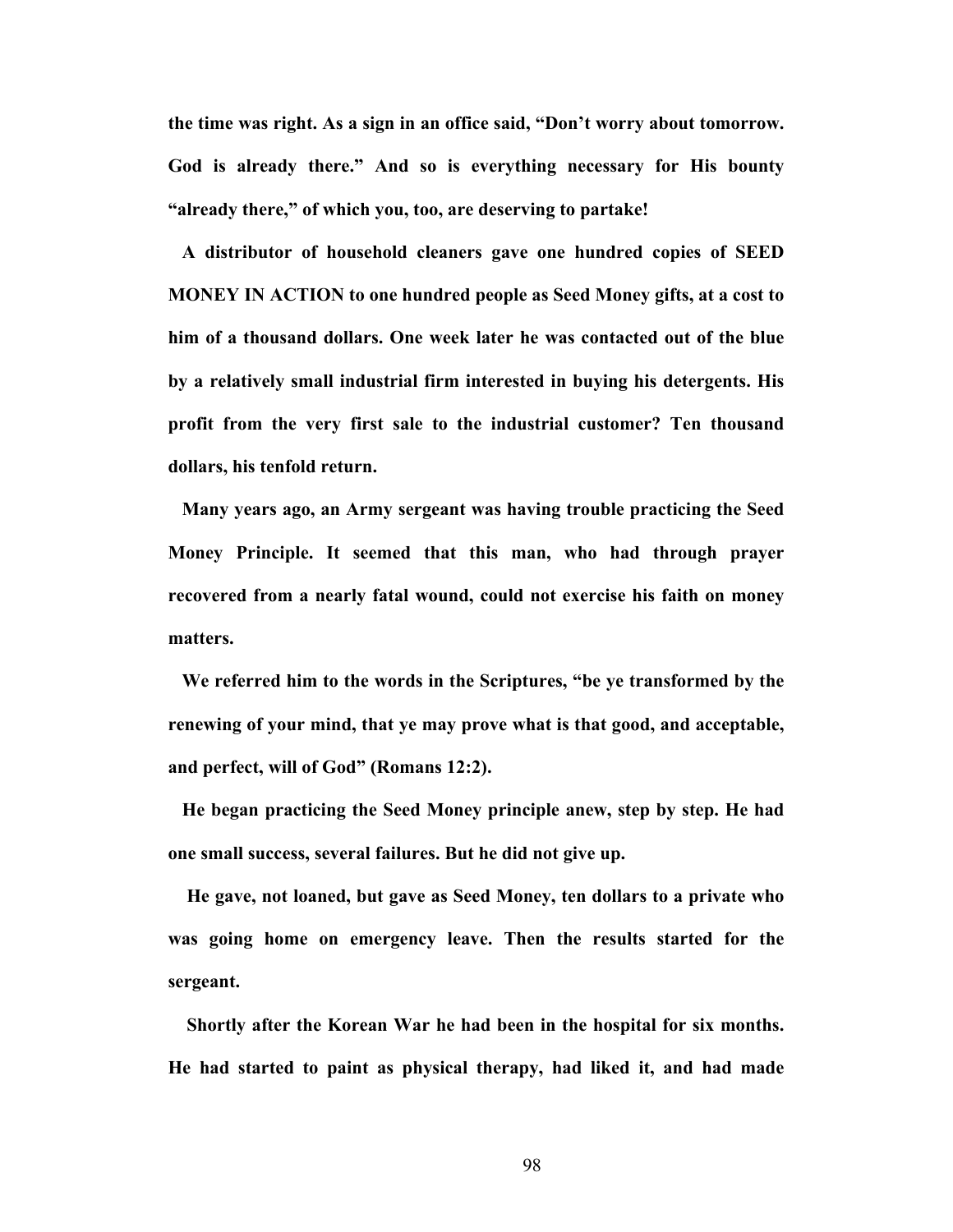**painting his hobby. On the weekend after he had planted the ten dollars in Seed Money a man happened to pass by while he was painting a landscape. He liked the sergeant's picture and bought it, for one hundred dollars.** 

**The sergeant later retired, augmenting his pension by selling his paintings. This unexpected source of income, and enjoyment, the sergeant credited to Seed Money.** 

**Some people, from complete adversity, work the Law of Tenfold Return on the very first attempt. There was a woman in Hollywood, California who was on the verge of committing suicide because she could not find any employment. She had borrowed all she could from friends and pawned everything that could be pawned of what she owned.** 

**After discovering the Seed Money Principle, she gave \$6.50 of the last \$7.20 in her pocketbook to a charity. Within three days she received a cashier's check from a son from who she had been separated and had not heard from in five years. After buying food and paying a week's rent she had \$20 left. She gave \$15 of that to the charity, commenting, "It worked once. I hope it will work again."** 

**It was explained to her that when you work with the Seed Money principle, you do not need to "hope." You know!** 

**Hope can be wishful thinking, and thinking in the practice of the law of tenfold return must not be "wishful," but "knowing." Hoping to get your tenfold return implies a wavering, and this is very damaging, as is said in the Bible: "But let him ask in faith, nothing wavering. For he that wavereth is**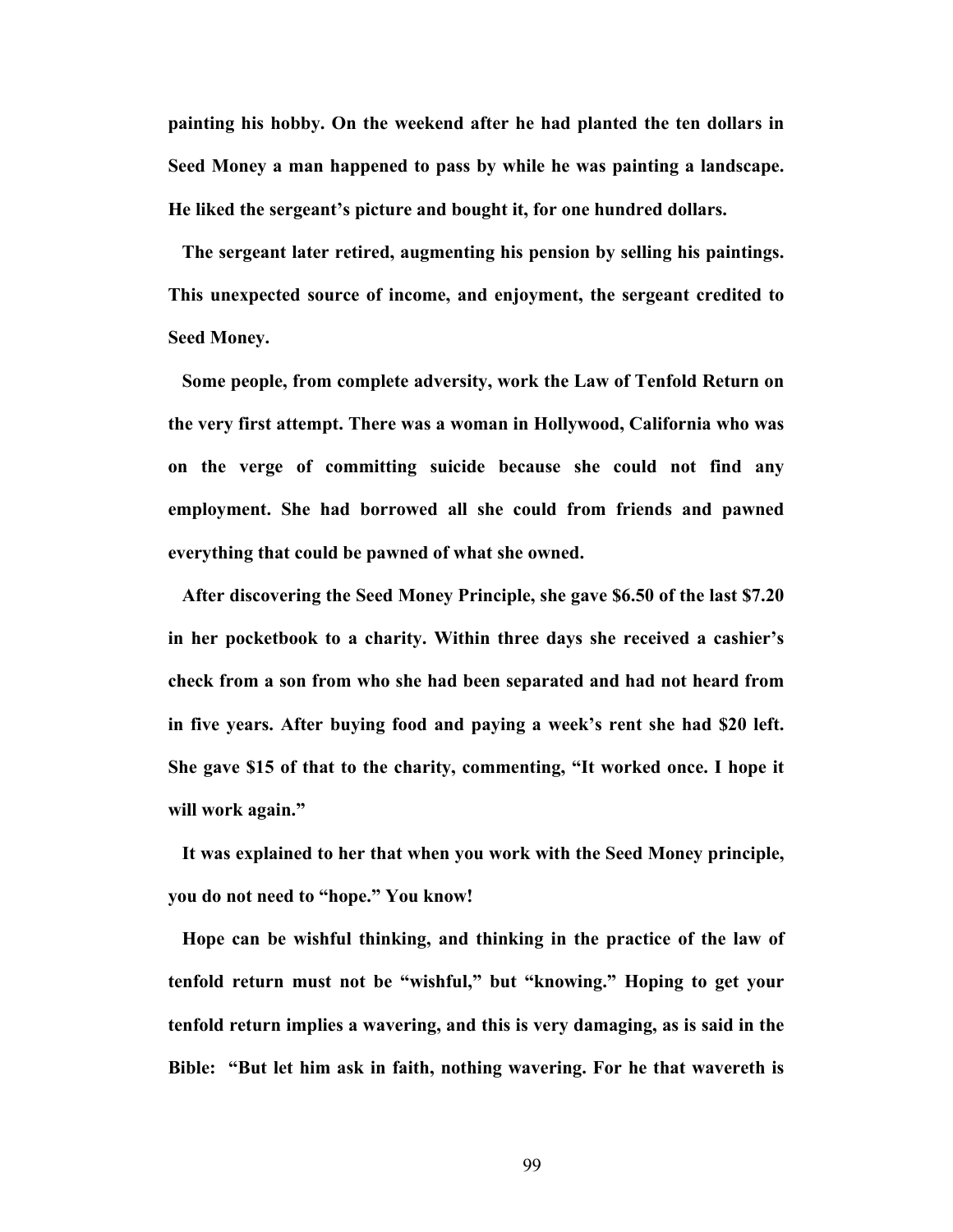**like a wave of the sea driven with the wind and tossed" (James 1:6).** 

**If you toss the ship bearing your tenfold return by wavering, by only hoping that it will reach its port, it never will. Imagine a ship sailing on the horizon, representing your tenfold return coming to you. If it maintains its course and speed it will certainly arrive at the other end of the horizon, just as your tenfold return will come to you.** 

**However, if you waver in your expectation of receiving your return, it would be the same as if the ship changed its course or speed. It would wind up at a different point on the horizon.** 

**One man wavered both before he made his Seed Money planting and before he made his claim for tenfold return. Once doing the steps, however, he never wavered.** 

**This man, Carroll, has a gift shop in Los Angeles. When he was struggling, trying to save enough money to open the shop, he had a letter from a nineteen year old niece of whom he was very fond. The niece asked him to lend her \$3,000 so that she could have her teeth straightened.** 

 **But Carroll thought, "I can't lend her the money. I have less than \$10,000, and I need more than \$30,000 to open a gift shop. It will take her years and years to repay me."** 

**Then he decided suddenly, "I won't lend her the money by any means. I'll give it to her."** 

**Carroll sent his niece the money as a Seed Money gift. For a while he was sorry because he hesitated in claiming his tenfold return. Finally, he made his**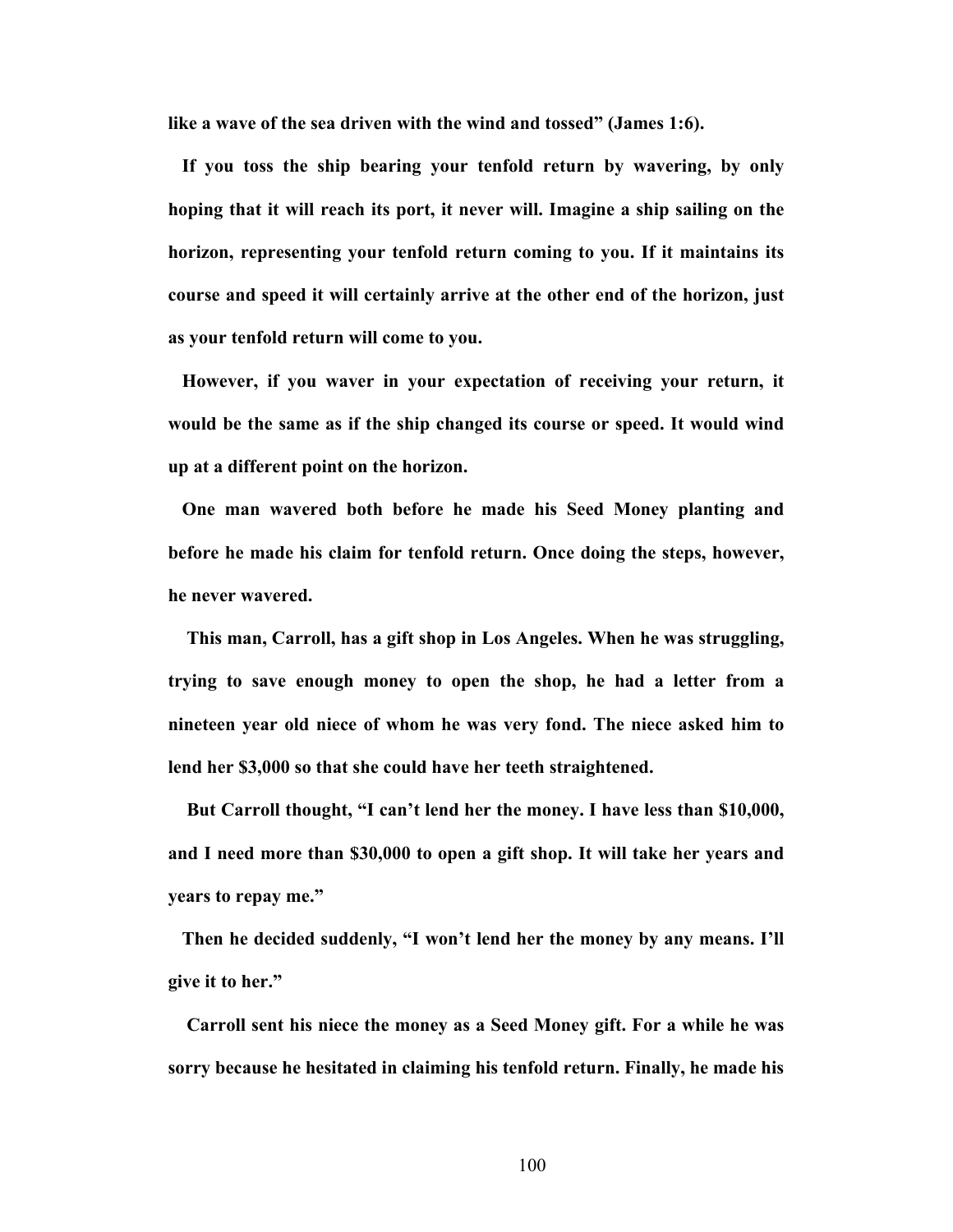**claim.** 

**The following Sunday, a former partner from whom Carroll had been estranged for twelve years or more came to Carroll's home and handed him three hundred new one hundred dollar bills. The ex-partner told Carroll that when they had dissolved the business years before, Carroll had been defrauded out of certain money. The \$30,000 represented this money with interest. Carroll opened his gift shop the following month, and it was successful.** 

**Another example of the working of the Seed Money principle, this time where the man had no hesitations, is that of a novelist working on a book. He wanted to go to the West Indies for three months and finish his book there. He went to his bank and drew out his last \$700 and gave it to his church. He also followed the formula with enthusiasm. In less than a week he was off to the West Indies. A publisher whom he had not previously known had contacted him and engaged him to do a series of three magazine articles on those islands. He received a \$4,000 advance plus a check of \$3,000 on account for his transportation and expenses.** 

 **In each case the recipient of Seed Money returns always benefits, with no loss to anyone else. It is something in which there are no losers, on winners, a "win-win" situation.** 

**This is ensured by including the phrase, "with good to all concerned" along with every tenfold return claim. This phrase should always be included when you sow Seed Money and make your claim for your tenfold return.**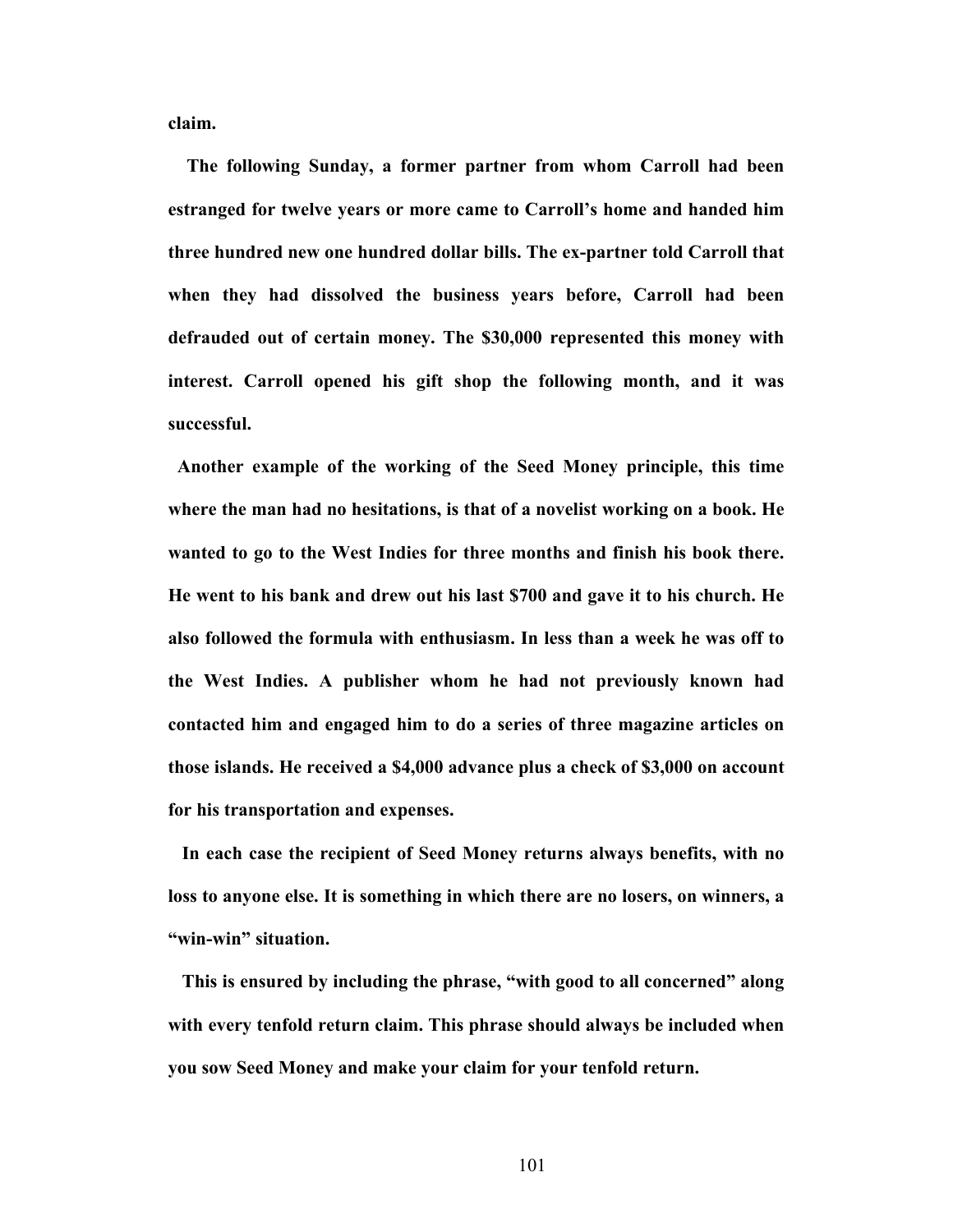**You are all probably familiar with the tale of the man who was granted three wishes by a witch. With the granting of each wish he received his expressed desire accompanied by a far greater loss. That story is a fable, of course, but when exercising your mental powers within the structure of anything as potent as the Law of Tenfold Return, you must carefully avoid anything, which might have even a hint of a taint of mental malpractice.** 

 **We find in Genesis that "God saw everything that he had made, and behold, it was very good" (Genesis 1:11).** 

**There is no telling how the return that you claim will come to you. The only telling for certain is that it will come. You do not want some loved one to die and will to you the amount you claim. You do not want to receive it as a result of an injury to yourself. So always, always, always include in your multiplied Seed Money claim the provision "with good to all concerned." In this manner you protect yourself and others who may be concerned.** 

 **Carefully check your motive in each of your Seed Money practices to make sure that there is no content of harm in it, intentionally or unintentionally, towards anyone possibly concerned. Whether the money is primarily for yourself, or for others, or simply for reserve to practice proving the principle on larger and larger amounts, the tenfold return will come with equal ease. But if there is harm in your heart towards anyone, that harm will multiply also and return to fall upon your own head. You cannot fool, or sidestep, the Spiritual Law.**

**This is equally true in regard to your physical health, as well as your**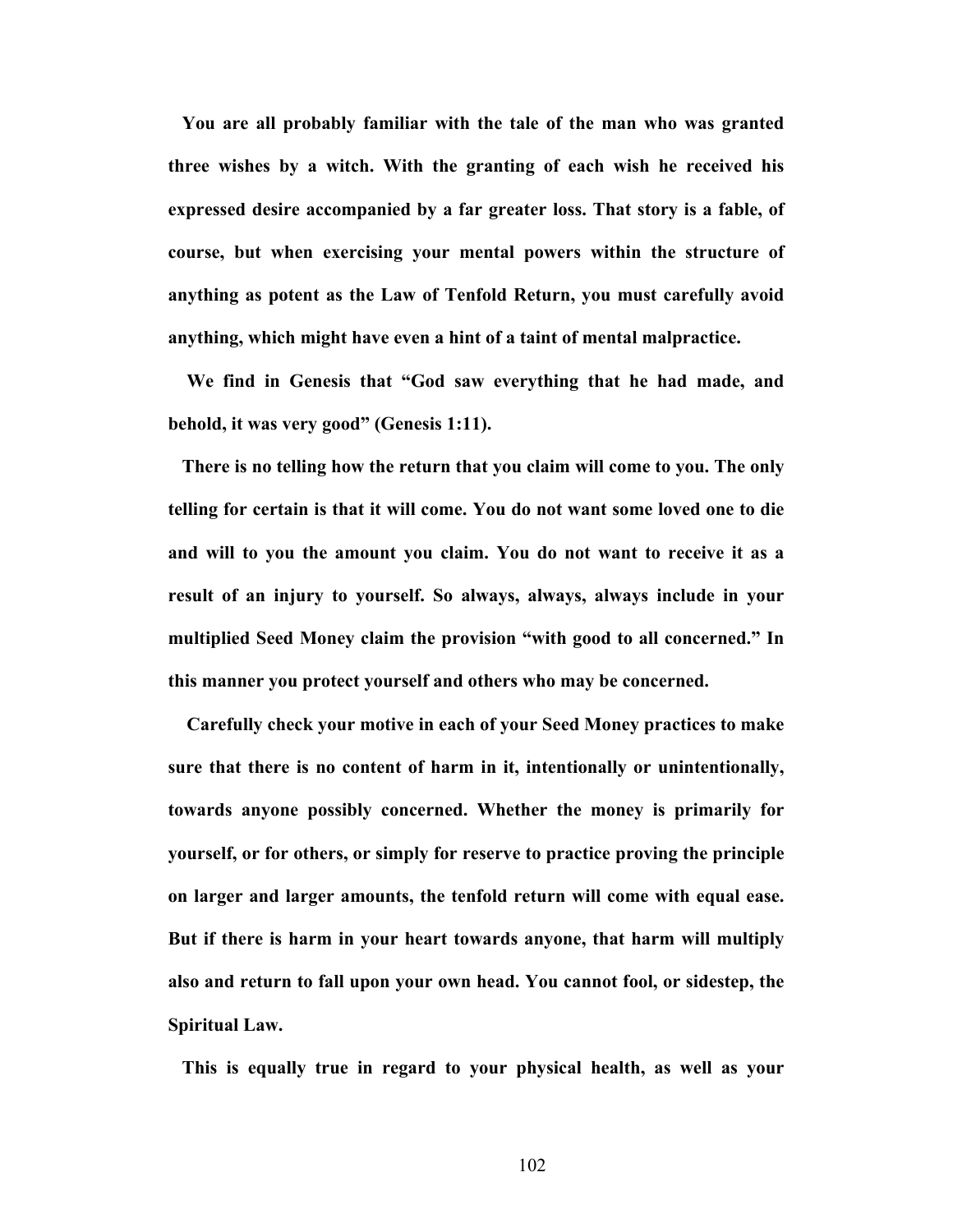**financial health, for God is the source of all good and "no good thing will be withheld from them that walk uprightly" (Psalms 84:11).** 

**In the time of Christ very little was known regarding human health. Disease was rampant. Almost everyone was ill. Life expectancy at birth was extremely low. Even in Shakespeare's day it was reported as having been but four years, on average.** 

**Much of the ministry of Jesus was devoted to healing those who had little or no other chance of health. Today we have a great medical science with mammoth, well-equipped and ably staffed hospitals in every area. We have physicians' offices in almost every block, with expensive research laboratories dotting our land.** 

**Medical knowledge is at the threshold of dramatic new developments in coming years. Advances in bio-genetics give the promise of unveiling new cures for a host of disease that discomfort and ail the human body. Coauthor Rev. Kathleen Shedaker, also a well-known researcher as well as spiritual practitioner and co-founder of Morning Star Chapel, has made a discovery which she calls microgenepools, proving how all human beings are related to each other in very few interconnected genetic lines of descent. She has reported her scientific experiments proving the validity of her discovery in a Research Monograph, and she has already been honored for her research work by being included as a biographee in the 56th Edition of Who's Who in America 2002, the most important reference work of achievers in the United States. The methodology and database structure of**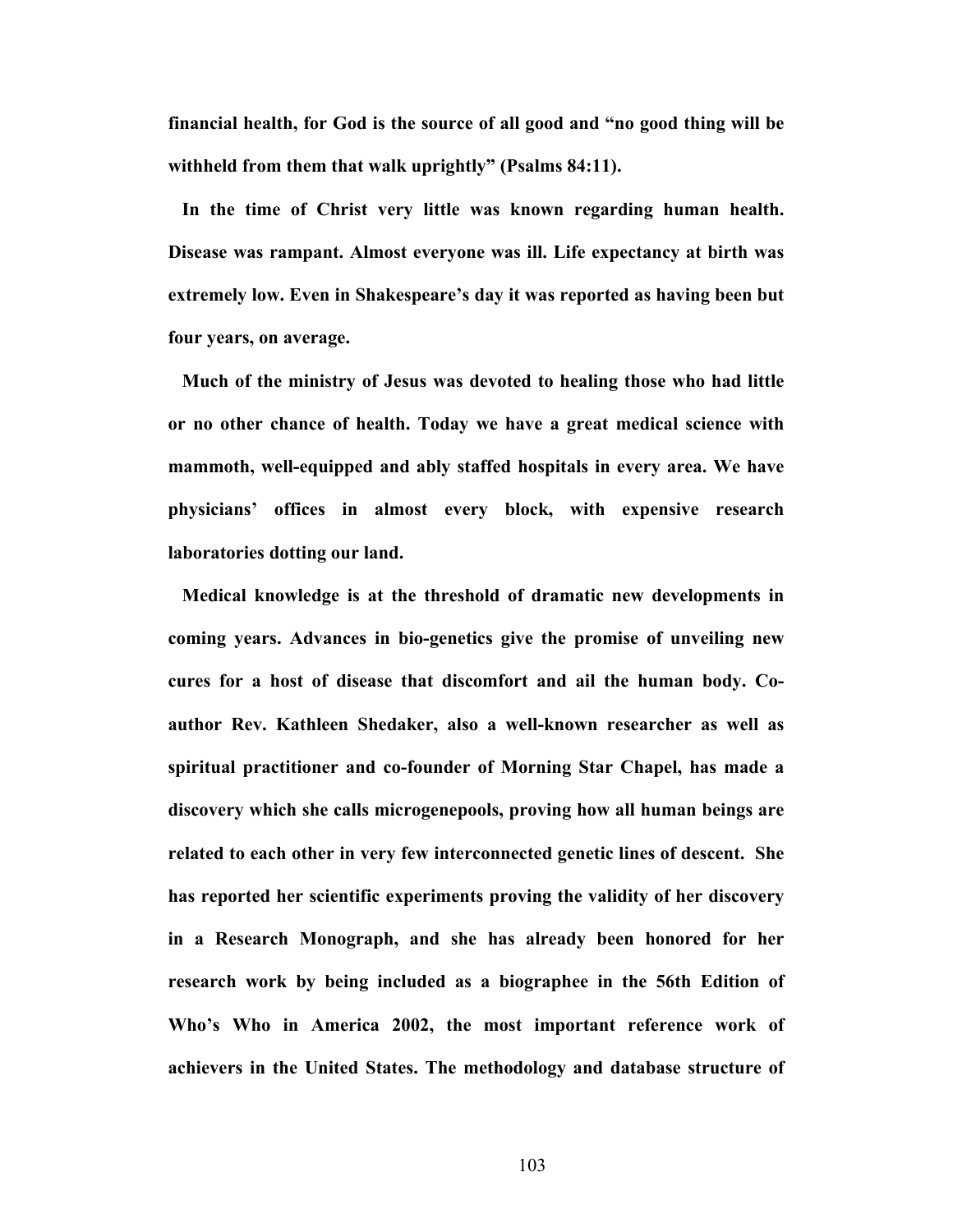**her discovery can very well be helpful in the future to facilitate the application of medical knowledge already daily being gained in the field of bio-genetics.** 

**In contrast to the on-going advances in medical knowledge, 90% of all of the people on the earth are living hand-to-mouth in the face of the greatest prosperity the human race has ever witnessed. It is our opinion that were Jesus preaching today he would devote even more of his time and teachings to telling his listeners how to become prosperous, for lack, needs, and poverty are totally unnecessary conditions for humanity.** 

 **Humankind is composed of individuals, and each individual human soul is the basic unit of humanity. You, yourself, as such a soul unit, can make your own claim for an overflowing abundance of all of the good things in life, and it shall be given to you, in full and running over, for with what measure you give, it shall be multiplied tenfold and given back to you according to Spiritual Law.**

**A girl in her twenties wished to practice the Seed Money principle, but seemed unable to work the Law of Tenfold Return. When we saw her we noticed a very pronounced limp when she walked. She said that she wanted her tenfold return for the purpose of paying for extensive physical therapy sessions.** 

 **We asked her, "How did your limp come about?"** 

 **She replied, "I was in an automobile accident - the driver was drunk - and I was nearly killed."**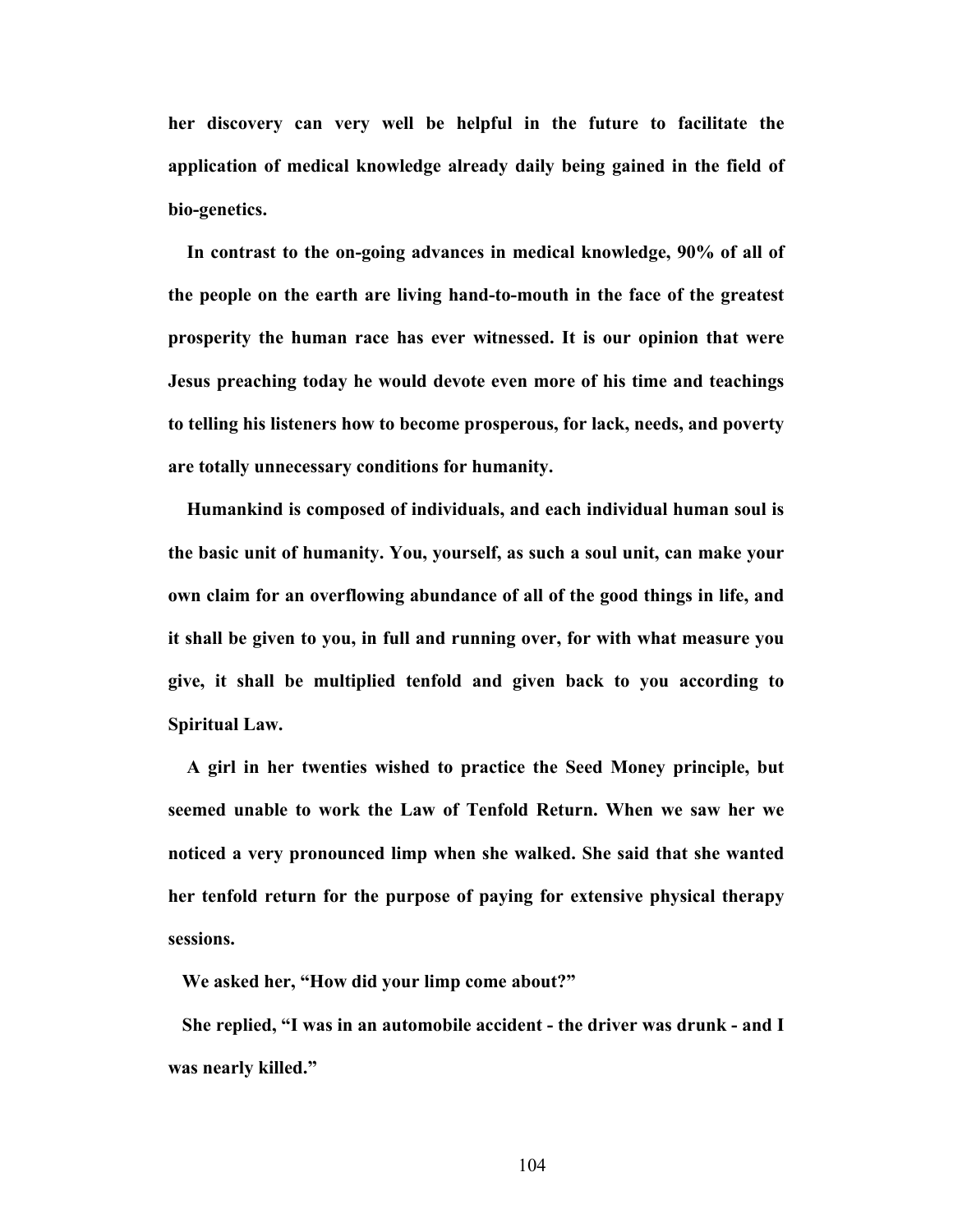**We asked her if a nerve had been severed in her leg.** 

**She said, "no, the doctors say that there is nothing organically wrong, I only need to practice using my leg."** 

**We told her, "Many times a person's physical and financial health are directly linked. We want you to try four simple steps."** 

 **She agreed to try, saying, "I have nothing to lose."** 

**First, she agreed to forgive the man whose negligence had caused the accident in which she had been hurt.** 

 **Second, she agreed to thank God for her breath of life that might have been snuffed out in the accident.** 

 **Third, she agreed to believe that her leg was healed, accepting for herself the promise of Jesus, "As thou has believed, so be it done unto thee: (Matthew 8:13).** 

**Fourth, she agreed to know that as "thy faith hath made thee whole" (Matthew 9:22) in the matter of her leg, so has her faith returned tenfold her Seed Money.** 

**Through these four steps the girl found herself able to practice the Seed Money Principle successfully. She received enough money to enable her to pay for the physical therapy sessions. She then found her improvement so rapid that she soon discontinued them, pronounced, "cured." She limped no more!** 

 **It may be said that she should have obtained a total healing of her leg before she was able to go on to the healing of her financial affairs, but this is**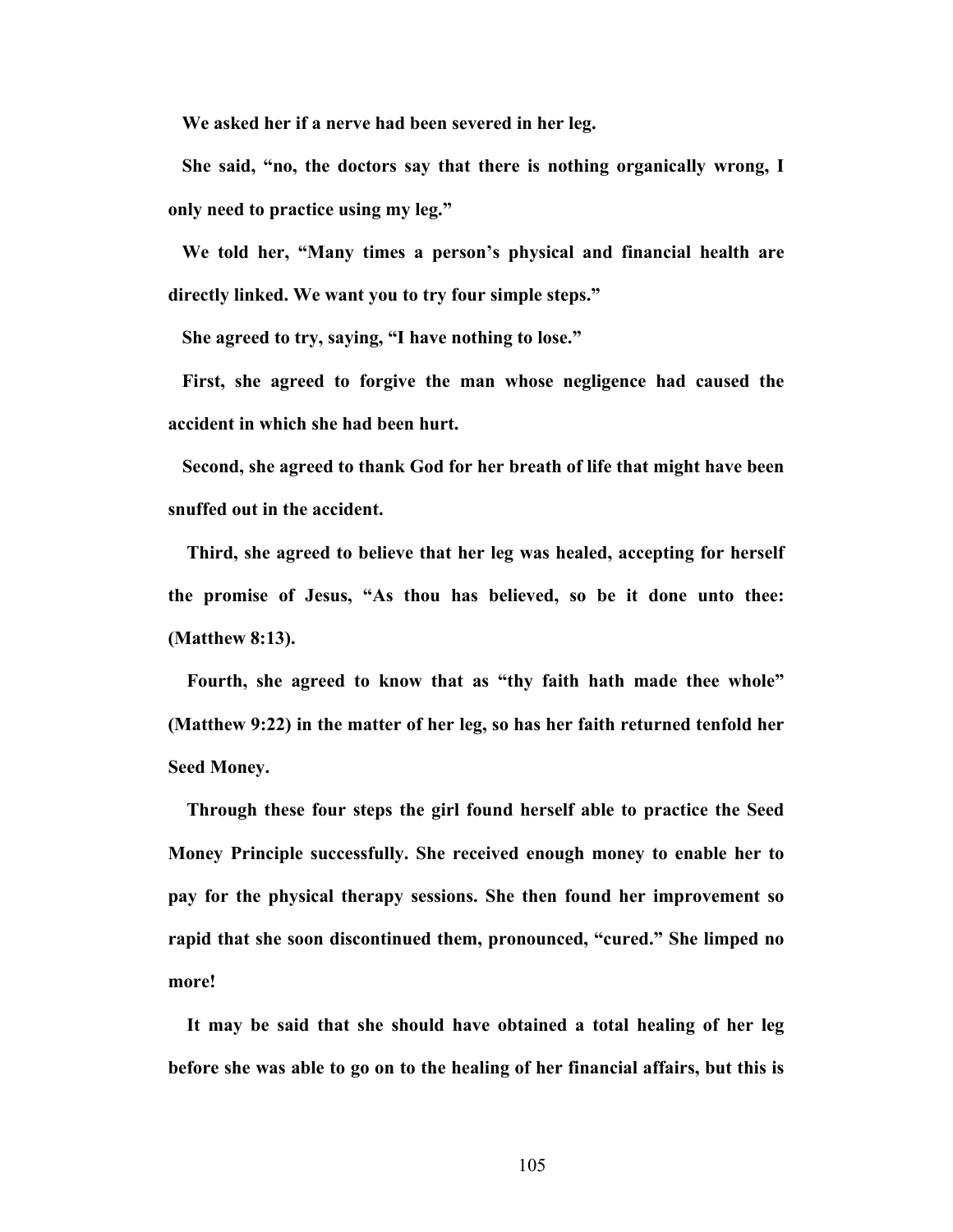**not necessarily so.** 

**Through whichever channel God heals, as through whichever channel one receives his or her tenfold return, matters not one bit. What is important is that "in due season we shall reap, if we faint not" (Galatians 8:9).** 

**In the practice of Seed Money, as in healing, it is not important how or when we reap, it is only important how we sow. The reaping is always built into the sowing when the sowing is properly done.** 

**The spirit in which you give is the most important thing about your gift when you sow Seed Money.** 

 **Why?** 

**It is intrinsic to your state of mind and it will carry through into your multiplied return.** 

**When an opportunity to give is offered to you, if you consider giving and then decide against it, saying in effect, " I better not, I may need it myself," you will most certainly need it yourself.** 

 **If you give grudgingly or calculatingly these configurations will be present in your return.** 

 **If, however, you always give your Seed Money gifts lovingly, boldly, generously, full-heartedly, impulsively, spontaneously, and cheerfully, it shall be given back to you tenfold in the same manner.** 

 **This is explained very clearly in the Bible:** 

**"He which south sparingly shall reap also sparingly; and he which soweth bountifully shall reap also bountifully.**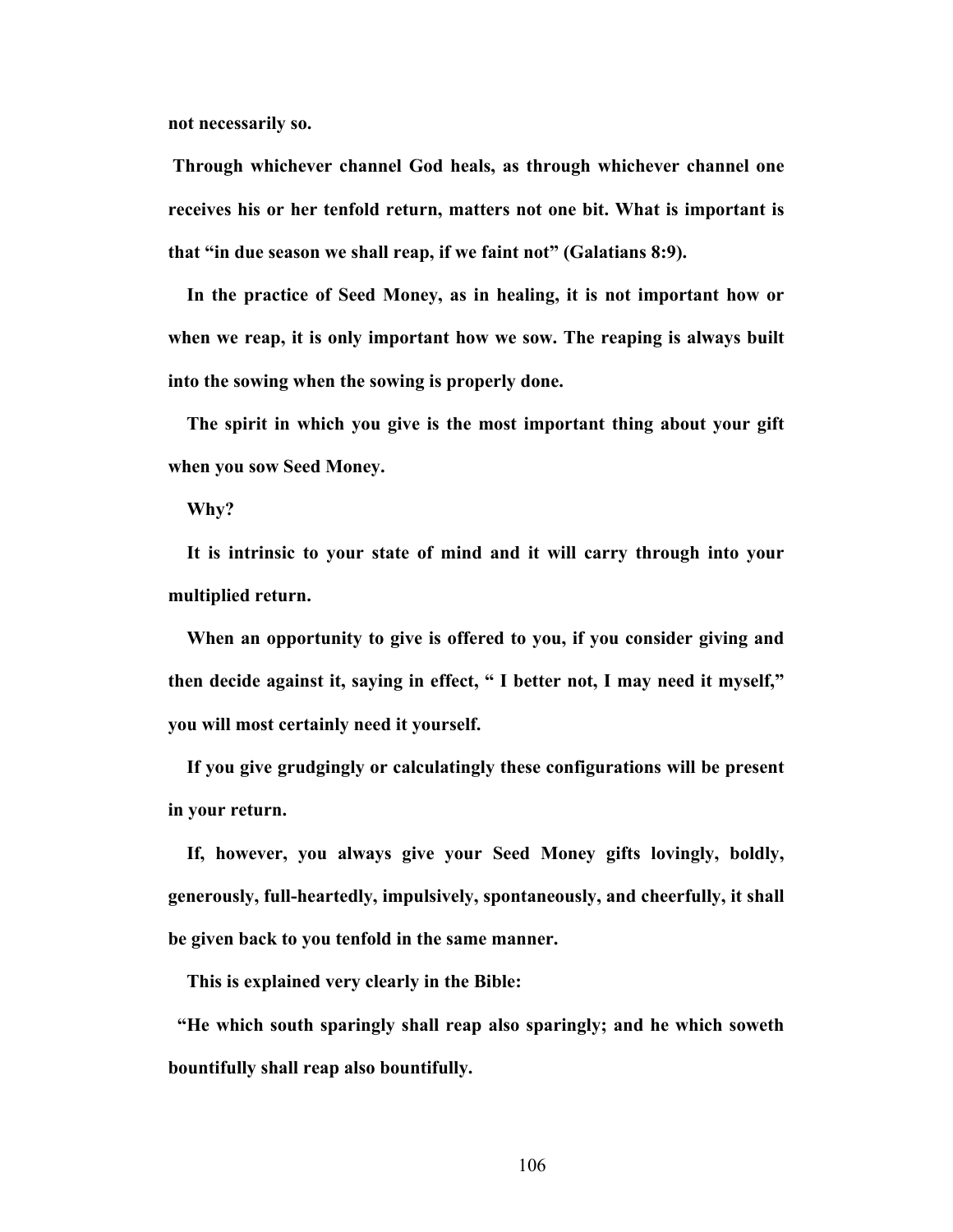**"Every man according as he purposeth in his heart, so let him give, not grudgingly, or of necessity; for God loveth a cheerful giver" (1 Corinthians 9:6/7).** 

 **Could anything be clearer than that?** 

**Never pass by an opportunity to sow Seed Money. A lost opportunity to give is a lost opportunity to receive.** 

**All religions report miracles, and today we not only know that this is true, but we also know that the psychologists and hypnotists have their "miracles" as well.** 

 **Why?** 

**"In the beginning God created the heaven and the earth" (Genesis 1:L). The very first passage of the Bible, in the Hebrew language, begins with the second letter of the Hebrew alphabet, Beth. Before the beginning is symbolized by the first letter of the Hebrew alphabet, Aleph, representing God. Out of what did God create the universe? His Spiritual energy.** 

**Scientists have explored the universe with powerful telescopes and with powerful microscopes. In all of their search and research on the macrocosm and microcosm of the universe they have found moving energy everywhere. From the farthest star in galaxies far away to the most infinitesimal part of the atom, energy fills the universe, and it is constantly renewed.** 

 **Logically, it should surprise no one to learn that there is a spiritual energy that flows through every human being.** 

**This spiritual energy that flows through your mind will flow into whatever**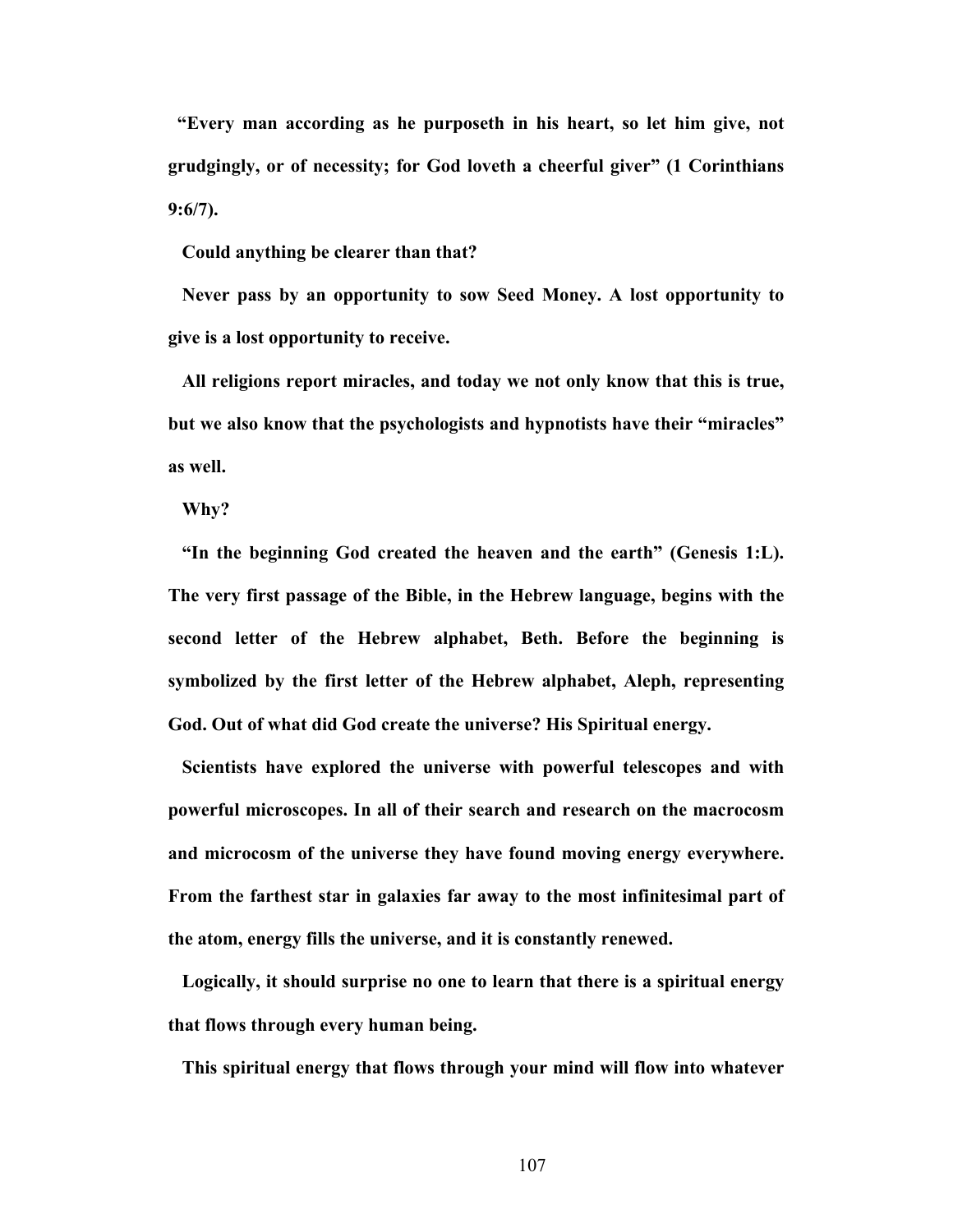**pattern you conceive, and as all energy works in circuits, the energy that flows through your mind brings back to you on its invisible circuit the material counterpart of your thoughts, words and emotions. This spiritual energy does not decay, it does not age, and it does not die. It is indeed Infinite Energy.** 

**This Infinite Energy can, and often does, manifest itself in many unexpected ways. For example, WB of Los Angeles, California recently wrote us, "Here is my Miracle Blessing on my last \$10 I sent in. I came home from work and found a note on my back door saying, 'No parking on 2-15-01 as a movie will be made in this space. Please bring this note to the office on the next rent day in March for \$100 off rent.' The movie was shot on February 16th, and we were the only building of four units that got paid \$100 each. How sweet it is! What a miraculous God we serve! Feel free to print this testimony if you like."** 

 **Sometimes this spiritual energy can enter your mind imprinted with a challenge, or even a host of challenges. So, if you pattern the spiritual energy which flows through your mind with a lack of good, a lack of good will appear to be returned to you.** 

**If you pattern this spiritual energy with disease, disease will be returned to you.** 

 **If you pattern this spiritual energy with debts and needs, debts and needs will seem to be returned to you.** 

**If instead you pattern this spiritual energy with happiness, happiness will**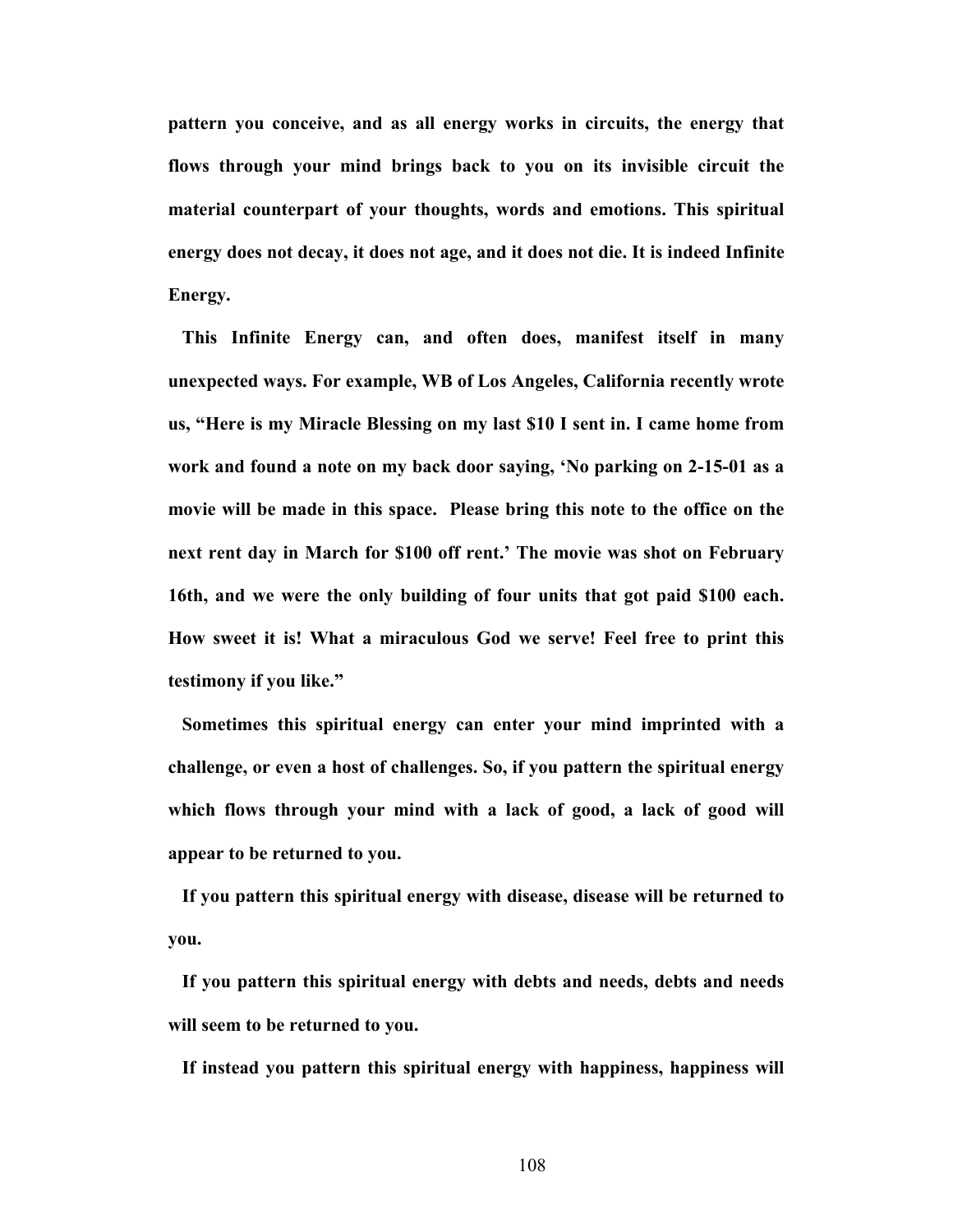**be returned to you.** 

**If you pattern this spiritual energy with ever-renewing life and the other good things of life, all of these wonderful things will be bountifully returned to you.** 

**Do you think that nuclear power is great? You're right. It is great, very great. But compared to the spiritual energy that flows constantly through your mind, nuclear power is a weak and helpless infant in the arms of a mighty giant.** 

**The purposefulness of your life, the responsibility of your being, is to direct that energy into the best and most constructive forms of which you can conceive. As you do so, you prosper. As you fail in this responsibility, you suffer.** 

**Spiritual energy is God's means for humankind to make thoughts come to pass into experience, for "Thou shalt also decree a thing, and it shall be established unto thee" (Job 22:28).** 

**Spiritual energy is really your servant. It can work every second of your life for you, follows your every order, and has nothing else to do but to help bring you blessings, health, ever-renewing life, prosperity and an overflowing abundance of all the good things of life, including deep and satisfying happiness and fulfillment.** 

 **Receiving, having, enjoying and sharing, all these things are both your spiritual birthright and your duty.** 

**One of the most powerful tools readers of** *The Classic* **SEED MONEY IN**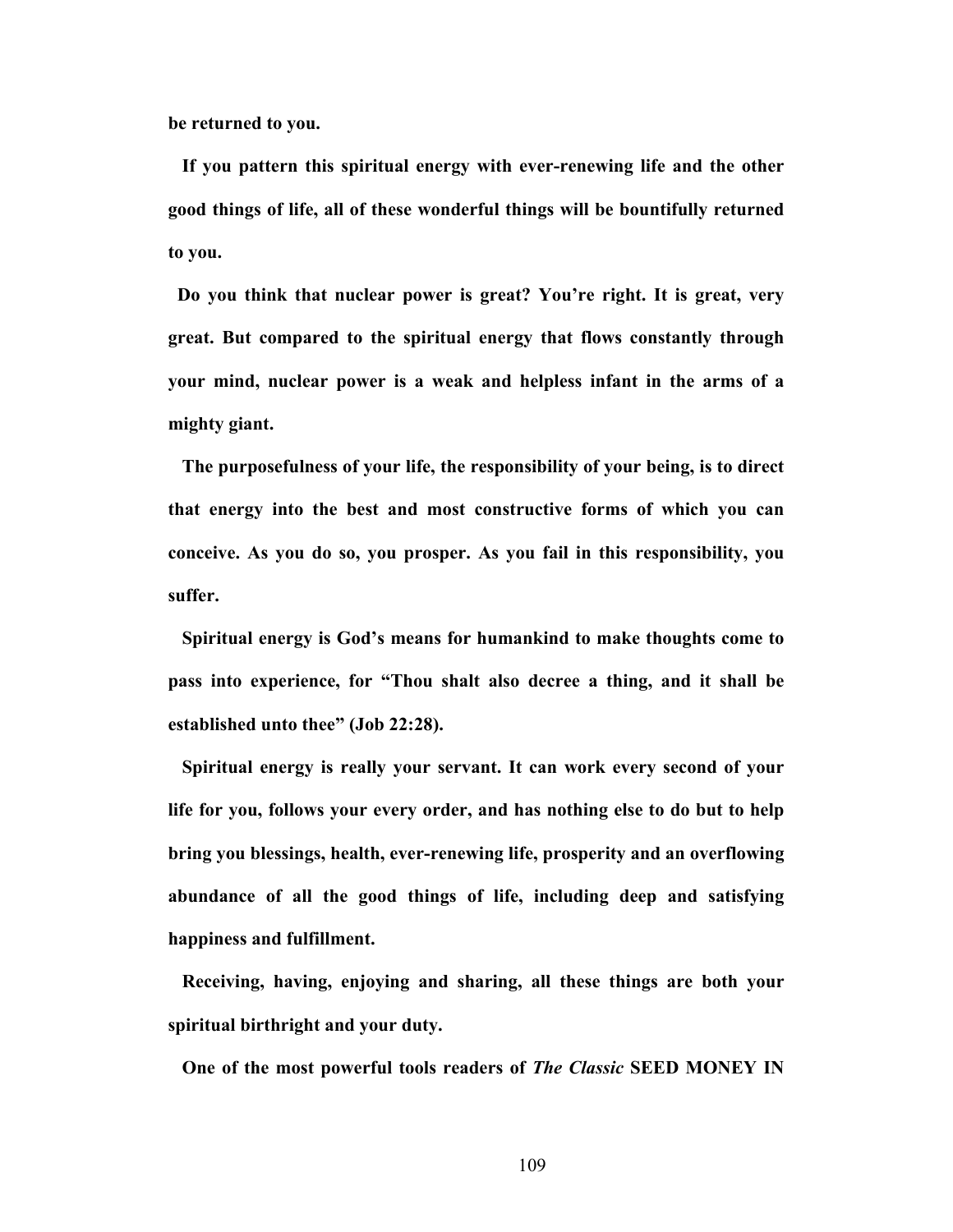**ACTION can use is our very powerful MY DAILY PROSPERITY AFFIRMATION, which many readers find electrifying. It can be read and meditated upon daily, or whenever a power surge is necessary for you, and it will surely "recharge your spiritual batteries."** 

### **MY DAILY**

## **PROSPERITY AFFIRMATION**

#### **I know WHO I AM.**

 **I AM the Selector, the Director, the Guide, the Pattern Maker, the Blueprinter of the Unlimited, Unformed yet All Powerful, Completely Obeying, Infinite Energy which every instant of my Life flows through my mind.** 

 **I AM the Eyes, the Fingertips, the Consciousness of that Infinite Energy.** 

**I AM the Sole Ruler and Absolute Monarch of that Infinite Energy that flows through my mind. That Infinite Energy is my Omnipotent and Willing Servant, following exactly my every order.** 

**MY Words and Thoughts and Emotions FORM that Infinite Energy into the conditions and circumstances of my Life and environment. That All Powerful Infinite Energy is constantly and precisely fulfilling and transforming my Words and Thoughts and Emotions into their physical counterparts.** 

 **NO Words and Thoughts and Emotions of mine ever return to me unfilled.**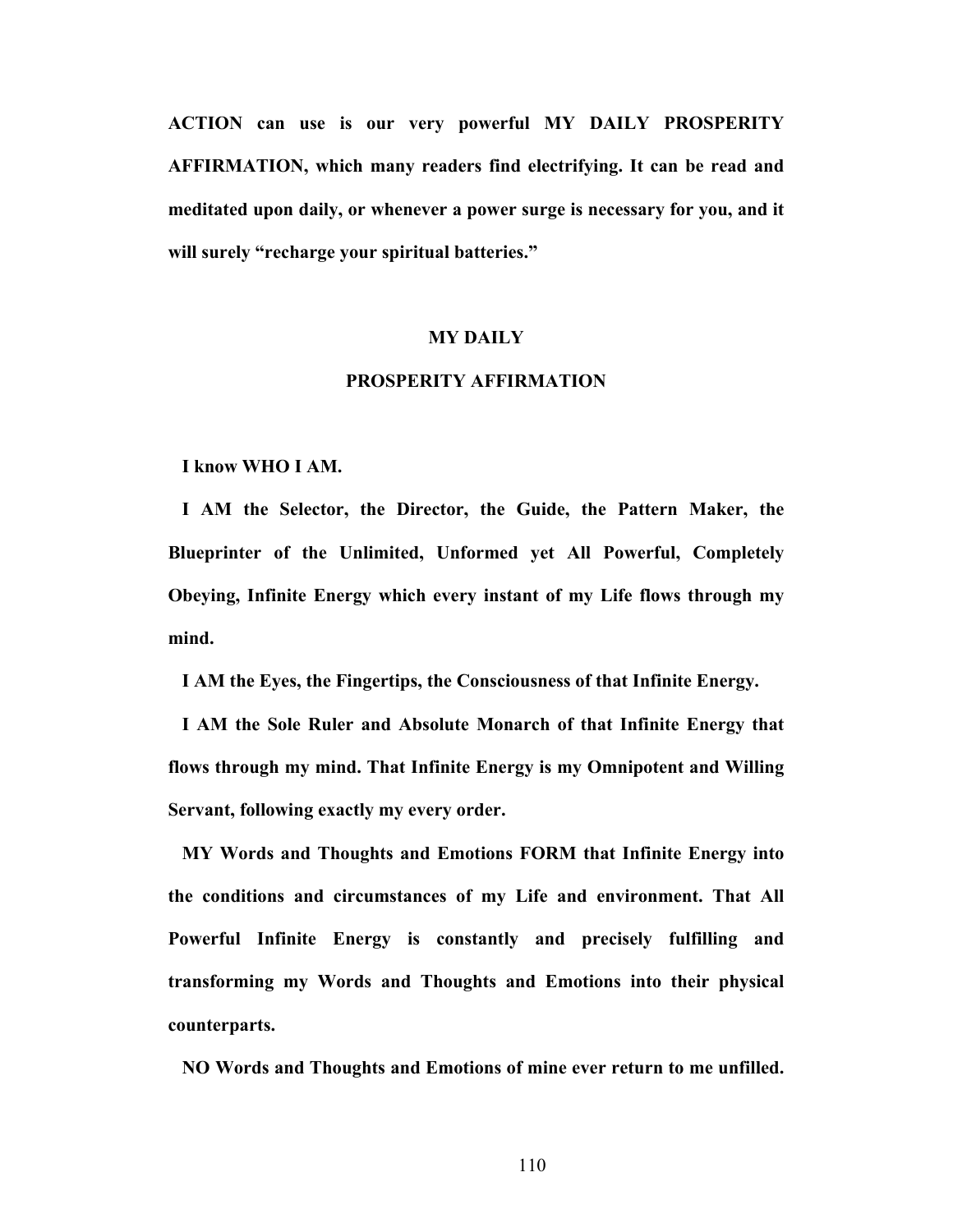**Therefore, I am always exceedingly careful that all my Words and Thoughts and Emotions are beneficial, positive, constructive, and specific in all their aspects.** 

**BY Guiding and Directing that Infinite Energy forever flowing through my mind with Words and Thoughts and Emotions which are beneficial, positive, constructive, and specific, I Bless myself with Perfect Health, with Ever Renewing Life, with Inexhaustible Vitality, with Everlasting Youthfulness, with Wisdom and Understanding, with Wealth, Prosperity, Happiness, Joy, Peace and an Overflowing Abundance of all Good Things in Life!** 

**I Bless my fellow beings with beneficial, positive, constructive and specific Words and Thoughts and Emotions and also with gifts of money, services, assistance, help, love, praise, and encouragement, and rightfully claim my Tenfold Return on all of these from the Infinite as both my privilege and my duty as a Conscious Expression of the Divine Source of Infinite Energy.** 

**THAT Always Obedient, All Powerful Infinite Energy that flows constantly through my mind ALWAYS brings my Tenfold Return to me. Daily my capacity to receive increases, expands, and magnifies. All Good completely fills my Life and environment and the Lives and environments of all my fellow beings.** 

 **MY Thoughts and Prayers are ALWAYS for the Good of All Concerned, in conformity with the Seed Money Principle and the Law of Tenfold Return.** 

**ALL Good is formed from All Powerful, All Present, All Knowing Infinite Energy which is MINE TO USE HERE AND NOW and is from God, All**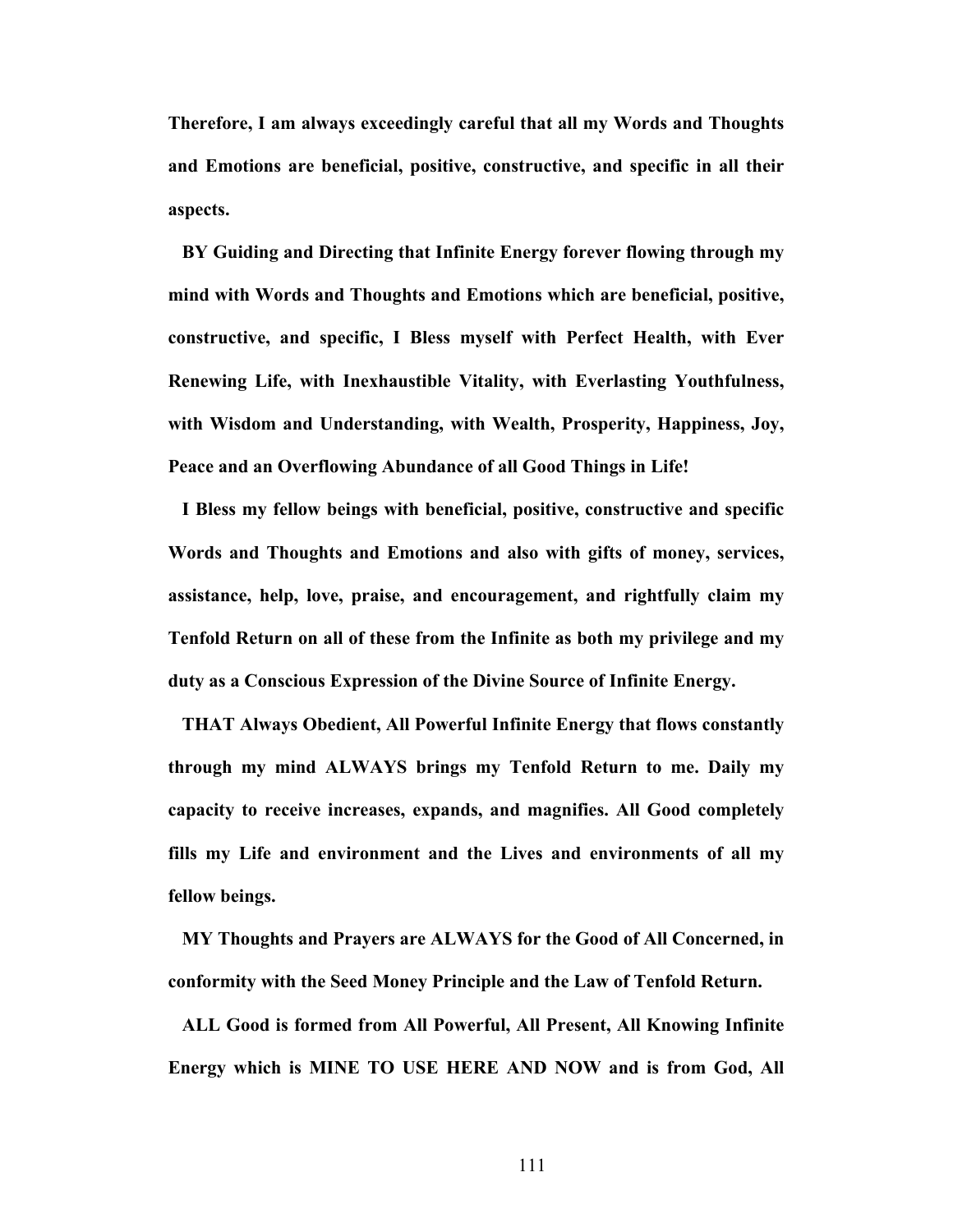**Power, All Presence, All Knowledge, AND all of the "loaves and fishes" I desire are rightfully mine to have and enjoy, and to share in stewardship.** 

 **AND I AM One with God. So I AM. So is it.** 

 **AMEN.** 

**The Seed Money Principle, the Law of Tenfold Return, is a way to obtain all of these "loaves and fishes" in your life. These are necessary material things of life, and "your heavenly Father knoweth that ye have need of all these things" (Matthew 6:32). But you must never lose sight of the fact that they are only a part of your soul journey. It is true that at the core all truth is simple, but that does not mean that it is always easy. A British statesman said, "Contrary to popular opinion, there is nothing easier than riding a tiger; the problems come when you start to dismount." That is why Our Lord said, "But seek ye first the kingdom of God, and his righteousness: and all these things shall be added unto you" (Matthew 6:33). But where is the kingdom of God that you must seek. The answer is also in the Holy Scriptures, "the kingdom of God is within you" (Luke 17:21).** 

**The Seed Money Principle is totally based upon Christ's teachings of love, forgiveness, caring and sharing.** 

 **In itself the principle is very simple.** 

**In giving money to your church, or wherever it will do good to bless, help or aid your fellow human beings, you have not only the right and the privilege, but you also have the duty, of claiming a tenfold money return so**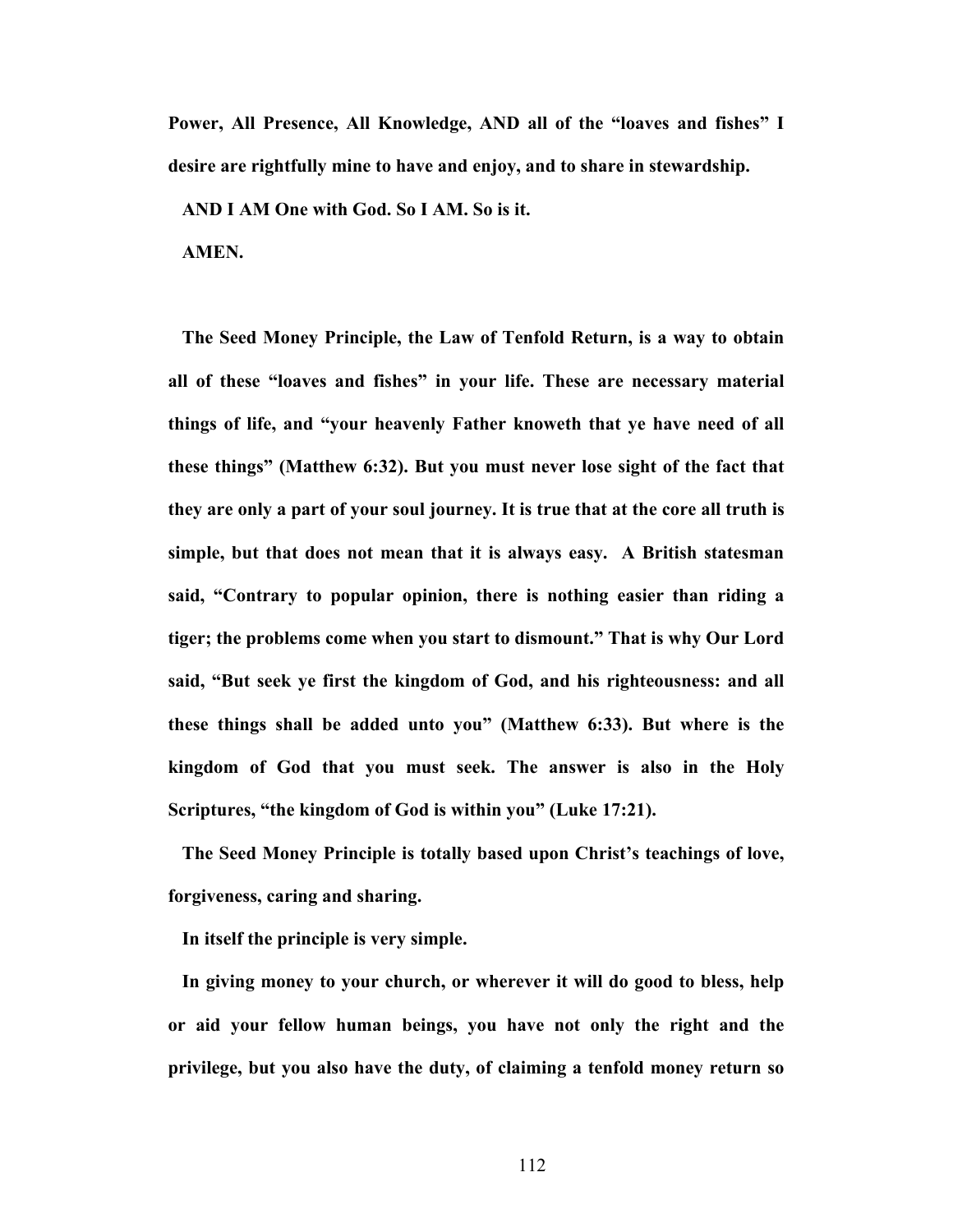**that you may do still greater good. To properly claim it is to receive it.** 

**The Principle of Seed Money is a key to tapping into the unlimited bountifulness of God. The Seed Money Principle of Seed Money works in accordance with the words of Jesus: "All things, whatsoever ye shall ask in prayer, believing ye shall receive" (Matthew 21:22).** 

 **Jesus didn't say some things, he said "All things, whatsoever," and Jesus only conditioned your receiving them on your asking for them "in prayer, believing." By practicing the Seed Money formula you now, having read this book, possess the most powerful spiritual tool for fortifying your asking "in prayer, believing," the proper sowing of Seed Money.** 

 **Applying the Seed Money Principle in your life is very simple:** 

**First, plant the Seed Money. Give the amount you wish to the organization or person you wish.** 

**Second, now you cultivate your claim. Immediately after you make your gift, and a soon as you are alone, make your tenfold claim in the following manner: "Dear God, I have received \$…. (tenfold the exact sum you have given) in return, with good to all concerned. Thank you. Thank you. Thank you."** 

**Third, repeat this formula, time and again. Say it just before you fall asleep. Say it during the night if you waken. Say it several times the first thing in the morning. Do it enough and then relax and follow your normal routine. It is not necessary to overwork.** 

**Fourth, Start your work at a modest level, but high enough that your gift**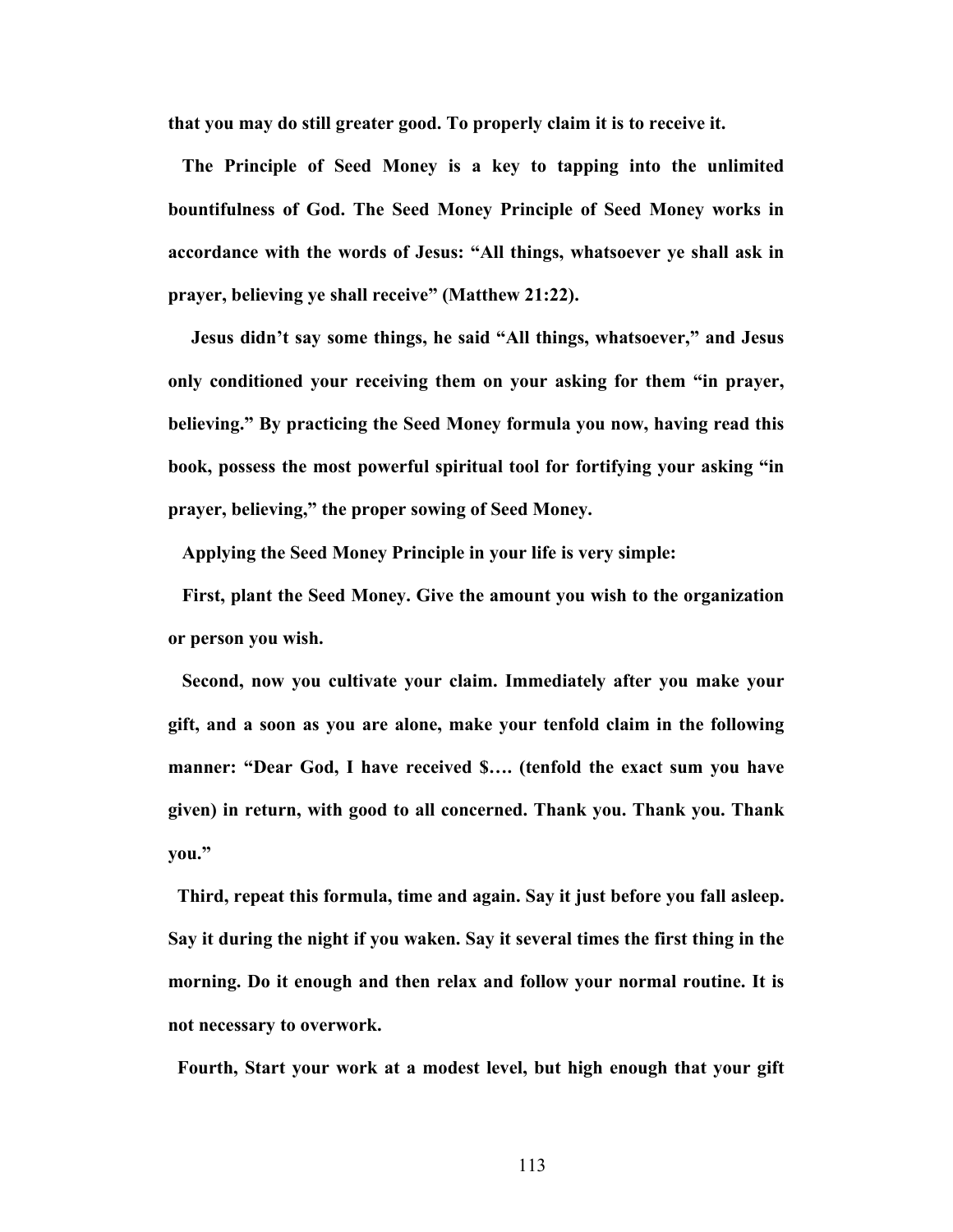**and your multiplied return are both important to you, so that you will do the work as outlined conscientiously. If you start at too high a level so that you may begin to wonder from where all the money is coming, you are liable to incur doubts. Avid doubts or they will manifest themselves negatively in your results.** 

**Fifth, tell no one of your claim or work. Do it in private. You may do it silently or aloud. You may write down your claim or claims and refer to them at times to refresh your mind. The only work you have to do is to impress the pattern on your mind.** 

**Sixth, in the event that your multiplied claim is not returned as rapidly as you think it should be after you have made your gift and done the work on your claim to the best of your ability, carefully repeat the above steps.** 

**Seventh, give your gifts in the spirit of complete love and trust. Give boldly, happily, impulsively, full-heartedly, lovingly, generously and cheerfully. It will return to you tenfold in the temporal counterpart of those spiritual qualities.** 

 **Know that the Law of Tenfold Return is always in operation. The Seed Money Principles works in your favor when you work it. No one else can do it for you. You must do it for yourself, just as you must breathe for yourself. Nobody else can do that for you.** 

 **You must learn to exercise your faith for yourself. But the co-authors of**  *The Classic* **SEED MONEY IN ACTION have helped many people to develop their skills at applying the Seed Money Principle. You may write to us, Rev.**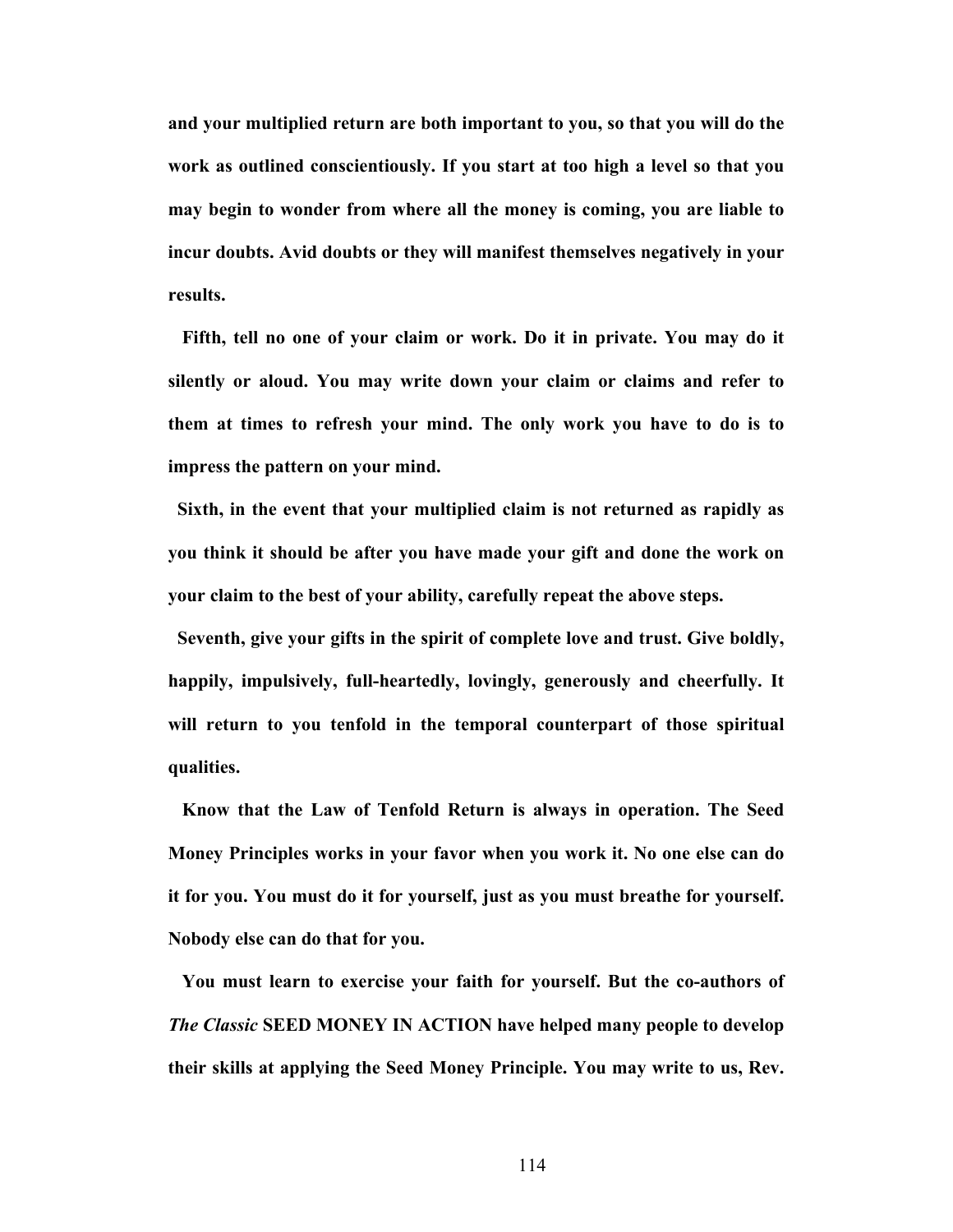**Dr. Jon Speller and Rev. Kathleen Shedaker, at:** 

 **Morning Star Chapel P.O. Box 1095 Grand Central Station New York NY 10163-1095** 

**We will be happy to join our thoughts and prayers with yours for the fulfillment of your righteous desires through your practice of the Seed Money Principle and to offer guidance to you regarding applying the Seed Money Principle in your personal situation. Our prayers are always given without charge, as prayers are beyond price.** 

**Our Ministry is based solely on the following Scripture: "He that ministereth seed to the sower both minister bread for your food, and multiply your seed sown, and increase the fruits of your righteousness. Being enriched in every thing to all bountifulness, which causeth through us thanksgiving to God." (2 Corinthians 9: 10-11) Just as some people like to play golf and other people like to work in a garden, we ourselves get great enjoyment every day in reading the prayerful letters we receive, and then joining our prayers with those who sent them when we place their prayer requests in our Morning Star Chapel prayer basket.** 

**We also have deeply appreciated the many spontaneous, unsolicited testimonials we have received concerning the Seed Money Principle and our**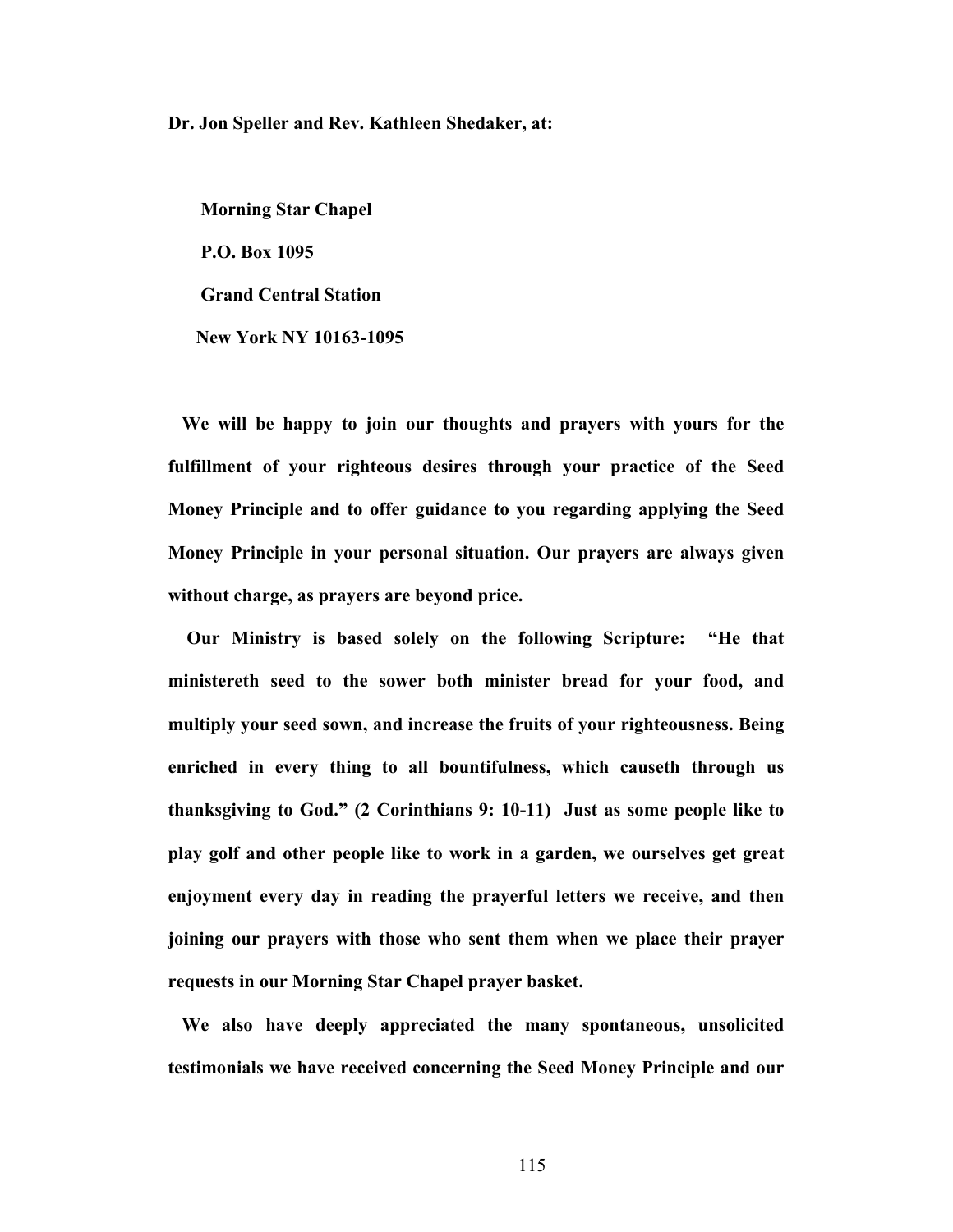**Work in spreading the teaching of the Law of Tenfold Return, and we include a sample collection of excerpts from these testimonials as an Appendix to** *The Classic* **SEED MONEY IN ACTION.** 

**Now that you have read** *The Classic* **SEED MONEY IN ACTION, read it again. The book was intentionally designed so that it would be long enough to have everything in it that you need to successfully practice the Seed Money Principle, but also short enough that you could read it in its entirety in one or two sittings. We deliberately never divided its message into chapters, because we didn't want people to have "breakpoints" for putting it aside to finish reading it "on another day."** 

**When you read** *The Classic* **SEED MONEY IN ACTION for the second, and even the third and additional times, experience has shown that you will probably each time pick up additional helpful insights to your practice of the Seed Money Principle. And that is our intention, as well.** 

**And always, as we advise our Morning Star Chapel correspondents, "Visualize the money you sow as being in motion. See it turning and spinning in the Universe and by the Law of Tenfold Return returning to you tenfold for the good of All Concerned."** 

 **There is an old Chinese proverb that "A journey of a thousand miles begins with one step." You are now ready to take that first step in using the Seed Money Principle to bring more prosperity and All good things into your life.** 

 **May God bless you.**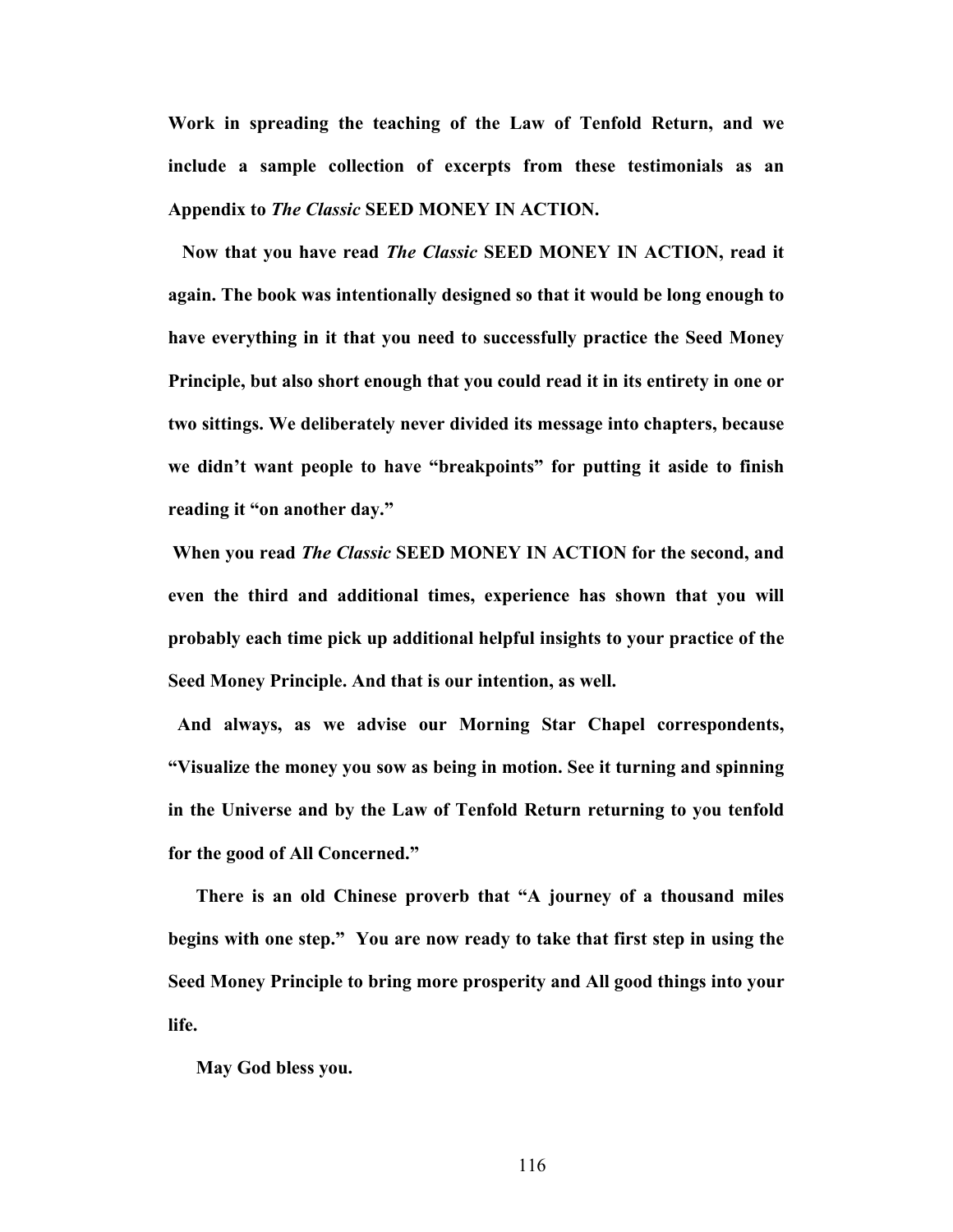**-- Rev. Dr. Jon Speller Rev. Kathleen Shedaker Morning Star Chapel P.O. Box 1095 Grand Central Station New York NY 10163-1095** 

# **APPENDIX**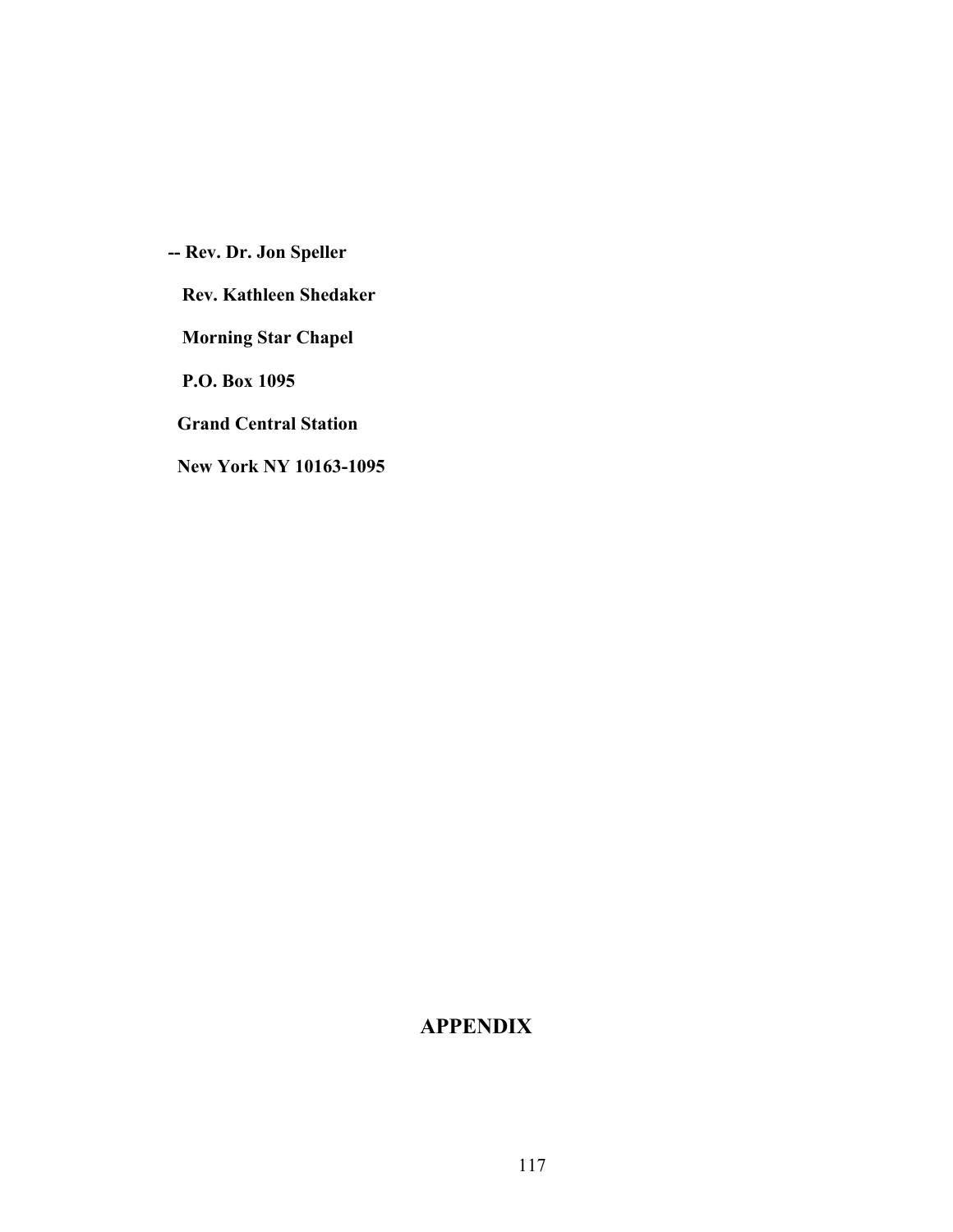**Following are excerpts from a representative few of the thousands of spontaneous, unsolicited testimonial letters we have received at Morning Star Chapel concerning the Seed Money Principle and its application. The Bible says that the Lord God gives to "everyone according to his ways, and according to the fruit of his doings" (Jeremiah 32:19), and the experiences and spiritual energy shared by others can always serve as an inspiration. Following are some recent testimonials we have received:** 

**"Thank you for your letters. They serve to fortify my mind towards the Seed Money Principle." BA, Palo Alto, California** 

**"Bless you and all your Work." BH, Salisbury, North Carolina** 

**"Thank you so much. Your letters always inspire me." BL, Austin, Texas** 

**"I've enclosed a gift of \$500 to thank you for all the inspiration I've gotten from Dr. Jon's book, SEED MONEY IN ACTION. I appreciate the guidance. Thank you!" BM, Monroe, North Carolina** 

**"God is within! Thank you for the opportunity and all your help." CC, Ashland, Oregon** 

**"Please accept my Seed Money. Thank you both for your wonderful work**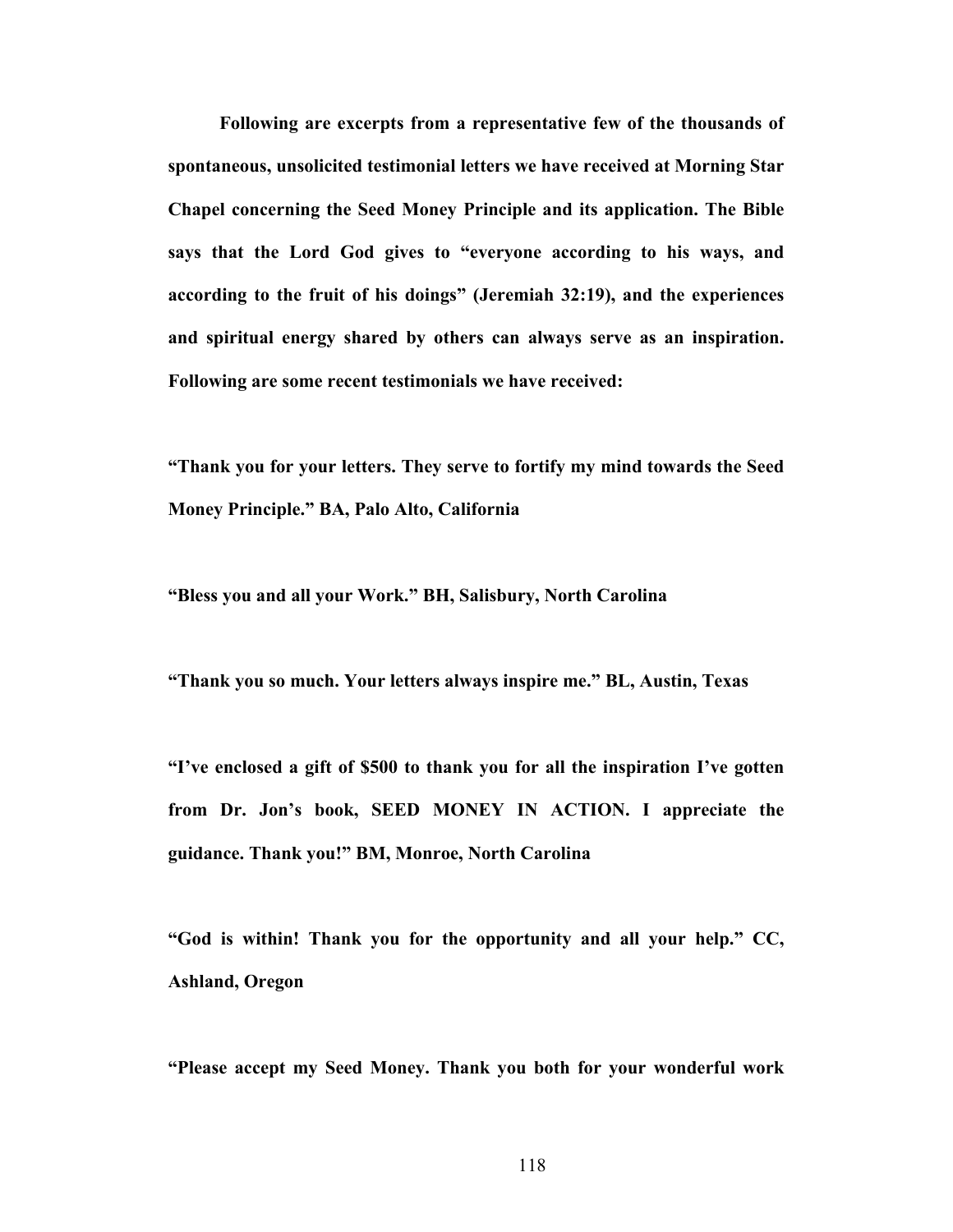**and letters of inspiration. It is always a delight hearing from you and to know the Seed Money Principle is Working." FA, Fairfax, Virginia** 

**"Thank you for reminding us of who we truly are!" FC, Houston, Texas** 

**"Thanks for your most recent letter. I think I need some nudging at times and give thanks that I have someone as faithful as you are to nudge me at times. I am hoping and praying that we find a buyer for our home real soon. Thanks again, faithfully," GA, Homestead, Florida** 

**"I'm sending my Seed Money gift for all the good works you do. Please pray for me." GB, Flat Rock, Michigan** 

**"Here is my Seed Money, my investment in God. I feel you have the good ground for seed to flourish." GS, Bangs, Texas** 

**"Your letters and prayers always come at a good time and remind me that the Lord's grace is infinite. I am grateful for your loving kindnesses. Please accept the enclosed small gift to support your divine mission. I send thanks, blessings and prayers. With loving gratitude," GW, South Fallsburg, New York**

**"I need your blessing and your help in returning to the Seed Money**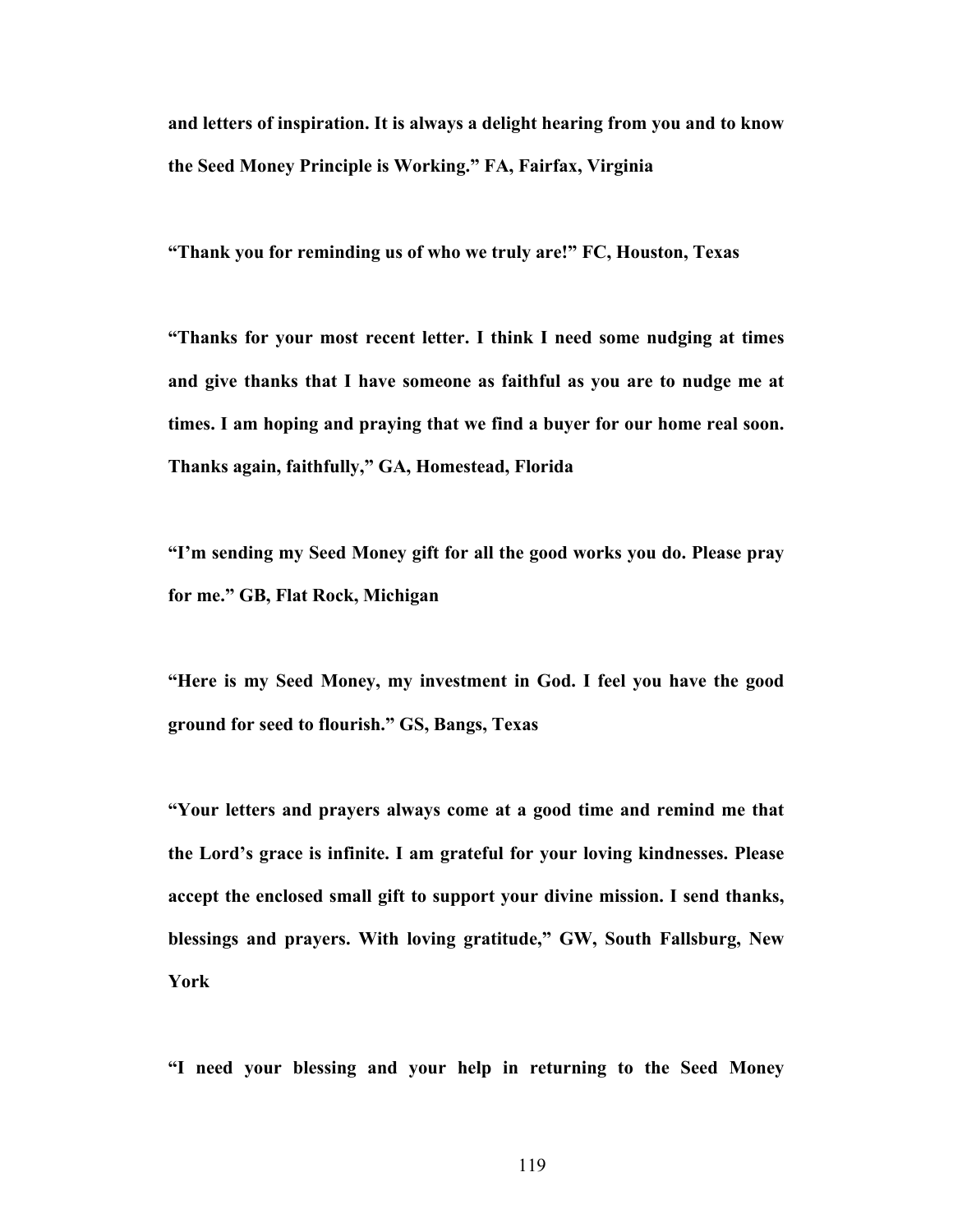**Principle. I am now again applying this principle to my life. And I need your prayers and support. I know it works." IF, Carson, California** 

**"I do so enjoy your letters and keep them to read again and again after they arrive. The Seed Money Principle continues to have its effects on our little companies. Your prayers and those of Doctor Jon are much appreciated, that the good of all concerned might be achieved." JB, Chattanooga, Tennessee** 

**"Thank you for your letters of encouragement." JC, Ellensburg, Washington** 

**"I've had a smooth transition in my move. Thank you for your prayers. Thank you and God bless you." JC, Hillsboro, Oregon** 

**"Thank you for continuing Dr. Jon Speller's work. SEED MONEY IN ACTION is a very inspiring book." JD, Denver, Colorado** 

**"Thank you so much for the March letter. I found it especially inspiring. I am enclosing \$50 for more SEED MONEY IN ACTION books and \$50 Seed Money for your wonderful Ministry. God bless you both!" JK, Monmouth, Illinois** 

**"Thank you for your correspondence and inspiration. The Seed Money Principle and the Law of Tenfold Return has worked very well for me this**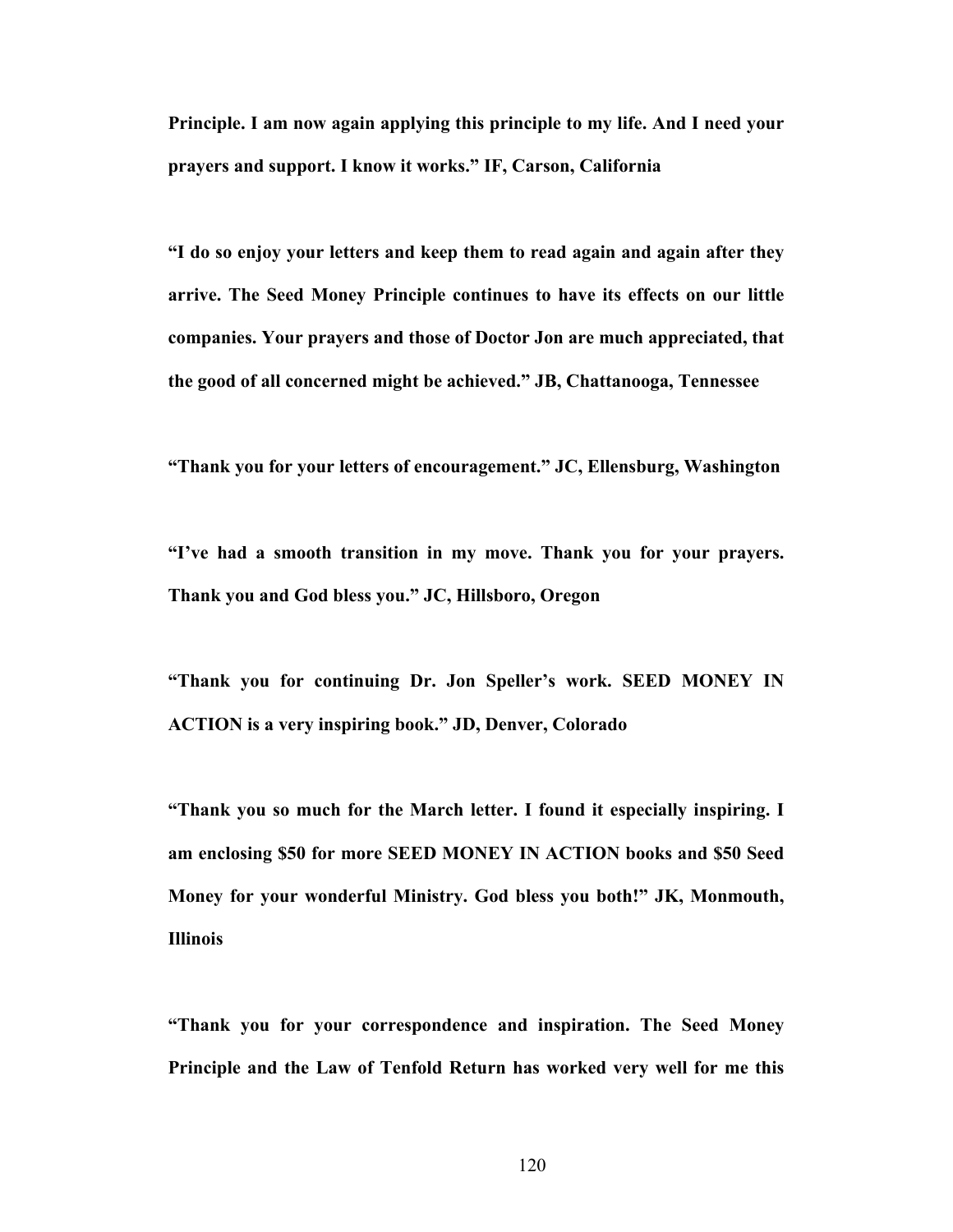**year. I've received a bonus from my employer, profit sharing, unexpected gifts, a job upgrade resulting in an increase in salary and three months later another increase. God is Good! Giving is fun and I'm doing it more and more and receiving more and more. Thank you for your inspiration." JY, Aiea, Hawaii** 

**"It is my pleasure to send this check to you for all the good you do. Please keep me in your prayers knowing that I am successful in my new business arrangement and that my life is filled with love. Many Blessings!" KN, Los Angeles, California** 

**"I am ever grateful to you both for the lessons you provided in Seed Money in Action. You are both the channels of God's goodness and enlightenment. God Bless you in your work." LC, Bethesda, Maryland** 

**"The book SEED MONEY IN ACTION is wonderful." LS, Columbia, Maryland** 

**"Thank you for your wonderful continuing Work. Love," LV, Newport Beach, California** 

**"I bless you and your Work in the world. I thank you for your constant guidance and good will in the World and towards me. With Great Love &**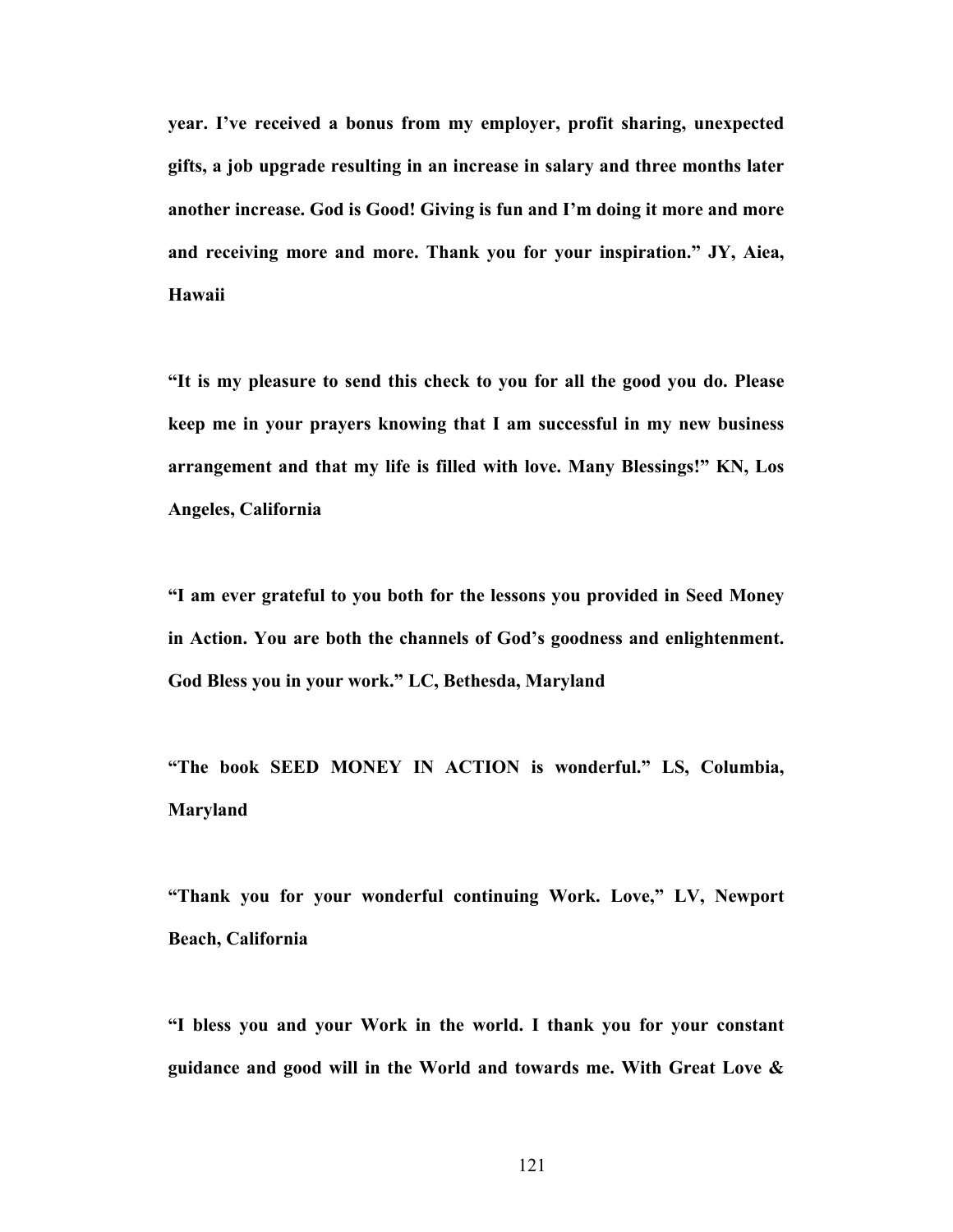**Respect," LW, Melvern, Kansas** 

**"Thank you so much for your inspiring letters to me over the years." MF, Owings, Maryland** 

**"Thank you for your prayers and SEED MONEY IN ACTION. I give thee thanks. Love & God Bless you all." MK, Thompson Falls, Montana** 

**"Thank you for your prayers for me. God is a gracious God." MS, Appleton, Wisconsin** 

**"Keep up the good Work and fulfill your Mission and spread the truth of God as we all know you are sincerely capable of doing." MS, Lancaster, Texas** 

**"This Seed Money is planted for the blessings of all concerned." MW, Los Angeles, California** 

**"Rev. Kathleen, I thank God for you that you have been here for me all of this time. May God continue to Bless you and Dr. Jon. Kindly in Faith," PL, Philadelphia, Pennsylvania** 

**"I read your book, SEED MONEY IN ACTION, and I loved it." PM,**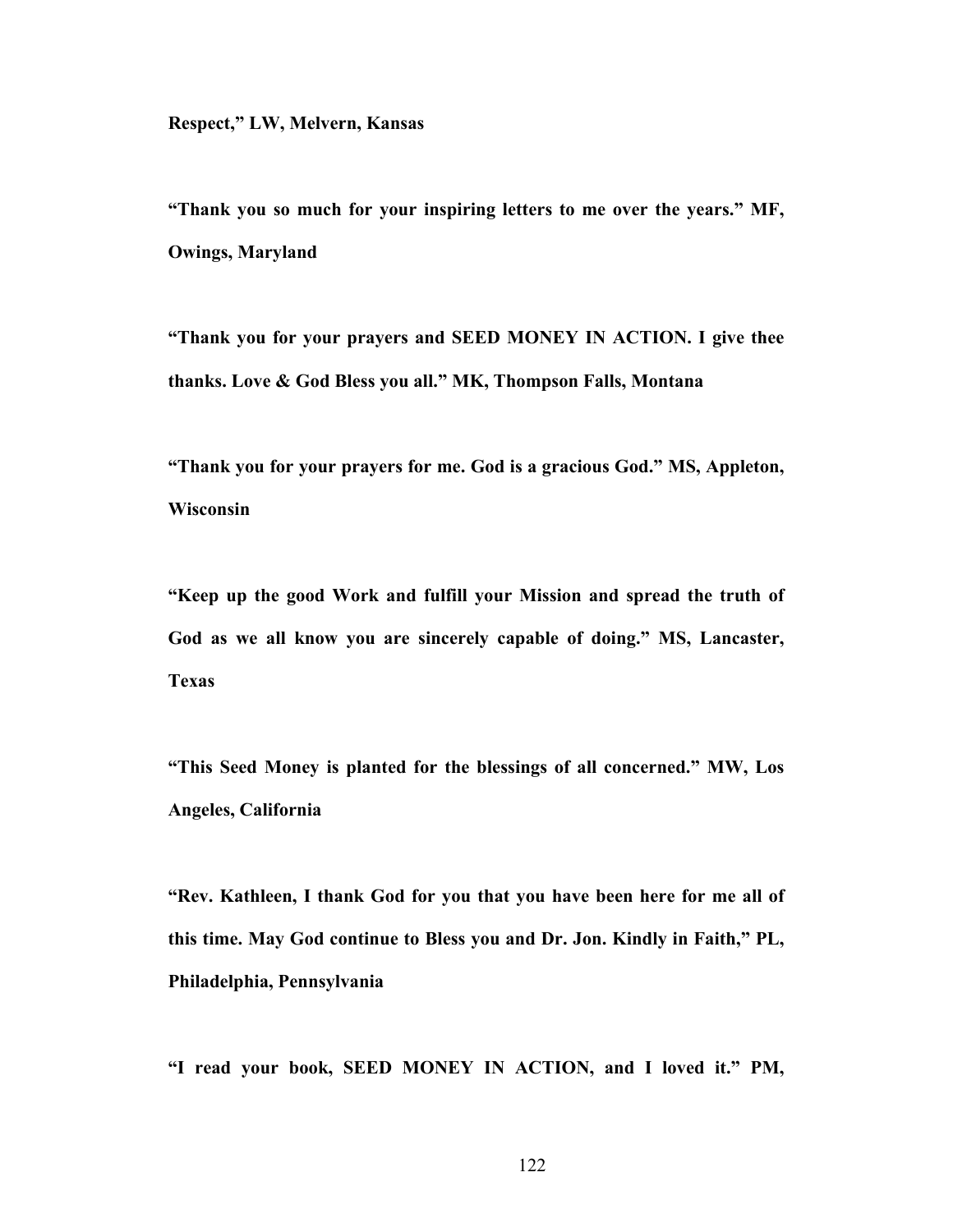#### **Mechanicsburg, Pennsylvania**

**"I am grateful for the principle of Seed Money. Thank you for encouragements and affirmations. God is the Source of all my good and I am a blessed child of the Universe. With love," RC, Washington, D.C.** 

**"It is always inspiring to hear from you. I feel blessed to be on your prayer list." RF, Grand Ledge, Michigan** 

**"I appreciate your constant contact, wish you well and pray for your continued success. Again, thanks." RH, Absecon, New Jersey** 

**"Thank you for your very kind letter. It was so inspirational and thoughtful. Thank you for your prayers for the money for my business. I am very fortunate and blessed to have this association with you two wonderful folks." RK, Spring, Texas** 

**"I pray this gift will Bless your Ministry. Blessed Regards," RN, Mission Hills, California** 

**"Thank God for you and all that He has provided for me and will continue to provide." RP, Houston, Texas**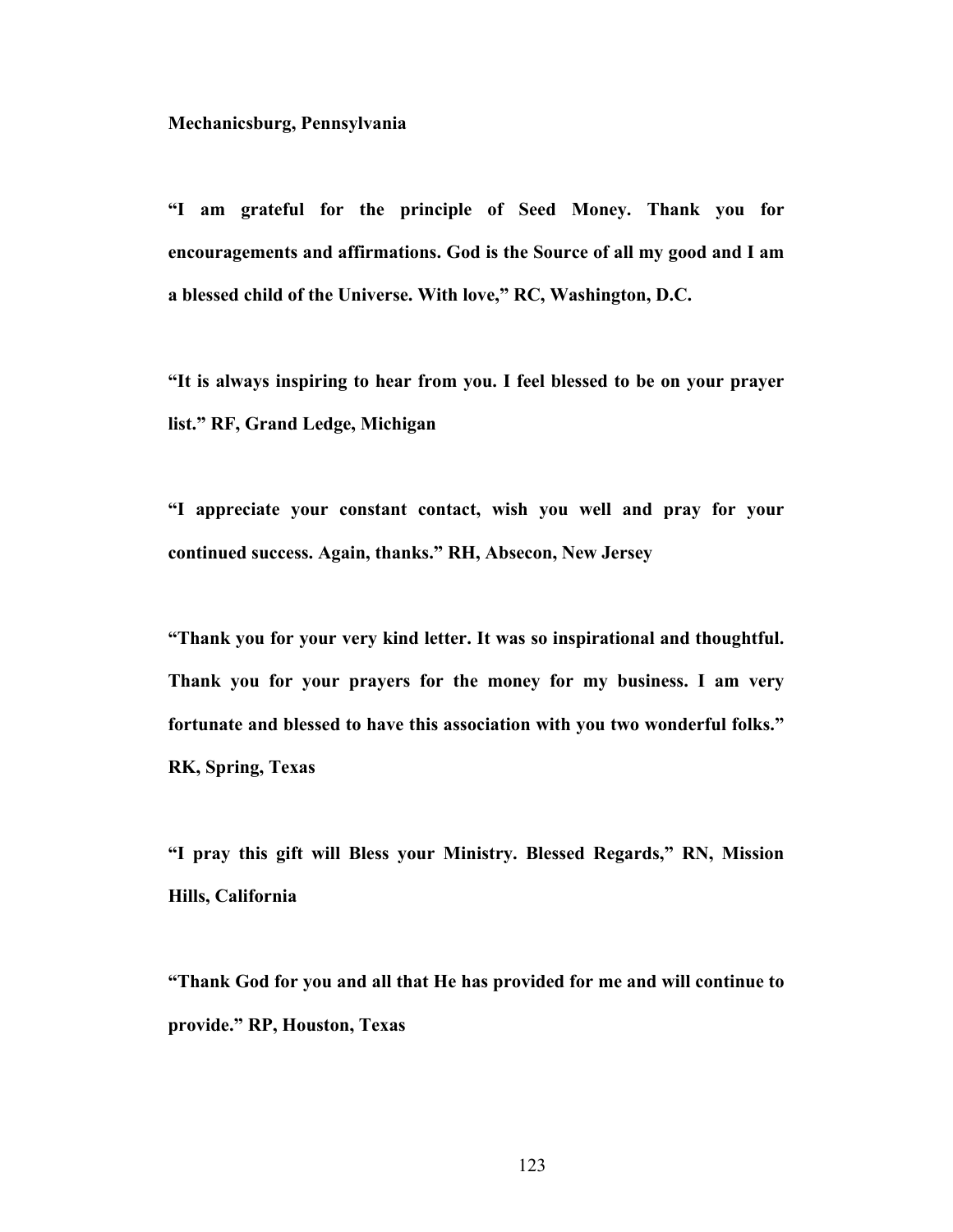**"Thank you for your uplifting letters. God Bless you," RZ, Honolulu, Hawaii** 

**"Thank you for all your Prayers for me. I love the Christ Light in you." SL, Raleigh, North Carolina** 

**"Dear friends in faith and prayer: Please pray for me. Thank you for your prayers." SM, Chicago, Illinois** 

**"The level of joy I feel was elevated many times over to receive a letter from you. I have read your letter several times already. It comforts me. And in the light of the September 11th tragedy, I feel hope that through the principles of Seed Money we can help our fellow Americans in many ways. I enjoy every opportunity to invest in God's Work. Thank you for your prayers and visualizations." SM, Whiteville, North Carolina** 

**"Blessings to you all at Morning Star!" SV, Brooklyn, New York** 

**"Please accept my Seed Money. Thank you for your Prayers. Dr. Jon and Rev. Kathleen, I love you." TA, Fairfax, Virginia** 

**"A friend of mine sent me the SEED MONEY IN ACTION book. I thank her and you." TA, Schenectady, New York**